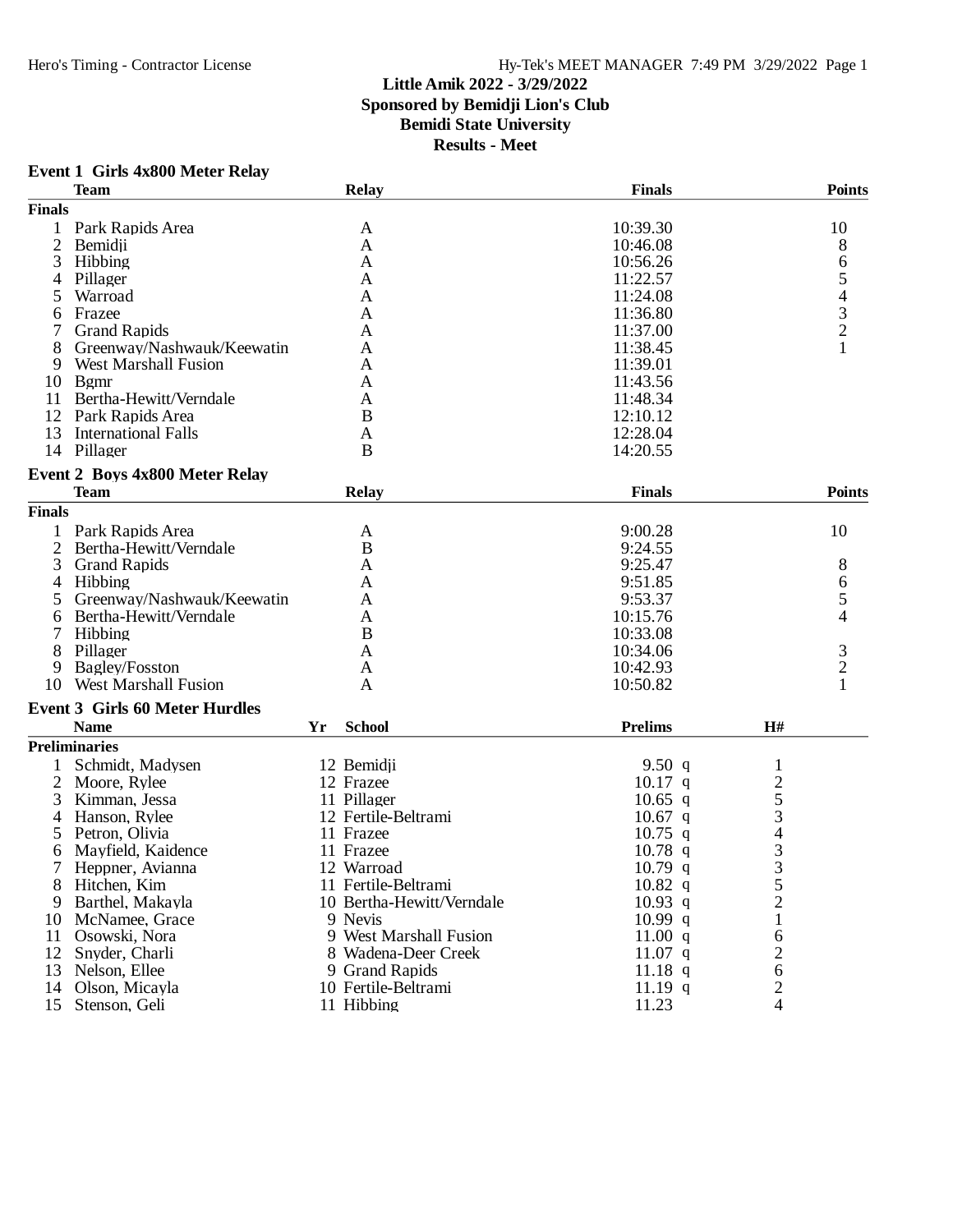**Sponsored by Bemidji Lion's Club**

#### **Bemidi State University**

**Results - Meet**

#### **Preliminaries ... (Event 3 Girls 60 Meter Hurdles)**

|                | <b>Name</b>                          | Yr | <b>School</b>                          | <b>Prelims</b> | H#                               |  |
|----------------|--------------------------------------|----|----------------------------------------|----------------|----------------------------------|--|
|                | 16 Kangas, Kaylee                    |    | 9 Greenway/Nashwauk/Keewatin           | 11.41          | 4                                |  |
|                | 17 Chase, Cece                       |    | 10 Park Rapids Area                    | 11.42          | 4                                |  |
| 18             | Watkins, Lilly                       |    | 12 Grand Rapids                        | 11.64          | $\mathbf{1}$                     |  |
| 19             | Laposky, Reese                       |    | 9 Pequot Lakes                         | 11.72          |                                  |  |
|                | 20 Hofstad, Liv                      |    | 12 Grand Rapids                        | 11.83          | $rac{2}{5}$                      |  |
| 21             | Hunter, Quinn                        |    | 12 Park Rapids Area                    | 11.86          |                                  |  |
|                | 22 Kritzeck, Brooke                  |    | 9 Park Rapids Area                     | 12.10          | $rac{2}{5}$                      |  |
| 23             | LaVoy, Dianne                        |    | 11 International Falls                 | 12.18          | 5                                |  |
|                | 24 Hubbard, Corinne                  |    | 11 Greenway/Nashwauk/Keewatin          | 12.29          | 6                                |  |
| 25             | Peterson, Ellie                      |    | 12 Greenway/Nashwauk/Keewatin          | 12.31          | 6                                |  |
|                | 26 Toivonian, Reilly                 |    | 10 Grand Rapids                        | 12.33          | 3                                |  |
| 27             | Barthel, Alayna                      |    | 11 Bertha-Hewitt/Verndale              | 12.39          | $\overline{2}$                   |  |
|                | 28 Larsen, Kaitlyn                   |    | 12 Roseau/Badger                       | 12.41          | $\mathbf{1}$                     |  |
|                | 29 Gosser, Tamera                    |    | 10 Hibbing                             | 12.53          | 5                                |  |
|                | 30 Hesseldahl, Keira                 |    | 10 International Falls                 | 13.41          | 3                                |  |
| 31             | Warren, Ashley                       |    | 11 Bertha-Hewitt/Verndale              | 13.43          | 4                                |  |
|                | 32 Peterson, Madison                 |    | 10 Bemidji                             | 13.58          | 6                                |  |
| 33             | Brons, Bailey                        |    | 8 Bgmr                                 | 13.61          | 6                                |  |
|                | 34 Williams, Jasmynn                 |    | 8 Pillager                             | 13.76          | 3                                |  |
| 35             | Dosey, Emily                         |    | 8 Pillager                             | 13.90          | 4                                |  |
|                | 36 Brula, Hanna                      |    | 9 Grand Rapids                         | 13.91          | $\mathbf{1}$                     |  |
|                | 37 Blowers, Haley                    |    | 8 Pillager                             | 14.22          | 1                                |  |
|                | 38 Neumiller, Shalee                 |    | 8 Lake of the Woods/Rainy River        | 14.83          | 3                                |  |
|                |                                      |    |                                        |                |                                  |  |
|                | <b>Event 4 Boys 60 Meter Hurdles</b> |    |                                        |                |                                  |  |
|                | <b>Name</b>                          | Yr | <b>School</b>                          | <b>Prelims</b> | H#                               |  |
|                | <b>Preliminaries</b>                 |    |                                        |                |                                  |  |
| 1              | Kelly, Jacob                         |    | 12 Bemidji                             | $8.96$ q       | 1                                |  |
| $\overline{2}$ | Christensen, Wyatt                   |    | 11 Grand Rapids                        | 9.49 $q$       | $\sqrt{2}$                       |  |
| 3              | Carlson, Wesley                      |    | 12 Grand Rapids                        | 9.79 $q$       | 3                                |  |
| 4              | Schiessl, Charlie                    |    | 11 Pequot Lakes                        | 9.84 $q$       | $\overline{c}$                   |  |
| 5              | Domier, Brady                        |    | 12 Wadena-Deer Creek                   | 9.92 $q$       | $\overline{c}$                   |  |
| 6              | Christensen, Herschel                |    | 9 Grand Rapids                         | 9.94 $q$       | $\overline{4}$                   |  |
| 7              | Jenson, Oskar                        |    | 12 Greenway/Nashwauk/Keewatin          | $10.06$ q      | 4                                |  |
| 8              | Johannsen, Nathan                    |    | 12 Frazee                              | $10.09$ q      | 4                                |  |
| 9              | Rice, Jon                            |    | 11 Nevis                               | $10.28$ q      | $\overline{2}$                   |  |
| 10             |                                      |    |                                        |                |                                  |  |
| 11             | Moyer, Tim                           |    | 12 Pillager                            | $10.46$ q      | $\mathbf{1}$                     |  |
|                | Van Den Enide, Ryan                  |    | 11 Fertile-Beltrami                    | $10.49$ q      | 1                                |  |
| 12             | Gifford, Sam                         |    | 11 Bemidii                             | $10.58$ q      | 4                                |  |
| 13             | Roberts, Gage                        |    | 10 Greenway/Nashwauk/Keewatin          | $10.65$ q      | 4                                |  |
| 14             | Schultz, Kobe                        |    | 10 Pillager                            | $10.66$ q      | 3                                |  |
|                | 15 Otero, Colton                     |    | 9 West Marshall Fusion                 | 10.76          | $\mathbf{1}$                     |  |
|                | 16 Swart, Dallas                     |    | 11 Hibbing                             | 10.77          | 3                                |  |
| 17             | Parsons, Jonathon                    |    | 12 Frazee                              | 10.80          | 3                                |  |
| 18             | Deblieck, Pierce<br>19 Fiet, Hunter  |    | 11 Park Rapids Area<br>12 Grand Rapids | 10.89<br>11.00 | $\overline{c}$<br>$\overline{2}$ |  |

20 Holmberg, Nicholas 10 Pequot Lakes 11.01 1 Kosloski, Joe 10 Pequot Lakes 11.52 3 22 Crowley, Shane 10 Pequot Lakes 11.64 3

12 Grand Rapids 11.00 2<br>
10 Pequot Lakes 11.01 1<br>
10 Pequot Lakes 11.52 3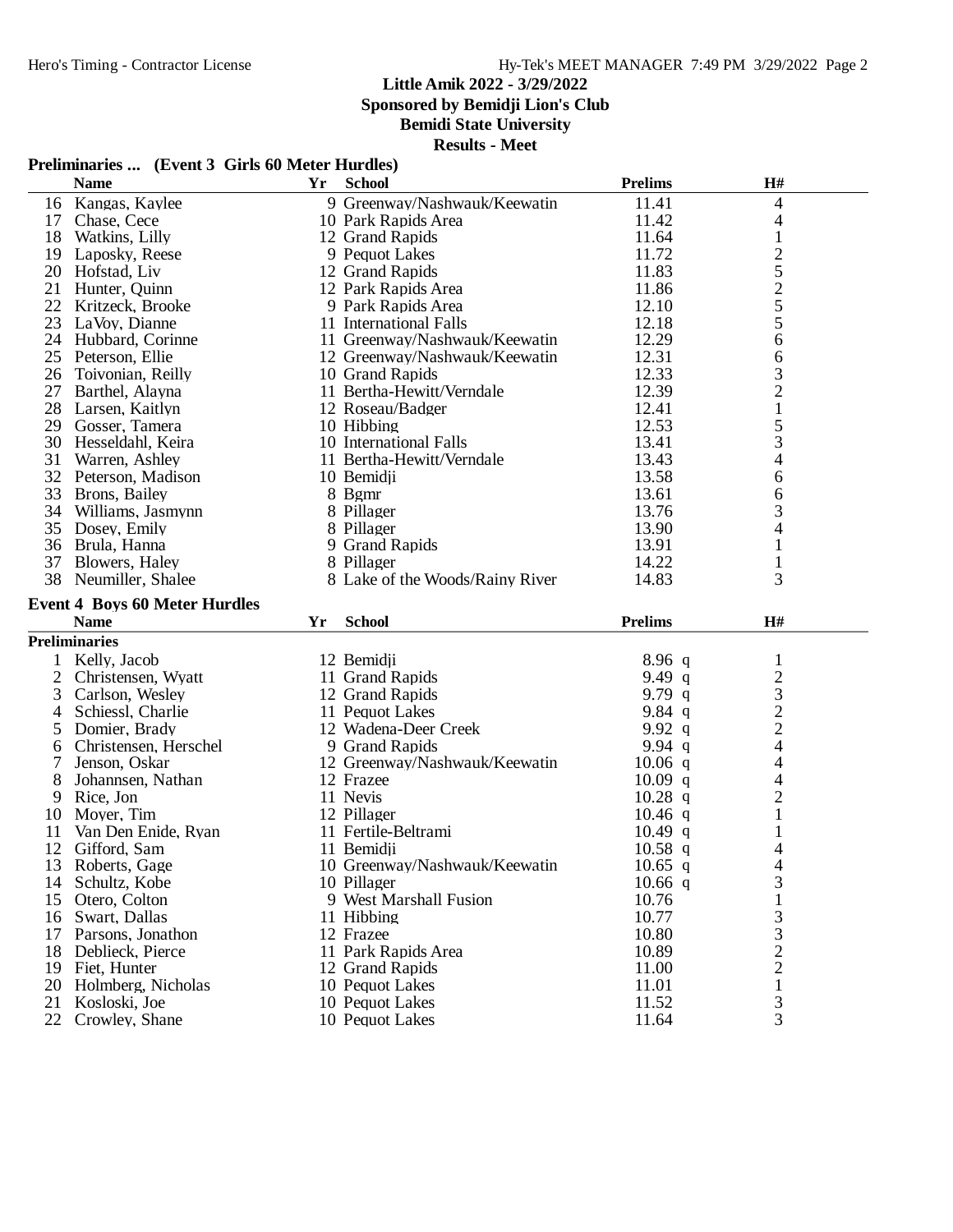**Sponsored by Bemidji Lion's Club**

**Bemidi State University**

| <b>Name</b><br><b>Prelims</b><br>H#<br>Yr<br><b>School</b><br>Woods, Chris<br>11 Hibbing<br>12.00<br>23<br>1<br>12.19<br>24 Strasburg, Landon<br>4<br>9 Park Rapids Area<br>$\overline{c}$<br>12.21<br>25 Lehmann, Tayton<br>9 Wadena-Deer Creek<br>3<br>12.36<br>26 Anderson, Justin<br>9 Pillager<br>13.19<br>27<br>Barnes, Aaron<br>9 Pequot Lakes<br>1<br><b>Event 5 Girls 60 Meter Dash</b><br>H#<br><b>Name</b><br><b>School</b><br><b>Prelims</b><br>Yr<br><b>Preliminaries</b><br>Phrakonkham, Ava<br>$8.04$ q<br>22<br>9 Bagley/Fosston<br>$8.27$ q<br>$\overline{2}$<br>11 Lake of the Woods/Rainy River<br>$\overline{c}$<br>Haack, Paige<br>$8.47$ q<br>4<br>3<br>Rinio, Joselyn<br>11 Pequot Lakes<br>8.49q<br>Hitchen, Katrina<br>8 Fertile-Beltrami<br>14<br>4<br>$8.53$ q<br>7<br>Johnston, Riya<br>12 Pequot Lakes<br>5<br>9<br>5<br>Schmidt, Madysen<br>12 Bemidji<br>$8.53$ q<br>7<br>10 Greenway/Nashwauk/Keewatin<br>$8.62\ q$<br>24<br>Rebrovich, Jaci<br>8<br>$8.62\ q$<br>17<br>Babich, Brynn<br>8 Hibbing<br>12 Greenway/Nashwauk/Keewatin<br>$8.64$ q<br>12<br>9<br>Petrich, Brooke<br>10 Bemidji<br>$8.67$ q<br>19<br>Donat, Kylie<br>10<br>10 Bemidji<br>$8.77$ q<br>12<br>Kelly, Jadyn<br>11<br>3<br>9 Pequot Lakes<br>8.78q<br>12<br>Merta, Ava<br>$8.79$ q<br>8<br>9 Clearbrook-Gonvick<br>13<br>LaVine, Allison<br>8.79q<br>14 Nelson, Ellee<br>9 Grand Rapids<br>16<br>8.83<br>10 Pillager<br>13<br>15 Williams, Mari<br>8.84<br>16 Keiffer, Julia<br>12 Pequot Lakes<br>21<br>8.86<br>Polchow, Kelsey<br>12 Pequot Lakes<br>16<br>17<br>8.86<br>18 Rewertz, Claire<br>11 Hibbing<br>11<br>8.86<br>12 Grand Rapids<br>5<br>19<br>Njounang, Alvine<br>8.86<br>19 Garcia, Katherin<br>11 New York Mills<br>14<br>8.90<br>21<br>Morgan, Jada<br>9 Grand Rapids<br>11<br>8.92<br>22 Sonnenberg, Jayden<br>8 Frazee<br>6<br>8.94<br>9 West Marshall Fusion<br>23<br>Langen, Eva<br>24<br>8.95<br>15<br>24 Olson, Kaitlyn<br>9 Grand Rapids<br>8.95<br>25<br>10 Bemidji<br>9<br>Fayette, Zoe<br>8.97<br>26 Zidarich, Faith<br>10<br>12 Grand Rapids<br>8.98<br>10 Greenway/Nashwauk/Keewatin<br>22<br>27 Miskovich, Layla<br>8.98<br>13<br>28<br>10 Frazee<br>Schermerhorn, Kodian<br>8 International Falls<br>5<br>8.99<br>Versteeg, Mary<br>29<br>4<br>9.01<br>30 Lucas, Leah<br>12 Bemidji<br>5<br>Allen, Mikayla<br>8 Bertha-Hewitt/Verndale<br>9.03<br>31<br>32<br>9.04<br>16<br>Vrieze, Laney<br>9 Park Rapids Area<br>23<br>33<br>9.05<br>Troumbly, Morgan<br>12 Grand Rapids<br>9.06<br>34<br>Bailles, Trinity<br>12 Pequot Lakes<br>7<br>9.07<br>10<br>35<br>Seely, Marima<br>11 Bemidji<br>9.08<br>21<br>36<br>Sigler, Hannah<br>9 Pequot Lakes<br>9.08<br>37<br>11 Bagley/Fosston<br>23<br>Sekely, Lauren<br>38<br>9.08<br>24<br>Westerman, Maki-Lynn<br>9 Bemidji<br>9.10<br>22<br>39<br>Oldakowski, Lydia<br>8 Wadena-Deer Creek | Preliminaries  (Event 4 Boys 60 Meter Hurdles) |                 |  |                  |      |    |  |  |
|--------------------------------------------------------------------------------------------------------------------------------------------------------------------------------------------------------------------------------------------------------------------------------------------------------------------------------------------------------------------------------------------------------------------------------------------------------------------------------------------------------------------------------------------------------------------------------------------------------------------------------------------------------------------------------------------------------------------------------------------------------------------------------------------------------------------------------------------------------------------------------------------------------------------------------------------------------------------------------------------------------------------------------------------------------------------------------------------------------------------------------------------------------------------------------------------------------------------------------------------------------------------------------------------------------------------------------------------------------------------------------------------------------------------------------------------------------------------------------------------------------------------------------------------------------------------------------------------------------------------------------------------------------------------------------------------------------------------------------------------------------------------------------------------------------------------------------------------------------------------------------------------------------------------------------------------------------------------------------------------------------------------------------------------------------------------------------------------------------------------------------------------------------------------------------------------------------------------------------------------------------------------------------------------------------------------------------------------------------------------------------------------------------------------------------------------------------------------------------------------------------------------------------------------------------------------------------------------------------------------------------------------------------------------------------------------------------------------------------------------------------------------------------------------------------------------------------------------------------------------------|------------------------------------------------|-----------------|--|------------------|------|----|--|--|
|                                                                                                                                                                                                                                                                                                                                                                                                                                                                                                                                                                                                                                                                                                                                                                                                                                                                                                                                                                                                                                                                                                                                                                                                                                                                                                                                                                                                                                                                                                                                                                                                                                                                                                                                                                                                                                                                                                                                                                                                                                                                                                                                                                                                                                                                                                                                                                                                                                                                                                                                                                                                                                                                                                                                                                                                                                                                          |                                                |                 |  |                  |      |    |  |  |
|                                                                                                                                                                                                                                                                                                                                                                                                                                                                                                                                                                                                                                                                                                                                                                                                                                                                                                                                                                                                                                                                                                                                                                                                                                                                                                                                                                                                                                                                                                                                                                                                                                                                                                                                                                                                                                                                                                                                                                                                                                                                                                                                                                                                                                                                                                                                                                                                                                                                                                                                                                                                                                                                                                                                                                                                                                                                          |                                                |                 |  |                  |      |    |  |  |
|                                                                                                                                                                                                                                                                                                                                                                                                                                                                                                                                                                                                                                                                                                                                                                                                                                                                                                                                                                                                                                                                                                                                                                                                                                                                                                                                                                                                                                                                                                                                                                                                                                                                                                                                                                                                                                                                                                                                                                                                                                                                                                                                                                                                                                                                                                                                                                                                                                                                                                                                                                                                                                                                                                                                                                                                                                                                          |                                                |                 |  |                  |      |    |  |  |
|                                                                                                                                                                                                                                                                                                                                                                                                                                                                                                                                                                                                                                                                                                                                                                                                                                                                                                                                                                                                                                                                                                                                                                                                                                                                                                                                                                                                                                                                                                                                                                                                                                                                                                                                                                                                                                                                                                                                                                                                                                                                                                                                                                                                                                                                                                                                                                                                                                                                                                                                                                                                                                                                                                                                                                                                                                                                          |                                                |                 |  |                  |      |    |  |  |
|                                                                                                                                                                                                                                                                                                                                                                                                                                                                                                                                                                                                                                                                                                                                                                                                                                                                                                                                                                                                                                                                                                                                                                                                                                                                                                                                                                                                                                                                                                                                                                                                                                                                                                                                                                                                                                                                                                                                                                                                                                                                                                                                                                                                                                                                                                                                                                                                                                                                                                                                                                                                                                                                                                                                                                                                                                                                          |                                                |                 |  |                  |      |    |  |  |
|                                                                                                                                                                                                                                                                                                                                                                                                                                                                                                                                                                                                                                                                                                                                                                                                                                                                                                                                                                                                                                                                                                                                                                                                                                                                                                                                                                                                                                                                                                                                                                                                                                                                                                                                                                                                                                                                                                                                                                                                                                                                                                                                                                                                                                                                                                                                                                                                                                                                                                                                                                                                                                                                                                                                                                                                                                                                          |                                                |                 |  |                  |      |    |  |  |
|                                                                                                                                                                                                                                                                                                                                                                                                                                                                                                                                                                                                                                                                                                                                                                                                                                                                                                                                                                                                                                                                                                                                                                                                                                                                                                                                                                                                                                                                                                                                                                                                                                                                                                                                                                                                                                                                                                                                                                                                                                                                                                                                                                                                                                                                                                                                                                                                                                                                                                                                                                                                                                                                                                                                                                                                                                                                          |                                                |                 |  |                  |      |    |  |  |
|                                                                                                                                                                                                                                                                                                                                                                                                                                                                                                                                                                                                                                                                                                                                                                                                                                                                                                                                                                                                                                                                                                                                                                                                                                                                                                                                                                                                                                                                                                                                                                                                                                                                                                                                                                                                                                                                                                                                                                                                                                                                                                                                                                                                                                                                                                                                                                                                                                                                                                                                                                                                                                                                                                                                                                                                                                                                          |                                                |                 |  |                  |      |    |  |  |
|                                                                                                                                                                                                                                                                                                                                                                                                                                                                                                                                                                                                                                                                                                                                                                                                                                                                                                                                                                                                                                                                                                                                                                                                                                                                                                                                                                                                                                                                                                                                                                                                                                                                                                                                                                                                                                                                                                                                                                                                                                                                                                                                                                                                                                                                                                                                                                                                                                                                                                                                                                                                                                                                                                                                                                                                                                                                          |                                                |                 |  |                  |      |    |  |  |
|                                                                                                                                                                                                                                                                                                                                                                                                                                                                                                                                                                                                                                                                                                                                                                                                                                                                                                                                                                                                                                                                                                                                                                                                                                                                                                                                                                                                                                                                                                                                                                                                                                                                                                                                                                                                                                                                                                                                                                                                                                                                                                                                                                                                                                                                                                                                                                                                                                                                                                                                                                                                                                                                                                                                                                                                                                                                          |                                                |                 |  |                  |      |    |  |  |
|                                                                                                                                                                                                                                                                                                                                                                                                                                                                                                                                                                                                                                                                                                                                                                                                                                                                                                                                                                                                                                                                                                                                                                                                                                                                                                                                                                                                                                                                                                                                                                                                                                                                                                                                                                                                                                                                                                                                                                                                                                                                                                                                                                                                                                                                                                                                                                                                                                                                                                                                                                                                                                                                                                                                                                                                                                                                          |                                                |                 |  |                  |      |    |  |  |
|                                                                                                                                                                                                                                                                                                                                                                                                                                                                                                                                                                                                                                                                                                                                                                                                                                                                                                                                                                                                                                                                                                                                                                                                                                                                                                                                                                                                                                                                                                                                                                                                                                                                                                                                                                                                                                                                                                                                                                                                                                                                                                                                                                                                                                                                                                                                                                                                                                                                                                                                                                                                                                                                                                                                                                                                                                                                          |                                                |                 |  |                  |      |    |  |  |
|                                                                                                                                                                                                                                                                                                                                                                                                                                                                                                                                                                                                                                                                                                                                                                                                                                                                                                                                                                                                                                                                                                                                                                                                                                                                                                                                                                                                                                                                                                                                                                                                                                                                                                                                                                                                                                                                                                                                                                                                                                                                                                                                                                                                                                                                                                                                                                                                                                                                                                                                                                                                                                                                                                                                                                                                                                                                          |                                                |                 |  |                  |      |    |  |  |
|                                                                                                                                                                                                                                                                                                                                                                                                                                                                                                                                                                                                                                                                                                                                                                                                                                                                                                                                                                                                                                                                                                                                                                                                                                                                                                                                                                                                                                                                                                                                                                                                                                                                                                                                                                                                                                                                                                                                                                                                                                                                                                                                                                                                                                                                                                                                                                                                                                                                                                                                                                                                                                                                                                                                                                                                                                                                          |                                                |                 |  |                  |      |    |  |  |
|                                                                                                                                                                                                                                                                                                                                                                                                                                                                                                                                                                                                                                                                                                                                                                                                                                                                                                                                                                                                                                                                                                                                                                                                                                                                                                                                                                                                                                                                                                                                                                                                                                                                                                                                                                                                                                                                                                                                                                                                                                                                                                                                                                                                                                                                                                                                                                                                                                                                                                                                                                                                                                                                                                                                                                                                                                                                          |                                                |                 |  |                  |      |    |  |  |
|                                                                                                                                                                                                                                                                                                                                                                                                                                                                                                                                                                                                                                                                                                                                                                                                                                                                                                                                                                                                                                                                                                                                                                                                                                                                                                                                                                                                                                                                                                                                                                                                                                                                                                                                                                                                                                                                                                                                                                                                                                                                                                                                                                                                                                                                                                                                                                                                                                                                                                                                                                                                                                                                                                                                                                                                                                                                          |                                                |                 |  |                  |      |    |  |  |
|                                                                                                                                                                                                                                                                                                                                                                                                                                                                                                                                                                                                                                                                                                                                                                                                                                                                                                                                                                                                                                                                                                                                                                                                                                                                                                                                                                                                                                                                                                                                                                                                                                                                                                                                                                                                                                                                                                                                                                                                                                                                                                                                                                                                                                                                                                                                                                                                                                                                                                                                                                                                                                                                                                                                                                                                                                                                          |                                                |                 |  |                  |      |    |  |  |
|                                                                                                                                                                                                                                                                                                                                                                                                                                                                                                                                                                                                                                                                                                                                                                                                                                                                                                                                                                                                                                                                                                                                                                                                                                                                                                                                                                                                                                                                                                                                                                                                                                                                                                                                                                                                                                                                                                                                                                                                                                                                                                                                                                                                                                                                                                                                                                                                                                                                                                                                                                                                                                                                                                                                                                                                                                                                          |                                                |                 |  |                  |      |    |  |  |
|                                                                                                                                                                                                                                                                                                                                                                                                                                                                                                                                                                                                                                                                                                                                                                                                                                                                                                                                                                                                                                                                                                                                                                                                                                                                                                                                                                                                                                                                                                                                                                                                                                                                                                                                                                                                                                                                                                                                                                                                                                                                                                                                                                                                                                                                                                                                                                                                                                                                                                                                                                                                                                                                                                                                                                                                                                                                          |                                                |                 |  |                  |      |    |  |  |
|                                                                                                                                                                                                                                                                                                                                                                                                                                                                                                                                                                                                                                                                                                                                                                                                                                                                                                                                                                                                                                                                                                                                                                                                                                                                                                                                                                                                                                                                                                                                                                                                                                                                                                                                                                                                                                                                                                                                                                                                                                                                                                                                                                                                                                                                                                                                                                                                                                                                                                                                                                                                                                                                                                                                                                                                                                                                          |                                                |                 |  |                  |      |    |  |  |
|                                                                                                                                                                                                                                                                                                                                                                                                                                                                                                                                                                                                                                                                                                                                                                                                                                                                                                                                                                                                                                                                                                                                                                                                                                                                                                                                                                                                                                                                                                                                                                                                                                                                                                                                                                                                                                                                                                                                                                                                                                                                                                                                                                                                                                                                                                                                                                                                                                                                                                                                                                                                                                                                                                                                                                                                                                                                          |                                                |                 |  |                  |      |    |  |  |
|                                                                                                                                                                                                                                                                                                                                                                                                                                                                                                                                                                                                                                                                                                                                                                                                                                                                                                                                                                                                                                                                                                                                                                                                                                                                                                                                                                                                                                                                                                                                                                                                                                                                                                                                                                                                                                                                                                                                                                                                                                                                                                                                                                                                                                                                                                                                                                                                                                                                                                                                                                                                                                                                                                                                                                                                                                                                          |                                                |                 |  |                  |      |    |  |  |
|                                                                                                                                                                                                                                                                                                                                                                                                                                                                                                                                                                                                                                                                                                                                                                                                                                                                                                                                                                                                                                                                                                                                                                                                                                                                                                                                                                                                                                                                                                                                                                                                                                                                                                                                                                                                                                                                                                                                                                                                                                                                                                                                                                                                                                                                                                                                                                                                                                                                                                                                                                                                                                                                                                                                                                                                                                                                          |                                                |                 |  |                  |      |    |  |  |
|                                                                                                                                                                                                                                                                                                                                                                                                                                                                                                                                                                                                                                                                                                                                                                                                                                                                                                                                                                                                                                                                                                                                                                                                                                                                                                                                                                                                                                                                                                                                                                                                                                                                                                                                                                                                                                                                                                                                                                                                                                                                                                                                                                                                                                                                                                                                                                                                                                                                                                                                                                                                                                                                                                                                                                                                                                                                          |                                                |                 |  |                  |      |    |  |  |
|                                                                                                                                                                                                                                                                                                                                                                                                                                                                                                                                                                                                                                                                                                                                                                                                                                                                                                                                                                                                                                                                                                                                                                                                                                                                                                                                                                                                                                                                                                                                                                                                                                                                                                                                                                                                                                                                                                                                                                                                                                                                                                                                                                                                                                                                                                                                                                                                                                                                                                                                                                                                                                                                                                                                                                                                                                                                          |                                                |                 |  |                  |      |    |  |  |
|                                                                                                                                                                                                                                                                                                                                                                                                                                                                                                                                                                                                                                                                                                                                                                                                                                                                                                                                                                                                                                                                                                                                                                                                                                                                                                                                                                                                                                                                                                                                                                                                                                                                                                                                                                                                                                                                                                                                                                                                                                                                                                                                                                                                                                                                                                                                                                                                                                                                                                                                                                                                                                                                                                                                                                                                                                                                          |                                                |                 |  |                  |      |    |  |  |
|                                                                                                                                                                                                                                                                                                                                                                                                                                                                                                                                                                                                                                                                                                                                                                                                                                                                                                                                                                                                                                                                                                                                                                                                                                                                                                                                                                                                                                                                                                                                                                                                                                                                                                                                                                                                                                                                                                                                                                                                                                                                                                                                                                                                                                                                                                                                                                                                                                                                                                                                                                                                                                                                                                                                                                                                                                                                          |                                                |                 |  |                  |      |    |  |  |
|                                                                                                                                                                                                                                                                                                                                                                                                                                                                                                                                                                                                                                                                                                                                                                                                                                                                                                                                                                                                                                                                                                                                                                                                                                                                                                                                                                                                                                                                                                                                                                                                                                                                                                                                                                                                                                                                                                                                                                                                                                                                                                                                                                                                                                                                                                                                                                                                                                                                                                                                                                                                                                                                                                                                                                                                                                                                          |                                                |                 |  |                  |      |    |  |  |
|                                                                                                                                                                                                                                                                                                                                                                                                                                                                                                                                                                                                                                                                                                                                                                                                                                                                                                                                                                                                                                                                                                                                                                                                                                                                                                                                                                                                                                                                                                                                                                                                                                                                                                                                                                                                                                                                                                                                                                                                                                                                                                                                                                                                                                                                                                                                                                                                                                                                                                                                                                                                                                                                                                                                                                                                                                                                          |                                                |                 |  |                  |      |    |  |  |
|                                                                                                                                                                                                                                                                                                                                                                                                                                                                                                                                                                                                                                                                                                                                                                                                                                                                                                                                                                                                                                                                                                                                                                                                                                                                                                                                                                                                                                                                                                                                                                                                                                                                                                                                                                                                                                                                                                                                                                                                                                                                                                                                                                                                                                                                                                                                                                                                                                                                                                                                                                                                                                                                                                                                                                                                                                                                          |                                                |                 |  |                  |      |    |  |  |
|                                                                                                                                                                                                                                                                                                                                                                                                                                                                                                                                                                                                                                                                                                                                                                                                                                                                                                                                                                                                                                                                                                                                                                                                                                                                                                                                                                                                                                                                                                                                                                                                                                                                                                                                                                                                                                                                                                                                                                                                                                                                                                                                                                                                                                                                                                                                                                                                                                                                                                                                                                                                                                                                                                                                                                                                                                                                          |                                                |                 |  |                  |      |    |  |  |
|                                                                                                                                                                                                                                                                                                                                                                                                                                                                                                                                                                                                                                                                                                                                                                                                                                                                                                                                                                                                                                                                                                                                                                                                                                                                                                                                                                                                                                                                                                                                                                                                                                                                                                                                                                                                                                                                                                                                                                                                                                                                                                                                                                                                                                                                                                                                                                                                                                                                                                                                                                                                                                                                                                                                                                                                                                                                          |                                                |                 |  |                  |      |    |  |  |
|                                                                                                                                                                                                                                                                                                                                                                                                                                                                                                                                                                                                                                                                                                                                                                                                                                                                                                                                                                                                                                                                                                                                                                                                                                                                                                                                                                                                                                                                                                                                                                                                                                                                                                                                                                                                                                                                                                                                                                                                                                                                                                                                                                                                                                                                                                                                                                                                                                                                                                                                                                                                                                                                                                                                                                                                                                                                          |                                                |                 |  |                  |      |    |  |  |
|                                                                                                                                                                                                                                                                                                                                                                                                                                                                                                                                                                                                                                                                                                                                                                                                                                                                                                                                                                                                                                                                                                                                                                                                                                                                                                                                                                                                                                                                                                                                                                                                                                                                                                                                                                                                                                                                                                                                                                                                                                                                                                                                                                                                                                                                                                                                                                                                                                                                                                                                                                                                                                                                                                                                                                                                                                                                          |                                                |                 |  |                  |      |    |  |  |
|                                                                                                                                                                                                                                                                                                                                                                                                                                                                                                                                                                                                                                                                                                                                                                                                                                                                                                                                                                                                                                                                                                                                                                                                                                                                                                                                                                                                                                                                                                                                                                                                                                                                                                                                                                                                                                                                                                                                                                                                                                                                                                                                                                                                                                                                                                                                                                                                                                                                                                                                                                                                                                                                                                                                                                                                                                                                          |                                                |                 |  |                  |      |    |  |  |
|                                                                                                                                                                                                                                                                                                                                                                                                                                                                                                                                                                                                                                                                                                                                                                                                                                                                                                                                                                                                                                                                                                                                                                                                                                                                                                                                                                                                                                                                                                                                                                                                                                                                                                                                                                                                                                                                                                                                                                                                                                                                                                                                                                                                                                                                                                                                                                                                                                                                                                                                                                                                                                                                                                                                                                                                                                                                          |                                                |                 |  |                  |      |    |  |  |
|                                                                                                                                                                                                                                                                                                                                                                                                                                                                                                                                                                                                                                                                                                                                                                                                                                                                                                                                                                                                                                                                                                                                                                                                                                                                                                                                                                                                                                                                                                                                                                                                                                                                                                                                                                                                                                                                                                                                                                                                                                                                                                                                                                                                                                                                                                                                                                                                                                                                                                                                                                                                                                                                                                                                                                                                                                                                          |                                                |                 |  |                  |      |    |  |  |
|                                                                                                                                                                                                                                                                                                                                                                                                                                                                                                                                                                                                                                                                                                                                                                                                                                                                                                                                                                                                                                                                                                                                                                                                                                                                                                                                                                                                                                                                                                                                                                                                                                                                                                                                                                                                                                                                                                                                                                                                                                                                                                                                                                                                                                                                                                                                                                                                                                                                                                                                                                                                                                                                                                                                                                                                                                                                          |                                                |                 |  |                  |      |    |  |  |
|                                                                                                                                                                                                                                                                                                                                                                                                                                                                                                                                                                                                                                                                                                                                                                                                                                                                                                                                                                                                                                                                                                                                                                                                                                                                                                                                                                                                                                                                                                                                                                                                                                                                                                                                                                                                                                                                                                                                                                                                                                                                                                                                                                                                                                                                                                                                                                                                                                                                                                                                                                                                                                                                                                                                                                                                                                                                          |                                                |                 |  |                  |      |    |  |  |
|                                                                                                                                                                                                                                                                                                                                                                                                                                                                                                                                                                                                                                                                                                                                                                                                                                                                                                                                                                                                                                                                                                                                                                                                                                                                                                                                                                                                                                                                                                                                                                                                                                                                                                                                                                                                                                                                                                                                                                                                                                                                                                                                                                                                                                                                                                                                                                                                                                                                                                                                                                                                                                                                                                                                                                                                                                                                          |                                                |                 |  |                  |      |    |  |  |
|                                                                                                                                                                                                                                                                                                                                                                                                                                                                                                                                                                                                                                                                                                                                                                                                                                                                                                                                                                                                                                                                                                                                                                                                                                                                                                                                                                                                                                                                                                                                                                                                                                                                                                                                                                                                                                                                                                                                                                                                                                                                                                                                                                                                                                                                                                                                                                                                                                                                                                                                                                                                                                                                                                                                                                                                                                                                          |                                                |                 |  |                  |      |    |  |  |
|                                                                                                                                                                                                                                                                                                                                                                                                                                                                                                                                                                                                                                                                                                                                                                                                                                                                                                                                                                                                                                                                                                                                                                                                                                                                                                                                                                                                                                                                                                                                                                                                                                                                                                                                                                                                                                                                                                                                                                                                                                                                                                                                                                                                                                                                                                                                                                                                                                                                                                                                                                                                                                                                                                                                                                                                                                                                          |                                                |                 |  |                  |      |    |  |  |
|                                                                                                                                                                                                                                                                                                                                                                                                                                                                                                                                                                                                                                                                                                                                                                                                                                                                                                                                                                                                                                                                                                                                                                                                                                                                                                                                                                                                                                                                                                                                                                                                                                                                                                                                                                                                                                                                                                                                                                                                                                                                                                                                                                                                                                                                                                                                                                                                                                                                                                                                                                                                                                                                                                                                                                                                                                                                          |                                                |                 |  |                  |      |    |  |  |
|                                                                                                                                                                                                                                                                                                                                                                                                                                                                                                                                                                                                                                                                                                                                                                                                                                                                                                                                                                                                                                                                                                                                                                                                                                                                                                                                                                                                                                                                                                                                                                                                                                                                                                                                                                                                                                                                                                                                                                                                                                                                                                                                                                                                                                                                                                                                                                                                                                                                                                                                                                                                                                                                                                                                                                                                                                                                          |                                                |                 |  |                  |      |    |  |  |
|                                                                                                                                                                                                                                                                                                                                                                                                                                                                                                                                                                                                                                                                                                                                                                                                                                                                                                                                                                                                                                                                                                                                                                                                                                                                                                                                                                                                                                                                                                                                                                                                                                                                                                                                                                                                                                                                                                                                                                                                                                                                                                                                                                                                                                                                                                                                                                                                                                                                                                                                                                                                                                                                                                                                                                                                                                                                          |                                                |                 |  |                  |      |    |  |  |
|                                                                                                                                                                                                                                                                                                                                                                                                                                                                                                                                                                                                                                                                                                                                                                                                                                                                                                                                                                                                                                                                                                                                                                                                                                                                                                                                                                                                                                                                                                                                                                                                                                                                                                                                                                                                                                                                                                                                                                                                                                                                                                                                                                                                                                                                                                                                                                                                                                                                                                                                                                                                                                                                                                                                                                                                                                                                          |                                                |                 |  |                  |      |    |  |  |
|                                                                                                                                                                                                                                                                                                                                                                                                                                                                                                                                                                                                                                                                                                                                                                                                                                                                                                                                                                                                                                                                                                                                                                                                                                                                                                                                                                                                                                                                                                                                                                                                                                                                                                                                                                                                                                                                                                                                                                                                                                                                                                                                                                                                                                                                                                                                                                                                                                                                                                                                                                                                                                                                                                                                                                                                                                                                          |                                                |                 |  |                  |      |    |  |  |
|                                                                                                                                                                                                                                                                                                                                                                                                                                                                                                                                                                                                                                                                                                                                                                                                                                                                                                                                                                                                                                                                                                                                                                                                                                                                                                                                                                                                                                                                                                                                                                                                                                                                                                                                                                                                                                                                                                                                                                                                                                                                                                                                                                                                                                                                                                                                                                                                                                                                                                                                                                                                                                                                                                                                                                                                                                                                          |                                                |                 |  |                  |      |    |  |  |
|                                                                                                                                                                                                                                                                                                                                                                                                                                                                                                                                                                                                                                                                                                                                                                                                                                                                                                                                                                                                                                                                                                                                                                                                                                                                                                                                                                                                                                                                                                                                                                                                                                                                                                                                                                                                                                                                                                                                                                                                                                                                                                                                                                                                                                                                                                                                                                                                                                                                                                                                                                                                                                                                                                                                                                                                                                                                          |                                                |                 |  |                  |      |    |  |  |
|                                                                                                                                                                                                                                                                                                                                                                                                                                                                                                                                                                                                                                                                                                                                                                                                                                                                                                                                                                                                                                                                                                                                                                                                                                                                                                                                                                                                                                                                                                                                                                                                                                                                                                                                                                                                                                                                                                                                                                                                                                                                                                                                                                                                                                                                                                                                                                                                                                                                                                                                                                                                                                                                                                                                                                                                                                                                          | 40                                             | Lausten, Payton |  | 8 New York Mills | 9.14 | 17 |  |  |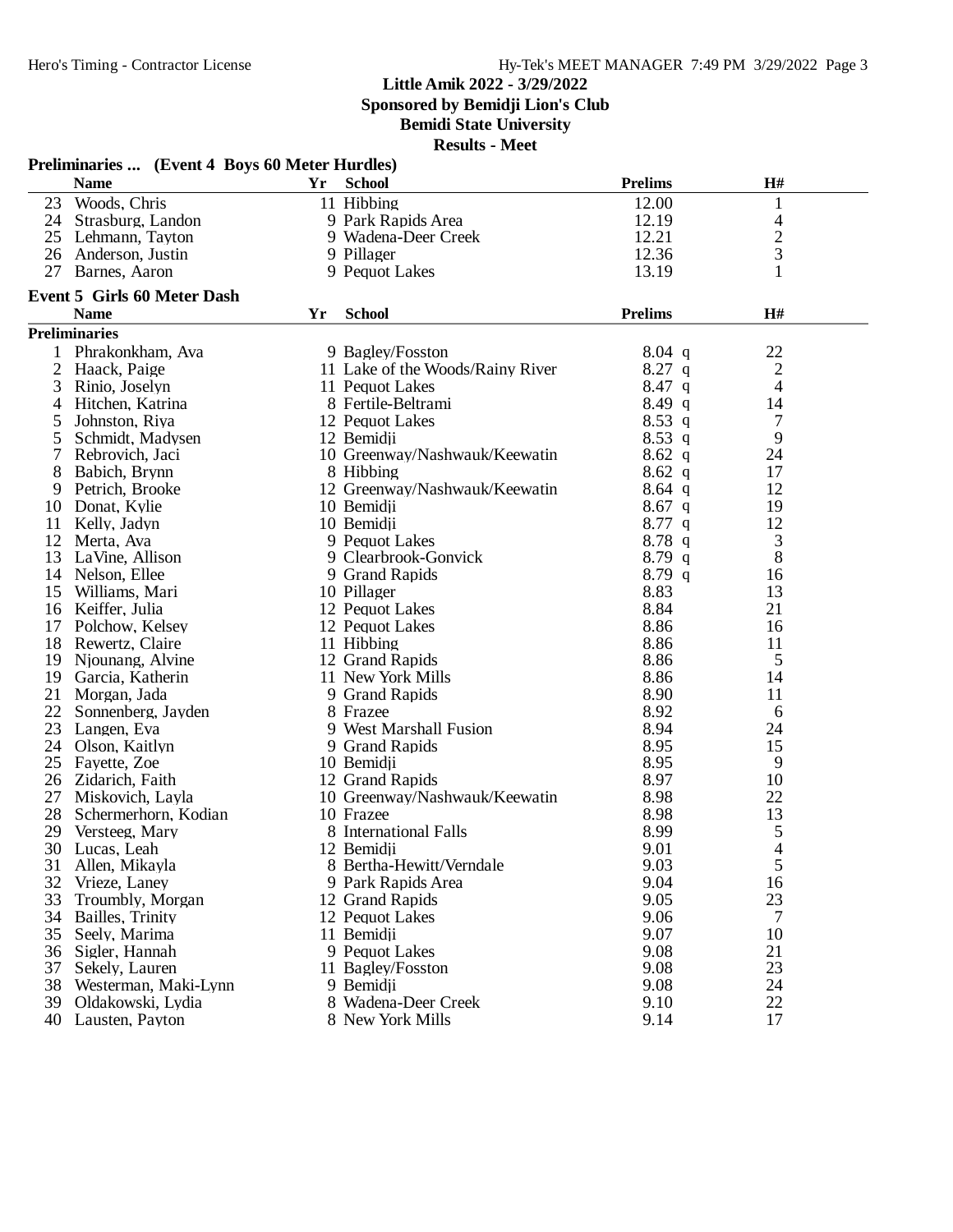**Sponsored by Bemidji Lion's Club**

**Bemidi State University**

**Results - Meet**

## **Preliminaries ... (Event 5 Girls 60 Meter Dash)**

|    | <b>Name</b>             | <b>Yr</b> | <b>School</b>             | <b>Prelims</b> | H#             |  |
|----|-------------------------|-----------|---------------------------|----------------|----------------|--|
| 41 | Osowski, Nora           |           | 9 West Marshall Fusion    | 9.15           | 21             |  |
| 42 | Fletcher, Neveah        |           | 10 Roseau/Badger          | 9.16           | 18             |  |
| 43 | Bolstad, Ella           |           | 9 Fertile-Beltrami        | 9.16           | $\mathfrak{2}$ |  |
| 44 | Bischoff, Mercury       |           | 9 Grand Rapids            | 9.16           | 15             |  |
| 45 | Olson, Gabriella        |           | 8 Roseau/Badger           | 9.20           | $\mathbf{1}$   |  |
| 46 | LaVine, Caitlyn         |           | 10 Bagley/Fosston         | 9.20           | 19             |  |
| 47 | Bates, Lauren           |           | 9 Grand Rapids            | 9.20           | 6              |  |
| 48 | Thompson-Chanel, Georgi |           | 11 Pequot Lakes           | 9.26           | 18             |  |
| 49 | Schueller, Avery        |           | 7 Park Rapids Area        | 9.27           | 8              |  |
| 50 | Lilly, Elyza            |           | 12 Warroad                | 9.28           | 4              |  |
| 51 | Lotsu, Esinam           |           | 12 Bemidji                | 9.28           | 22             |  |
| 52 | Jaranson, Adisyn        |           | 9 Grand Rapids            | 9.29           | 9              |  |
| 53 | Kritzeck, Brooke        |           | 9 Park Rapids Area        | 9.31           | 22             |  |
| 54 | Tobin, Aspen            |           | 11 Bemidji                | 9.34           | 17             |  |
| 55 | Hofstad, Nina           |           | 9 Grand Rapids            | 9.35           | 19             |  |
| 56 | Kassa, Ashley           |           | 12 New York Mills         | 9.39           | 20             |  |
| 57 | Officer, Grace          |           | 8 Park Rapids Area        | 9.40           | 21             |  |
| 58 | LaVeau, Malaney         |           | 9 Pillager                | 9.41           | 17             |  |
| 59 | Sales, Mackenze         |           | 7 Bertha-Hewitt/Verndale  | 9.44           | 13             |  |
| 60 | Watkins, Lilly          |           | 12 Grand Rapids           | 9.47           | 7              |  |
| 60 | Conklin, Grace          |           | 12 Pillager               | 9.47           | 18             |  |
| 62 | Olson, Madison          |           | 11 Frazee                 | 9.49           | 12             |  |
| 63 | Davis, Amelia           |           | 10 Pequot Lakes           | 9.50           | 17             |  |
| 64 | Lemke, Sophia           |           | 11 Bemidji                | 9.50           | $\mathfrak{Z}$ |  |
| 65 | Vaden, Gabi             |           | 8 New York Mills          | 9.51           | $\overline{7}$ |  |
| 66 | Dravis, Kate            |           | 9 Park Rapids Area        | 9.53           | $\overline{2}$ |  |
| 67 | Domier, Jenna           |           | 8 Wadena-Deer Creek       | 9.54           | 13             |  |
| 68 | Allen, Julia            |           | 10 Bertha-Hewitt/Verndale | 9.54           | $\mathbf{1}$   |  |
| 69 | Fayette, Nile           |           | 12 Bemidji                | 9.57           | 8              |  |
| 70 | Deblieck, Breanna       |           | 8 Park Rapids Area        | 9.58           | 24             |  |
| 71 | Pyburn, Amber           |           | 8 Nevis                   | 9.58           | 23             |  |
| 72 | Tichy, Sydney           |           | 12 Hibbing                | 9.59           | 18             |  |
| 73 | Wolff, Simone           |           | 12 Park Rapids Area       | 9.60           | 10             |  |
| 74 | Toivonian, Reilly       |           | 10 Grand Rapids           | 9.60           | 4              |  |
| 75 | Basaraba, Lauren        |           | 8 International Falls     | 9.62           | 6              |  |
| 76 | Ellis, Ariana           |           | 9 Hibbing                 | 9.63           | 20             |  |
| 77 | Henry, Alysha           |           | 8 Bgmr                    | 9.63           | 16             |  |
| 77 | Simmons, Kimora         |           | 8 Wadena-Deer Creek       | 9.63           | 15             |  |
| 79 | Gordon, Liliana         |           | 9 Roseau/Badger           | 9.65           | 13             |  |
|    | 80 Crutcher, Haylie     |           | 9 Pequot Lakes            | 9.66           | 19             |  |
| 81 | Chase, Cece             |           | 10 Park Rapids Area       | 9.69           | 1              |  |
| 82 | Grewe, Cassidy          |           | 7 Park Rapids Area        | 9.70           | 12             |  |
| 83 | Diiorio, Desiree        |           | 10 Hibbing                | 9.70           | 10             |  |
| 84 | Gustafson, Danika       |           | 9 Warroad                 | 9.71           | 10             |  |
| 85 | Worlie, Sloen           |           | 7 Chisholm                | 9.72           | 12             |  |
| 86 | Hoglo, Tessa            |           | $10$ Bgmr                 | 9.73           | 7              |  |
| 87 | Gwiazdon, Nora          |           | 10 Park Rapids Area       | 9.74           | 9              |  |
| 88 | Henzel, Miette          |           | 8 Bertha-Hewitt/Verndale  | 9.74           | 24             |  |
| 89 | Arkell, Macie           |           | 10 Bertha-Hewitt/Verndale | 9.74           | 23             |  |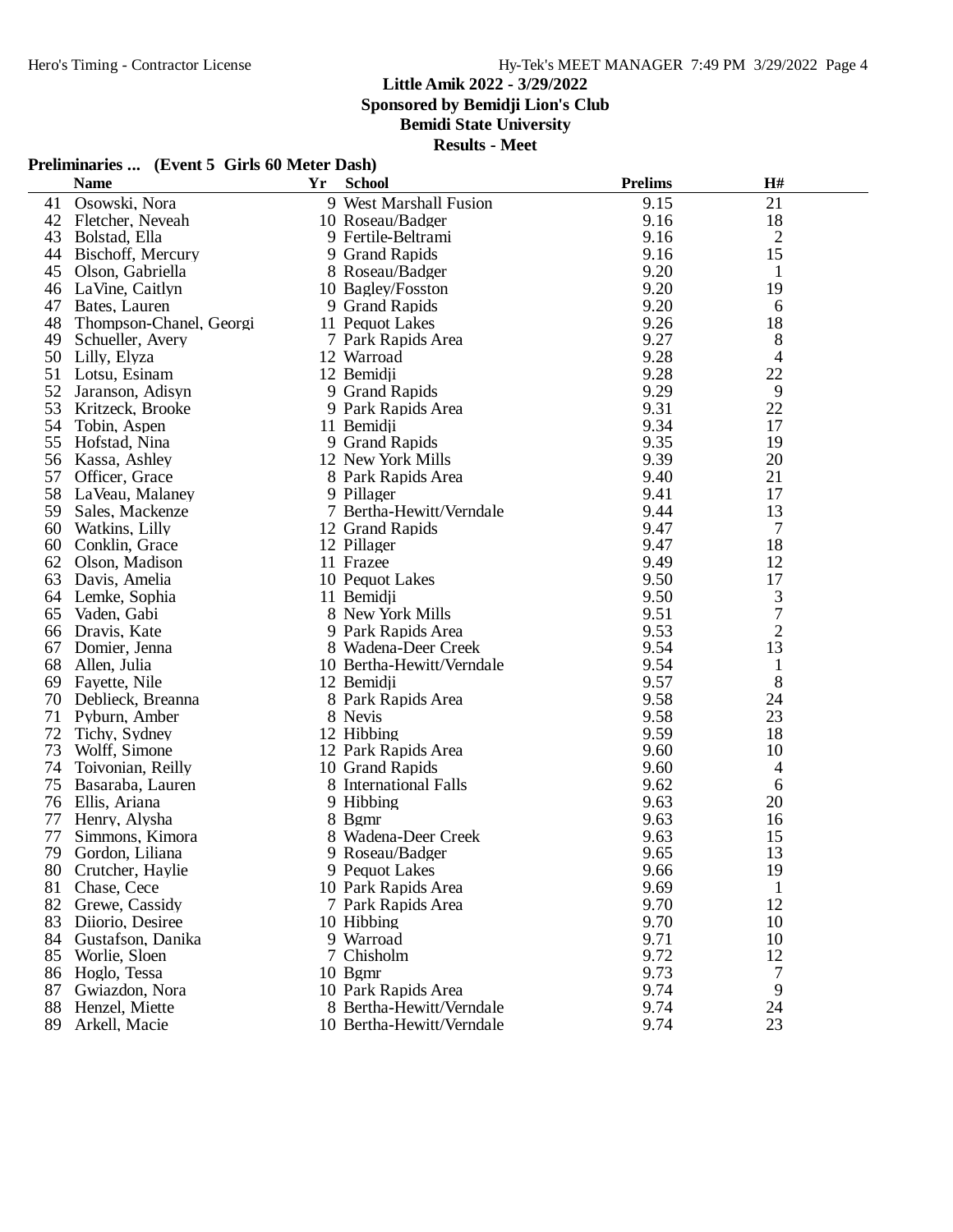**Sponsored by Bemidji Lion's Club**

**Bemidi State University**

**Results - Meet**

### **Preliminaries ... (Event 5 Girls 60 Meter Dash)**

| 18<br>9 Hibbing<br>9.76<br>King, Isabelle<br>90<br>9.77<br>8<br>91<br>Seifert, Whitney<br>7 Park Rapids Area<br>9.78<br>92<br>8 Nevis<br>$\mathbf{1}$<br>Nelson, Kendall<br>9.84<br>10 Bgmr<br>10<br>93<br>Bjorgaard, Hannah<br>9.85<br>94<br>11 Wadena-Deer Creek<br>3<br>Hale, Ellie<br>9.85<br>95<br>Dunham, Dakota<br>9 Roseau/Badger<br>14<br>9.86<br>23<br>96<br>Clark, Maari<br>9 Park Rapids Area<br>9.89<br>97<br>14<br>Branham, Della<br>9 Bemidji<br>9.92<br>98<br>7 Wadena-Deer Creek<br>21<br>Kern, Brielle<br>99<br>9.94<br>5<br>Fladhammer, Saddie<br>11 Fertile-Beltrami<br>100<br>9.95<br>21<br>Omdahl, Kaia<br>9 Roseau/Badger<br>101<br>9.95<br>Raukar, Amira<br>11 Bemidji<br>13<br>102<br>9 Hibbing<br>9.96<br>11<br>Wilson, Luci<br>103<br>9.96<br>Bjerk, Callie<br>14<br>7 Mahnomen/Waubun<br>103<br>7 Nevis<br>9.96<br>20<br>Lindow, Emily<br>105 Isaacson, Clair<br>8 Nevis<br>10.05<br>19<br>106<br>9 Pequot Lakes<br>10.05<br>Theien, Madilyn<br>11<br>107<br>10.07<br>8<br>Blashack, Eva<br>7 Bertha-Hewitt/Verndale<br>12<br>108<br>10.10<br>Horner, Grace<br>8 Wadena-Deer Creek<br>109<br>10.11<br>Schwartz, Skylee<br>8 International Falls<br>16<br>22<br>110 Banister, Hannah<br>10.11<br>10 Bertha-Hewitt/Verndale<br>3<br>111<br>10.13<br>Monroe, Taylor<br>7 Nevis<br>112 LaFriniere, Alivia<br>10.22<br>13<br>8 Mahnomen/Waubun<br>113<br>10.24<br>Grunhovd, Sophie<br>8 Fertile-Beltrami<br>6<br>114 Polchow, Becca<br>10.26<br>21<br>9 Pequot Lakes<br>10.29<br>115<br>Pazdernik, Alexis<br>5<br>9 Mahnomen/Waubun<br>10.35<br>10 Warroad<br>15<br>116 Daniels, Guinevere<br>10.37<br>117 Nelson, Mackenzie<br>8 Park Rapids Area<br>11<br>118<br>10 Warroad<br>10.38<br>15<br>Goulet, Logan<br>8 International Falls<br>22<br>119<br>Versteeg, Emma<br>10.39<br>120<br>10.47<br>12 Pequot Lakes<br>16<br>Joyce, Britany<br>121<br>7 Chisholm<br>10.55<br>Sweduik, Emma<br>6<br>122<br>11<br>Meier, Jena<br>9 Park Rapids Area<br>10.60<br>123<br>10.63<br>18<br>7 Chisholm<br>Brandt, Breanna<br>124<br>Sangren, Haidyn<br>9 Pequot Lakes<br>10.66<br>$\overline{4}$<br>125<br>20<br>Melbostad, Leila<br>7 Chisholm<br>10.70<br>126<br>10.70<br>17<br>9 Mahnomen/Waubun<br>Gordon, Dejonelle<br>127<br>10.70<br>$rac{2}{3}$<br>8 Chisholm<br>Serbus, Emma<br>128<br>10 Frazee<br>10.74<br>Fulmer, Morgan<br>19<br>10.81<br>129 Blowers, Haley<br>8 Pillager<br>11 Wadena-Deer Creek<br>10.85<br>19<br>130<br>Curtis, Zoe<br>10.92<br>131<br>10 Bagley/Fosston<br>Grey, Cambri<br>11<br>132<br>10.93<br>15<br>Panichi, Ashley<br>7 Chisholm<br>133<br>10 Park Rapids Area<br>10.95<br>Tischer, Kaycee<br>7<br>134<br>10.98<br>10<br>Gudvangen, Hailey<br>8 Fertile-Beltrami<br>24<br>135 Laferriere, Madison<br>9 Park Rapids Area<br>10.98<br>24<br>136 Quixan Gutierrez, Aracely<br>9 Park Rapids Area<br>11.01<br>3<br>137<br>Grove, Layla<br>10 Bgmr<br>11.02<br>8 Mahnomen/Waubun<br>9 |     | <b>Name</b>     | Yr | <b>School</b> | <b>Prelims</b> | H# |  |
|-------------------------------------------------------------------------------------------------------------------------------------------------------------------------------------------------------------------------------------------------------------------------------------------------------------------------------------------------------------------------------------------------------------------------------------------------------------------------------------------------------------------------------------------------------------------------------------------------------------------------------------------------------------------------------------------------------------------------------------------------------------------------------------------------------------------------------------------------------------------------------------------------------------------------------------------------------------------------------------------------------------------------------------------------------------------------------------------------------------------------------------------------------------------------------------------------------------------------------------------------------------------------------------------------------------------------------------------------------------------------------------------------------------------------------------------------------------------------------------------------------------------------------------------------------------------------------------------------------------------------------------------------------------------------------------------------------------------------------------------------------------------------------------------------------------------------------------------------------------------------------------------------------------------------------------------------------------------------------------------------------------------------------------------------------------------------------------------------------------------------------------------------------------------------------------------------------------------------------------------------------------------------------------------------------------------------------------------------------------------------------------------------------------------------------------------------------------------------------------------------------------------------------------------------------------------------------------------------------------------------------------------------------------------------------------------------------------------------------------------------------------------------------------------------------------------------------------------------------------------------------------------------------------------------------------|-----|-----------------|----|---------------|----------------|----|--|
|                                                                                                                                                                                                                                                                                                                                                                                                                                                                                                                                                                                                                                                                                                                                                                                                                                                                                                                                                                                                                                                                                                                                                                                                                                                                                                                                                                                                                                                                                                                                                                                                                                                                                                                                                                                                                                                                                                                                                                                                                                                                                                                                                                                                                                                                                                                                                                                                                                                                                                                                                                                                                                                                                                                                                                                                                                                                                                                                     |     |                 |    |               |                |    |  |
|                                                                                                                                                                                                                                                                                                                                                                                                                                                                                                                                                                                                                                                                                                                                                                                                                                                                                                                                                                                                                                                                                                                                                                                                                                                                                                                                                                                                                                                                                                                                                                                                                                                                                                                                                                                                                                                                                                                                                                                                                                                                                                                                                                                                                                                                                                                                                                                                                                                                                                                                                                                                                                                                                                                                                                                                                                                                                                                                     |     |                 |    |               |                |    |  |
|                                                                                                                                                                                                                                                                                                                                                                                                                                                                                                                                                                                                                                                                                                                                                                                                                                                                                                                                                                                                                                                                                                                                                                                                                                                                                                                                                                                                                                                                                                                                                                                                                                                                                                                                                                                                                                                                                                                                                                                                                                                                                                                                                                                                                                                                                                                                                                                                                                                                                                                                                                                                                                                                                                                                                                                                                                                                                                                                     |     |                 |    |               |                |    |  |
|                                                                                                                                                                                                                                                                                                                                                                                                                                                                                                                                                                                                                                                                                                                                                                                                                                                                                                                                                                                                                                                                                                                                                                                                                                                                                                                                                                                                                                                                                                                                                                                                                                                                                                                                                                                                                                                                                                                                                                                                                                                                                                                                                                                                                                                                                                                                                                                                                                                                                                                                                                                                                                                                                                                                                                                                                                                                                                                                     |     |                 |    |               |                |    |  |
|                                                                                                                                                                                                                                                                                                                                                                                                                                                                                                                                                                                                                                                                                                                                                                                                                                                                                                                                                                                                                                                                                                                                                                                                                                                                                                                                                                                                                                                                                                                                                                                                                                                                                                                                                                                                                                                                                                                                                                                                                                                                                                                                                                                                                                                                                                                                                                                                                                                                                                                                                                                                                                                                                                                                                                                                                                                                                                                                     |     |                 |    |               |                |    |  |
|                                                                                                                                                                                                                                                                                                                                                                                                                                                                                                                                                                                                                                                                                                                                                                                                                                                                                                                                                                                                                                                                                                                                                                                                                                                                                                                                                                                                                                                                                                                                                                                                                                                                                                                                                                                                                                                                                                                                                                                                                                                                                                                                                                                                                                                                                                                                                                                                                                                                                                                                                                                                                                                                                                                                                                                                                                                                                                                                     |     |                 |    |               |                |    |  |
|                                                                                                                                                                                                                                                                                                                                                                                                                                                                                                                                                                                                                                                                                                                                                                                                                                                                                                                                                                                                                                                                                                                                                                                                                                                                                                                                                                                                                                                                                                                                                                                                                                                                                                                                                                                                                                                                                                                                                                                                                                                                                                                                                                                                                                                                                                                                                                                                                                                                                                                                                                                                                                                                                                                                                                                                                                                                                                                                     |     |                 |    |               |                |    |  |
|                                                                                                                                                                                                                                                                                                                                                                                                                                                                                                                                                                                                                                                                                                                                                                                                                                                                                                                                                                                                                                                                                                                                                                                                                                                                                                                                                                                                                                                                                                                                                                                                                                                                                                                                                                                                                                                                                                                                                                                                                                                                                                                                                                                                                                                                                                                                                                                                                                                                                                                                                                                                                                                                                                                                                                                                                                                                                                                                     |     |                 |    |               |                |    |  |
|                                                                                                                                                                                                                                                                                                                                                                                                                                                                                                                                                                                                                                                                                                                                                                                                                                                                                                                                                                                                                                                                                                                                                                                                                                                                                                                                                                                                                                                                                                                                                                                                                                                                                                                                                                                                                                                                                                                                                                                                                                                                                                                                                                                                                                                                                                                                                                                                                                                                                                                                                                                                                                                                                                                                                                                                                                                                                                                                     |     |                 |    |               |                |    |  |
|                                                                                                                                                                                                                                                                                                                                                                                                                                                                                                                                                                                                                                                                                                                                                                                                                                                                                                                                                                                                                                                                                                                                                                                                                                                                                                                                                                                                                                                                                                                                                                                                                                                                                                                                                                                                                                                                                                                                                                                                                                                                                                                                                                                                                                                                                                                                                                                                                                                                                                                                                                                                                                                                                                                                                                                                                                                                                                                                     |     |                 |    |               |                |    |  |
|                                                                                                                                                                                                                                                                                                                                                                                                                                                                                                                                                                                                                                                                                                                                                                                                                                                                                                                                                                                                                                                                                                                                                                                                                                                                                                                                                                                                                                                                                                                                                                                                                                                                                                                                                                                                                                                                                                                                                                                                                                                                                                                                                                                                                                                                                                                                                                                                                                                                                                                                                                                                                                                                                                                                                                                                                                                                                                                                     |     |                 |    |               |                |    |  |
|                                                                                                                                                                                                                                                                                                                                                                                                                                                                                                                                                                                                                                                                                                                                                                                                                                                                                                                                                                                                                                                                                                                                                                                                                                                                                                                                                                                                                                                                                                                                                                                                                                                                                                                                                                                                                                                                                                                                                                                                                                                                                                                                                                                                                                                                                                                                                                                                                                                                                                                                                                                                                                                                                                                                                                                                                                                                                                                                     |     |                 |    |               |                |    |  |
|                                                                                                                                                                                                                                                                                                                                                                                                                                                                                                                                                                                                                                                                                                                                                                                                                                                                                                                                                                                                                                                                                                                                                                                                                                                                                                                                                                                                                                                                                                                                                                                                                                                                                                                                                                                                                                                                                                                                                                                                                                                                                                                                                                                                                                                                                                                                                                                                                                                                                                                                                                                                                                                                                                                                                                                                                                                                                                                                     |     |                 |    |               |                |    |  |
|                                                                                                                                                                                                                                                                                                                                                                                                                                                                                                                                                                                                                                                                                                                                                                                                                                                                                                                                                                                                                                                                                                                                                                                                                                                                                                                                                                                                                                                                                                                                                                                                                                                                                                                                                                                                                                                                                                                                                                                                                                                                                                                                                                                                                                                                                                                                                                                                                                                                                                                                                                                                                                                                                                                                                                                                                                                                                                                                     |     |                 |    |               |                |    |  |
|                                                                                                                                                                                                                                                                                                                                                                                                                                                                                                                                                                                                                                                                                                                                                                                                                                                                                                                                                                                                                                                                                                                                                                                                                                                                                                                                                                                                                                                                                                                                                                                                                                                                                                                                                                                                                                                                                                                                                                                                                                                                                                                                                                                                                                                                                                                                                                                                                                                                                                                                                                                                                                                                                                                                                                                                                                                                                                                                     |     |                 |    |               |                |    |  |
|                                                                                                                                                                                                                                                                                                                                                                                                                                                                                                                                                                                                                                                                                                                                                                                                                                                                                                                                                                                                                                                                                                                                                                                                                                                                                                                                                                                                                                                                                                                                                                                                                                                                                                                                                                                                                                                                                                                                                                                                                                                                                                                                                                                                                                                                                                                                                                                                                                                                                                                                                                                                                                                                                                                                                                                                                                                                                                                                     |     |                 |    |               |                |    |  |
|                                                                                                                                                                                                                                                                                                                                                                                                                                                                                                                                                                                                                                                                                                                                                                                                                                                                                                                                                                                                                                                                                                                                                                                                                                                                                                                                                                                                                                                                                                                                                                                                                                                                                                                                                                                                                                                                                                                                                                                                                                                                                                                                                                                                                                                                                                                                                                                                                                                                                                                                                                                                                                                                                                                                                                                                                                                                                                                                     |     |                 |    |               |                |    |  |
|                                                                                                                                                                                                                                                                                                                                                                                                                                                                                                                                                                                                                                                                                                                                                                                                                                                                                                                                                                                                                                                                                                                                                                                                                                                                                                                                                                                                                                                                                                                                                                                                                                                                                                                                                                                                                                                                                                                                                                                                                                                                                                                                                                                                                                                                                                                                                                                                                                                                                                                                                                                                                                                                                                                                                                                                                                                                                                                                     |     |                 |    |               |                |    |  |
|                                                                                                                                                                                                                                                                                                                                                                                                                                                                                                                                                                                                                                                                                                                                                                                                                                                                                                                                                                                                                                                                                                                                                                                                                                                                                                                                                                                                                                                                                                                                                                                                                                                                                                                                                                                                                                                                                                                                                                                                                                                                                                                                                                                                                                                                                                                                                                                                                                                                                                                                                                                                                                                                                                                                                                                                                                                                                                                                     |     |                 |    |               |                |    |  |
|                                                                                                                                                                                                                                                                                                                                                                                                                                                                                                                                                                                                                                                                                                                                                                                                                                                                                                                                                                                                                                                                                                                                                                                                                                                                                                                                                                                                                                                                                                                                                                                                                                                                                                                                                                                                                                                                                                                                                                                                                                                                                                                                                                                                                                                                                                                                                                                                                                                                                                                                                                                                                                                                                                                                                                                                                                                                                                                                     |     |                 |    |               |                |    |  |
|                                                                                                                                                                                                                                                                                                                                                                                                                                                                                                                                                                                                                                                                                                                                                                                                                                                                                                                                                                                                                                                                                                                                                                                                                                                                                                                                                                                                                                                                                                                                                                                                                                                                                                                                                                                                                                                                                                                                                                                                                                                                                                                                                                                                                                                                                                                                                                                                                                                                                                                                                                                                                                                                                                                                                                                                                                                                                                                                     |     |                 |    |               |                |    |  |
|                                                                                                                                                                                                                                                                                                                                                                                                                                                                                                                                                                                                                                                                                                                                                                                                                                                                                                                                                                                                                                                                                                                                                                                                                                                                                                                                                                                                                                                                                                                                                                                                                                                                                                                                                                                                                                                                                                                                                                                                                                                                                                                                                                                                                                                                                                                                                                                                                                                                                                                                                                                                                                                                                                                                                                                                                                                                                                                                     |     |                 |    |               |                |    |  |
|                                                                                                                                                                                                                                                                                                                                                                                                                                                                                                                                                                                                                                                                                                                                                                                                                                                                                                                                                                                                                                                                                                                                                                                                                                                                                                                                                                                                                                                                                                                                                                                                                                                                                                                                                                                                                                                                                                                                                                                                                                                                                                                                                                                                                                                                                                                                                                                                                                                                                                                                                                                                                                                                                                                                                                                                                                                                                                                                     |     |                 |    |               |                |    |  |
|                                                                                                                                                                                                                                                                                                                                                                                                                                                                                                                                                                                                                                                                                                                                                                                                                                                                                                                                                                                                                                                                                                                                                                                                                                                                                                                                                                                                                                                                                                                                                                                                                                                                                                                                                                                                                                                                                                                                                                                                                                                                                                                                                                                                                                                                                                                                                                                                                                                                                                                                                                                                                                                                                                                                                                                                                                                                                                                                     |     |                 |    |               |                |    |  |
|                                                                                                                                                                                                                                                                                                                                                                                                                                                                                                                                                                                                                                                                                                                                                                                                                                                                                                                                                                                                                                                                                                                                                                                                                                                                                                                                                                                                                                                                                                                                                                                                                                                                                                                                                                                                                                                                                                                                                                                                                                                                                                                                                                                                                                                                                                                                                                                                                                                                                                                                                                                                                                                                                                                                                                                                                                                                                                                                     |     |                 |    |               |                |    |  |
|                                                                                                                                                                                                                                                                                                                                                                                                                                                                                                                                                                                                                                                                                                                                                                                                                                                                                                                                                                                                                                                                                                                                                                                                                                                                                                                                                                                                                                                                                                                                                                                                                                                                                                                                                                                                                                                                                                                                                                                                                                                                                                                                                                                                                                                                                                                                                                                                                                                                                                                                                                                                                                                                                                                                                                                                                                                                                                                                     |     |                 |    |               |                |    |  |
|                                                                                                                                                                                                                                                                                                                                                                                                                                                                                                                                                                                                                                                                                                                                                                                                                                                                                                                                                                                                                                                                                                                                                                                                                                                                                                                                                                                                                                                                                                                                                                                                                                                                                                                                                                                                                                                                                                                                                                                                                                                                                                                                                                                                                                                                                                                                                                                                                                                                                                                                                                                                                                                                                                                                                                                                                                                                                                                                     |     |                 |    |               |                |    |  |
|                                                                                                                                                                                                                                                                                                                                                                                                                                                                                                                                                                                                                                                                                                                                                                                                                                                                                                                                                                                                                                                                                                                                                                                                                                                                                                                                                                                                                                                                                                                                                                                                                                                                                                                                                                                                                                                                                                                                                                                                                                                                                                                                                                                                                                                                                                                                                                                                                                                                                                                                                                                                                                                                                                                                                                                                                                                                                                                                     |     |                 |    |               |                |    |  |
|                                                                                                                                                                                                                                                                                                                                                                                                                                                                                                                                                                                                                                                                                                                                                                                                                                                                                                                                                                                                                                                                                                                                                                                                                                                                                                                                                                                                                                                                                                                                                                                                                                                                                                                                                                                                                                                                                                                                                                                                                                                                                                                                                                                                                                                                                                                                                                                                                                                                                                                                                                                                                                                                                                                                                                                                                                                                                                                                     |     |                 |    |               |                |    |  |
|                                                                                                                                                                                                                                                                                                                                                                                                                                                                                                                                                                                                                                                                                                                                                                                                                                                                                                                                                                                                                                                                                                                                                                                                                                                                                                                                                                                                                                                                                                                                                                                                                                                                                                                                                                                                                                                                                                                                                                                                                                                                                                                                                                                                                                                                                                                                                                                                                                                                                                                                                                                                                                                                                                                                                                                                                                                                                                                                     |     |                 |    |               |                |    |  |
|                                                                                                                                                                                                                                                                                                                                                                                                                                                                                                                                                                                                                                                                                                                                                                                                                                                                                                                                                                                                                                                                                                                                                                                                                                                                                                                                                                                                                                                                                                                                                                                                                                                                                                                                                                                                                                                                                                                                                                                                                                                                                                                                                                                                                                                                                                                                                                                                                                                                                                                                                                                                                                                                                                                                                                                                                                                                                                                                     |     |                 |    |               |                |    |  |
|                                                                                                                                                                                                                                                                                                                                                                                                                                                                                                                                                                                                                                                                                                                                                                                                                                                                                                                                                                                                                                                                                                                                                                                                                                                                                                                                                                                                                                                                                                                                                                                                                                                                                                                                                                                                                                                                                                                                                                                                                                                                                                                                                                                                                                                                                                                                                                                                                                                                                                                                                                                                                                                                                                                                                                                                                                                                                                                                     |     |                 |    |               |                |    |  |
|                                                                                                                                                                                                                                                                                                                                                                                                                                                                                                                                                                                                                                                                                                                                                                                                                                                                                                                                                                                                                                                                                                                                                                                                                                                                                                                                                                                                                                                                                                                                                                                                                                                                                                                                                                                                                                                                                                                                                                                                                                                                                                                                                                                                                                                                                                                                                                                                                                                                                                                                                                                                                                                                                                                                                                                                                                                                                                                                     |     |                 |    |               |                |    |  |
|                                                                                                                                                                                                                                                                                                                                                                                                                                                                                                                                                                                                                                                                                                                                                                                                                                                                                                                                                                                                                                                                                                                                                                                                                                                                                                                                                                                                                                                                                                                                                                                                                                                                                                                                                                                                                                                                                                                                                                                                                                                                                                                                                                                                                                                                                                                                                                                                                                                                                                                                                                                                                                                                                                                                                                                                                                                                                                                                     |     |                 |    |               |                |    |  |
|                                                                                                                                                                                                                                                                                                                                                                                                                                                                                                                                                                                                                                                                                                                                                                                                                                                                                                                                                                                                                                                                                                                                                                                                                                                                                                                                                                                                                                                                                                                                                                                                                                                                                                                                                                                                                                                                                                                                                                                                                                                                                                                                                                                                                                                                                                                                                                                                                                                                                                                                                                                                                                                                                                                                                                                                                                                                                                                                     |     |                 |    |               |                |    |  |
|                                                                                                                                                                                                                                                                                                                                                                                                                                                                                                                                                                                                                                                                                                                                                                                                                                                                                                                                                                                                                                                                                                                                                                                                                                                                                                                                                                                                                                                                                                                                                                                                                                                                                                                                                                                                                                                                                                                                                                                                                                                                                                                                                                                                                                                                                                                                                                                                                                                                                                                                                                                                                                                                                                                                                                                                                                                                                                                                     |     |                 |    |               |                |    |  |
|                                                                                                                                                                                                                                                                                                                                                                                                                                                                                                                                                                                                                                                                                                                                                                                                                                                                                                                                                                                                                                                                                                                                                                                                                                                                                                                                                                                                                                                                                                                                                                                                                                                                                                                                                                                                                                                                                                                                                                                                                                                                                                                                                                                                                                                                                                                                                                                                                                                                                                                                                                                                                                                                                                                                                                                                                                                                                                                                     |     |                 |    |               |                |    |  |
|                                                                                                                                                                                                                                                                                                                                                                                                                                                                                                                                                                                                                                                                                                                                                                                                                                                                                                                                                                                                                                                                                                                                                                                                                                                                                                                                                                                                                                                                                                                                                                                                                                                                                                                                                                                                                                                                                                                                                                                                                                                                                                                                                                                                                                                                                                                                                                                                                                                                                                                                                                                                                                                                                                                                                                                                                                                                                                                                     |     |                 |    |               |                |    |  |
|                                                                                                                                                                                                                                                                                                                                                                                                                                                                                                                                                                                                                                                                                                                                                                                                                                                                                                                                                                                                                                                                                                                                                                                                                                                                                                                                                                                                                                                                                                                                                                                                                                                                                                                                                                                                                                                                                                                                                                                                                                                                                                                                                                                                                                                                                                                                                                                                                                                                                                                                                                                                                                                                                                                                                                                                                                                                                                                                     |     |                 |    |               |                |    |  |
|                                                                                                                                                                                                                                                                                                                                                                                                                                                                                                                                                                                                                                                                                                                                                                                                                                                                                                                                                                                                                                                                                                                                                                                                                                                                                                                                                                                                                                                                                                                                                                                                                                                                                                                                                                                                                                                                                                                                                                                                                                                                                                                                                                                                                                                                                                                                                                                                                                                                                                                                                                                                                                                                                                                                                                                                                                                                                                                                     |     |                 |    |               |                |    |  |
|                                                                                                                                                                                                                                                                                                                                                                                                                                                                                                                                                                                                                                                                                                                                                                                                                                                                                                                                                                                                                                                                                                                                                                                                                                                                                                                                                                                                                                                                                                                                                                                                                                                                                                                                                                                                                                                                                                                                                                                                                                                                                                                                                                                                                                                                                                                                                                                                                                                                                                                                                                                                                                                                                                                                                                                                                                                                                                                                     |     |                 |    |               |                |    |  |
|                                                                                                                                                                                                                                                                                                                                                                                                                                                                                                                                                                                                                                                                                                                                                                                                                                                                                                                                                                                                                                                                                                                                                                                                                                                                                                                                                                                                                                                                                                                                                                                                                                                                                                                                                                                                                                                                                                                                                                                                                                                                                                                                                                                                                                                                                                                                                                                                                                                                                                                                                                                                                                                                                                                                                                                                                                                                                                                                     |     |                 |    |               |                |    |  |
|                                                                                                                                                                                                                                                                                                                                                                                                                                                                                                                                                                                                                                                                                                                                                                                                                                                                                                                                                                                                                                                                                                                                                                                                                                                                                                                                                                                                                                                                                                                                                                                                                                                                                                                                                                                                                                                                                                                                                                                                                                                                                                                                                                                                                                                                                                                                                                                                                                                                                                                                                                                                                                                                                                                                                                                                                                                                                                                                     |     |                 |    |               |                |    |  |
|                                                                                                                                                                                                                                                                                                                                                                                                                                                                                                                                                                                                                                                                                                                                                                                                                                                                                                                                                                                                                                                                                                                                                                                                                                                                                                                                                                                                                                                                                                                                                                                                                                                                                                                                                                                                                                                                                                                                                                                                                                                                                                                                                                                                                                                                                                                                                                                                                                                                                                                                                                                                                                                                                                                                                                                                                                                                                                                                     |     |                 |    |               |                |    |  |
|                                                                                                                                                                                                                                                                                                                                                                                                                                                                                                                                                                                                                                                                                                                                                                                                                                                                                                                                                                                                                                                                                                                                                                                                                                                                                                                                                                                                                                                                                                                                                                                                                                                                                                                                                                                                                                                                                                                                                                                                                                                                                                                                                                                                                                                                                                                                                                                                                                                                                                                                                                                                                                                                                                                                                                                                                                                                                                                                     |     |                 |    |               |                |    |  |
|                                                                                                                                                                                                                                                                                                                                                                                                                                                                                                                                                                                                                                                                                                                                                                                                                                                                                                                                                                                                                                                                                                                                                                                                                                                                                                                                                                                                                                                                                                                                                                                                                                                                                                                                                                                                                                                                                                                                                                                                                                                                                                                                                                                                                                                                                                                                                                                                                                                                                                                                                                                                                                                                                                                                                                                                                                                                                                                                     |     |                 |    |               |                |    |  |
|                                                                                                                                                                                                                                                                                                                                                                                                                                                                                                                                                                                                                                                                                                                                                                                                                                                                                                                                                                                                                                                                                                                                                                                                                                                                                                                                                                                                                                                                                                                                                                                                                                                                                                                                                                                                                                                                                                                                                                                                                                                                                                                                                                                                                                                                                                                                                                                                                                                                                                                                                                                                                                                                                                                                                                                                                                                                                                                                     |     |                 |    |               |                |    |  |
|                                                                                                                                                                                                                                                                                                                                                                                                                                                                                                                                                                                                                                                                                                                                                                                                                                                                                                                                                                                                                                                                                                                                                                                                                                                                                                                                                                                                                                                                                                                                                                                                                                                                                                                                                                                                                                                                                                                                                                                                                                                                                                                                                                                                                                                                                                                                                                                                                                                                                                                                                                                                                                                                                                                                                                                                                                                                                                                                     |     |                 |    |               |                |    |  |
|                                                                                                                                                                                                                                                                                                                                                                                                                                                                                                                                                                                                                                                                                                                                                                                                                                                                                                                                                                                                                                                                                                                                                                                                                                                                                                                                                                                                                                                                                                                                                                                                                                                                                                                                                                                                                                                                                                                                                                                                                                                                                                                                                                                                                                                                                                                                                                                                                                                                                                                                                                                                                                                                                                                                                                                                                                                                                                                                     | 138 | Keezer, Braylee |    |               | 11.16          |    |  |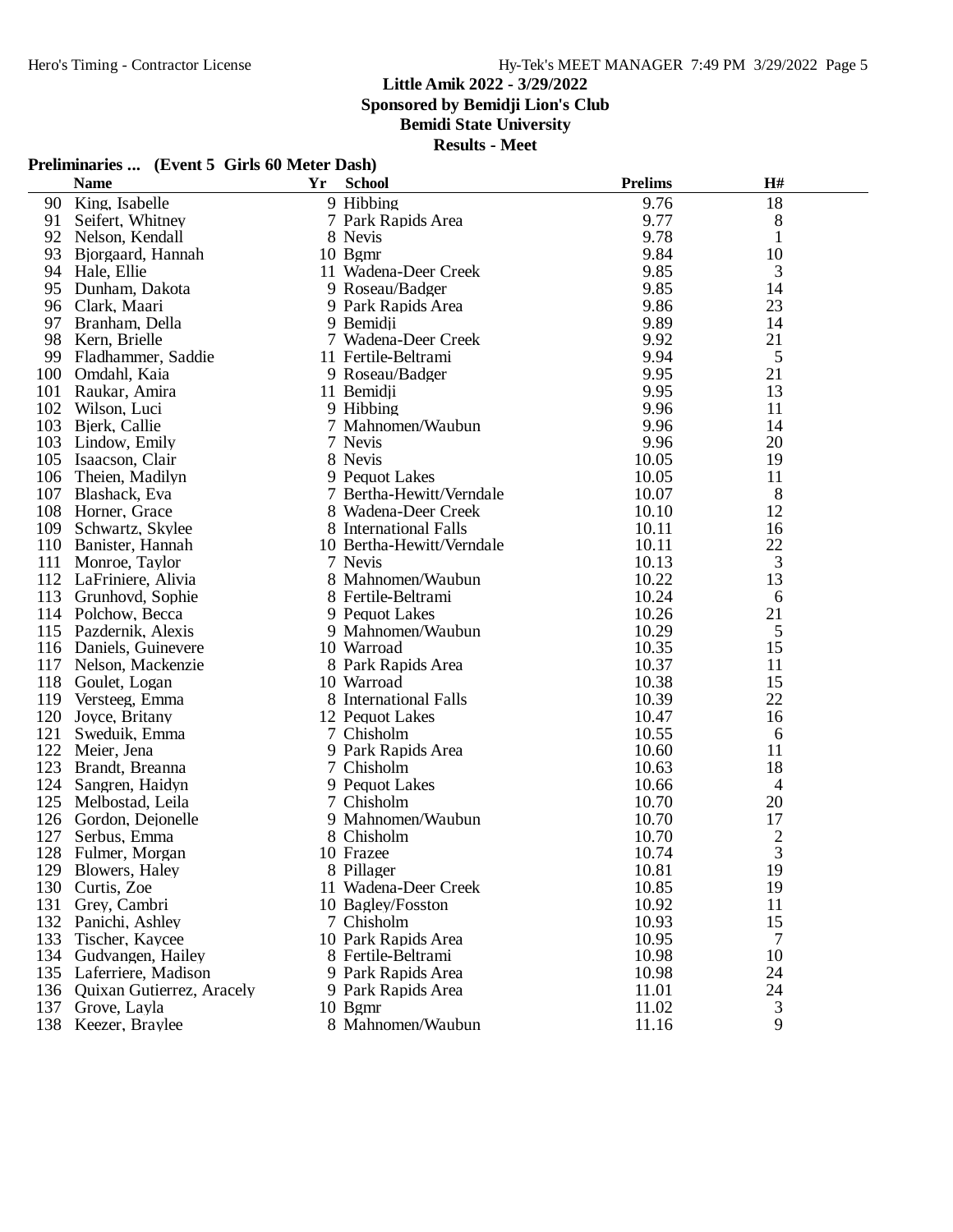**Sponsored by Bemidji Lion's Club**

**Bemidi State University**

| Preliminaries  (Event 5 Girls 60 Meter Dash) |  |  |  |
|----------------------------------------------|--|--|--|
|----------------------------------------------|--|--|--|

|                | <b>Name</b>                       | <b>Yr</b> | <b>School</b>                    | <b>Prelims</b> | H#           |  |
|----------------|-----------------------------------|-----------|----------------------------------|----------------|--------------|--|
| 139            | Mainville-Mesarina, Tori          |           | 9 TrekNorth                      | 11.32          | 15           |  |
|                | 140 Amberg, Lauren                |           | 9 TrekNorth                      | 11.33          | 16           |  |
|                | 141 Black, Joelle                 |           | 8 International Falls            | 11.44          | 8            |  |
|                | 142 Zimmer, Kelsie                |           | 9 Grand Rapids                   | 11.45          | 14           |  |
|                | 143 Beck, Amanda                  |           | 10 Frazee                        | 11.49          | 4            |  |
|                | 144 Karger, Ridley                |           | 10 Bemidji                       | 11.73          | 6            |  |
|                | 145 DeYounge, Emily               |           | 7 New York Mills                 | 11.80          | 14           |  |
|                | 146 Flategraff, Olivia            |           | 9 Pequot Lakes                   | 11.84          | 20           |  |
|                | 147 Peters, Cailtyn               |           | 11 Bemidji                       | 11.90          | 23           |  |
|                | 148 Carlson, Ava                  |           | 7 New York Mills                 | 12.42          | 20           |  |
|                | 149 Clark, MaKayla                |           | 8 Wadena-Deer Creek              | 12.43          | 9            |  |
| 150            | St. Germain, Kylee                |           | 10 Frazee                        | 12.48          | 12           |  |
|                | <b>Event 6 Boys 60 Meter Dash</b> |           |                                  |                |              |  |
|                | <b>Name</b>                       | Yr        | <b>School</b>                    | <b>Prelims</b> | H#           |  |
|                |                                   |           |                                  |                |              |  |
|                | <b>Preliminaries</b>              |           |                                  |                |              |  |
| 1              | Wright, Isaiah                    |           | 9 Fertile-Beltrami               | 7.36 $q$       | 10           |  |
| $\overline{2}$ | Laveau, Quintin                   |           | 12 Pillager                      | 7.40 $q$       | 2            |  |
| 3              | Nelson, Noah                      |           | 9 Bagley/Fosston                 | $7.44$ q       | $\mathbf{1}$ |  |
| 4              | Ogundeji, Ayo                     |           | 9 Nevis                          | $7.47$ q       | 3            |  |
| 5              | Jensrud, Jacob                    |           | 12 Hibbing                       | 7.47q          | 20           |  |
| 6              | Bryniearski, Aidan                |           | 12 Bertha-Hewitt/Verndale        | $7.49$ q       | 3            |  |
| 7              | Hutchison, Bryce                  |           | 12 Pillager                      | 7.50 $q$       | 4            |  |
| 8              | Manning, Amari                    |           | 12 Hibbing                       | 7.51 $q$       | 18           |  |
| 9              | Domier, Brady                     |           | 12 Wadena-Deer Creek             | $7.65$ q       | 19           |  |
| 10             | Borgman, Risto                    |           | 12 Grand Rapids                  | $7.71\ q$      | 11           |  |
| 11             | Pugsley, Matthew                  |           | 12 Wadena-Deer Creek             | 7.72q          | 23           |  |
| 12             | Bushinger, Charlie                |           | 11 Wadena-Deer Creek             | 7.73 $q$       | 21           |  |
| 13             | Collins, Liam                     |           | $10$ Bgmr                        | $7.74$ q       | 2            |  |
|                | 14 Rebrovich, Justice             |           | 12 Greenway/Nashwauk/Keewatin    | 7.74 q         | 5            |  |
|                | 15 Bolstad, Tucker                |           | 11 Fertile-Beltrami              | 7.75           | 24           |  |
| 16             | Sposito, Vincenzo                 |           | 12 Pequot Lakes                  | 7.75           | 17           |  |
| 17             | Runyan, Cameron                   |           | 11 Park Rapids Area              | 7.76           | 12           |  |
| 18             | Haug, Lyrik                       |           | 10 Wadena-Deer Creek             | 7.79           | 22           |  |
| 19             | Metzgar, Kaydin                   |           | 11 Grand Rapids                  | 7.81           | 15           |  |
| 19             | Haack, Anson                      |           | 12 Lake of the Woods/Rainy River | 7.81           | 6            |  |
| 21             | Lauzen, Ethan                     |           | 9 Chisholm                       | 7.81           | 4            |  |
| 22             | Eskeli, Finn                      |           | 9 Hibbing                        | 7.82           | 20           |  |
| 23             | Chandler, Aiden                   |           | 11 Grand Rapids                  | 7.84           | 9            |  |
| 24             | Carlson, Vincent                  |           | 12 Hibbing                       | 7.84           | 9            |  |
| 25             | Kriegl, Brayton                   |           | 10 Pillager                      | 7.86           | 7            |  |
| 26             | Abernathy, July                   |           | 11 Chisholm                      | 7.87           | 13           |  |
| 27             | Mudgett, Kade                     |           | 11 Pequot Lakes                  | 7.88           | 16           |  |
| 28             | Tate-Beaulieu, Ontario            |           | 10 Bemidji                       | 7.90           | 4            |  |
| 29             | Hill, Tristan                     |           | 12 Park Rapids Area              | 7.90           | 13           |  |
| 29             | Reish, Sam                        |           | 12 Park Rapids Area              | 7.90           | 6            |  |
| 31             | Kurschner, Alex                   |           | 10 Bemidji                       | 7.91           | 3            |  |
| 32             | Harstad, Jonah                    |           | 9 Fertile-Beltrami               | 7.91           | 14           |  |
| 33             | Kriegl, Bryson                    |           | 12 Pillager                      | 7.92           | 9            |  |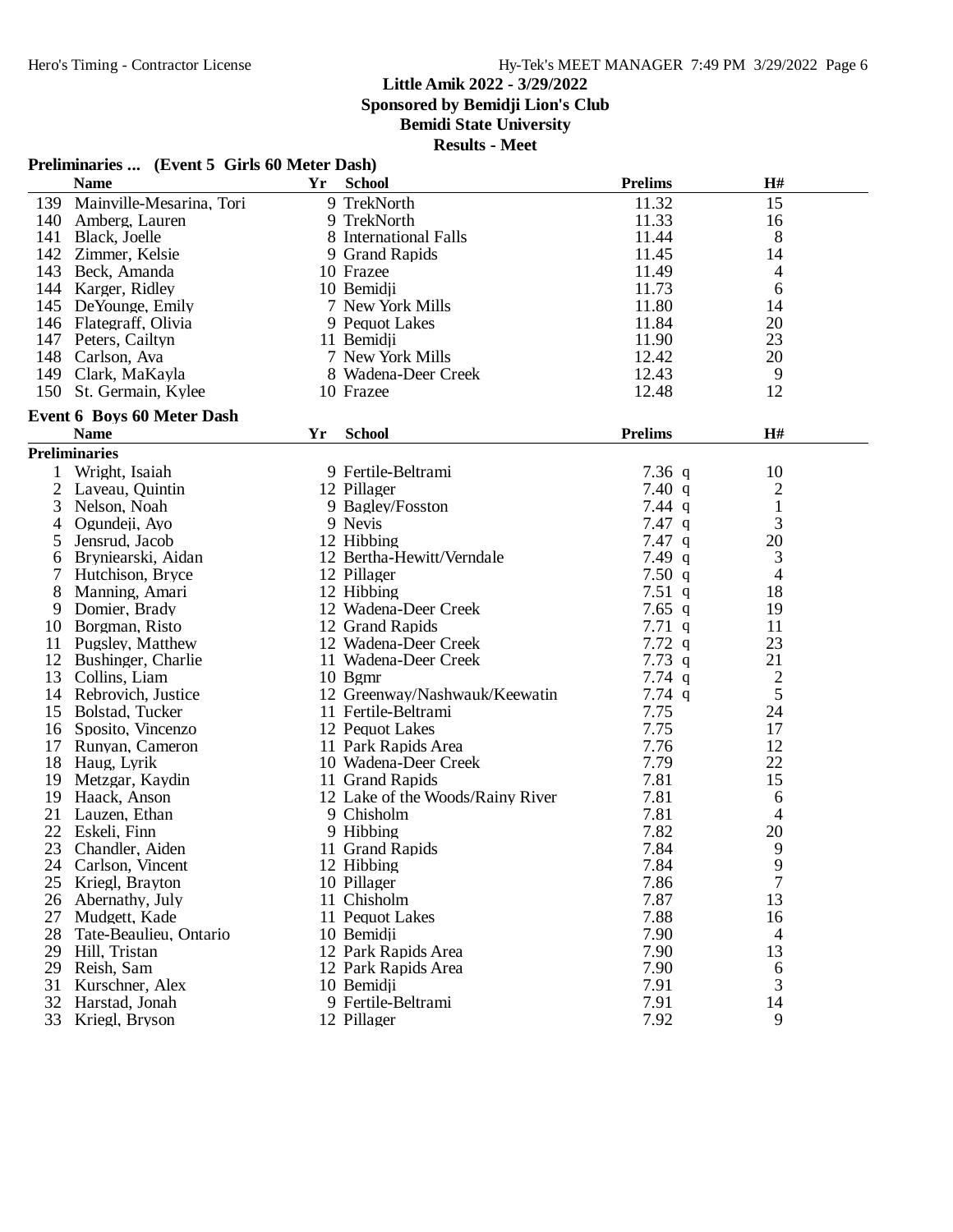**Sponsored by Bemidji Lion's Club**

**Bemidi State University**

**Results - Meet**

## **Preliminaries ... (Event 6 Boys 60 Meter Dash)**

|    | <b>Name</b>              | Yr | <b>School</b>                    | <b>Prelims</b> | H#             |  |
|----|--------------------------|----|----------------------------------|----------------|----------------|--|
|    | 34 Ketola, Reid          |    | 9 Grand Rapids                   | 7.94           | 16             |  |
| 35 | Hagen, Thomas            |    | 11 Hibbing                       | 7.96           | 15             |  |
| 36 | Jackson, Logan           |    | 12 Park Rapids Area              | 7.98           | 22             |  |
| 37 | Kosloski, Joe            |    | 10 Pequot Lakes                  | 7.98           | 7              |  |
| 38 | Churness, Alex           |    | 10 Clearbrook-Gonvick            | 7.99           | 12             |  |
| 39 | Drews, Logan             |    | 11 Hibbing                       | 8.00           | 18             |  |
| 40 | Werpy, Brayden           |    | 11 Fertile-Beltrami              | 8.00           | 12             |  |
| 41 | Kallinen, Caden          |    | 12 Bigfork                       | 8.00           | 24             |  |
| 42 | Berthiume, Ben           |    | 11 Lake of the Woods/Rainy River | 8.02           | 19             |  |
| 43 | Nelson, Alex             |    | 10 Bemidji                       | 8.03           | 14             |  |
| 43 | VonBrethorst, Trevor     |    | 11 Hibbing                       | 8.03           | 10             |  |
| 45 | Torgerson, Trevin        |    | 8 Wadena-Deer Creek              | 8.03           | 16             |  |
| 46 | Dampha, Kole             |    | 10 Bertha-Hewitt/Verndale        | 8.04           | 22             |  |
| 47 | Johnson, Dalton          |    | 9 Bigfork                        | 8.04           | 20             |  |
| 48 | Reynolds, DJ             |    | 9 Pillager                       | 8.08           | 11             |  |
| 49 | Etter, Darryl            |    | 12 Park Rapids Area              | 8.09           | 23             |  |
| 50 | Lund, Gunnar             |    | 10 Roseau/Badger                 | 8.10           | 18             |  |
| 51 | Biley, Jaden             |    | 11 Pequot Lakes                  | 8.11           | 18             |  |
| 52 | Blomer, Thomas           |    | 11 Pequot Lakes                  | 8.13           | 23             |  |
| 53 | Fredriksen-Holm, Trenten |    | 9 Bemidii                        | 8.14           | 24             |  |
| 54 | Solberg, Trevor          |    | 10 Clearbrook-Gonvick            | 8.15           | 5              |  |
| 55 | Mudgett, Dane            |    | 9 Pequot Lakes                   | 8.15           | 10             |  |
| 56 | Hiller, Casey            |    | 12 Bemidji                       | 8.16           | 12             |  |
| 57 | Gerlofs, Kyle            |    | 12 Clearbrook-Gonvick            | 8.16           | $\overline{2}$ |  |
| 57 | Goudge, Ben              |    | 10 Clearbrook-Gonvick            | 8.16           | 16             |  |
| 59 | Zancauske, Shane         |    | 11 Chisholm                      | 8.17           | 23             |  |
|    | 59 Pierce, Austin        |    | 11 Hibbing                       | 8.17           | 24             |  |
| 61 | Austad, Brayden          |    | 9 Greenway/Nashwauk/Keewatin     | 8.17           | 20             |  |
| 62 | Toward, Al               |    | 9 Bemidji                        | 8.18           | 24             |  |
| 63 | Bergstrom, Eli           |    | 8 Nevis                          | 8.18           | 3              |  |
|    | 64 Duffy, John           |    | 9 Greenway/Nashwauk/Keewatin     | 8.19           | 21             |  |
| 65 | Cadreau, Lane            |    | 12 Clearbrook-Gonvick            | 8.19           | 7              |  |
| 66 | Rice, Jon                |    | 11 Nevis                         | 8.19           | 8              |  |
| 67 | Fiet, Hunter             |    | 12 Grand Rapids                  | 8.20           | 19             |  |
| 68 | Schoepp, Jacob           |    | 10 West Marshall Fusion          | 8.20           | $\mathbf{1}$   |  |
| 69 | Westrum, Logan           |    | 11 Clearbrook-Gonvick            | 8.20           | 17             |  |
| 70 | Eggena, Bode             |    | 9 Pequot Lakes                   | 8.24           | 14             |  |
| 71 | Jensrud, Calvin          |    | 9 Hibbing                        | 8.27           | 22             |  |
| 72 | Rodriguez, Nico          |    | 12 Mahnomen/Waubun               | 8.27           | 15             |  |
|    | 73 Barnes, Levi          |    | 11 Pequot Lakes                  | 8.28           | 19             |  |
|    | 74 Spenst, Cole          |    | 12 Warroad                       | 8.29           | 12             |  |
| 75 | Puschinsky, Brandon      |    | 11 Bemidji                       | 8.30           | 4              |  |
| 76 | Anderson, Maverick       |    | 11 Bagley/Fosston                | 8.33           | 5              |  |
| 77 | Woinarowicz, Raydon      |    | 8 West Marshall Fusion           | 8.34           | 10             |  |
| 78 | Casares, Devin           |    | 11 West Marshall Fusion          | 8.35           | 9              |  |
| 79 | Efta, Gavin              |    | 8 West Marshall Fusion           | 8.36           | 17             |  |
| 80 | Lyman, Hunter            |    | 11 Frazee                        | 8.36           | 2              |  |
| 81 | Hiller, Zane             |    | 12 Bemidji                       | 8.41           | 10             |  |
|    | 82 Neeland, Joshua       |    | 9 Bagley/Fosston                 | 8.42           | 5              |  |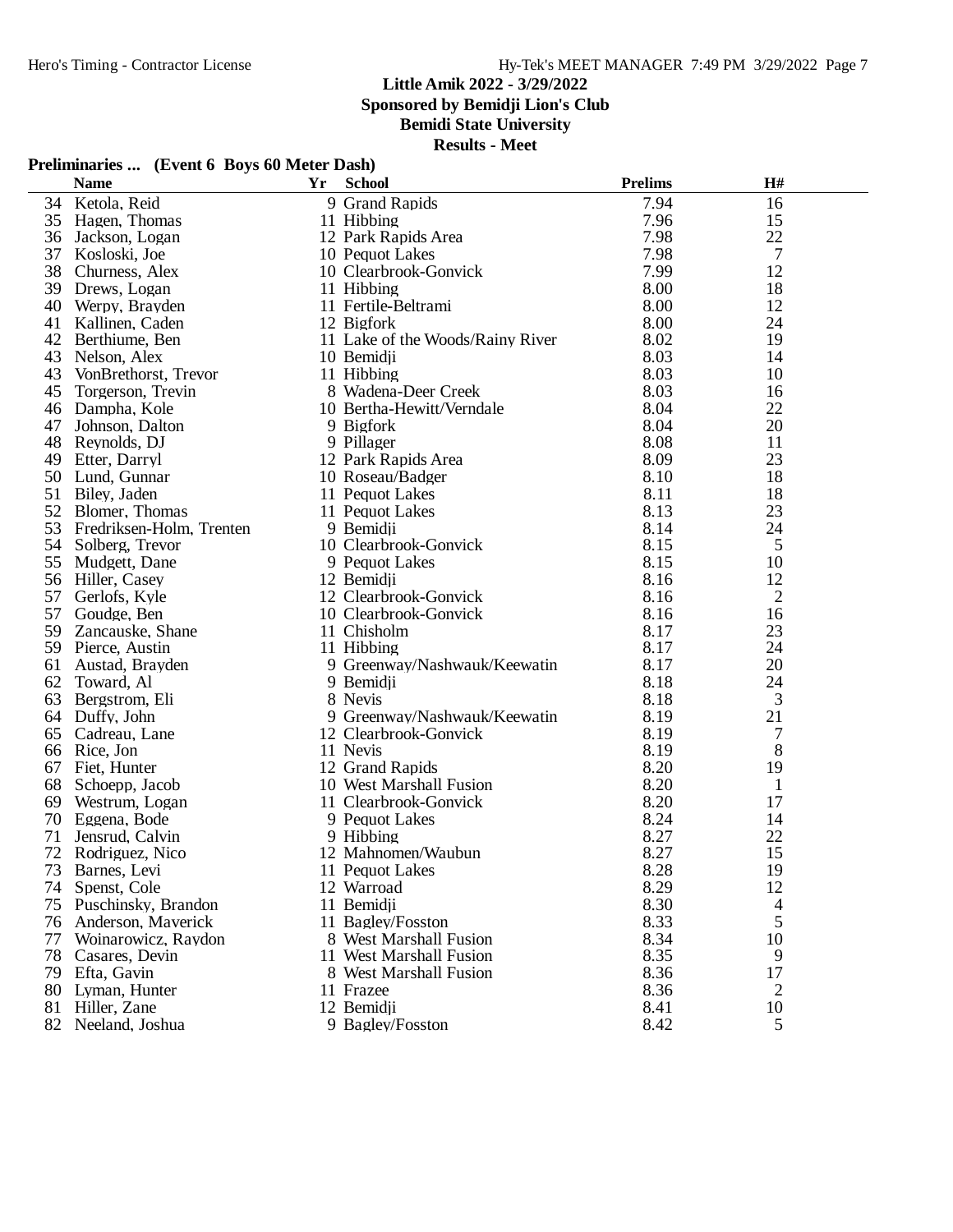**Sponsored by Bemidji Lion's Club**

**Bemidi State University**

**Results - Meet**

## **Preliminaries ... (Event 6 Boys 60 Meter Dash)**

|      | <b>Name</b>           | Yr | <b>School</b>                    | <b>Prelims</b> | H#             |  |
|------|-----------------------|----|----------------------------------|----------------|----------------|--|
| 83   | Lehmann, Tayton       |    | 9 Wadena-Deer Creek              | 8.42           | 15             |  |
|      | 84 Fish, Isaiah       |    | 10 Warroad                       | 8.43           | 17             |  |
| 85   | Koubandonh, Logan     |    | 10 Roseau/Badger                 | 8.44           | $\overline{4}$ |  |
| 86   | Dyrdahl, Ty           |    | 11 Clearbrook-Gonvick            | 8.45           | 22             |  |
| 87   | Reese, Anthony        |    | 12 Park Rapids Area              | 8.51           | 13             |  |
| 88   | Ramos, Ethan          |    | 12 Hibbing                       | 8.53           | 6              |  |
| 89   | Troy, Devon           |    | 11 Mahnomen/Waubun               | 8.54           | $\mathbf{1}$   |  |
| 90   | Miller, Zamereon      |    | 9 Park Rapids Area               | 8.56           | 20             |  |
| 91   | Johnson, Quaid        |    | 12 Lake of the Woods/Rainy River | 8.59           | $\overline{c}$ |  |
| 92   | Spicer, Marshall      |    | 9 Bemidji                        | 8.60           | $\overline{7}$ |  |
| 93   | Engeldinger, Jake     |    | 9 Grand Rapids                   | 8.61           | 1              |  |
| 94   | Gist, Coy             |    | 9 Pequot Lakes                   | 8.64           | 15             |  |
| 95   | Thompson, Gavin       |    | 10 Chisholm                      | 8.65           | 18             |  |
| 96   | McDonald, Ethan       |    | 10 Roseau/Badger                 | 8.65           | 15             |  |
| 97   | Hedin, Tyler          |    | 11 Greenway/Nashwauk/Keewatin    | 8.66           | 9              |  |
| 98   | Pagnac, Caden         |    | 8 West Marshall Fusion           | 8.67           | $\mathfrak{Z}$ |  |
| 99   | Perpich, Daniel       |    | 8 Chisholm                       | 8.67           | 9              |  |
| 100  | Johnson, Luke         |    | 10 Clearbrook-Gonvick            | 8.67           | 5              |  |
| 101  | Becker, Trenton       |    | 8 Bertha-Hewitt/Verndale         | 8.69           | 11             |  |
|      | 102 Gustafson, Kolden |    | 11 Warroad                       | 8.72           | 13             |  |
| 103  | Wichner, Garrett      |    | 11 Pequot Lakes                  | 8.72           | 13             |  |
|      | 104 Williams, Brett   |    | 11 Greenway/Nashwauk/Keewatin    | 8.73           | 9              |  |
| 105  | Hinson, Rory          |    | 11 Roseau/Badger                 | 8.74           | 17             |  |
| 106  | Thompson, Nick        |    | 9 Roseau/Badger                  | 8.74           | 23             |  |
| 107  | Ganley, Lucas         |    | 11 Pequot Lakes                  | 8.75           | 22             |  |
|      | 108 Hauer, Rowan      |    | 8 Bertha-Hewitt/Verndale         | 8.76           | 11             |  |
| 109  | Schiller, Corbin      |    | 8 Park Rapids Area               | 8.79           | 21             |  |
| 110  | Varin, Christian      |    | 9 Grand Rapids                   | 8.83           | 10             |  |
| 111  | Erickson, Ryan        |    | 7 Wadena-Deer Creek              | 8.84           | 21             |  |
| 112  | Raaen, Briley         |    | 8 Fertile-Beltrami               | 8.84           | 7              |  |
| 113  | Roque Rivera, Junior  |    | 8 Wadena-Deer Creek              | 8.84           | 17             |  |
|      | 114 Barnes, Aaron     |    | 9 Pequot Lakes                   | 8.86           | 14             |  |
|      | 115 Putnam, Dayton    |    | 7 Wadena-Deer Creek              | 8.88           | 6              |  |
|      | 116 Bluhm, Cooper     |    | 9 Pequot Lakes                   | 8.90           | 10             |  |
| 117  | Buroker, Zander       |    | 10 Hibbing                       | 8.91           | 18             |  |
| 118  | Loeffler, Andrew      |    | 9 Pequot Lakes                   | 8.94           | 16             |  |
| 119  | Wielenberg, Matt      |    | 10 TrekNorth                     | 8.95           | 11             |  |
| 120  | Nangle, Jay           |    | 9 Pequot Lakes                   | 8.95           | 24             |  |
| 121  | Kiefer, Cullen        |    | 10 Pequot Lakes                  | 8.96           | 12             |  |
|      | 122 Hartung, Thomas   |    | 9 Park Rapids Area               | 8.99           | 11             |  |
| 123. | McCartney, Conner     |    | 12 Grand Rapids                  | 9.00           | 4              |  |
| 124  | Kassa, Justin         |    | 7 New York Mills                 | 9.01           | 13             |  |
| 125  | Berg, Bryson          |    | 9 Pequot Lakes                   | 9.02           | 21             |  |
| 126  | Beito, Tucker         |    | 12 Lake of the Woods/Rainy River | 9.03           | 6              |  |
| 127  | Marchetti, Vincent    |    | 10 Hibbing                       | 9.04           | 8              |  |
|      | 128 Kjonaas, Amias    |    | 9 Pequot Lakes                   | 9.05           | 16             |  |
|      | 129 Brasel, Gage      |    | 8 New York Mills                 | 9.06           | 8              |  |
| 130  | Heppner, Isaac        |    | 9 Wadena-Deer Creek              | 9.06           | 7              |  |
|      | 131 Huot, Alex        |    | 8 Park Rapids Area               | 9.08           | 5              |  |
|      |                       |    |                                  |                |                |  |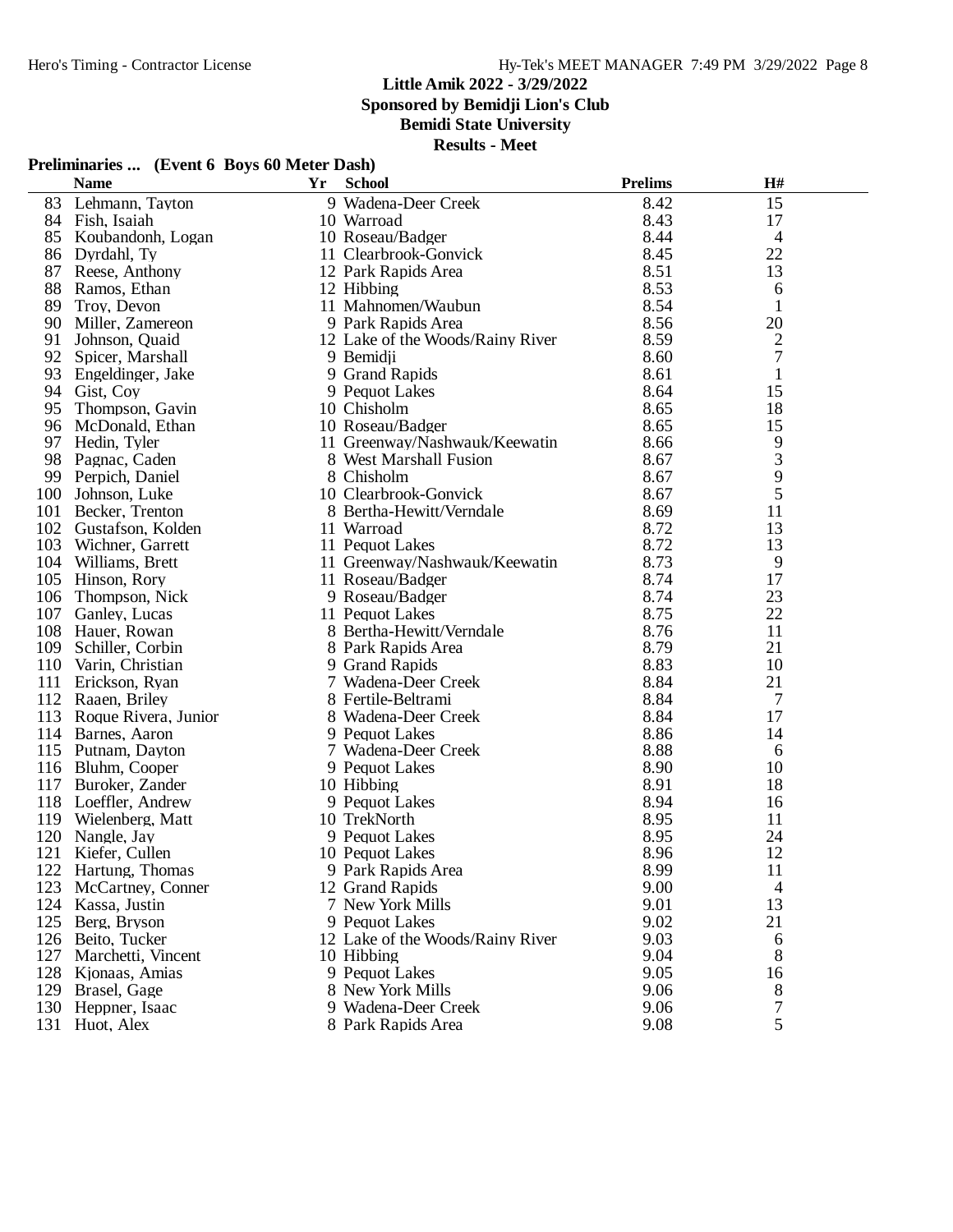**Sponsored by Bemidji Lion's Club**

**Bemidi State University**

**Results - Meet**

## **Preliminaries ... (Event 6 Boys 60 Meter Dash)**

|     | <b>Name</b>                                        | Yr | <b>School</b>                    | <b>Prelims</b> | H#          |  |
|-----|----------------------------------------------------|----|----------------------------------|----------------|-------------|--|
| 132 | Marchetti, Joseph                                  |    | 8 Hibbing                        | 9.10           |             |  |
| 133 | Hoffard, Tristian                                  |    | 11 Pequot Lakes                  | 9.22           | $rac{2}{3}$ |  |
| 134 | Wilkins, Kiergon                                   |    | 12 Park Rapids Area              | 9.30           |             |  |
| 135 | Mount, Ethan                                       |    | 9 Bigfork                        | 9.32           | 14          |  |
| 136 | Damlo, Cooper                                      |    | 7 Wadena-Deer Creek              | 9.35           | 14          |  |
| 137 | Martin, Dashell                                    |    | 9 Park Rapids Area               | 9.45           | 22          |  |
| 138 | Walker, Jeffery                                    |    | 8 Nevis                          | 9.51           | 20          |  |
| 138 | Splinter, Nathan                                   |    | 9 Chisholm                       | 9.51           | 19          |  |
| 140 | Huderle, David                                     |    | 11 TrekNorth                     | 9.51           | 21          |  |
| 141 | Putnam, Danny                                      |    | 12 Frazee                        | 9.55           | 8           |  |
| 142 | Novak, Joey                                        |    | 10 Chisholm                      | 9.66           | 6           |  |
| 143 | Adolfs-White, Presten                              |    | 9 Hibbing                        | 9.78           |             |  |
| 144 | Eide, Hunter                                       |    | 9 Chisholm                       | 9.78           | 8           |  |
| 145 | Berdahl, Matt                                      |    | 9 Park Rapids Area               | 9.81           | $\bf{I}$    |  |
| 146 | Christopherson, Colton                             |    | 9 Pequot Lakes                   | 9.81           | 6           |  |
| 147 | Bush, Bronson                                      |    | 10 Greenway/Nashwauk/Keewatin    | 9.92           | 15          |  |
| 148 | Joslin, Jayden                                     |    | 8 Bertha-Hewitt/Verndale         | 10.13          | 23          |  |
| 149 | Johnson, Deandre                                   |    | 9 Park Rapids Area               | 10.17          | 19          |  |
| 150 | Kovach, Jack                                       |    | 7 Park Rapids Area               | 10.24          |             |  |
| 151 | Laternus, Carver                                   |    | 8 Park Rapids Area               | 10.26          | 23          |  |
| 152 | Umerski, Zach                                      |    | 10 Lake of the Woods/Rainy River | 10.71          | 19          |  |
| 153 | Marvin-Nichols, Tyler                              |    | 8 Roseau/Badger                  | 10.73          | 21          |  |
| 154 | Olson, Alex                                        |    | 8 Park Rapids Area               | 11.26          | 8           |  |
| 155 | Goedon, Talon                                      |    | 7 Wadena-Deer Creek              | 11.83          | 5           |  |
|     | $E_{\text{cont}}$ 7 $C_{\text{in}}$ 400 Motor Doch |    |                                  |                |             |  |

#### **Event 7 Girls 400 Meter Dash Name Yr School Finals H# Points**

**Finals**

| uais |                      |                         |         |                |                |
|------|----------------------|-------------------------|---------|----------------|----------------|
|      | Collins, Amber       | 9 Wadena-Deer Creek     | 1:02.18 |                | 10             |
| 2    | Hitchen, Kim         | 11 Fertile-Beltrami     | 1:02.69 |                | 8              |
| 3    | Berg, Lauren         | 12 Bemidii              | 1:02.71 | 9              | 6              |
|      | Maki, Emery          | 11 Hibbing              | 1:04.55 |                | 5              |
| 5.   | Lauwagie, Addison    | 9 Park Rapids Area      | 1:04.61 |                | 4              |
| 6    | Warmbold, Isabella   | 10 Bagley/Fosston       | 1:05.79 |                | 3              |
|      | Theien, Abby         | 9 Hibbing               | 1:05.98 |                | $\overline{2}$ |
| 8.   | Lopez, Natalia       | 11 Park Rapids Area     | 1:06.26 | 3              |                |
| 9    | Broskovetz, Veronica | 11 Pequot Lakes         | 1:06.36 | 12             |                |
| 10   | Figueroa, Gianna     | 9 Hibbing               | 1:06.71 |                |                |
| 11   | Lilly, Faith         | 10 Warroad              | 1:07.50 |                |                |
| 12   | Metz. Violette       | 8 Pillager              | 1:07.59 | 4              |                |
| 13   | Malterud, Matjea     | 9 Bemidii               | 1:08.17 | 11             |                |
| 14   | Goeson, Jada         | 9 New York Mills        | 1:08.30 | 8              |                |
| 15   | Sweeney, Britta      | 8 Wadena-Deer Creek     | 1:08.39 | 2              |                |
| 16   | Brandt, Madeline     | 7 Park Rapids Area      | 1:08.77 | 4              |                |
| 17   | Heppner, Avianna     | 12 Warroad              | 1:08.84 | 5              |                |
| 18   | Olson, Micayla       | 10 Fertile-Beltrami     | 1:09.39 | 4              |                |
| 19   | Schmitz, Destiny     | 7 Chisholm              | 1:09.95 | $\overline{c}$ |                |
| 20   | Peterson, Natalie    | 11 West Marshall Fusion | 1:10.06 | 3              |                |
|      | 21 Westman, Isabelle | 9 West Marshall Fusion  | 1:10.43 | 5              |                |
|      |                      |                         |         |                |                |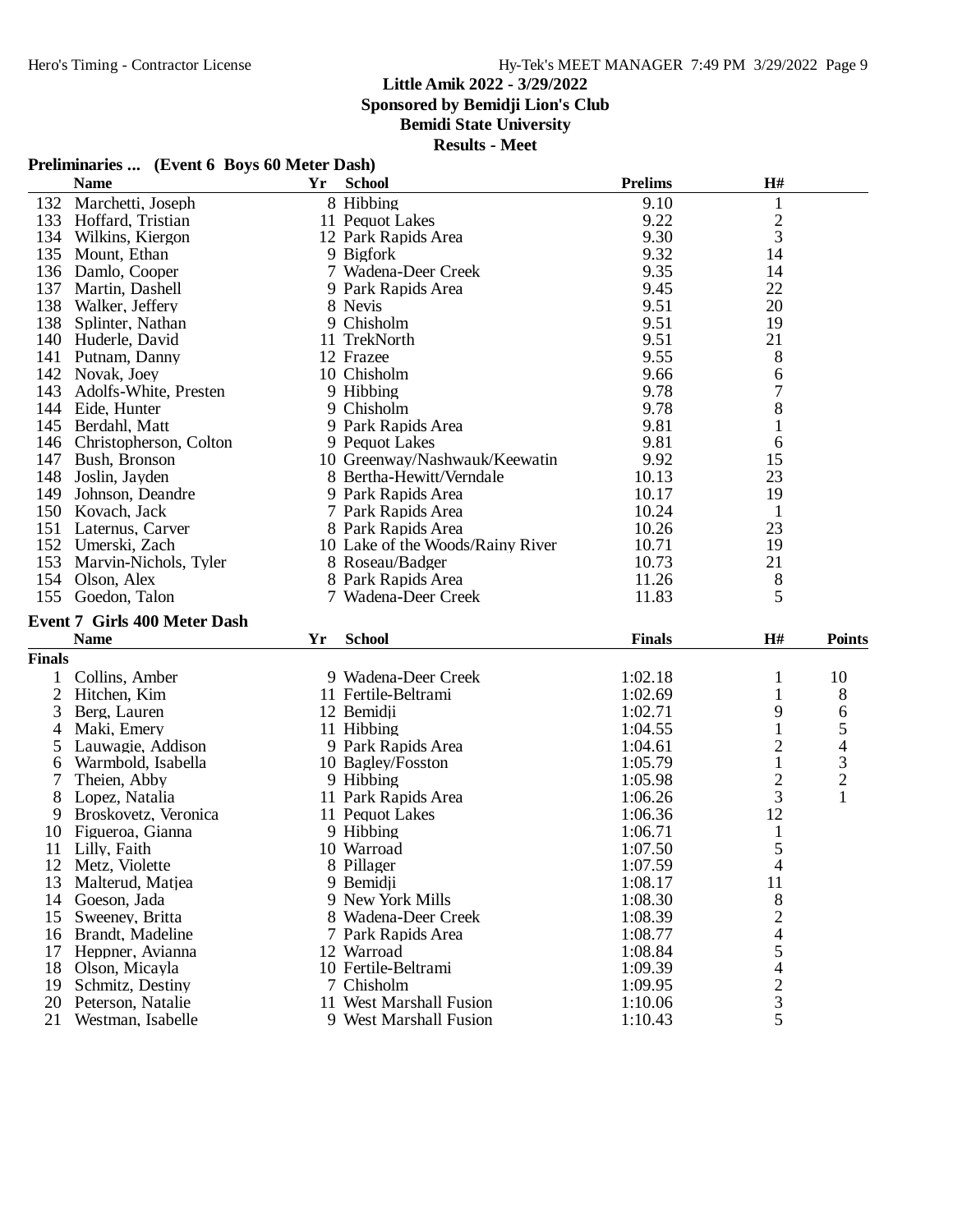**Sponsored by Bemidji Lion's Club**

**Bemidi State University**

| Finals  (Event 7 Girls 400 Meter Dash) |  |
|----------------------------------------|--|
|----------------------------------------|--|

|    | <b>Name</b>            | Yr | <b>School</b>                    | <b>Finals</b> | H#                                         | <b>Points</b> |
|----|------------------------|----|----------------------------------|---------------|--------------------------------------------|---------------|
| 22 | Webb, Olivia           |    | 10 Bagley/Fosston                | 1:10.55       | 3                                          |               |
| 23 | Lowe, Maddie           |    | 12 International Falls           | 1:10.57       | 9                                          |               |
| 24 | Jacobson, Lainey       |    | 9 Frazee                         | 1:10.68       | 6                                          |               |
| 25 | Stroot, Rosemonde      |    | 11 Roseau/Badger                 | 1:10.77       | 6                                          |               |
| 26 | Baune, Alayna          |    | 9 New York Mills                 | 1:10.88       | 10                                         |               |
| 27 | Burkes, Emma           |    | 11 Hibbing                       | 1:11.13       | 3                                          |               |
| 28 | Moyer, Aura            |    | 10 Warroad                       | 1:11.98       | $\overline{2}$                             |               |
| 29 | Gravelle, Payton       |    | 7 Wadena-Deer Creek              | 1:12.11       | 10                                         |               |
| 30 | LaBine, Alexis         |    | 7 West Marshall Fusion           | 1:13.04       | 6                                          |               |
| 31 | Malone, Brielle        |    | 7 New York Mills                 | 1:13.31       | 9                                          |               |
| 32 | Gustafson, Danika      |    | 9 Warroad                        | 1:13.53       | 11                                         |               |
| 33 | Barthel, Alayna        |    | 11 Bertha-Hewitt/Verndale        | 1:14.03       | 10                                         |               |
| 34 | Demoret, Kiera         |    | 9 Park Rapids Area               | 1:14.69       | 8                                          |               |
| 35 | Houdek, Morgan         |    | 8 Mahnomen/Waubun                | 1:15.22       | 3                                          |               |
| 36 | Banister, Ella         |    | 9 Bertha-Hewitt/Verndale         | 1:15.43       | 12                                         |               |
| 37 | Timm, Emily            |    | 10 Grand Rapids                  | 1:15.66       | 5                                          |               |
| 38 | Nugent, Rianna         |    | 10 Greenway/Nashwauk/Keewatin    | 1:16.73       |                                            |               |
| 39 | Holmstrom, Laura       |    | 12 Roseau/Badger                 | 1:17.16       | $\begin{array}{c} 3 \\ 2 \\ 5 \end{array}$ |               |
| 40 | Perrine, Kimberly      |    | 9 Bagley/Fosston                 | 1:17.25       |                                            |               |
| 41 | Gravdahl, Amelia       |    | 7 Park Rapids Area               | 1:17.69       | 9                                          |               |
| 42 | Warren, Ashley         |    | 11 Bertha-Hewitt/Verndale        | 1:18.09       | 8                                          |               |
| 43 | King, Isabelle         |    | 9 Hibbing                        | 1:18.10       | 4                                          |               |
| 44 | Reeder, Emma           |    | 11 Pillager                      | 1:18.25       | 6                                          |               |
| 45 | Labrasseur, Alyce      |    | 10 Lake of the Woods/Rainy River | 1:18.81       | 10                                         |               |
| 46 | Deblieck, Breanna      |    | 8 Park Rapids Area               | 1:18.92       | 7                                          |               |
| 47 | Deshayes, Embry        |    | 7 Park Rapids Area               | 1:19.02       | 11                                         |               |
| 48 | Hartung, Sarah         |    | 8 Park Rapids Area               | 1:19.19       | 5                                          |               |
| 49 | Etter, Grace           |    | 7 Park Rapids Area               | 1:19.88       | 9                                          |               |
| 50 | Schultz, Kennerly      |    | 7 Pillager                       | 1:19.88       | 6                                          |               |
| 51 | Campbell, Kennedy      |    | 8 Park Rapids Area               | 1:19.90       | 11                                         |               |
| 52 | Brula, Hanna           |    | 9 Grand Rapids                   | 1:19.95       | 9                                          |               |
| 53 | Hoefler, Brenna        |    | 9 Bagley/Fosston                 | 1:20.02       | 4                                          |               |
| 54 | Gordon, Liliana        |    | 9 Roseau/Badger                  | 1:20.27       | 8                                          |               |
| 55 | Vaden, Gabi            |    | 8 New York Mills                 | 1:20.42       | 12                                         |               |
| 56 | Drown, Layla           |    | 10 Greenway/Nashwauk/Keewatin    | 1:20.94       | 4                                          |               |
| 57 | Pederson, Natalie      |    | 12 New York Mills                | 1:21.00       | 12                                         |               |
| 58 | Guida, Sophie          |    | 12 Park Rapids Area              | 1:21.21       | 12                                         |               |
| 59 | Ford, Quianna          |    | 10 International Falls           | 1:21.26       | 10                                         |               |
| 60 | Ernhart, Tinley        |    | 10 Bigfork                       | 1:21.32       | 11                                         |               |
| 61 | Wiegand, Shauna        |    | 11 Pillager                      | 1:22.10       | 6                                          |               |
|    | 62 Nelson, Magie       |    | 9 Chisholm                       | 1:24.86       | 10                                         |               |
| 63 | LaFriniere, Alivia     |    | 8 Mahnomen/Waubun                | 1:28.32       | 7                                          |               |
| 64 | Brons, Bailey          |    | 8 Bgmr                           | 1:32.51       | 11                                         |               |
|    | 65 Olson, Caliyah      |    | 11 TrekNorth                     | 1:32.69       | 8                                          |               |
| 66 | Waerzeggers, Nakita    |    | 11 Pillager                      | 1:35.27       | 7                                          |               |
| 67 | Miller, Kendra         |    | 11 Mahnomen/Waubun               | 1:37.84       | 7                                          |               |
| 68 | Saulsbury, Katherine   |    | 9 Pillager                       | 1:39.20       | 7                                          |               |
| 69 | Maxwell, Matia         |    | 9 TrekNorth                      | 1:41.86       | 8                                          |               |
|    | 70 Tomlinson, Savannah |    | 12 TrekNorth                     | 1:43.10       | 7                                          |               |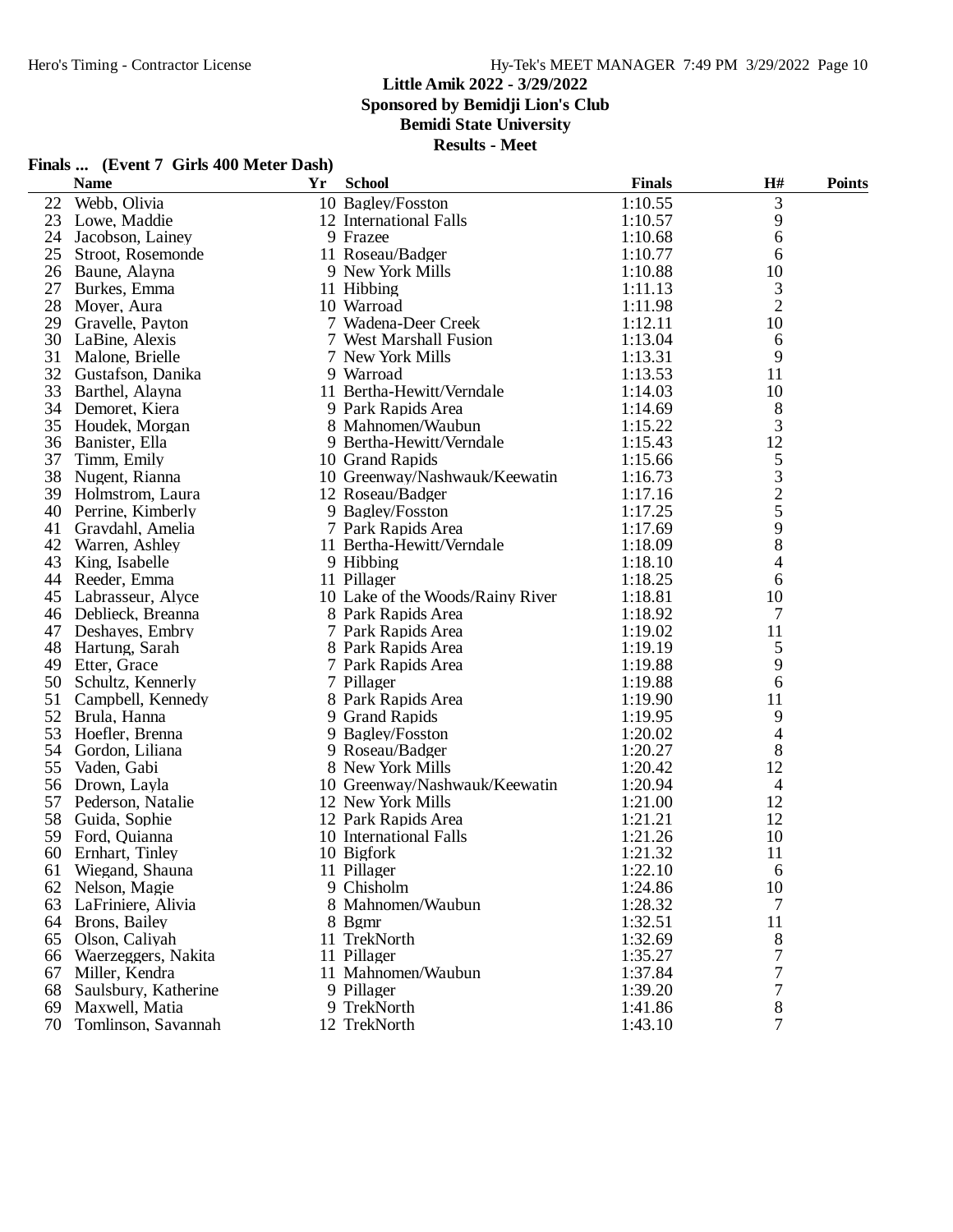**Sponsored by Bemidji Lion's Club**

**Bemidi State University**

| <b>Event 8 Boys 400 Meter Dash</b> |  |  |  |  |
|------------------------------------|--|--|--|--|
|------------------------------------|--|--|--|--|

|               | <b>Name</b>        | Yr | <b>School</b>                    | <b>Finals</b> | H#                                         | <b>Points</b>               |
|---------------|--------------------|----|----------------------------------|---------------|--------------------------------------------|-----------------------------|
| <b>Finals</b> |                    |    |                                  |               |                                            |                             |
| 1             | McDonald, Isaak    |    | 12 Bemidji                       | 53.43         | 2                                          | 10                          |
|               | 2 Hanson, Austin   |    | 12 Grand Rapids                  | 54.28         | $\mathbf{1}$                               | 8                           |
| 3             | Louvar, Paul       |    | 12 Bemidji                       | 55.17         | $\mathbf{1}$                               | 6                           |
| 4             | Kondos, Bryce      |    | 12 Bemidji                       | 55.87         | $\overline{c}$                             | 5                           |
| 5             | Matetich, Brooks   |    | 12 Bemidji                       | 56.10         | $\mathbf{1}$                               |                             |
| 6             | Pugsley, Matthew   |    | 12 Wadena-Deer Creek             | 56.45         | 3                                          | $\overline{4}$              |
| 7             | Jorgenson, Bodie   |    | 12 Greenway/Nashwauk/Keewatin    | 56.45         | $\mathbf{1}$                               | $\ensuremath{\mathfrak{Z}}$ |
| 8             | Loucks, Zion       |    | 12 Pillager                      | 56.52         | $\overline{c}$                             | $\overline{c}$              |
| 9             | Haack, Anson       |    | 12 Lake of the Woods/Rainy River | 57.48         | $\mathbf{1}$                               | 1                           |
| 10            | Eskeli, Finn       |    | 9 Hibbing                        | 57.94         | $\overline{\mathcal{A}}$                   |                             |
| 11            | Lopez, Thomas      |    | 9 Park Rapids Area               | 58.06         | 3                                          |                             |
| 12            | Yarbro, Waylan     |    | 12 Bagley/Fosston                | 58.26         | 5                                          |                             |
| 13            | Niemi, Ashton      |    | 11 Bemidji                       | 58.55         | 3                                          |                             |
| 14            | Dahring, Matt      |    | 11 Park Rapids Area              | 58.56         | 4                                          |                             |
| 15            | Sposito, Vincenzo  |    | 12 Pequot Lakes                  | 58.58         |                                            |                             |
| 16            | Florek, Ethan      |    | 11 Grand Rapids                  | 59.14         | $\begin{array}{c} 2 \\ 2 \\ 5 \end{array}$ |                             |
| 17            | Raaen, Brody       |    | 11 Fertile-Beltrami              | 59.20         |                                            |                             |
| 18            | Lunde, MJ          |    | 11 Wadena-Deer Creek             | 59.33         | 3                                          |                             |
| 19            | Warne, Sam         |    | 12 Park Rapids Area              | 59.66         | 13                                         |                             |
| 20            | Uselman, Michael   |    | 10 Bertha-Hewitt/Verndale        | 59.71         | 16                                         |                             |
| 21            | Kurschner, Brett   |    | 11 Bemidji                       | 1:00.02       | 13                                         |                             |
| 22            | Richardson, Joseph |    | 12 Bagley/Fosston                | 1:00.18       | 6                                          |                             |
| 23            | Deblieck, Pierce   |    | 11 Park Rapids Area              | 1:00.21       | 4                                          |                             |
| 24            | Meikle, Dawson     |    | 9 Lake of the Woods/Rainy River  | 1:00.28       | 14                                         |                             |
| 25            | Waldvogel, Gaige   |    | 12 Greenway/Nashwauk/Keewatin    | 1:00.41       | 1                                          |                             |
| 26            | Keeping, Jayden    |    | 12 Frazee                        | 1:00.53       | 4                                          |                             |
| 27            | Walker, Justin     |    | 10 Hibbing                       | 1:00.78       | 6                                          |                             |
| 28            | Bryniearski, Aidan |    | 12 Bertha-Hewitt/Verndale        | 1:01.15       | 12                                         |                             |
| 29            | Jensrud, Calvin    |    | 9 Hibbing                        | 1:01.30       | 6                                          |                             |
| 30            | Hrdlicka, Gannon   |    | 9 Park Rapids Area               | 1:01.32       | 7                                          |                             |
| 31            | Roy, Ethan         |    | 12 Hibbing                       | 1:01.46       | 6                                          |                             |
| 32            | Gustafson, Kolden  |    | 11 Warroad                       | 1:01.70       | 11                                         |                             |
| 33            | Weinhandl, Dawson  |    | 9 Pillager                       | 1:01.72       | 8                                          |                             |
| 34            | Roberts, Gage      |    | 10 Greenway/Nashwauk/Keewatin    | 1:01.74       | 3                                          |                             |
| 35            | Schoepp, Jacob     |    | 10 West Marshall Fusion          | 1:02.00       | 5                                          |                             |
| 36            | Lehman, Skylure    |    | 12 Frazee                        | 1:02.08       | 4                                          |                             |
| 37            | Fish, Isaiah       |    | 10 Warroad                       | 1:02.18       | 5                                          |                             |
| 38            | Larson, Gunner     |    | 9 Grand Rapids                   | 1:02.21       | 15                                         |                             |
|               | 39 Swart, Dallas   |    | 11 Hibbing                       | 1:02.28       |                                            |                             |
| 40            | Sladek, Preston    |    | 11 Hibbing                       | 1:02.28       | 16<br>9                                    |                             |
| 41            | Johnson, Dalton    |    | 9 Bigfork                        | 1:02.35       | 5                                          |                             |
| 42            | Barton, Seth       |    | 10 Grand Rapids                  | 1:02.45       | 5                                          |                             |
| 43            | Kaiser, Jackson    |    | 9 Bagley/Fosston                 | 1:02.74       | 7                                          |                             |
| 44            | Tischer, Wyatt     |    | 11 Park Rapids Area              | 1:03.15       | 15                                         |                             |
| 45            | Ward, Kevin        |    | 11 Bemidji                       | 1:03.31       | 10                                         |                             |
| 46            | Gilette, Carter    |    | 11 Roseau/Badger                 | 1:03.35       | 3                                          |                             |
| 47            | Moyer, Dalton      |    | 11 Bertha-Hewitt/Verndale        | 1:03.55       | 15                                         |                             |
|               |                    |    |                                  |               |                                            |                             |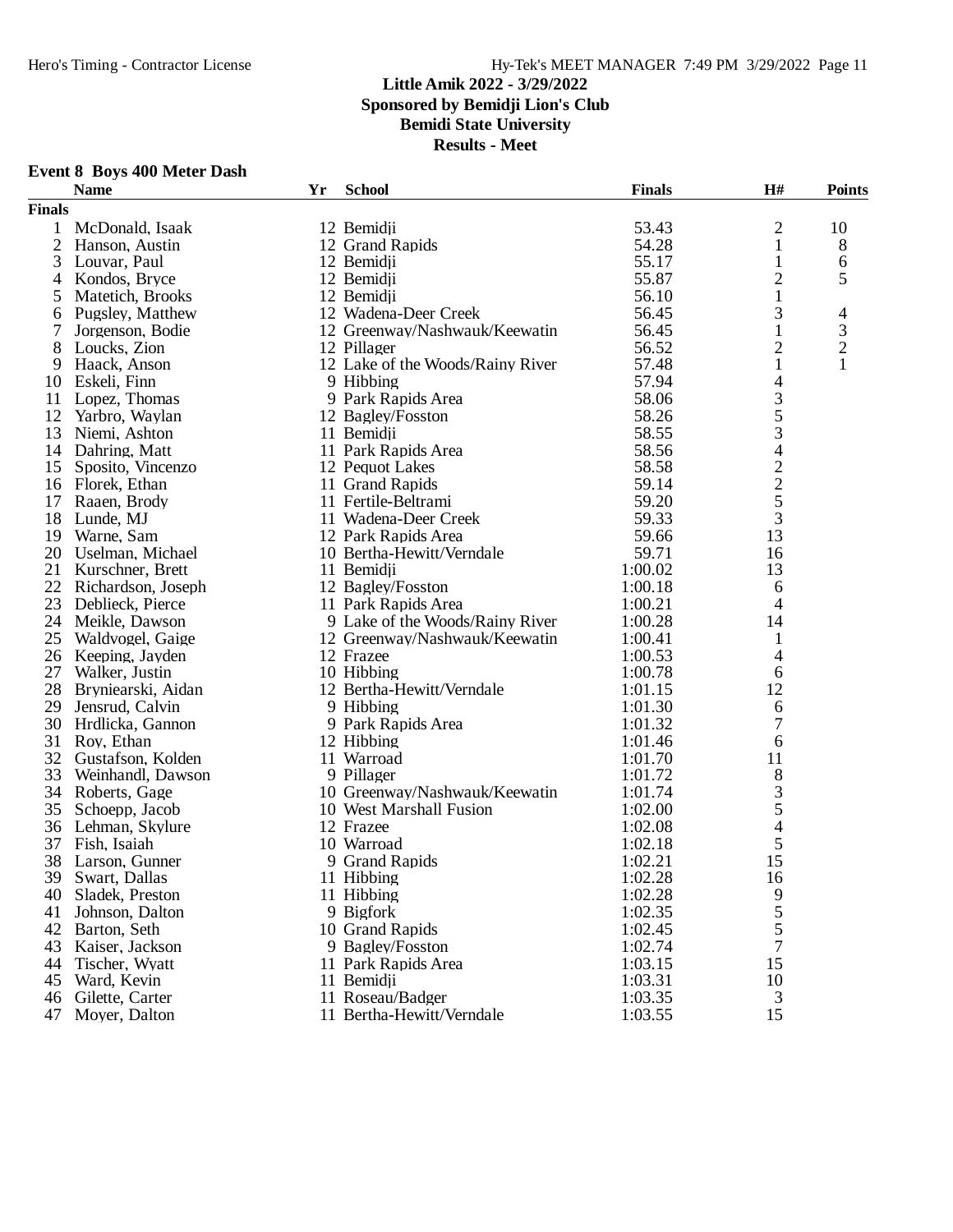**Sponsored by Bemidji Lion's Club**

**Bemidi State University**

**Results - Meet**

|                | <b>Name</b>                  | Yr | <b>School</b>                    | <b>Finals</b> | H#             | <b>Points</b> |
|----------------|------------------------------|----|----------------------------------|---------------|----------------|---------------|
|                | 48 Jenson, Garrett           |    | 11 Lake of the Woods/Rainy River | 1:03.60       | $\overline{7}$ |               |
|                | 49 Spenst, Cole              |    | 12 Warroad                       | 1:03.76       | 16             |               |
|                | 50 Notch, Ezra               |    | 11 Pillager                      | 1:04.19       | 4              |               |
| 51             | Anderson, Justin             |    | 9 Pillager                       | 1:04.25       | 8              |               |
| 52             | Putnam, Joe                  |    | 9 Pillager                       | 1:04.33       | 7              |               |
|                | 53 Schiro, Yili              |    | 10 Lake of the Woods/Rainy River | 1:04.37       | 9              |               |
|                | 54 Koubandonh, Logan         |    | 10 Roseau/Badger                 | 1:04.41       | 6              |               |
|                | 55 Heppner, Nate             |    | 11 Wadena-Deer Creek             | 1:04.43       | 14             |               |
|                | 56 Bock, Chris               |    | 8 Pillager                       | 1:04.70       | 9              |               |
|                | 57 Hovda, Bodee              |    | 11 Roseau/Badger                 | 1:04.77       | 8              |               |
|                | 58 Curnow, Larson            |    | 9 Grand Rapids                   | 1:05.25       | 8              |               |
|                | 59 Young, Coleman            |    | 11 Bemidji                       | 1:05.39       | $\overline{c}$ |               |
|                | 60 Dykhoff, David            |    | 10 Bertha-Hewitt/Verndale        | 1:05.86       | 13             |               |
|                | 61 Meyer, Tony               |    | 7 Fertile-Beltrami               | 1:05.95       | 8              |               |
| 62             | Jaegar, Christian            |    | 9 Mahnomen/Waubun                | 1:06.17       | 14             |               |
|                | 63 Geiser, elijah            |    | 8 New York Mills                 | 1:06.29       | 12             |               |
|                | 64 Beckel, Alex              |    | 9 Lake of the Woods/Rainy River  | 1:06.66       | 13             |               |
|                | 65 Hartung, Thomas           |    | 9 Park Rapids Area               | 1:06.74       | 8              |               |
|                | 66 Schiller, Corbin          |    | 8 Park Rapids Area               | 1:06.93       | 7              |               |
|                | 67 Kjonaas, Amias            |    | 9 Pequot Lakes                   | 1:07.24       | 9              |               |
|                | 68 Huot, Alex                |    | 8 Park Rapids Area               | 1:07.89       | 14             |               |
|                | 69 Heppner, Isaac            |    | 9 Wadena-Deer Creek              | 1:07.91       | 10             |               |
|                | 70 Rankin, Daniel            |    | 11 Clearbrook-Gonvick            | 1:07.95       | 7              |               |
|                | 71 Poenix, Zane              |    | 9 Grand Rapids                   | 1:08.14       | 9              |               |
| 72             | Mursu, Creed                 |    | 7 New York Mills                 | 1:08.21       | 14             |               |
|                | 73 Lawerence, Brody          |    | 9 Pequot Lakes                   | 1:08.44       | 15             |               |
|                | 74 Wilkins, Kiergon          |    | 12 Park Rapids Area              | 1:08.83       | 10             |               |
|                |                              |    | 10 Lake of the Woods/Rainy River | 1:09.02       | 9              |               |
|                | 75 Dorrow, Josh              |    |                                  |               |                |               |
| 77             | 76 Huot, tyler               |    | 7 Park Rapids Area               | 1:09.03       | 11<br>13       |               |
|                | Blashack, Nathan             |    | 9 Bertha-Hewitt/Verndale         | 1:10.04       |                |               |
| 78             | Thompson, Nick               |    | 9 Roseau/Badger                  | 1:11.33       | 13             |               |
|                | 79 Geiser, Austin            |    | 9 New York Mills                 | 1:14.34       | 12             |               |
|                | 80 Reese, Anthony            |    | 12 Park Rapids Area              | 1:14.63       | 16             |               |
|                | 81 Martin, Dashell           |    | 9 Park Rapids Area               | 1:14.64       | 16             |               |
|                | 82 Konstad, Darren           |    | 9 Chisholm                       | 1:15.63       | 11             |               |
|                | 83 Johnson, Kyle             |    | 9 Bertha-Hewitt/Verndale         | 1:16.65       | 12             |               |
|                | 84 Yates, Camden             |    | 10 Warroad                       | 1:16.90       | 14             |               |
| 85             | Hagen, Kamron                |    | 9 Park Rapids Area               | 1:31.45       | 16             |               |
|                | 86 Olson, Alex               |    | 8 Park Rapids Area               | 1:37.24       | 15             |               |
|                | Event 9 Girls 1600 Meter Run |    |                                  |               |                |               |
|                | <b>Name</b>                  | Yr | <b>School</b>                    | <b>Finals</b> | H#             | <b>Points</b> |
| <b>Finals</b>  |                              |    |                                  |               |                |               |
| $\mathbf{1}$   | Miller, Kendra               |    | 7 Bertha-Hewitt/Verndale         | 5:59.37       | $\mathbf{1}$   | 10            |
| $\overline{c}$ | Karkela, Ella                |    | 10 Grand Rapids                  | 6:00.18       | $\mathbf{1}$   | 8             |
| 3              | Anderson, Jorie              |    | 10 Hibbing                       | 6:05.36       | 1              | 6             |

3 Anderson, Jorie 10 Hibbing 6:05.36 1 6<br>4 Hutchinson, Abbigail 10 International Falls 6:05.67 1 5<br>5 Olson, Brooke 12 Bgmr 6:06.40 1 4 4 Hutchinson, Abbigail 10 International Falls 6:05.67 1 5 5 Olson, Brooke 12 Bgmr 6:06.40 1 4 Strukel, Jocelyn 10 Hibbing 6:07.86 1 3

#### **Finals ... (Event 8 Boys 400 Meter Dash)**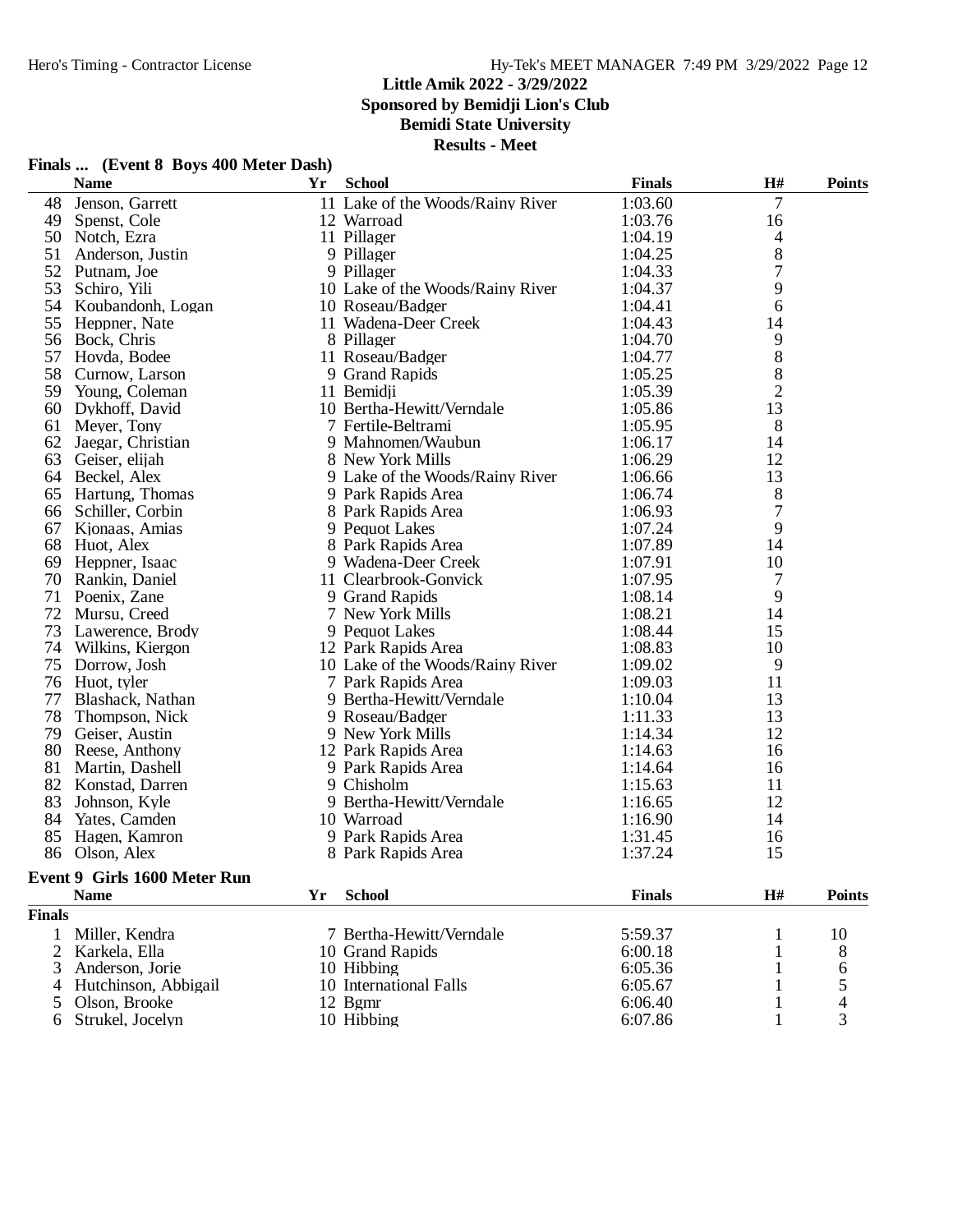**Sponsored by Bemidji Lion's Club**

**Bemidi State University**

|  | Finals  (Event 9 Girls 1600 Meter Run) |  |  |  |  |  |
|--|----------------------------------------|--|--|--|--|--|
|--|----------------------------------------|--|--|--|--|--|

|                | <b>Name</b>                  | Yr | <b>School</b>                 | <b>Finals</b> | H#                                                | <b>Points</b>  |
|----------------|------------------------------|----|-------------------------------|---------------|---------------------------------------------------|----------------|
| $\tau$         | Cordes, Lindy                |    | 10 Pillager                   | 6:08.79       | $\mathfrak{2}$                                    | $\overline{c}$ |
| 8              | Milani, Miriam               |    | 11 Hibbing                    | 6:09.57       | $\mathbf{1}$                                      | $\mathbf{1}$   |
| 9              | Harmon, Julia                |    | 11 Park Rapids Area           | 6:12.79       |                                                   |                |
| 10             | Aune, Reese                  |    | 11 Hibbing                    | 6:17.97       | $\frac{2}{1}$                                     |                |
| 11             | Machlitt, Amelia             |    | 8 Clearbrook-Gonvick          | 6:23.84       |                                                   |                |
| 12             | Walters, Emily               |    | 10 Grand Rapids               | 6:25.64       | $\frac{2}{2}$                                     |                |
| 13             | Langner, Alizah              |    | 9 Hibbing                     | 6:26.44       | $\,1$                                             |                |
|                | 14 Woinarowicz, Ayla         |    | 7 West Marshall Fusion        | 6:28.57       |                                                   |                |
| 15             | London, Aleka                |    | 11 Park Rapids Area           | 6:28.84       | $\begin{array}{c}\n2 \\ 2 \\ 2 \\ 2\n\end{array}$ |                |
| 16             | Reeder, Emma                 |    | 11 Pillager                   | 6:30.12       |                                                   |                |
| 16             | Riewer, Braylee              |    | 12 Frazee                     | 6:30.12       |                                                   |                |
| 18             | Bolton, Nora                 |    | 9 Park Rapids Area            | 6:34.85       |                                                   |                |
| 19             | Olson, Kaitlin               |    | 10 Greenway/Nashwauk/Keewatin | 6:40.31       | $\mathbf 1$                                       |                |
| 20             | Reini, Emma                  |    | 9 Hibbing                     | 6:43.14       |                                                   |                |
| 21             | Kukowski, Avery              |    | 7 Hibbing                     | 6:45.59       |                                                   |                |
| 22             | Wood, Lila                   |    | 9 International Falls         | 6:46.07       | $\begin{array}{c} 2 \\ 2 \\ 3 \\ 3 \end{array}$   |                |
| 23             | Kalstad, Kendra              |    | 9 International Falls         | 6:46.42       |                                                   |                |
|                | 24 Greenlee, Rhianna         |    | 9 Park Rapids Area            | 6:46.44       | 3                                                 |                |
| 25             | Perrine, Taylor              |    | 8 Frazee                      | 6:55.73       | $\sqrt{2}$                                        |                |
|                | 26 Lloyd, Taylor             |    | 10 Bertha-Hewitt/Verndale     | 6:59.03       |                                                   |                |
| 27             | Bryniarski, Ari              |    | 10 Bertha-Hewitt/Verndale     | 7:04.63       |                                                   |                |
| 28             | Adams, Zoe                   |    | 11 Pillager                   | 7:08.89       |                                                   |                |
| 29             | Adams, Ellie                 |    | 10 Warroad                    | 7:09.68       | $\begin{array}{c} 2 \\ 2 \\ 3 \\ 3 \end{array}$   |                |
| 30             | Wittner, Caitlynn            |    | 11 TrekNorth                  | 7:15.18       | $\mathfrak{Z}$                                    |                |
| 31             | Westphal, Avalynn            |    | 11 Greenway/Nashwauk/Keewatin | 7:17.44       | $\mathbf{1}$                                      |                |
| 32             | Timm, Emily                  |    | 10 Grand Rapids               | 7:23.92       | $\overline{c}$                                    |                |
| 33             | Mann, Karly                  |    | 10 Greenway/Nashwauk/Keewatin | 7:25.37       | $\,1\,$                                           |                |
|                | 34 Heppner, Lydia            |    | 9 Warroad                     | 7:37.49       |                                                   |                |
| 35             | Casperson, Emma              |    | 9 Warroad                     | 7:39.36       | $\frac{3}{3}$                                     |                |
| 36             | Wegand, Madison              |    | 10 Warroad                    | 7:40.28       |                                                   |                |
| 37             | Larsen, Paige                |    | 8 Roseau/Badger               | 7:57.84       | $\begin{array}{c} 3 \\ 3 \\ 3 \end{array}$        |                |
| 38             | Heller, Kaitlin              |    | 9 Bertha-Hewitt/Verndale      | 8:02.20       |                                                   |                |
| 39             | Moen, Pamela                 |    | 11 TrekNorth                  | 9:07.83       |                                                   |                |
| 40             | Swanberg, Ava                |    | 9 Pillager                    | 10:19.04      | $\frac{3}{3}$                                     |                |
|                |                              |    |                               |               |                                                   |                |
|                | Event 10 Boys 1600 Meter Run |    |                               |               |                                                   |                |
|                | <b>Name</b>                  | Yr | <b>School</b>                 | <b>Finals</b> | $\mathbf{H}$ #                                    | <b>Points</b>  |
| <b>Finals</b>  |                              |    |                               |               |                                                   |                |
|                | Huot, Noah                   |    | 10 Park Rapids Area           | 4:48.29       | 1                                                 | 10             |
| $\overline{2}$ | Rach, Brady                  |    | 8 Bertha-Hewitt/Verndale      | 4:50.90       | 1                                                 | 8              |
| 3              | Bervig, Eli                  |    | 11 Park Rapids Area           | 4:53.64       | $\mathbf{1}$                                      | 6              |
| 4              | Bervig, Ephraim              |    | 9 Park Rapids Area            | 4:54.50       |                                                   | 5              |
| 5              | Maish, Carson                |    | 11 Bemidji                    | 4:57.69       |                                                   | 4              |
| 6              | Clausen, Jesse               |    | 12 Pequot Lakes               | 5:00.46       |                                                   | 3              |
| 7              | Hensel, Blaine               |    | 11 Park Rapids Area           | 5:01.15       |                                                   |                |
| 8              | Hall, Eli                    |    | 10 Pequot Lakes               | 5:02.33       |                                                   | 2              |
| 9              | Olson, Daniel                |    | 12 Greenway/Nashwauk/Keewatin | 5:05.32       |                                                   | 1              |
| 10             | Godding, Trey                |    | 11 TrekNorth                  | 5:05.55       |                                                   |                |
| 11             | Plackner, Benjamin           |    | 12 Greenway/Nashwauk/Keewatin | 5:10.03       | 1                                                 |                |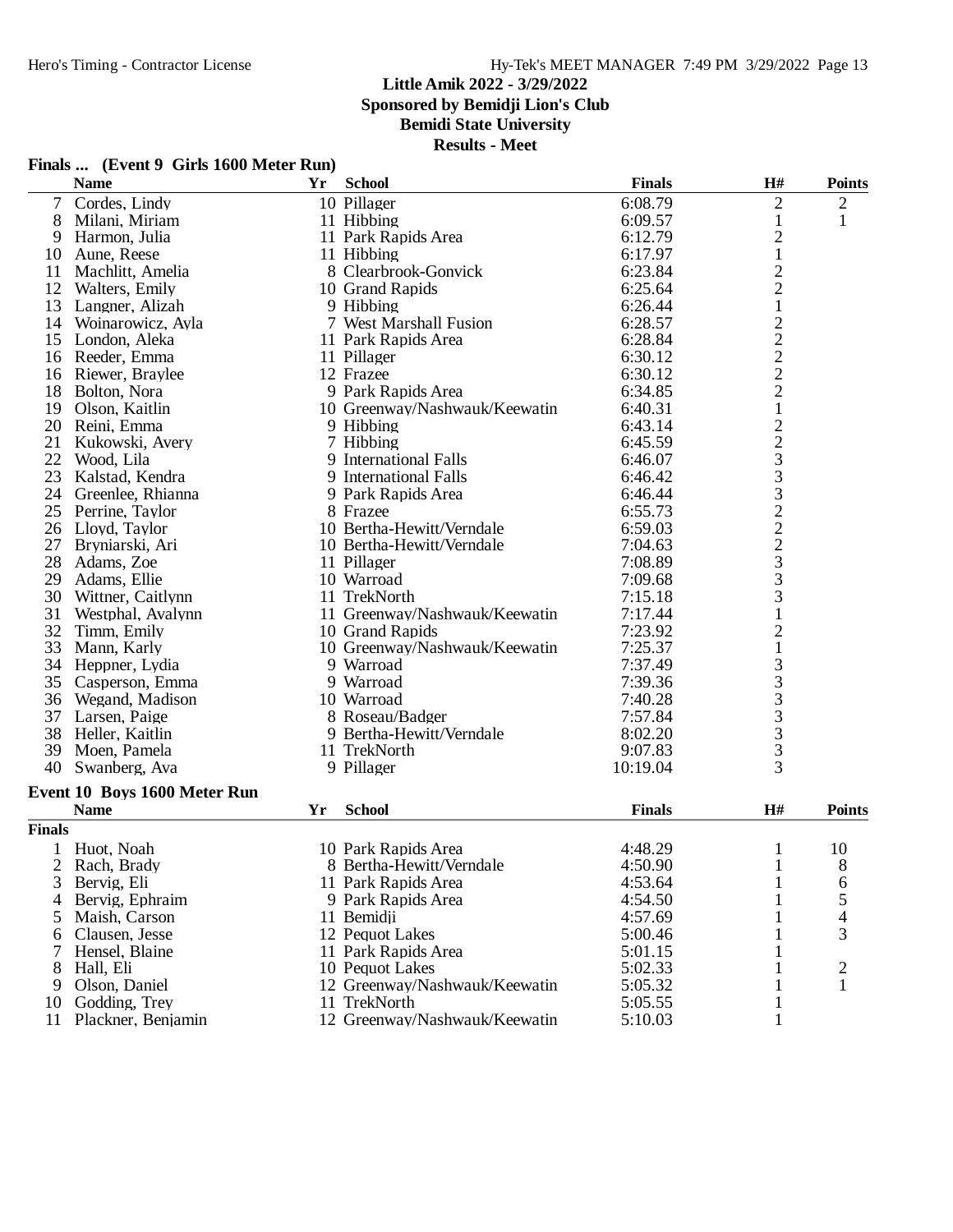**Finals ... (Event 10 Boys 1600 Meter Run)**

#### **Little Amik 2022 - 3/29/2022**

**Sponsored by Bemidji Lion's Club**

## **Bemidi State University**

|    | <b>Name</b>           | Yr | <b>School</b>                    | <b>Finals</b> | $\mathbf{H}$ #           | <b>Points</b> |
|----|-----------------------|----|----------------------------------|---------------|--------------------------|---------------|
|    | 12 Maanum, Logan      |    | 11 Park Rapids Area              | 5:11.65       | $\mathbf{1}$             |               |
|    | 13 Hoefs, Lane        |    | 11 Wadena-Deer Creek             | 5:11.66       | $\overline{c}$           |               |
|    | 14 Meikle, Seth       |    | 11 Lake of the Woods/Rainy River | 5:12.08       | $\mathbf{1}$             |               |
| 15 | Baumgartner, Zach     |    | 10 Bertha-Hewitt/Verndale        | 5:19.60       | 5                        |               |
| 16 | Crowley, Shane        |    | 10 Pequot Lakes                  | 5:19.90       | 5                        |               |
| 17 | Termont, Will         |    | 10 Bemidji                       | 5:24.95       | 3                        |               |
|    | 18 Massich, Christian |    | 10 Hibbing                       | 5:26.53       | $\overline{c}$           |               |
|    | 19 Ramberg, Wesley    |    | 11 Fertile-Beltrami              | 5:27.40       | $\overline{c}$           |               |
|    | 20 Koran, Riley       |    | 8 Greenway/Nashwauk/Keewatin     | 5:27.46       | $\overline{c}$           |               |
| 21 | Hanson-Kaasa, Adrian  |    | 11 Grand Rapids                  | 5:27.95       | $\overline{c}$           |               |
| 22 | Adler, Mason          |    | 9 Grand Rapids                   | 5:29.85       | $\overline{c}$           |               |
| 23 | GuderJahn, Zane       |    | 10 Bertha-Hewitt/Verndale        | 5:30.20       | $\overline{4}$           |               |
|    | 24 Crist, Wyatt       |    | 8 Warroad                        | 5:31.28       | $\overline{c}$           |               |
|    | 25 Eckel, Titus       |    | 11 Bertha-Hewitt/Verndale        | 5:31.61       | 5                        |               |
|    | 26 Olson, Palmer      |    | 11 Bagley/Fosston                | 5:31.67       |                          |               |
| 27 | Hoffer, Braden        |    | 11 Pillager                      | 5:35.54       | $\frac{2}{2}$            |               |
| 28 | Barton, Seth          |    | 10 Grand Rapids                  | 5:38.00       | $\overline{c}$           |               |
| 29 |                       |    | 7 Park Rapids Area               | 5:38.24       | $\overline{c}$           |               |
|    | Bervig, Asher         |    |                                  |               | $\overline{c}$           |               |
|    | 30 Barton, Sam        |    | 10 Grand Rapids                  | 5:38.52       |                          |               |
|    | 31 Lockwood, Henry    |    | 8 Bertha-Hewitt/Verndale         | 5:40.27       | $\overline{\mathcal{L}}$ |               |
|    | 32 Blashack, Issac    |    | 12 Bertha-Hewitt/Verndale        | 5:41.34       | $\frac{2}{3}$            |               |
|    | 33 Milstead, Hunter   |    | 9 Greenway/Nashwauk/Keewatin     | 5:46.89       |                          |               |
| 34 | Davis, John           |    | 12 Warroad                       | 5:47.56       | 5                        |               |
| 35 | Borah, Brady          |    | 10 Frazee                        | 5:51.05       | 3                        |               |
|    | 36 Nelson, Grant      |    | 8 Wadena-Deer Creek              | 5:52.69       | 3                        |               |
| 37 | Aune, Ethan           |    | 10 Hibbing                       | 5:53.44       | 3                        |               |
| 38 | Anderson, Mitchell    |    | 11 Hibbing                       | 5:55.70       | $\frac{2}{3}$            |               |
|    | 39 Poenix, Zane       |    | 9 Grand Rapids                   | 5:56.18       |                          |               |
| 40 | Anderson, Joseph      |    | 10 Grand Rapids                  | 5:57.23       | 3                        |               |
| 41 | Sharp, Jonah          |    | 8 Frazee                         | 6:06.39       | $\overline{4}$           |               |
|    | 42 Huot, tyler        |    | 7 Park Rapids Area               | 6:12.55       | 4                        |               |
|    | 43 Broskovetz, Ben    |    | 9 Pequot Lakes                   | 6:14.11       | 5                        |               |
|    | 44 Rusek, Christopher |    | 9 Roseau/Badger                  | 6:16.76       | 3                        |               |
|    | 45 Hinson, Rory       |    | 11 Roseau/Badger                 | 6:18.08       | 4                        |               |
|    | 46 Derby, Mason       |    | 11 TrekNorth                     | 6:18.68       | 3                        |               |
| 47 | Meyer, Kolton         |    | 9 Bemidji                        | 6:19.41       | $\overline{4}$           |               |
| 48 | Johnson, Sully        |    | 7 Warroad                        | 6:21.50       | 5                        |               |
| 49 | Brown, Gavin          |    | 9 Bertha-Hewitt/Verndale         | 6:25.31       | 5                        |               |
| 50 | Adams, Landon         |    | 7 Warroad                        | 6:26.73       | 5                        |               |
|    | 51 Geiser, Austin     |    | 9 New York Mills                 | 6:28.11       |                          |               |
| 52 | Daniels, Samuel       |    | 8 Warroad                        | 6:30.08       | 4                        |               |
| 53 | Moyer, Micah          |    | 10 Pillager                      | 6:30.87       | 3                        |               |
|    | 54 Ward, Jayson       |    | 11 Park Rapids Area              | 6:31.65       | 4                        |               |
|    | 55 Jordahl, Jayde     |    | 10 Pillager                      | 6:37.99       | 3                        |               |
|    | 56 Dejarlais, Damien  |    | 9 Park Rapids Area               | 6:42.78       | 4                        |               |
|    | 57 Derby, Carter      |    | 9 TrekNorth                      | 6:47.32       | 4                        |               |
|    | 58 London, Castle     |    | 9 Park Rapids Area               | 6:49.94       | 5                        |               |
|    | 59 Brandsma, William  |    | 9 Bertha-Hewitt/Verndale         | 6:54.60       | 5                        |               |
|    | 60 Schwegel, Bryant   |    | 9 Bagley/Fosston                 | 6:59.42       | 5                        |               |
|    |                       |    |                                  |               |                          |               |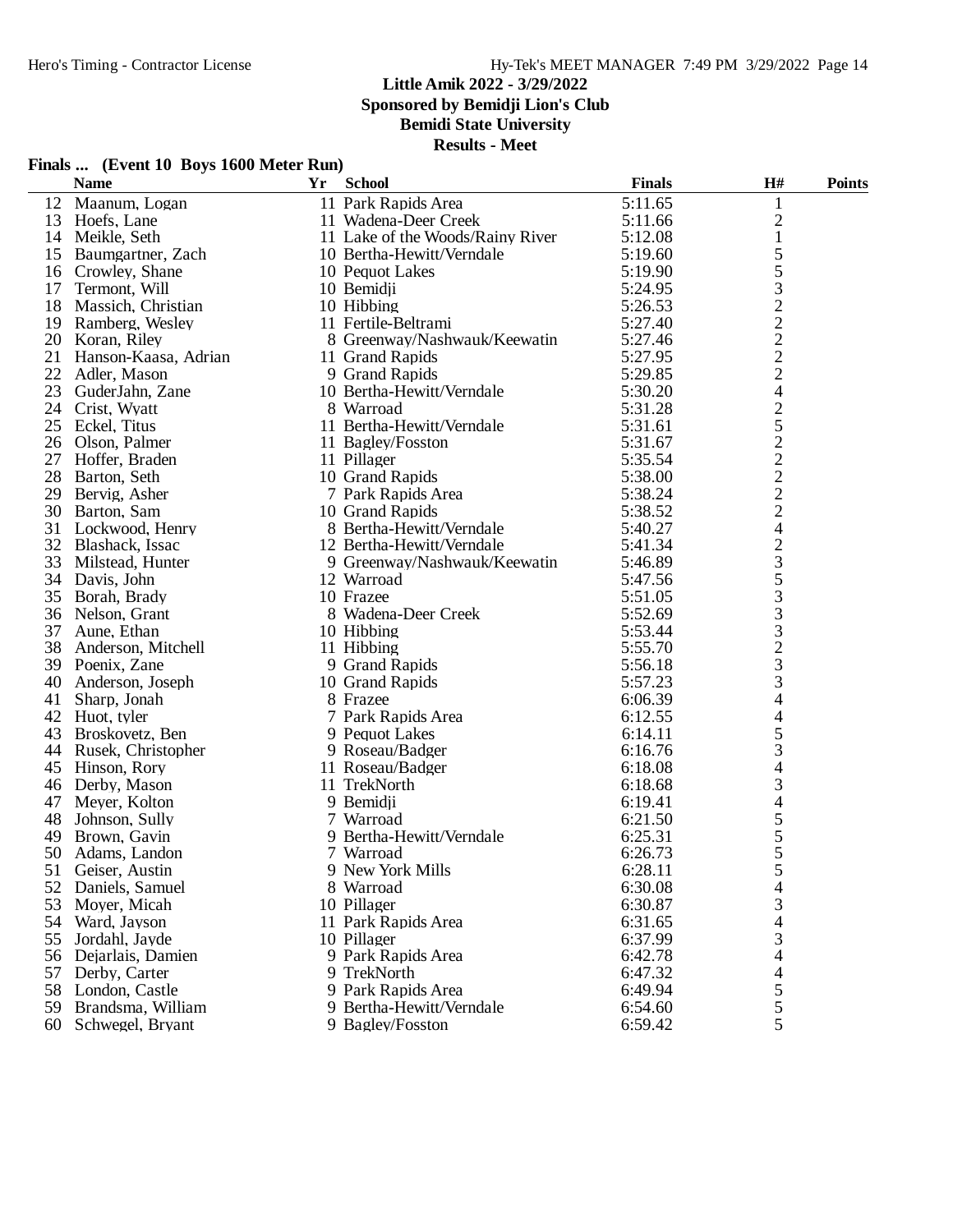**Sponsored by Bemidji Lion's Club**

**Bemidi State University**

|                | Finals  (Event 10 Boys 1600 Meter Run)            |    |                                              |                |                                 |                                                 |
|----------------|---------------------------------------------------|----|----------------------------------------------|----------------|---------------------------------|-------------------------------------------------|
|                | <b>Name</b>                                       | Yr | <b>School</b>                                | <b>Finals</b>  | H#                              | <b>Points</b>                                   |
| 61             | Ward, Sean                                        |    | 9 Park Rapids Area                           | 7:03.22        | 5                               |                                                 |
|                | 62 Anderson, Owen                                 |    | 8 Wadena-Deer Creek                          | 7:04.86        | 5                               |                                                 |
| 63             | Wright, Silas                                     |    | 9 Pillager                                   | 7:20.72        | 4                               |                                                 |
| 64             | Landey, Dayton                                    |    | 10 Grand Rapids                              | 7:27.29        | $\overline{\mathcal{A}}$        |                                                 |
| 65             | Hagen, Kamron                                     |    | 9 Park Rapids Area                           | 8:10.60        | 5                               |                                                 |
|                | <b>Event 3 Girls 60 Meter Hurdles</b>             |    |                                              |                |                                 |                                                 |
|                | <b>Name</b>                                       | Yr | <b>School</b>                                | <b>Finals</b>  | H#                              | <b>Points</b>                                   |
| <b>Finals</b>  |                                                   |    |                                              |                |                                 |                                                 |
| 1              | Schmidt, Madysen                                  |    | 12 Bemidji                                   | 9.47           |                                 | 10                                              |
| $\overline{c}$ | Moore, Rylee                                      |    | 12 Frazee                                    | 10.12          |                                 | 8                                               |
| 3              | Kimman, Jessa                                     |    | 11 Pillager                                  | 10.50          |                                 | 6                                               |
| 4              | Mayfield, Kaidence                                |    | 11 Frazee                                    | 10.68          |                                 | 5                                               |
| 5              | Petron, Olivia                                    |    | 11 Frazee                                    | 10.68          | 1                               | $\overline{\mathcal{L}}$                        |
| 6              | Snyder, Charli                                    |    | 8 Wadena-Deer Creek                          | 10.76          | $\overline{c}$                  |                                                 |
| 7              | Hitchen, Kim                                      |    | 11 Fertile-Beltrami                          | 10.77          | $\overline{c}$                  | $\frac{3}{2}$                                   |
| 8              | Osowski, Nora                                     |    | 9 West Marshall Fusion                       | 10.82          | $\overline{c}$                  | $\mathbf{1}$                                    |
| 9              | Nelson, Ellee                                     |    | 9 Grand Rapids                               | 10.97          | $\overline{c}$                  |                                                 |
|                | 10 Hanson, Rylee                                  |    | 12 Fertile-Beltrami                          | 10.97          | $\,1$                           |                                                 |
| 11             | Barthel, Makayla                                  |    | 10 Bertha-Hewitt/Verndale                    | 11.08          |                                 |                                                 |
| 12             | McNamee, Grace                                    |    | 9 Nevis                                      | 11.14          | $\frac{2}{2}$                   |                                                 |
|                |                                                   |    |                                              |                |                                 |                                                 |
| 13             | Olson, Micayla                                    |    | 10 Fertile-Beltrami                          | 11.73          |                                 |                                                 |
|                | <b>Event 4 Boys 60 Meter Hurdles</b>              |    |                                              |                |                                 |                                                 |
|                | <b>Name</b>                                       | Yr | <b>School</b>                                | <b>Finals</b>  | H#                              | <b>Points</b>                                   |
| <b>Finals</b>  |                                                   |    |                                              |                |                                 |                                                 |
|                | Kelly, Jacob                                      |    | 12 Bemidji                                   | 8.54           | 1                               | 10                                              |
| $\overline{2}$ | Christensen, Wyatt                                |    | 11 Grand Rapids                              | 9.00           | $\mathbf{1}$                    | 8                                               |
| 3              | Jenson, Oskar                                     |    | 12 Greenway/Nashwauk/Keewatin                | 9.50           | 1                               | 6                                               |
| 4              | Schiessl, Charlie                                 |    | 11 Pequot Lakes                              | 9.53           |                                 | $\begin{array}{c} 5 \\ 4 \\ 3 \\ 2 \end{array}$ |
| 5              | Domier, Brady                                     |    | 12 Wadena-Deer Creek                         | 9.63           |                                 |                                                 |
| 6              | Carlson, Wesley                                   |    | 12 Grand Rapids                              | 9.71           |                                 |                                                 |
| 7              | Christensen, Herschel                             |    | 9 Grand Rapids                               | 9.72           | 1                               |                                                 |
| 8              | Johannsen, Nathan                                 |    |                                              |                |                                 | $\mathbf{1}$                                    |
|                |                                                   |    | 12 Frazee                                    | 9.83           | $\overline{c}$                  |                                                 |
| 9              | Rice, Jon                                         |    | 11 Nevis                                     | 10.15          |                                 |                                                 |
| 10             | Moyer, Tim                                        |    | 12 Pillager                                  | 10.17          | $\overline{c}$                  |                                                 |
| 11             |                                                   |    |                                              | 10.24          |                                 |                                                 |
|                | Roberts, Gage                                     |    | 10 Greenway/Nashwauk/Keewatin<br>10 Pillager | 10.30          |                                 |                                                 |
| 12             | Schultz, Kobe                                     |    |                                              |                | $\frac{2}{2}$<br>$\overline{2}$ |                                                 |
| 13             | Gifford, Sam<br>14 Van Den Enide, Ryan            |    | 11 Bemidji<br>11 Fertile-Beltrami            | 10.54<br>10.67 | $\overline{2}$                  |                                                 |
|                |                                                   |    |                                              |                |                                 |                                                 |
|                | <b>Event 5 Girls 60 Meter Dash</b><br><b>Name</b> | Yr | <b>School</b>                                | <b>Finals</b>  | H#                              | <b>Points</b>                                   |
| <b>Finals</b>  |                                                   |    |                                              |                |                                 |                                                 |
| 1              | Phrakonkham, Ava                                  |    |                                              |                | 1                               |                                                 |
| 2              |                                                   |    | 9 Bagley/Fosston                             | 8.04           |                                 | 10                                              |
|                | Haack, Paige                                      |    | 11 Lake of the Woods/Rainy River             | 8.24           |                                 | 8                                               |
|                | Hitchen, Katrina<br>Schmidt, Madysen              |    | 8 Fertile-Beltrami<br>12 Bemidji             | 8.38<br>8.42   |                                 | 6<br>$\mathfrak s$                              |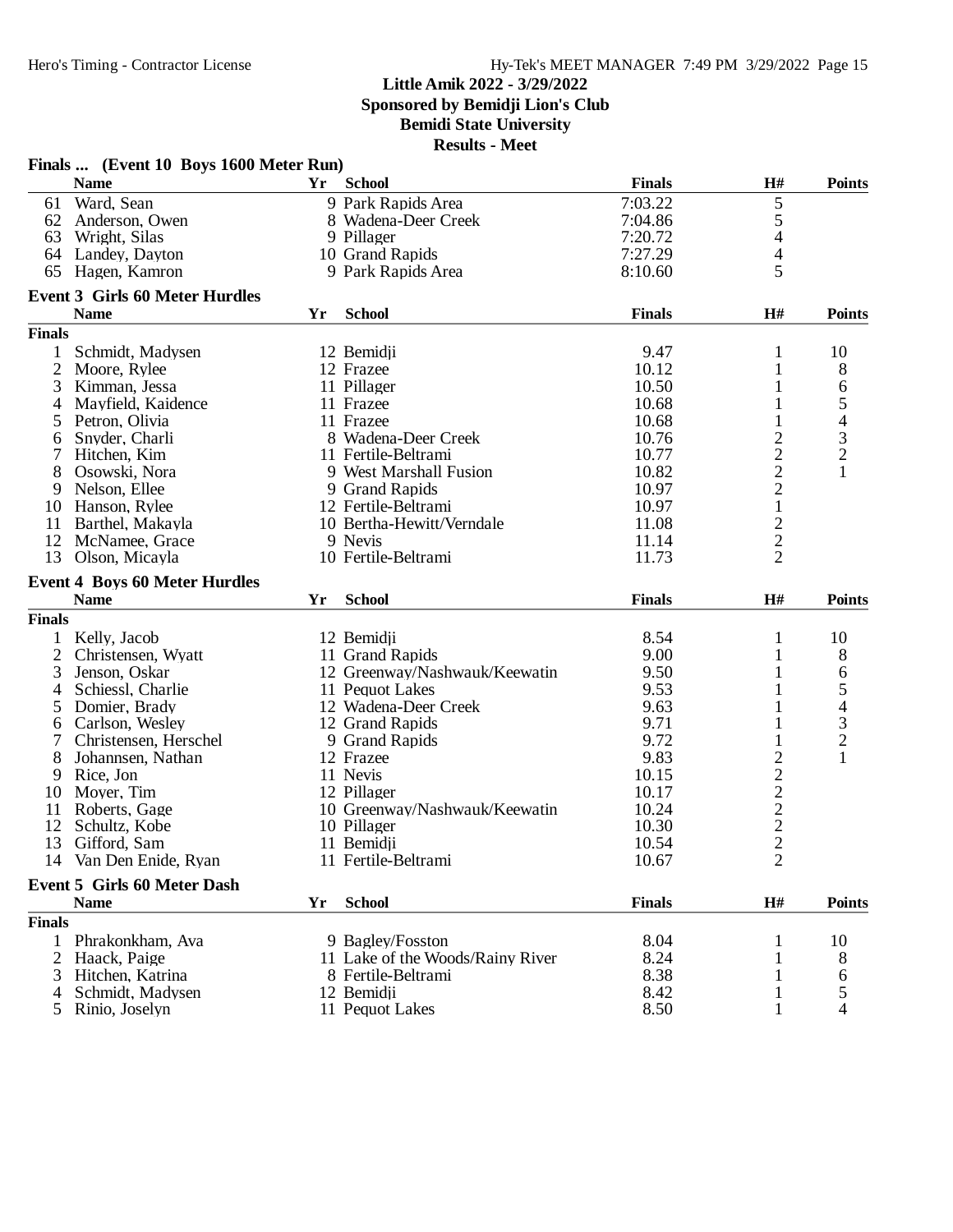## **Little Amik 2022 - 3/29/2022 Sponsored by Bemidji Lion's Club**

**Bemidi State University**

|                | Finals  (Event 5 Girls 60 Meter Dash) |    |                               |               |                  |                                |
|----------------|---------------------------------------|----|-------------------------------|---------------|------------------|--------------------------------|
|                | <b>Name</b>                           | Yr | <b>School</b>                 | <b>Finals</b> | H#               | <b>Points</b>                  |
| 6              | Donat, Kylie                          |    | 10 Bemidji                    | 8.58          | 2                | 3                              |
| 7              | Rebrovich, Jaci                       |    | 10 Greenway/Nashwauk/Keewatin | 8.60          | $\mathbf{1}$     | 2                              |
| 8              | Merta, Ava                            |    | 9 Pequot Lakes                | 8.62          | $\overline{c}$   | $\mathbf{1}$                   |
| 9              | LaVine, Allison                       |    | 9 Clearbrook-Gonvick          | 8.69          | $\boldsymbol{2}$ |                                |
| 10             | Babich, Brynn                         |    | 8 Hibbing                     | 8.69          |                  |                                |
|                | 11 Kelly, Jadyn                       |    | 10 Bemidji                    | 8.70          | $\frac{2}{2}$    |                                |
| 12             | Petrich, Brooke                       |    | 12 Greenway/Nashwauk/Keewatin | 8.70          | $\sqrt{2}$       |                                |
| 13             | Nelson, Ellee                         |    | 9 Grand Rapids                | 8.82          | $\overline{2}$   |                                |
|                | <b>Event 6 Boys 60 Meter Dash</b>     |    |                               |               |                  |                                |
|                | <b>Name</b>                           | Yr | <b>School</b>                 | <b>Finals</b> | H#               | <b>Points</b>                  |
| <b>Finals</b>  |                                       |    |                               |               |                  |                                |
| 1              | Laveau, Quintin                       |    | 12 Pillager                   | 7.42          | 1                | 10                             |
| $\overline{2}$ | Ogundeji, Ayo                         |    | 9 Nevis                       | 7.42          | 1                | 8                              |
| 3              | Nelson, Noah                          |    | 9 Bagley/Fosston              | 7.42          |                  | 6                              |
| 4              | Wright, Isaiah                        |    | 9 Fertile-Beltrami            | 7.45          | 1                | 5                              |
| 5              | Hutchison, Bryce                      |    | 12 Pillager                   | 7.49          | 1                | 4                              |
| 6              | Manning, Amari                        |    | 12 Hibbing                    | 7.51          | $\overline{c}$   | 3                              |
|                | Jensrud, Jacob                        |    | 12 Hibbing                    | 7.55          | $\mathbf{1}$     | $\overline{c}$                 |
| 8              | Domier, Brady                         |    | 12 Wadena-Deer Creek          | 7.59          | $\overline{c}$   |                                |
| 9              | Borgman, Risto                        |    | 12 Grand Rapids               | 7.61          | $\overline{2}$   |                                |
| 10             | Bryniearski, Aidan                    |    | 12 Bertha-Hewitt/Verndale     | 7.63          | $\mathbf{1}$     |                                |
| 11             | Collins, Liam                         |    | $10$ Bgmr                     | 7.70          | $\sqrt{2}$       |                                |
| 12             | Pugsley, Matthew                      |    | 12 Wadena-Deer Creek          | 7.72          | $\overline{c}$   |                                |
| 13             | Rebrovich, Justice                    |    | 12 Greenway/Nashwauk/Keewatin | 7.73          | $\sqrt{2}$       |                                |
|                | 14 Bushinger, Charlie                 |    | 11 Wadena-Deer Creek          | 7.76          | $\overline{2}$   |                                |
|                | Event 11 Girls 4x200 Meter Relay      |    |                               |               |                  |                                |
|                | <b>Team</b>                           |    | <b>Relay</b>                  | <b>Finals</b> | H#               | <b>Points</b>                  |
| <b>Finals</b>  |                                       |    |                               |               |                  |                                |
|                | Bagley/Fosston                        |    | A                             | 1:56.08       | 1                | 10                             |
| $\overline{2}$ | Frazee                                |    | A                             | 1:56.40       |                  |                                |
| 3              | Fertile-Beltrami                      |    | A                             | 1:57.96       | 1                | 8                              |
|                |                                       |    |                               |               | 1                | 6                              |
| 4              | Hibbing                               |    | A                             | 1:58.62       | 1                | 5                              |
| 5              | Park Rapids Area                      |    | A                             | 1:59.07       | 4                | 4                              |
| 6              | <b>Pequot Lakes</b>                   |    | A                             | 1:59.08       | 5                | $\mathfrak{Z}$                 |
|                | <b>Grand Rapids</b>                   |    | A                             | 2:00.12       | $\overline{c}$   | $\overline{c}$<br>$\mathbf{1}$ |
| 8              | Wadena-Deer Creek                     |    | A                             | 2:00.13       | $\overline{c}$   |                                |
| 9              | Frazee                                |    | B                             | 2:00.22       | $\mathbf{1}$     |                                |
|                | 10 Bemidji                            |    | A                             | 2:01.22       | 5                |                                |
| 11             | <b>West Marshall Fusion</b>           |    | A                             | 2:01.51       | 3                |                                |
|                | 12 Pillager                           |    | A                             | 2:01.55       | $\overline{c}$   |                                |
| 13             | Bemidji                               |    | $\mathcal{C}$                 | 2:02.12       | 5                |                                |
|                | 14 Bertha-Hewitt/Verndale             |    | A                             | 2:04.20       | $\overline{c}$   |                                |
|                | 15 Pequot Lakes                       |    | B                             | 2:04.21       | 4                |                                |
|                | 16 New York Mills                     |    | A                             | 2:05.33       | 6                |                                |
| 17             | <b>International Falls</b>            |    | A                             | 2:05.35       |                  |                                |
| 18             | <b>Bagley/Fosston</b>                 |    | B                             | 2:05.80       | 4                |                                |
|                | 19 Pequot Lakes                       |    | $\mathbf D$                   | 2:06.04       | 5                |                                |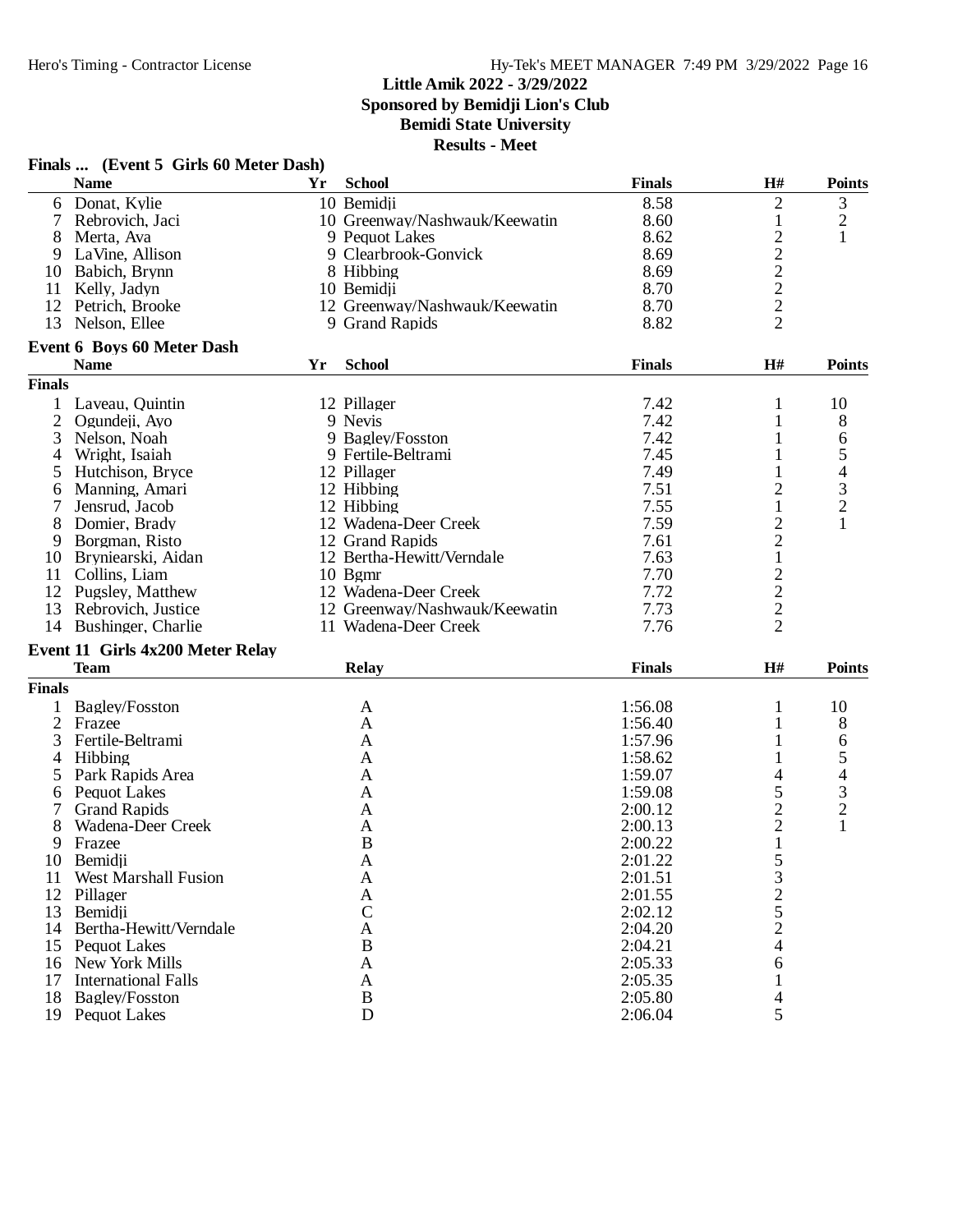## Hero's Timing - Contractor License Hy-Tek's MEET MANAGER 7:49 PM 3/29/2022 Page 17

#### **Little Amik 2022 - 3/29/2022**

**Sponsored by Bemidji Lion's Club**

## **Bemidi State University**

**Results - Meet**

|                | <b>Team</b>                     | <b>Relay</b>   | <b>Finals</b> | $\mathbf{H}$ #                                  | <b>Points</b>  |
|----------------|---------------------------------|----------------|---------------|-------------------------------------------------|----------------|
| 20             | Greenway/Nashwauk/Keewatin      | $\bf{B}$       | 2:06.80       | 3                                               |                |
| 21             | Warroad                         | A              | 2:08.83       | 4                                               |                |
|                | 22 Fertile-Beltrami             | $\bf{B}$       | 2:09.45       |                                                 |                |
| 23             | Roseau/Badger                   | A              | 2:10.04       | $\frac{2}{4}$                                   |                |
|                | 24 Park Rapids Area             | $\bf{B}$       | 2:10.56       |                                                 |                |
| 25             | Park Rapids Area                | $\mathbf C$    | 2:10.89       | 5                                               |                |
| 26             | Bemidji                         | $\overline{B}$ | 2:11.60       | 4                                               |                |
|                | 27 Bgmr                         | $\mathbf{A}$   | 2:13.21       | 6                                               |                |
|                | 28 Bigfork                      | A              | 2:13.88       | 3                                               |                |
|                | 29 Hibbing                      | $\bf{B}$       | 2:14.40       | 6                                               |                |
|                | 30 Wadena-Deer Creek            | $\bf{B}$       | 2:15.48       | 6                                               |                |
|                | 31 Pequot Lakes                 | $\mathcal{C}$  | 2:16.28       | 3                                               |                |
| 32             | Chisholm                        | A              | 2:17.28       | 6                                               |                |
|                | 33 Pillager                     | $\bf{B}$       | 2:18.00       | 3                                               |                |
|                | 34 International Falls          | $\bf{B}$       | 2:18.25       | 5                                               |                |
|                | 35 Greenway/Nashwauk/Keewatin   | A              | 2:19.58       | 3                                               |                |
|                | 36 Wadena-Deer Creek            | $\mathbf C$    | 2:33.09       | 6                                               |                |
|                |                                 |                |               |                                                 |                |
|                | Event 12 Boys 4x200 Meter Relay |                |               |                                                 |                |
|                | <b>Team</b>                     | <b>Relay</b>   | <b>Finals</b> | H#                                              | <b>Points</b>  |
| <b>Finals</b>  |                                 |                |               |                                                 |                |
| 1              | Pillager                        | A              | 1:40.06       | 1                                               | 10             |
| $\overline{2}$ | Hibbing                         | $\mathbf{A}$   | 1:41.43       | 1                                               | 8              |
| 3              | Wadena-Deer Creek               | A              | 1:42.57       |                                                 | 6              |
| 4              | Fertile-Beltrami                | A              | 1:43.13       |                                                 | 5              |
| 5              | Bagley/Fosston                  | A              | 1:43.93       | 2                                               | 4              |
| 6              | Park Rapids Area                | A              | 1:44.19       | 1                                               | 3              |
| 7              | Park Rapids Area                | $\bf{B}$       | 1:44.47       | 1                                               |                |
| 8              | <b>B</b> gmr                    | $\mathbf{A}$   | 1:44.54       | 5                                               | $\overline{2}$ |
| 9              | <b>Grand Rapids</b>             | A              | 1:47.10       | 3                                               | $\mathbf{1}$   |
| 10             | Bagley/Fosston                  | $\bf{B}$       | 1:47.54       | 4                                               |                |
| 11             | Bemidji                         | $\bf{B}$       | 1:48.87       | 4                                               |                |
| 12             | Clearbrook-Gonvick              | $\bf{B}$       | 1:49.20       | 4                                               |                |
| 13             | Chisholm                        | A              | 1:49.24       | 5                                               |                |
| 14             | Clearbrook-Gonvick              | $\mathbf{A}$   | 1:49.75       | 3                                               |                |
|                | 15 Bertha-Hewitt/Verndale       | $\bf{B}$       | 1:49.89       | 5                                               |                |
|                | 16 Hibbing                      | $\bf{B}$       | 1:50.06       | $\overline{c}$                                  |                |
| 17             | Bemidii                         | A              | 1:50.09       | 4                                               |                |
| 18             | Wadena-Deer Creek               | $\bf{B}$       | 1:50.70       | 4                                               |                |
| 19             | Greenway/Nashwauk/Keewatin      | B              | 1:51.38       | $\overline{2}$                                  |                |
| 20             | <b>West Marshall Fusion</b>     | A              | 1:51.78       |                                                 |                |
| 21             | Greenway/Nashwauk/Keewatin      | $\mathbf{A}$   | 1:52.35       | $\frac{2}{3}$                                   |                |
|                | 22 Pequot Lakes                 | $\mathbf{A}$   | 1:53.92       |                                                 |                |
| 23             | Park Rapids Area                | $\mathcal{C}$  | 1:54.74       |                                                 |                |
| 24             | Roseau/Badger                   | A              | 1:54.93       | $\begin{array}{c} 3 \\ 2 \\ 3 \\ 3 \end{array}$ |                |
| 25             | Roseau/Badger                   | $\, {\bf B}$   | 1:56.85       |                                                 |                |
| 26             | Bertha-Hewitt/Verndale          | $\mathsf{C}$   | 2:03.07       | 5                                               |                |
| 27             | Wadena-Deer Creek               | $\mathcal{C}$  | 2:07.64       | 4                                               |                |
|                |                                 | A              |               | 5                                               |                |
|                | 28 Bertha-Hewitt/Verndale       |                | 2:14.23       |                                                 |                |

## **Finals ... (Event 11 Girls 4x200 Meter Relay)**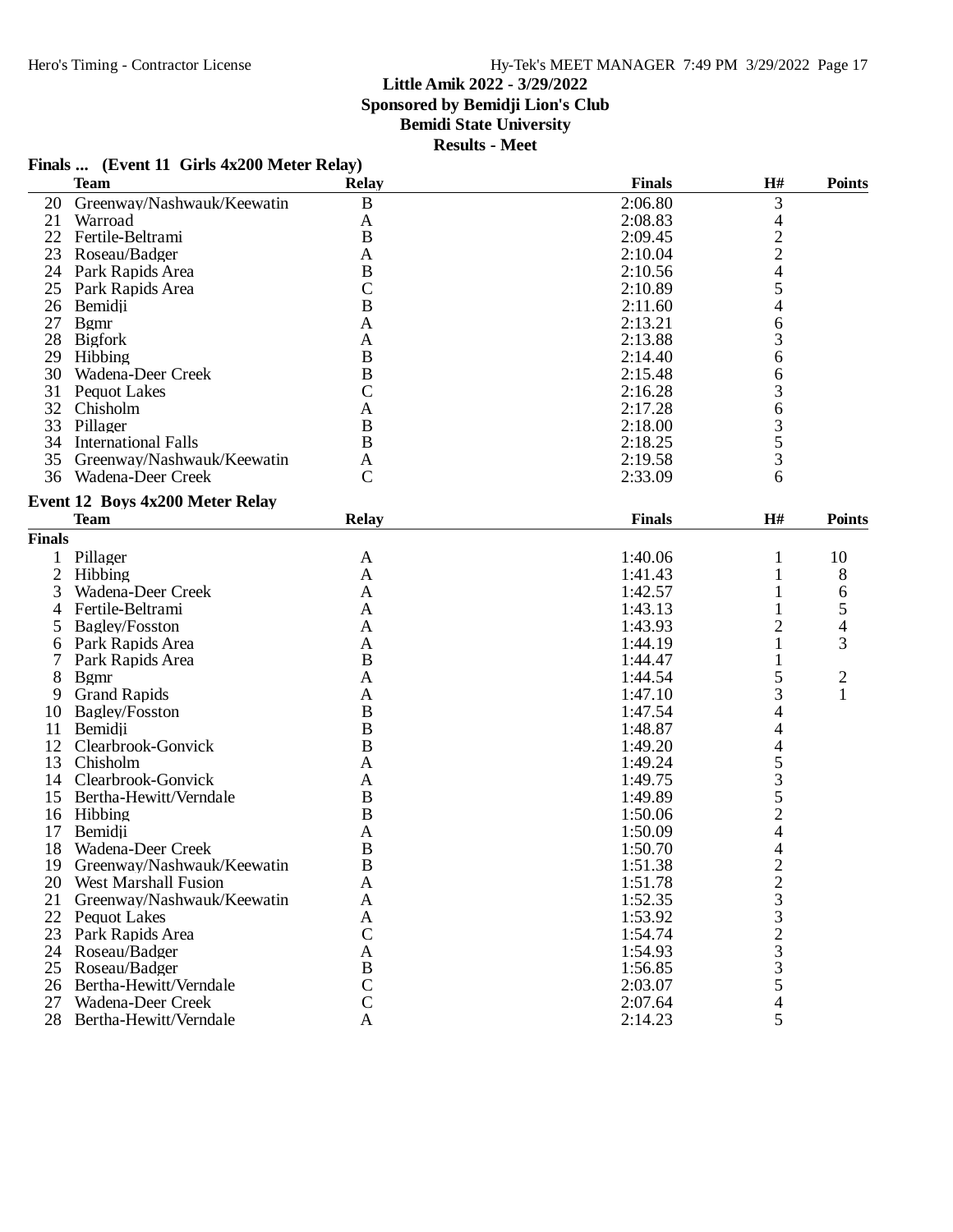#### **Little Amik 2022 - 3/29/2022 Sponsored by Bemidji Lion's Club Bemidi State University**

| <b>School</b><br><b>Finals</b><br>H#<br>Yr<br><b>Points</b><br><b>Name</b><br><b>Finals</b><br>2:32.22<br>1 DeWitt, Regan<br>11 Bemidji<br>10<br>1<br>$\overline{2}$<br>2:32.28<br>Maki, Emery<br>11 Hibbing<br>1<br>8<br>2:35.95<br>3<br>6<br>Collins, Amber<br>9 Wadena-Deer Creek<br>1<br>$\overline{2}$<br>5<br>2:37.28<br>Karkela, Ella<br>10 Grand Rapids<br>4<br>2:38.70<br>4<br>Koppelman, Morgan<br>11 Park Rapids Area<br>5<br>3<br>Ratz, Elsie<br>10 Frazee<br>2:40.61<br>1<br>6<br>$\overline{c}$<br>5<br>Theien, Abby<br>9 Hibbing<br>7<br>2:41.05<br>3<br>1<br>8<br>11 Hibbing<br>2:44.41<br>Stenson, Geli<br>2:44.91<br>9<br>Brandt, Madeline<br>7 Park Rapids Area<br>1<br>5<br>2:45.03<br>Goeson, Jada<br>9 New York Mills<br>10<br>Ford, Ryan<br>12 International Falls<br>2:46.76<br>11<br>1<br>12<br>Manecke, Tessa<br>10 Bagley/Fosston<br>2:47.37<br>$\overline{c}$<br>13<br>2:50.29<br>Schmitz, Destiny<br>7 Chisholm<br>14 Champlin, Lola<br>8 Greenway/Nashwauk/Keewatin<br>2:50.67<br>$\mathbf{1}$<br>9 Bgmr<br>2:53.12<br>$\mathbf{1}$<br>15 Mimnaugh, Reagan<br>$\overline{c}$<br>11 Park Rapids Area<br>16 Harmon, Julia<br>2:54.94<br>3<br>Machlitt, Amelia<br>8 Clearbrook-Gonvick<br>2:54.94<br>17<br>$\overline{c}$<br>2:55.27<br>18 Messick, Zoe<br>11 Fertile-Beltrami<br>3<br>2:55.34<br>19 London, Aleka<br>11 Park Rapids Area<br>$\overline{c}$<br>20 Murden, Audra<br>2:56.86<br>8 Hibbing<br>3<br>10 Pillager<br>2:57.04<br>21<br>Turner, Elsie<br>3<br>2:57.34<br>22 Dobson, Alainna<br>8 Pillager<br>2:58.32<br>$\mathbf{1}$<br>23<br>Clusiau, Claire<br>10 Greenway/Nashwauk/Keewatin<br>3<br>2:58.93<br>24 Larsen, Kaitlyn<br>12 Roseau/Badger<br>5<br>25<br>2:59.58<br>Gravelle, Payton<br>7 Wadena-Deer Creek<br>4<br>26 Miska, Jorie<br>8 West Marshall Fusion<br>3:01.73<br>5<br>27<br>9 Bertha-Hewitt/Verndale<br>3:02.75<br>Banister, Ella<br>$\overline{c}$<br>28 Perrine, Taylor<br>8 Frazee<br>3:03.10<br>3<br>10 Lake of the Woods/Rainy River<br>29 Labrasseur, Alyce<br>3:03.83<br>5<br>30 Kern, Brielle<br>7 Wadena-Deer Creek<br>3:04.24<br>$rac{3}{5}$<br>Marvin, Caroline<br>9 Warroad<br>31<br>3:04.35<br>32 Lee, Ada<br>10 Bgmr<br>3:05.30<br>3<br>33 Goulet, Jenna<br>8 Warroad<br>3:05.31<br>5<br>34 Malone, Brielle<br>7 New York Mills<br>3:05.51<br>3<br>9 Hibbing<br>35 Bigelow, Grace<br>3:05.86<br>4<br>36<br>Holmstrom, Laura<br>12 Roseau/Badger<br>3:07.15<br>4<br>37<br>Westberg, Bella<br>8 West Marshall Fusion<br>3:08.59<br>38 Harmon, Alessia<br>3<br>8 Park Rapids Area<br>3:12.23<br>$\overline{c}$<br>39<br>10 Greenway/Nashwauk/Keewatin<br>3:12.35<br>Olson, Kaitlin<br>$\overline{c}$<br>3:15.79<br>Mann, Karly<br>10 Greenway/Nashwauk/Keewatin<br>40<br>4<br>41<br>Bitzer, Emma<br>9 Pequot Lakes<br>3:16.27<br>42<br>Kimman, Josephine<br>10 Pillager<br>3:16.84<br>4<br>$\frac{2}{5}$<br>43<br>Noble, Brooklynn<br>8 Bigfork<br>3:17.88<br>44<br>9 Warroad<br>3:19.79<br>Casperson, Emma<br>5<br>9 Warroad<br>3:19.88<br>45<br>Heppner, Lydia<br>Jensrud, Kenna<br>8 Fertile-Beltrami<br>3:20.58<br>46<br>4<br>10 Bertha-Hewitt/Verndale |    | <b>Event 13 Girls 800 Meter Run</b> |  |         |   |  |
|------------------------------------------------------------------------------------------------------------------------------------------------------------------------------------------------------------------------------------------------------------------------------------------------------------------------------------------------------------------------------------------------------------------------------------------------------------------------------------------------------------------------------------------------------------------------------------------------------------------------------------------------------------------------------------------------------------------------------------------------------------------------------------------------------------------------------------------------------------------------------------------------------------------------------------------------------------------------------------------------------------------------------------------------------------------------------------------------------------------------------------------------------------------------------------------------------------------------------------------------------------------------------------------------------------------------------------------------------------------------------------------------------------------------------------------------------------------------------------------------------------------------------------------------------------------------------------------------------------------------------------------------------------------------------------------------------------------------------------------------------------------------------------------------------------------------------------------------------------------------------------------------------------------------------------------------------------------------------------------------------------------------------------------------------------------------------------------------------------------------------------------------------------------------------------------------------------------------------------------------------------------------------------------------------------------------------------------------------------------------------------------------------------------------------------------------------------------------------------------------------------------------------------------------------------------------------------------------------------------------------------------------------------------------------------------------------------------------------------------------------------------------------------------------------------------------------------------------------------------------------------------------------------------------------------------------------------------------------------------------------------------------------------------------------------------------------------------------------------------------------------|----|-------------------------------------|--|---------|---|--|
|                                                                                                                                                                                                                                                                                                                                                                                                                                                                                                                                                                                                                                                                                                                                                                                                                                                                                                                                                                                                                                                                                                                                                                                                                                                                                                                                                                                                                                                                                                                                                                                                                                                                                                                                                                                                                                                                                                                                                                                                                                                                                                                                                                                                                                                                                                                                                                                                                                                                                                                                                                                                                                                                                                                                                                                                                                                                                                                                                                                                                                                                                                                                    |    |                                     |  |         |   |  |
|                                                                                                                                                                                                                                                                                                                                                                                                                                                                                                                                                                                                                                                                                                                                                                                                                                                                                                                                                                                                                                                                                                                                                                                                                                                                                                                                                                                                                                                                                                                                                                                                                                                                                                                                                                                                                                                                                                                                                                                                                                                                                                                                                                                                                                                                                                                                                                                                                                                                                                                                                                                                                                                                                                                                                                                                                                                                                                                                                                                                                                                                                                                                    |    |                                     |  |         |   |  |
|                                                                                                                                                                                                                                                                                                                                                                                                                                                                                                                                                                                                                                                                                                                                                                                                                                                                                                                                                                                                                                                                                                                                                                                                                                                                                                                                                                                                                                                                                                                                                                                                                                                                                                                                                                                                                                                                                                                                                                                                                                                                                                                                                                                                                                                                                                                                                                                                                                                                                                                                                                                                                                                                                                                                                                                                                                                                                                                                                                                                                                                                                                                                    |    |                                     |  |         |   |  |
|                                                                                                                                                                                                                                                                                                                                                                                                                                                                                                                                                                                                                                                                                                                                                                                                                                                                                                                                                                                                                                                                                                                                                                                                                                                                                                                                                                                                                                                                                                                                                                                                                                                                                                                                                                                                                                                                                                                                                                                                                                                                                                                                                                                                                                                                                                                                                                                                                                                                                                                                                                                                                                                                                                                                                                                                                                                                                                                                                                                                                                                                                                                                    |    |                                     |  |         |   |  |
|                                                                                                                                                                                                                                                                                                                                                                                                                                                                                                                                                                                                                                                                                                                                                                                                                                                                                                                                                                                                                                                                                                                                                                                                                                                                                                                                                                                                                                                                                                                                                                                                                                                                                                                                                                                                                                                                                                                                                                                                                                                                                                                                                                                                                                                                                                                                                                                                                                                                                                                                                                                                                                                                                                                                                                                                                                                                                                                                                                                                                                                                                                                                    |    |                                     |  |         |   |  |
|                                                                                                                                                                                                                                                                                                                                                                                                                                                                                                                                                                                                                                                                                                                                                                                                                                                                                                                                                                                                                                                                                                                                                                                                                                                                                                                                                                                                                                                                                                                                                                                                                                                                                                                                                                                                                                                                                                                                                                                                                                                                                                                                                                                                                                                                                                                                                                                                                                                                                                                                                                                                                                                                                                                                                                                                                                                                                                                                                                                                                                                                                                                                    |    |                                     |  |         |   |  |
|                                                                                                                                                                                                                                                                                                                                                                                                                                                                                                                                                                                                                                                                                                                                                                                                                                                                                                                                                                                                                                                                                                                                                                                                                                                                                                                                                                                                                                                                                                                                                                                                                                                                                                                                                                                                                                                                                                                                                                                                                                                                                                                                                                                                                                                                                                                                                                                                                                                                                                                                                                                                                                                                                                                                                                                                                                                                                                                                                                                                                                                                                                                                    |    |                                     |  |         |   |  |
|                                                                                                                                                                                                                                                                                                                                                                                                                                                                                                                                                                                                                                                                                                                                                                                                                                                                                                                                                                                                                                                                                                                                                                                                                                                                                                                                                                                                                                                                                                                                                                                                                                                                                                                                                                                                                                                                                                                                                                                                                                                                                                                                                                                                                                                                                                                                                                                                                                                                                                                                                                                                                                                                                                                                                                                                                                                                                                                                                                                                                                                                                                                                    |    |                                     |  |         |   |  |
|                                                                                                                                                                                                                                                                                                                                                                                                                                                                                                                                                                                                                                                                                                                                                                                                                                                                                                                                                                                                                                                                                                                                                                                                                                                                                                                                                                                                                                                                                                                                                                                                                                                                                                                                                                                                                                                                                                                                                                                                                                                                                                                                                                                                                                                                                                                                                                                                                                                                                                                                                                                                                                                                                                                                                                                                                                                                                                                                                                                                                                                                                                                                    |    |                                     |  |         |   |  |
|                                                                                                                                                                                                                                                                                                                                                                                                                                                                                                                                                                                                                                                                                                                                                                                                                                                                                                                                                                                                                                                                                                                                                                                                                                                                                                                                                                                                                                                                                                                                                                                                                                                                                                                                                                                                                                                                                                                                                                                                                                                                                                                                                                                                                                                                                                                                                                                                                                                                                                                                                                                                                                                                                                                                                                                                                                                                                                                                                                                                                                                                                                                                    |    |                                     |  |         |   |  |
|                                                                                                                                                                                                                                                                                                                                                                                                                                                                                                                                                                                                                                                                                                                                                                                                                                                                                                                                                                                                                                                                                                                                                                                                                                                                                                                                                                                                                                                                                                                                                                                                                                                                                                                                                                                                                                                                                                                                                                                                                                                                                                                                                                                                                                                                                                                                                                                                                                                                                                                                                                                                                                                                                                                                                                                                                                                                                                                                                                                                                                                                                                                                    |    |                                     |  |         |   |  |
|                                                                                                                                                                                                                                                                                                                                                                                                                                                                                                                                                                                                                                                                                                                                                                                                                                                                                                                                                                                                                                                                                                                                                                                                                                                                                                                                                                                                                                                                                                                                                                                                                                                                                                                                                                                                                                                                                                                                                                                                                                                                                                                                                                                                                                                                                                                                                                                                                                                                                                                                                                                                                                                                                                                                                                                                                                                                                                                                                                                                                                                                                                                                    |    |                                     |  |         |   |  |
|                                                                                                                                                                                                                                                                                                                                                                                                                                                                                                                                                                                                                                                                                                                                                                                                                                                                                                                                                                                                                                                                                                                                                                                                                                                                                                                                                                                                                                                                                                                                                                                                                                                                                                                                                                                                                                                                                                                                                                                                                                                                                                                                                                                                                                                                                                                                                                                                                                                                                                                                                                                                                                                                                                                                                                                                                                                                                                                                                                                                                                                                                                                                    |    |                                     |  |         |   |  |
|                                                                                                                                                                                                                                                                                                                                                                                                                                                                                                                                                                                                                                                                                                                                                                                                                                                                                                                                                                                                                                                                                                                                                                                                                                                                                                                                                                                                                                                                                                                                                                                                                                                                                                                                                                                                                                                                                                                                                                                                                                                                                                                                                                                                                                                                                                                                                                                                                                                                                                                                                                                                                                                                                                                                                                                                                                                                                                                                                                                                                                                                                                                                    |    |                                     |  |         |   |  |
|                                                                                                                                                                                                                                                                                                                                                                                                                                                                                                                                                                                                                                                                                                                                                                                                                                                                                                                                                                                                                                                                                                                                                                                                                                                                                                                                                                                                                                                                                                                                                                                                                                                                                                                                                                                                                                                                                                                                                                                                                                                                                                                                                                                                                                                                                                                                                                                                                                                                                                                                                                                                                                                                                                                                                                                                                                                                                                                                                                                                                                                                                                                                    |    |                                     |  |         |   |  |
|                                                                                                                                                                                                                                                                                                                                                                                                                                                                                                                                                                                                                                                                                                                                                                                                                                                                                                                                                                                                                                                                                                                                                                                                                                                                                                                                                                                                                                                                                                                                                                                                                                                                                                                                                                                                                                                                                                                                                                                                                                                                                                                                                                                                                                                                                                                                                                                                                                                                                                                                                                                                                                                                                                                                                                                                                                                                                                                                                                                                                                                                                                                                    |    |                                     |  |         |   |  |
|                                                                                                                                                                                                                                                                                                                                                                                                                                                                                                                                                                                                                                                                                                                                                                                                                                                                                                                                                                                                                                                                                                                                                                                                                                                                                                                                                                                                                                                                                                                                                                                                                                                                                                                                                                                                                                                                                                                                                                                                                                                                                                                                                                                                                                                                                                                                                                                                                                                                                                                                                                                                                                                                                                                                                                                                                                                                                                                                                                                                                                                                                                                                    |    |                                     |  |         |   |  |
|                                                                                                                                                                                                                                                                                                                                                                                                                                                                                                                                                                                                                                                                                                                                                                                                                                                                                                                                                                                                                                                                                                                                                                                                                                                                                                                                                                                                                                                                                                                                                                                                                                                                                                                                                                                                                                                                                                                                                                                                                                                                                                                                                                                                                                                                                                                                                                                                                                                                                                                                                                                                                                                                                                                                                                                                                                                                                                                                                                                                                                                                                                                                    |    |                                     |  |         |   |  |
|                                                                                                                                                                                                                                                                                                                                                                                                                                                                                                                                                                                                                                                                                                                                                                                                                                                                                                                                                                                                                                                                                                                                                                                                                                                                                                                                                                                                                                                                                                                                                                                                                                                                                                                                                                                                                                                                                                                                                                                                                                                                                                                                                                                                                                                                                                                                                                                                                                                                                                                                                                                                                                                                                                                                                                                                                                                                                                                                                                                                                                                                                                                                    |    |                                     |  |         |   |  |
|                                                                                                                                                                                                                                                                                                                                                                                                                                                                                                                                                                                                                                                                                                                                                                                                                                                                                                                                                                                                                                                                                                                                                                                                                                                                                                                                                                                                                                                                                                                                                                                                                                                                                                                                                                                                                                                                                                                                                                                                                                                                                                                                                                                                                                                                                                                                                                                                                                                                                                                                                                                                                                                                                                                                                                                                                                                                                                                                                                                                                                                                                                                                    |    |                                     |  |         |   |  |
|                                                                                                                                                                                                                                                                                                                                                                                                                                                                                                                                                                                                                                                                                                                                                                                                                                                                                                                                                                                                                                                                                                                                                                                                                                                                                                                                                                                                                                                                                                                                                                                                                                                                                                                                                                                                                                                                                                                                                                                                                                                                                                                                                                                                                                                                                                                                                                                                                                                                                                                                                                                                                                                                                                                                                                                                                                                                                                                                                                                                                                                                                                                                    |    |                                     |  |         |   |  |
|                                                                                                                                                                                                                                                                                                                                                                                                                                                                                                                                                                                                                                                                                                                                                                                                                                                                                                                                                                                                                                                                                                                                                                                                                                                                                                                                                                                                                                                                                                                                                                                                                                                                                                                                                                                                                                                                                                                                                                                                                                                                                                                                                                                                                                                                                                                                                                                                                                                                                                                                                                                                                                                                                                                                                                                                                                                                                                                                                                                                                                                                                                                                    |    |                                     |  |         |   |  |
|                                                                                                                                                                                                                                                                                                                                                                                                                                                                                                                                                                                                                                                                                                                                                                                                                                                                                                                                                                                                                                                                                                                                                                                                                                                                                                                                                                                                                                                                                                                                                                                                                                                                                                                                                                                                                                                                                                                                                                                                                                                                                                                                                                                                                                                                                                                                                                                                                                                                                                                                                                                                                                                                                                                                                                                                                                                                                                                                                                                                                                                                                                                                    |    |                                     |  |         |   |  |
|                                                                                                                                                                                                                                                                                                                                                                                                                                                                                                                                                                                                                                                                                                                                                                                                                                                                                                                                                                                                                                                                                                                                                                                                                                                                                                                                                                                                                                                                                                                                                                                                                                                                                                                                                                                                                                                                                                                                                                                                                                                                                                                                                                                                                                                                                                                                                                                                                                                                                                                                                                                                                                                                                                                                                                                                                                                                                                                                                                                                                                                                                                                                    |    |                                     |  |         |   |  |
|                                                                                                                                                                                                                                                                                                                                                                                                                                                                                                                                                                                                                                                                                                                                                                                                                                                                                                                                                                                                                                                                                                                                                                                                                                                                                                                                                                                                                                                                                                                                                                                                                                                                                                                                                                                                                                                                                                                                                                                                                                                                                                                                                                                                                                                                                                                                                                                                                                                                                                                                                                                                                                                                                                                                                                                                                                                                                                                                                                                                                                                                                                                                    |    |                                     |  |         |   |  |
|                                                                                                                                                                                                                                                                                                                                                                                                                                                                                                                                                                                                                                                                                                                                                                                                                                                                                                                                                                                                                                                                                                                                                                                                                                                                                                                                                                                                                                                                                                                                                                                                                                                                                                                                                                                                                                                                                                                                                                                                                                                                                                                                                                                                                                                                                                                                                                                                                                                                                                                                                                                                                                                                                                                                                                                                                                                                                                                                                                                                                                                                                                                                    |    |                                     |  |         |   |  |
|                                                                                                                                                                                                                                                                                                                                                                                                                                                                                                                                                                                                                                                                                                                                                                                                                                                                                                                                                                                                                                                                                                                                                                                                                                                                                                                                                                                                                                                                                                                                                                                                                                                                                                                                                                                                                                                                                                                                                                                                                                                                                                                                                                                                                                                                                                                                                                                                                                                                                                                                                                                                                                                                                                                                                                                                                                                                                                                                                                                                                                                                                                                                    |    |                                     |  |         |   |  |
|                                                                                                                                                                                                                                                                                                                                                                                                                                                                                                                                                                                                                                                                                                                                                                                                                                                                                                                                                                                                                                                                                                                                                                                                                                                                                                                                                                                                                                                                                                                                                                                                                                                                                                                                                                                                                                                                                                                                                                                                                                                                                                                                                                                                                                                                                                                                                                                                                                                                                                                                                                                                                                                                                                                                                                                                                                                                                                                                                                                                                                                                                                                                    |    |                                     |  |         |   |  |
|                                                                                                                                                                                                                                                                                                                                                                                                                                                                                                                                                                                                                                                                                                                                                                                                                                                                                                                                                                                                                                                                                                                                                                                                                                                                                                                                                                                                                                                                                                                                                                                                                                                                                                                                                                                                                                                                                                                                                                                                                                                                                                                                                                                                                                                                                                                                                                                                                                                                                                                                                                                                                                                                                                                                                                                                                                                                                                                                                                                                                                                                                                                                    |    |                                     |  |         |   |  |
|                                                                                                                                                                                                                                                                                                                                                                                                                                                                                                                                                                                                                                                                                                                                                                                                                                                                                                                                                                                                                                                                                                                                                                                                                                                                                                                                                                                                                                                                                                                                                                                                                                                                                                                                                                                                                                                                                                                                                                                                                                                                                                                                                                                                                                                                                                                                                                                                                                                                                                                                                                                                                                                                                                                                                                                                                                                                                                                                                                                                                                                                                                                                    |    |                                     |  |         |   |  |
|                                                                                                                                                                                                                                                                                                                                                                                                                                                                                                                                                                                                                                                                                                                                                                                                                                                                                                                                                                                                                                                                                                                                                                                                                                                                                                                                                                                                                                                                                                                                                                                                                                                                                                                                                                                                                                                                                                                                                                                                                                                                                                                                                                                                                                                                                                                                                                                                                                                                                                                                                                                                                                                                                                                                                                                                                                                                                                                                                                                                                                                                                                                                    |    |                                     |  |         |   |  |
|                                                                                                                                                                                                                                                                                                                                                                                                                                                                                                                                                                                                                                                                                                                                                                                                                                                                                                                                                                                                                                                                                                                                                                                                                                                                                                                                                                                                                                                                                                                                                                                                                                                                                                                                                                                                                                                                                                                                                                                                                                                                                                                                                                                                                                                                                                                                                                                                                                                                                                                                                                                                                                                                                                                                                                                                                                                                                                                                                                                                                                                                                                                                    |    |                                     |  |         |   |  |
|                                                                                                                                                                                                                                                                                                                                                                                                                                                                                                                                                                                                                                                                                                                                                                                                                                                                                                                                                                                                                                                                                                                                                                                                                                                                                                                                                                                                                                                                                                                                                                                                                                                                                                                                                                                                                                                                                                                                                                                                                                                                                                                                                                                                                                                                                                                                                                                                                                                                                                                                                                                                                                                                                                                                                                                                                                                                                                                                                                                                                                                                                                                                    |    |                                     |  |         |   |  |
|                                                                                                                                                                                                                                                                                                                                                                                                                                                                                                                                                                                                                                                                                                                                                                                                                                                                                                                                                                                                                                                                                                                                                                                                                                                                                                                                                                                                                                                                                                                                                                                                                                                                                                                                                                                                                                                                                                                                                                                                                                                                                                                                                                                                                                                                                                                                                                                                                                                                                                                                                                                                                                                                                                                                                                                                                                                                                                                                                                                                                                                                                                                                    |    |                                     |  |         |   |  |
|                                                                                                                                                                                                                                                                                                                                                                                                                                                                                                                                                                                                                                                                                                                                                                                                                                                                                                                                                                                                                                                                                                                                                                                                                                                                                                                                                                                                                                                                                                                                                                                                                                                                                                                                                                                                                                                                                                                                                                                                                                                                                                                                                                                                                                                                                                                                                                                                                                                                                                                                                                                                                                                                                                                                                                                                                                                                                                                                                                                                                                                                                                                                    |    |                                     |  |         |   |  |
|                                                                                                                                                                                                                                                                                                                                                                                                                                                                                                                                                                                                                                                                                                                                                                                                                                                                                                                                                                                                                                                                                                                                                                                                                                                                                                                                                                                                                                                                                                                                                                                                                                                                                                                                                                                                                                                                                                                                                                                                                                                                                                                                                                                                                                                                                                                                                                                                                                                                                                                                                                                                                                                                                                                                                                                                                                                                                                                                                                                                                                                                                                                                    |    |                                     |  |         |   |  |
|                                                                                                                                                                                                                                                                                                                                                                                                                                                                                                                                                                                                                                                                                                                                                                                                                                                                                                                                                                                                                                                                                                                                                                                                                                                                                                                                                                                                                                                                                                                                                                                                                                                                                                                                                                                                                                                                                                                                                                                                                                                                                                                                                                                                                                                                                                                                                                                                                                                                                                                                                                                                                                                                                                                                                                                                                                                                                                                                                                                                                                                                                                                                    |    |                                     |  |         |   |  |
|                                                                                                                                                                                                                                                                                                                                                                                                                                                                                                                                                                                                                                                                                                                                                                                                                                                                                                                                                                                                                                                                                                                                                                                                                                                                                                                                                                                                                                                                                                                                                                                                                                                                                                                                                                                                                                                                                                                                                                                                                                                                                                                                                                                                                                                                                                                                                                                                                                                                                                                                                                                                                                                                                                                                                                                                                                                                                                                                                                                                                                                                                                                                    |    |                                     |  |         |   |  |
|                                                                                                                                                                                                                                                                                                                                                                                                                                                                                                                                                                                                                                                                                                                                                                                                                                                                                                                                                                                                                                                                                                                                                                                                                                                                                                                                                                                                                                                                                                                                                                                                                                                                                                                                                                                                                                                                                                                                                                                                                                                                                                                                                                                                                                                                                                                                                                                                                                                                                                                                                                                                                                                                                                                                                                                                                                                                                                                                                                                                                                                                                                                                    |    |                                     |  |         |   |  |
|                                                                                                                                                                                                                                                                                                                                                                                                                                                                                                                                                                                                                                                                                                                                                                                                                                                                                                                                                                                                                                                                                                                                                                                                                                                                                                                                                                                                                                                                                                                                                                                                                                                                                                                                                                                                                                                                                                                                                                                                                                                                                                                                                                                                                                                                                                                                                                                                                                                                                                                                                                                                                                                                                                                                                                                                                                                                                                                                                                                                                                                                                                                                    |    |                                     |  |         |   |  |
|                                                                                                                                                                                                                                                                                                                                                                                                                                                                                                                                                                                                                                                                                                                                                                                                                                                                                                                                                                                                                                                                                                                                                                                                                                                                                                                                                                                                                                                                                                                                                                                                                                                                                                                                                                                                                                                                                                                                                                                                                                                                                                                                                                                                                                                                                                                                                                                                                                                                                                                                                                                                                                                                                                                                                                                                                                                                                                                                                                                                                                                                                                                                    |    |                                     |  |         |   |  |
|                                                                                                                                                                                                                                                                                                                                                                                                                                                                                                                                                                                                                                                                                                                                                                                                                                                                                                                                                                                                                                                                                                                                                                                                                                                                                                                                                                                                                                                                                                                                                                                                                                                                                                                                                                                                                                                                                                                                                                                                                                                                                                                                                                                                                                                                                                                                                                                                                                                                                                                                                                                                                                                                                                                                                                                                                                                                                                                                                                                                                                                                                                                                    |    |                                     |  |         |   |  |
|                                                                                                                                                                                                                                                                                                                                                                                                                                                                                                                                                                                                                                                                                                                                                                                                                                                                                                                                                                                                                                                                                                                                                                                                                                                                                                                                                                                                                                                                                                                                                                                                                                                                                                                                                                                                                                                                                                                                                                                                                                                                                                                                                                                                                                                                                                                                                                                                                                                                                                                                                                                                                                                                                                                                                                                                                                                                                                                                                                                                                                                                                                                                    |    |                                     |  |         |   |  |
|                                                                                                                                                                                                                                                                                                                                                                                                                                                                                                                                                                                                                                                                                                                                                                                                                                                                                                                                                                                                                                                                                                                                                                                                                                                                                                                                                                                                                                                                                                                                                                                                                                                                                                                                                                                                                                                                                                                                                                                                                                                                                                                                                                                                                                                                                                                                                                                                                                                                                                                                                                                                                                                                                                                                                                                                                                                                                                                                                                                                                                                                                                                                    |    |                                     |  |         |   |  |
|                                                                                                                                                                                                                                                                                                                                                                                                                                                                                                                                                                                                                                                                                                                                                                                                                                                                                                                                                                                                                                                                                                                                                                                                                                                                                                                                                                                                                                                                                                                                                                                                                                                                                                                                                                                                                                                                                                                                                                                                                                                                                                                                                                                                                                                                                                                                                                                                                                                                                                                                                                                                                                                                                                                                                                                                                                                                                                                                                                                                                                                                                                                                    |    |                                     |  |         |   |  |
|                                                                                                                                                                                                                                                                                                                                                                                                                                                                                                                                                                                                                                                                                                                                                                                                                                                                                                                                                                                                                                                                                                                                                                                                                                                                                                                                                                                                                                                                                                                                                                                                                                                                                                                                                                                                                                                                                                                                                                                                                                                                                                                                                                                                                                                                                                                                                                                                                                                                                                                                                                                                                                                                                                                                                                                                                                                                                                                                                                                                                                                                                                                                    |    |                                     |  |         |   |  |
|                                                                                                                                                                                                                                                                                                                                                                                                                                                                                                                                                                                                                                                                                                                                                                                                                                                                                                                                                                                                                                                                                                                                                                                                                                                                                                                                                                                                                                                                                                                                                                                                                                                                                                                                                                                                                                                                                                                                                                                                                                                                                                                                                                                                                                                                                                                                                                                                                                                                                                                                                                                                                                                                                                                                                                                                                                                                                                                                                                                                                                                                                                                                    |    |                                     |  |         |   |  |
|                                                                                                                                                                                                                                                                                                                                                                                                                                                                                                                                                                                                                                                                                                                                                                                                                                                                                                                                                                                                                                                                                                                                                                                                                                                                                                                                                                                                                                                                                                                                                                                                                                                                                                                                                                                                                                                                                                                                                                                                                                                                                                                                                                                                                                                                                                                                                                                                                                                                                                                                                                                                                                                                                                                                                                                                                                                                                                                                                                                                                                                                                                                                    |    |                                     |  |         |   |  |
|                                                                                                                                                                                                                                                                                                                                                                                                                                                                                                                                                                                                                                                                                                                                                                                                                                                                                                                                                                                                                                                                                                                                                                                                                                                                                                                                                                                                                                                                                                                                                                                                                                                                                                                                                                                                                                                                                                                                                                                                                                                                                                                                                                                                                                                                                                                                                                                                                                                                                                                                                                                                                                                                                                                                                                                                                                                                                                                                                                                                                                                                                                                                    | 47 | Kuchinski, Hailee                   |  | 3:24.82 | 5 |  |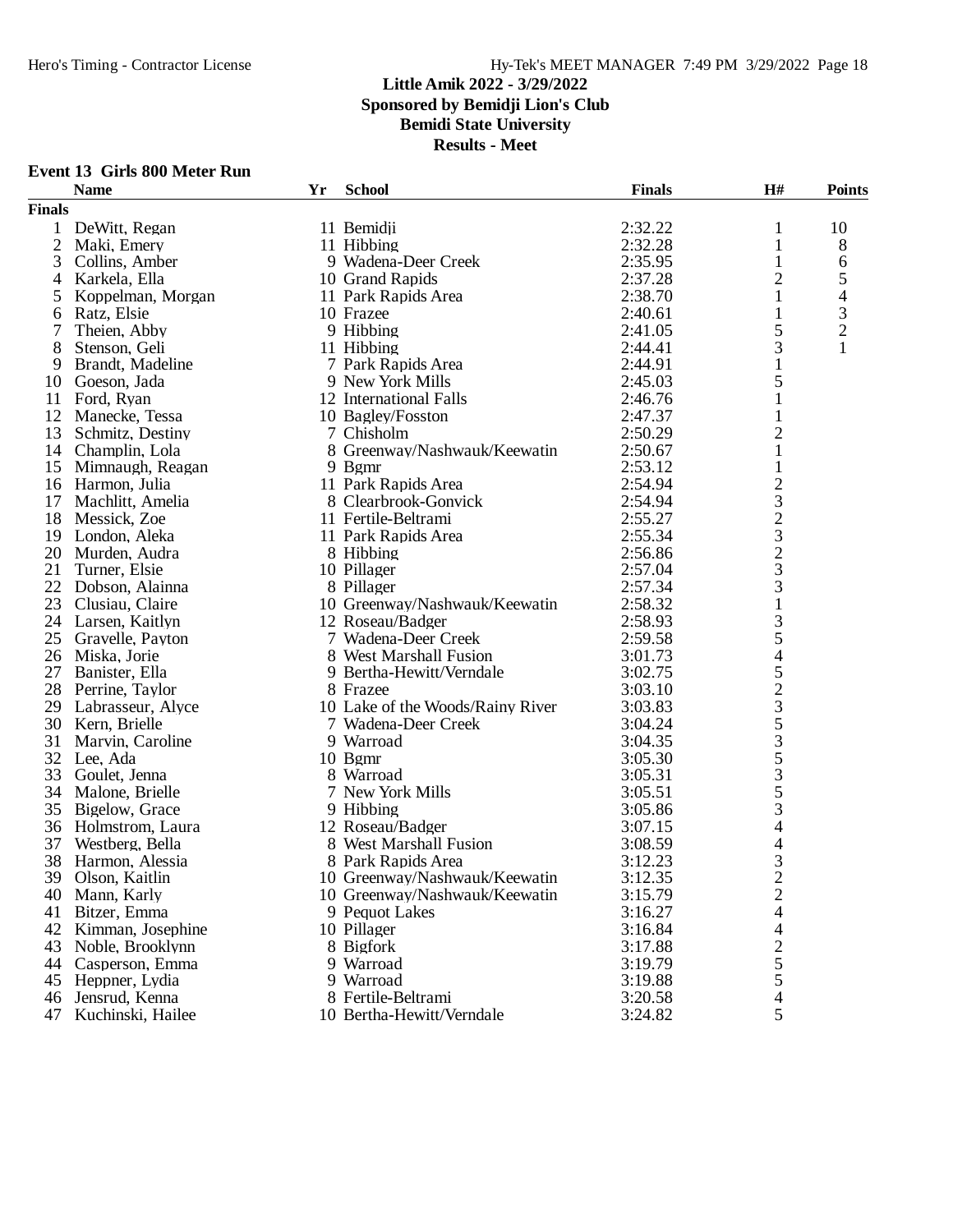**Sponsored by Bemidji Lion's Club**

**Bemidi State University**

**Results - Meet**

|                | <b>Name</b>                 | <b>Yr</b> | <b>School</b>                    | <b>Finals</b> | H#                       | <b>Points</b>  |
|----------------|-----------------------------|-----------|----------------------------------|---------------|--------------------------|----------------|
| 48             | Guida, Sophie               |           | 12 Park Rapids Area              | 3:25.18       | $\mathfrak s$            |                |
| 49             | Hubbard, Elizabeth          |           | 9 Bertha-Hewitt/Verndale         | 3:25.62       |                          |                |
|                | 50 Lavin, Julie             |           | 11 Clearbrook-Gonvick            | 3:29.42       | $\frac{5}{3}$            |                |
|                | 51 Feltrin, Serena          |           | 11 Clearbrook-Gonvick            | 3:31.90       | 4                        |                |
|                | 52 Wegand, Madison          |           | 10 Warroad                       | 3:31.91       | 4                        |                |
| 53             | Haataja, Ana                |           | 9 Bigfork                        | 3:35.90       | $\overline{\mathcal{L}}$ |                |
| 54             | Heller, Kaitlin             |           | 9 Bertha-Hewitt/Verndale         | 3:38.71       | 5                        |                |
| 55             | Larsen, Paige               |           | 8 Roseau/Badger                  | 3:42.69       | 4                        |                |
| 56             | Johnson, Morgan             |           | 10 Pillager                      | 3:45.49       | 5                        |                |
|                | 57 Holthusen, Ina           |           | 9 Bgmr                           | 3:51.23       | 5                        |                |
| 58             | Saulsbury, Katherine        |           | 9 Pillager                       | 4:15.24       | 4                        |                |
|                | Event 14 Boys 800 Meter Run |           |                                  |               |                          |                |
|                | <b>Name</b>                 | Yr        | <b>School</b>                    | <b>Finals</b> | H#                       | <b>Points</b>  |
| <b>Finals</b>  |                             |           |                                  |               |                          |                |
|                | Huot, Noah                  |           | 10 Park Rapids Area              | 2:09.06       | 1                        | 10             |
| $\overline{c}$ | Bervig, Eli                 |           | 11 Park Rapids Area              | 2:10.37       | $\mathbf{1}$             | 8              |
| 3              | Johannsen, Nathan           |           | 12 Frazee                        | 2:10.79       | $\mathbf{1}$             | 6              |
| 4              | Miller, Preston             |           | 10 Bertha-Hewitt/Verndale        | 2:15.02       | 1                        | 5              |
| 5              | Bervig, Ephraim             |           | 9 Park Rapids Area               | 2:15.61       | 2                        | 4              |
| 6              | Olson, Daniel               |           | 12 Greenway/Nashwauk/Keewatin    | 2:15.92       | 1                        | 3              |
| 7              | Ackerman, Dawsin            |           | 12 Pequot Lakes                  | 2:16.75       | 1                        | $\overline{2}$ |
| 8              | Hensel, Blaine              |           | 11 Park Rapids Area              | 2:17.72       | 1                        |                |
| 9              | Harmon, Parker              |           | 12 Park Rapids Area              | 2:17.83       | 1                        |                |
|                | 10 Plackner, Benjamin       |           | 12 Greenway/Nashwauk/Keewatin    | 2:18.06       | 1                        | $\mathbf{1}$   |
| 11             | Bjorklund, George           |           | 12 Nevis                         | 2:19.20       | $\overline{c}$           |                |
| 12             | Clausen, Jesse              |           | 12 Pequot Lakes                  | 2:19.64       | $\mathbf{1}$             |                |
| 13             | Meikle, Seth                |           | 11 Lake of the Woods/Rainy River | 2:20.42       | 1                        |                |
| 14             | Hoefs, Lane                 |           | 11 Wadena-Deer Creek             | 2:20.55       |                          |                |
| 15             | Lindgren, Seth              |           | 12 Bemidji                       | 2:20.61       |                          |                |
|                | 16 Peterson, Eli            |           | 10 Nevis                         | 2:23.98       | $2223$<br>$233$<br>$5$   |                |
| 17             | Godding, Trey               |           | 11 TrekNorth                     | 2:27.12       |                          |                |
| 18             | Strasburg, Landon           |           | 9 Park Rapids Area               | 2:28.04       |                          |                |
| 19             | Walker, Justin              |           | 10 Hibbing                       | 2:28.73       |                          |                |
| 20             | Murden, Taite               |           | 10 Hibbing                       | 2:29.15       |                          |                |
| 21             | Langner, Silas              |           | 9 Hibbing                        | 2:30.03       | 6                        |                |
| 22             | Danielson, Isaac            |           | 7 Greenway/Nashwauk/Keewatin     | 2:30.69       |                          |                |
| 23             | Kriegl, Brayton             |           | 10 Pillager                      | 2:30.70       | $\frac{2}{5}$            |                |
| 24             | Weinhandl, Dawson           |           | 9 Pillager                       | 2:31.18       |                          |                |
|                |                             |           |                                  |               | 6                        |                |
| 25             | Davis, Brady                |           | 12 Pequot Lakes                  | 2:31.93       |                          |                |
|                | 26 Meikle, Dawson           |           | 9 Lake of the Woods/Rainy River  | 2:32.05       | 6                        |                |
| 27             | Geiser, elijah              |           | 8 New York Mills                 | 2:32.22       | 6                        |                |
| 28             | Larson, Gunner              |           | 9 Grand Rapids                   | 2:33.50       | 6                        |                |
|                | 29 Borah, Brady             |           | 10 Frazee                        | 2:34.04       | 3                        |                |
| 30             | Langner, Elias              |           | 9 Hibbing                        | 2:34.25       | 6                        |                |
| 31             | Davis, John                 |           | 12 Warroad                       | 2:35.69       | 5                        |                |
| 32             | Barthel, Gunner             |           | 8 Bertha-Hewitt/Verndale         | 2:35.81       | 6                        |                |
| 33             | Mowell, Reese               |           | 12 Nevis                         | 2:36.32       | $\overline{\mathbf{c}}$  |                |
|                | 34 Flett, Casey             |           | 12 Greenway/Nashwauk/Keewatin    | 2:36.90       | 3                        |                |

## **Finals ... (Event 13 Girls 800 Meter Run)**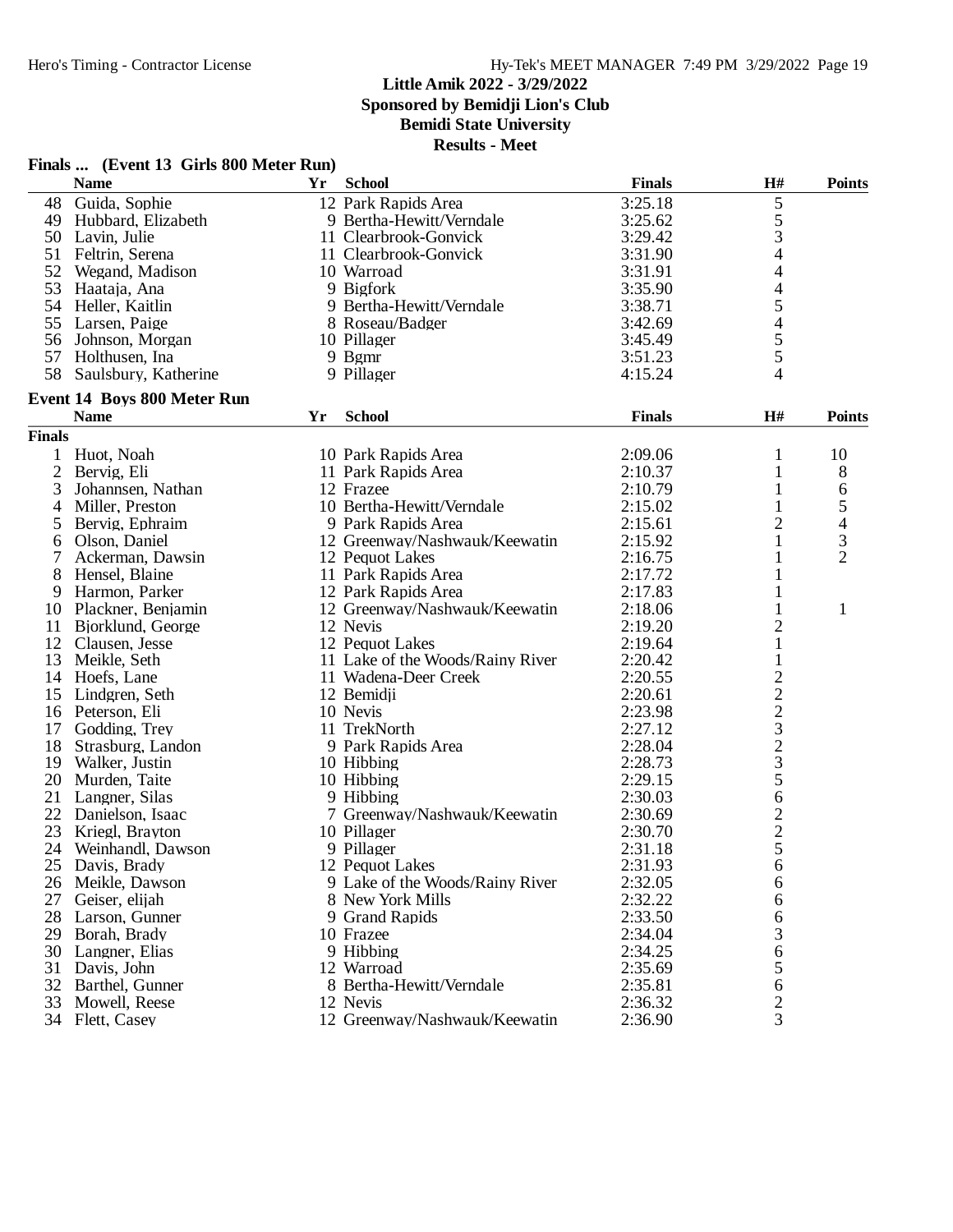**Sponsored by Bemidji Lion's Club**

**Bemidi State University**

|                | <b>Name</b>                   | Yr | <b>School</b>                    | <b>Finals</b> | $\mathbf{H}$ #                                  | <b>Points</b>  |
|----------------|-------------------------------|----|----------------------------------|---------------|-------------------------------------------------|----------------|
| 35             | Hovda, Bodee                  |    | 11 Roseau/Badger                 | 2:37.11       | $\overline{c}$                                  |                |
| 36             | Anderson, Joseph              |    | 10 Grand Rapids                  | 2:37.87       | 4                                               |                |
| 37             | Jaegar, Christian             |    | 9 Mahnomen/Waubun                | 2:38.14       | 6                                               |                |
| 38             | Heppner, Nate                 |    | 11 Wadena-Deer Creek             | 2:39.11       | 5                                               |                |
| 39             | Barton, Seth                  |    | 10 Grand Rapids                  | 2:39.11       | 3                                               |                |
| 40             | Meyer, Tony                   |    | 7 Fertile-Beltrami               | 2:40.10       | $\overline{\mathcal{A}}$                        |                |
| 41             | Bervig, Asher                 |    | 7 Park Rapids Area               | 2:40.30       | $\overline{4}$                                  |                |
| 42             | Hoefler, Liam                 |    | 12 Bagley/Fosston                | 2:40.81       | $\overline{\mathcal{L}}$                        |                |
| 43             | Mursu, Creed                  |    | 7 New York Mills                 | 2:41.80       |                                                 |                |
| 44             | Galzki, Jarrett               |    | 9 Park Rapids Area               | 2:41.96       | $\begin{array}{c} 5 \\ 3 \\ 3 \\ 3 \end{array}$ |                |
| 45             | Gray, Dylan                   |    | 10 Bagley/Fosston                | 2:42.30       |                                                 |                |
| 46             | Nelson, Grant                 |    | 8 Wadena-Deer Creek              | 2:42.61       |                                                 |                |
| 47             | Poenix, Zane                  |    | 9 Grand Rapids                   | 2:43.38       | $\,1\,$                                         |                |
| 48             | Berent, Cameron               |    | 8 Pillager                       | 2:44.58       |                                                 |                |
| 49             | Beckel, Alex                  |    | 9 Lake of the Woods/Rainy River  | 2:47.25       |                                                 |                |
| 50             | Derby, Mason                  |    | 11 TrekNorth                     | 2:47.55       |                                                 |                |
| 51             | Johnson, Kenny O.             |    | 11 West Marshall Fusion          | 2:47.83       | 53334                                           |                |
| 52             | Nelson, Drew                  |    | 9 Bagley/Fosston                 | 2:48.74       |                                                 |                |
| 53             | Dufault, Zach                 |    | 11 Fertile-Beltrami              | 2:49.69       | $\overline{\mathcal{L}}$                        |                |
| 54             | Johnson, Sully                |    | 7 Warroad                        | 2:54.30       | 5                                               |                |
| 55             | Daniels, Samuel               |    | 8 Warroad                        | 2:55.54       | $\overline{\mathcal{L}}$                        |                |
| 56             | Moyer, Micah                  |    | 10 Pillager                      | 2:55.94       | 4                                               |                |
| 57             | Jordahl, Jayde                |    | 10 Pillager                      | 2:59.33       | 4                                               |                |
| 58             | Ward, Jayson                  |    | 11 Park Rapids Area              | 3:03.30       | 6                                               |                |
| 59             | Derby, Carter                 |    | 9 TrekNorth                      | 3:09.09       | 5                                               |                |
| 60             | London, Castle                |    | 9 Park Rapids Area               | 3:09.27       | 6                                               |                |
| 61             | Bergh, Hunter                 |    | 11 West Marshall Fusion          | 3:09.32       | $\overline{\mathcal{L}}$                        |                |
| 62             | Ward, Sean                    |    | 9 Park Rapids Area               | 3:18.82       |                                                 |                |
| 63             | Anderson, Owen                |    | 8 Wadena-Deer Creek              | 3:23.91       | $\frac{5}{5}$<br>$\frac{5}{5}$                  |                |
| 64             | Landey, Dayton                |    | 10 Grand Rapids                  | 3:27.64       |                                                 |                |
| 65             | Dejarlais, Damien             |    | 9 Park Rapids Area               | 3:28.02       |                                                 |                |
| 66             | Yates, Camden                 |    | 10 Warroad                       | 3:30.34       | 6                                               |                |
| 67             | Adams, Landon                 |    | 7 Warroad                        | 3:33.39       | 6                                               |                |
|                |                               |    |                                  |               |                                                 |                |
|                | Event 15 Girls 200 Meter Dash |    |                                  |               |                                                 |                |
|                | <b>Name</b>                   | Yr | <b>School</b>                    | <b>Finals</b> | $\mathbf{H}$ #                                  | <b>Points</b>  |
| <b>Finals</b>  |                               |    |                                  |               |                                                 |                |
|                | Tirkonnen, Riika              |    | 12 Bagley/Fosston                | 27.65         | $\overline{c}$                                  | 10             |
| $\overline{2}$ | Haack, Paige                  |    | 11 Lake of the Woods/Rainy River | 28.08         | $\mathbf{1}$                                    | 8              |
| 3              | Hitchen, Katrina              |    | 8 Fertile-Beltrami               | 28.23         | 4                                               | 6              |
| 4              | Miller, Olivia                |    | 9 Park Rapids Area               | 28.36         | $\overline{\mathbf{c}}$                         | 5              |
| 5              | Pederson, Hannah              |    | 10 West Marshall Fusion          | 28.44         | 3                                               | 4              |
| 6              | Aitken, Josephine             |    | 12 Bemidji                       | 28.71         |                                                 | 3              |
| 7              | McLean, Chloe                 |    | 12 Bagley/Fosston                | 28.77         | 1                                               | $\overline{2}$ |
| 8              | Selly, Hailey                 |    | 10 Frazee                        | 28.81         | 3                                               | $\mathbf{1}$   |
| 9              | Babich, Brynn                 |    | 8 Hibbing                        | 28.82         |                                                 |                |
| 10             | Heppner, Avianna              |    | 12 Warroad                       | 29.00         |                                                 |                |
| 11             | Donat, Kylie                  |    | 10 Bemidji                       | 29.11         | $\frac{2}{2}$                                   |                |
|                | 12 Larson, Brynn              |    | 8 Frazee                         | 29.20         | 4                                               |                |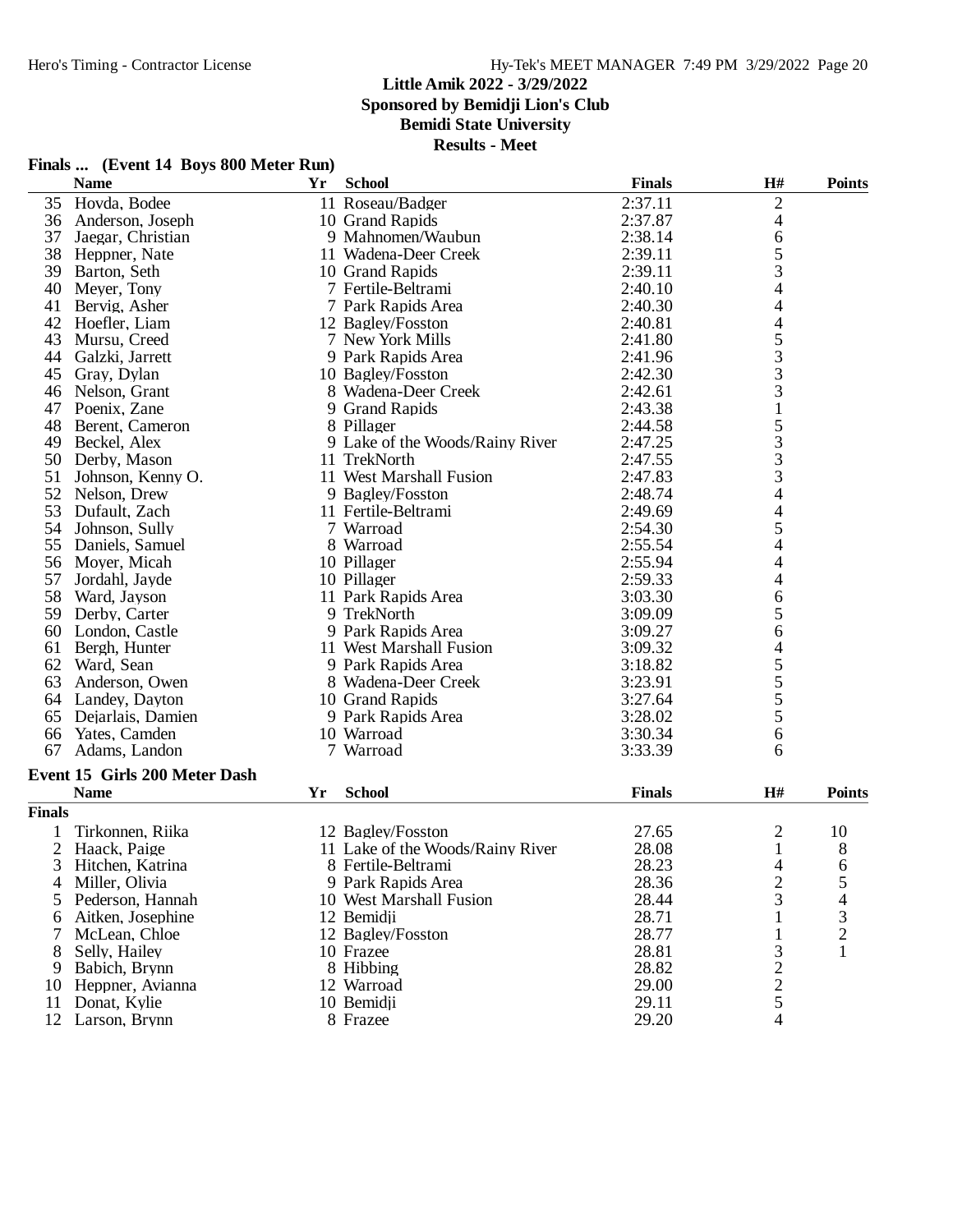**Sponsored by Bemidji Lion's Club**

**Bemidi State University**

|          | Finals  (Event 15 Girls 200 Meter Dash) |    |                                              |                |                |               |
|----------|-----------------------------------------|----|----------------------------------------------|----------------|----------------|---------------|
|          | <b>Name</b>                             | Yr | <b>School</b>                                | <b>Finals</b>  | H#             | <b>Points</b> |
| 13       | Davis, Olivia                           |    | 11 Park Rapids Area                          | 29.42          | 4              |               |
|          | 14 Mathews, Mary Beth                   |    | 12 Bemidji                                   | 29.43          | $\mathbf{1}$   |               |
|          | 15 Niounang, Alvine                     |    | 12 Grand Rapids                              | 29.66          | 3              |               |
| 16       | Rebrovich, Jaci                         |    | 10 Greenway/Nashwauk/Keewatin                | 29.69          | 3              |               |
|          | 17 Nelson, Ellee                        |    | 9 Grand Rapids                               | 29.86          | $\frac{2}{3}$  |               |
| 18       | Slaybaugh, Ashley                       |    | 9 Pequot Lakes                               | 30.17          |                |               |
| 19       | Vrieze, Laney                           |    | 9 Park Rapids Area                           | 30.25          | 3              |               |
| 20       | Eggert, Carlie                          |    | 9 Pequot Lakes                               | 30.33          | 22             |               |
| 21       | McCrady, Addison                        |    | 9 Bemidji                                    | 30.40          | 18             |               |
|          | 22 Garcia, Katherin                     |    | 11 New York Mills                            | 30.42          | 6              |               |
| 23       | Miskovich, Layla                        |    | 10 Greenway/Nashwauk/Keewatin                | 30.46          | 4              |               |
|          | 24 Knott, Chloe                         |    | 10 Bemidji                                   | 30.62          | 7              |               |
| 25       | Thompson-Chanel, Georgi                 |    | 11 Pequot Lakes                              | 30.69          | 24             |               |
| 26       | Warner, Ava                             |    | 10 Bemidji                                   | 30.75          | $\overline{4}$ |               |
|          | 27 Lausten, Payton                      |    | 8 New York Mills                             | 31.01          | 22             |               |
| 28       | Schueller, Avery                        |    | 7 Park Rapids Area                           | 31.06          | 21             |               |
| 29       | Stenson, Geli                           |    | 11 Hibbing                                   | 31.11          | 9              |               |
| 30       | Versteeg, Mary                          |    | 8 International Falls                        | 31.15          | 7              |               |
| 31       | Maish, Addison                          |    | 9 Bemidji                                    | 31.16          | 18             |               |
| 32       | Olson, Kaitlyn                          |    | 9 Grand Rapids                               | 31.18          | $\overline{4}$ |               |
| 33       | McNamee, Grace                          |    | 9 Nevis                                      | 31.21          | 17             |               |
|          | 34 Houdek, Morgan                       |    | 8 Mahnomen/Waubun                            | 31.26          | 6              |               |
|          | 35 Palmer, Sonja                        |    | 12 Pequot Lakes                              | 31.29          | 6              |               |
|          | 36 LaVeau, Malaney                      |    | 9 Pillager                                   | 31.42          | 7              |               |
| 37       | Jacobson, Lainey                        |    | 9 Frazee                                     | 31.48          | 8              |               |
| 38       | Schermerhorn, Kodian                    |    | 10 Frazee                                    | 31.59          | 8              |               |
|          | 39 Burkes, Emma                         |    | 11 Hibbing                                   | 31.61          | 8              |               |
|          | 40 Westman, Isabelle                    |    | 9 West Marshall Fusion                       | 31.61          | 10             |               |
| 41       | Tendrup, Memphys                        |    | 9 Bigfork                                    | 31.64          | 9              |               |
|          | 42 Jaranson, Adisyn                     |    | 9 Grand Rapids                               | 31.66          | 9              |               |
| 43       | Hofstad, Nina                           |    | 9 Grand Rapids                               | 31.70          | 10             |               |
| 44       | Hoefler, Aislinn                        |    | 11 Bagley/Fosston                            | 31.70          | 5              |               |
|          | 45 Kassa, Ashley                        |    | 12 New York Mills                            | 31.79          | $\overline{2}$ |               |
|          | 46 Bates, Lauren                        |    | 9 Grand Rapids                               | 31.82          | 11             |               |
|          | 47 Olson, Gabriella                     |    | 8 Roseau/Badger                              | 31.88          | 1              |               |
|          | 48 Flack, Jezirae                       |    | 7 Chisholm                                   | 31.99          | 9              |               |
| 49       | Obowa, Kaitlyn                          |    | 8 Mahnomen/Waubun                            | 32.02          | 10             |               |
|          | 50 Diiorio, Desiree                     |    | 10 Hibbing                                   | 32.04          | 10             |               |
|          | 51 Bolstad, Ella                        |    | 9 Fertile-Beltrami                           | 32.11          | 11             |               |
|          | 52 English, Erika                       |    | 9 Pequot Lakes                               | 32.14          | 5              |               |
| 53       | Gustafson, Danika                       |    | 9 Warroad                                    | 32.24          | 13             |               |
|          | 54 Morgan, Brandi                       |    | 9 Park Rapids Area                           | 32.34          | 10             |               |
| 55       | Ellis, Ariana                           |    | 9 Hibbing                                    | 32.41          | 17             |               |
| 56       | Arkell, Macie                           |    | 10 Bertha-Hewitt/Verndale                    | 32.44          | 22             |               |
| 57       | Pike, Riley                             |    | 12 Park Rapids Area                          | 32.46          | 7              |               |
| 58       | LaBine, Alexis<br>59 Officer, Grace     |    | 7 West Marshall Fusion<br>8 Park Rapids Area | 32.48          | 11             |               |
|          |                                         |    | 8 Nevis                                      | 32.53<br>32.59 | 18<br>21       |               |
| 60<br>61 | Pyburn, Amber<br>Kologi, Chelsea        |    | 12 Mahnomen/Waubun                           | 32.62          | 5              |               |
|          |                                         |    |                                              |                |                |               |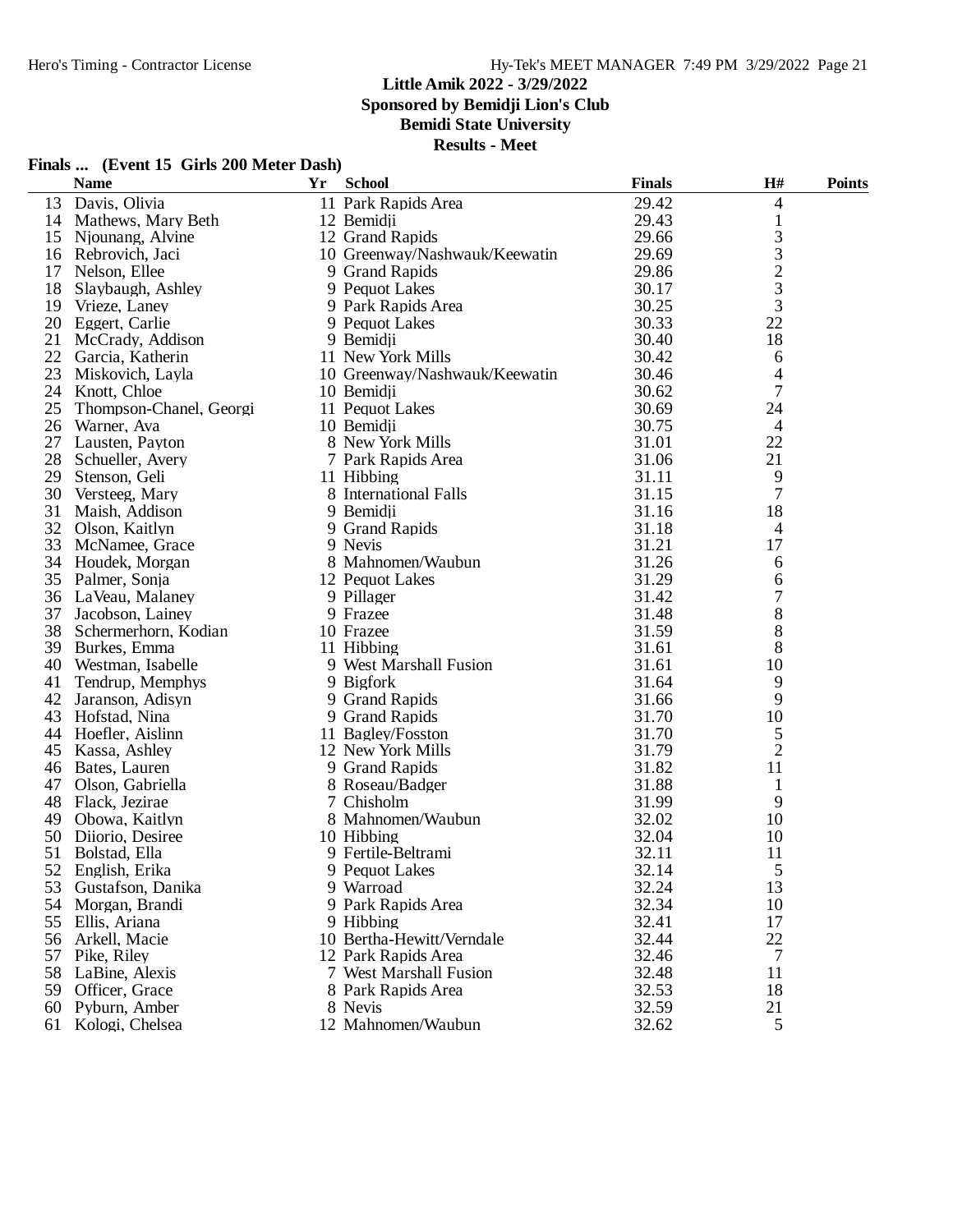**Sponsored by Bemidji Lion's Club**

**Bemidi State University**

|  | Finals  (Event 15 Girls 200 Meter Dash) |
|--|-----------------------------------------|
|--|-----------------------------------------|

|     | <b>Name</b>        | Yr | <b>School</b>             | <b>Finals</b> | H# | <b>Points</b> |
|-----|--------------------|----|---------------------------|---------------|----|---------------|
| 62  | Worlie, Sloen      |    | 7 Chisholm                | 32.66         | 20 |               |
| 63  | Deblieck, Breanna  |    | 8 Park Rapids Area        | 32.68         | 11 |               |
| 64  | Toivonian, Reilly  |    | 10 Grand Rapids           | 32.68         | 13 |               |
| 65  | Moyer, Aura        |    | 10 Warroad                | 32.68         | 5  |               |
| 66  | Lorentz, Libbie    |    | 11 Pillager               | 32.73         | 13 |               |
| 67  | Gwiazdon, Nora     |    | 10 Park Rapids Area       | 32.77         | 13 |               |
| 68  | Wilson, Luci       |    | 9 Hibbing                 | 32.83         | 25 |               |
| 69  | Basaraba, Lauren   |    | 8 International Falls     | 32.83         | 8  |               |
| 70  | Blashack, Eva      |    | 7 Bertha-Hewitt/Verndale  | 32.89         | 25 |               |
| 71  | Nelson, Kendall    |    | 8 Nevis                   | 32.94         | 8  |               |
| 72  | Dean, Cheynne      |    | 10 Bertha-Hewitt/Verndale | 32.98         | 17 |               |
| 73  | Demoret, Kiera     |    | 9 Park Rapids Area        | 32.99         | 12 |               |
| 74  | Grewe, Cassidy     |    | 7 Park Rapids Area        | 33.03         | 24 |               |
| 75  | Seifert, Whitney   |    | 7 Park Rapids Area        | 33.04         | 20 |               |
| 76  | Lange, Olivia      |    | 10 Park Rapids Area       | 33.18         | 23 |               |
| 77  | Grunhovd, Sophie   |    | 8 Fertile-Beltrami        | 33.19         | 14 |               |
| 78  | Allen, Julia       |    | 10 Bertha-Hewitt/Verndale | 33.20         | 19 |               |
| 79  | Henzel, Miette     |    | 8 Bertha-Hewitt/Verndale  | 33.25         | 16 |               |
| 80  | Vaden, Gabi        |    | 8 New York Mills          | 33.29         | 17 |               |
| 81  | Duppong, Teagan    |    | 9 Bagley/Fosston          | 33.30         | 17 |               |
| 82  | Chase, Cece        |    | 10 Park Rapids Area       | 33.33         | 12 |               |
| 83  | Isaacson, Clair    |    | 8 Nevis                   | 33.54         | 16 |               |
| 84  | Dravis, Kate       |    | 9 Park Rapids Area        | 33.83         | 21 |               |
| 85  | Schwartz, Skylee   |    | 8 International Falls     | 34.01         | 21 |               |
| 86  | Barthel, Alayna    |    | 11 Bertha-Hewitt/Verndale | 34.17         | 23 |               |
| 87  | Dosey, Emily       |    | 8 Pillager                | 34.27         | 19 |               |
| 88  | Deshayes, Embry    |    | 7 Park Rapids Area        | 34.32         | 18 |               |
| 89  | Gravdahl, Amelia   |    | 7 Park Rapids Area        | 34.34         | 23 |               |
| 90  | Pazdernik, Alexis  |    | 9 Mahnomen/Waubun         | 34.36         | 5  |               |
| 91  | Banister, Hannah   |    | 10 Bertha-Hewitt/Verndale | 34.40         | 23 |               |
| 92  | Gosser, Tamera     |    | 10 Hibbing                | 34.45         | 13 |               |
| 93  | Haman, Juliana     |    | 10 Pequot Lakes           | 34.48         | 15 |               |
| 94  | Lindow, Emily      |    | 7 Nevis                   | 34.57         | 23 |               |
| 95  | Leffelman, Emma    |    | 10 Bemidji                | 34.85         | 15 |               |
| 96  | Guinn, Callie      |    | Mahnomen/Waubun           | 34.88         | 25 |               |
| 97  | Schow, Kylie       |    | 8 Chisholm                | 34.89         | 13 |               |
| 98  | Monroe, Taylor     |    | 7 Nevis                   | 34.90         | 19 |               |
| 99  | Nelson, Mackenzie  |    | 8 Park Rapids Area        | 35.21         | 25 |               |
| 100 | Crist, Cheyenne    |    | 7 Warroad                 | 35.60         | 21 |               |
|     | 101 Nelson, Magie  |    | 9 Chisholm                | 35.89         | 22 |               |
| 102 | Tischer, Kaycee    |    | 10 Park Rapids Area       | 36.01         | 18 |               |
| 103 | Bailles, Trinity   |    | 12 Pequot Lakes           | 36.10         | 14 |               |
| 104 | Daniels, Guinevere |    | 10 Warroad                | 36.15         | 19 |               |
| 105 | Carsrud, Morgan    |    | 10 Grand Rapids           | 36.16         | 15 |               |
| 106 | Goulet, Logan      |    | 10 Warroad                | 36.35         | 12 |               |
| 107 | Versteeg, Emma     |    | 8 International Falls     | 36.39         | 23 |               |
| 108 | Thompson, Hannah   |    | 9 Bigfork                 | 36.53         | 20 |               |
| 109 | Peterson, Madison  |    | 10 Bemidji                | 37.55         | 16 |               |
| 110 | Abear, Elizabeth   |    | 8 Pillager                | 37.98         | 16 |               |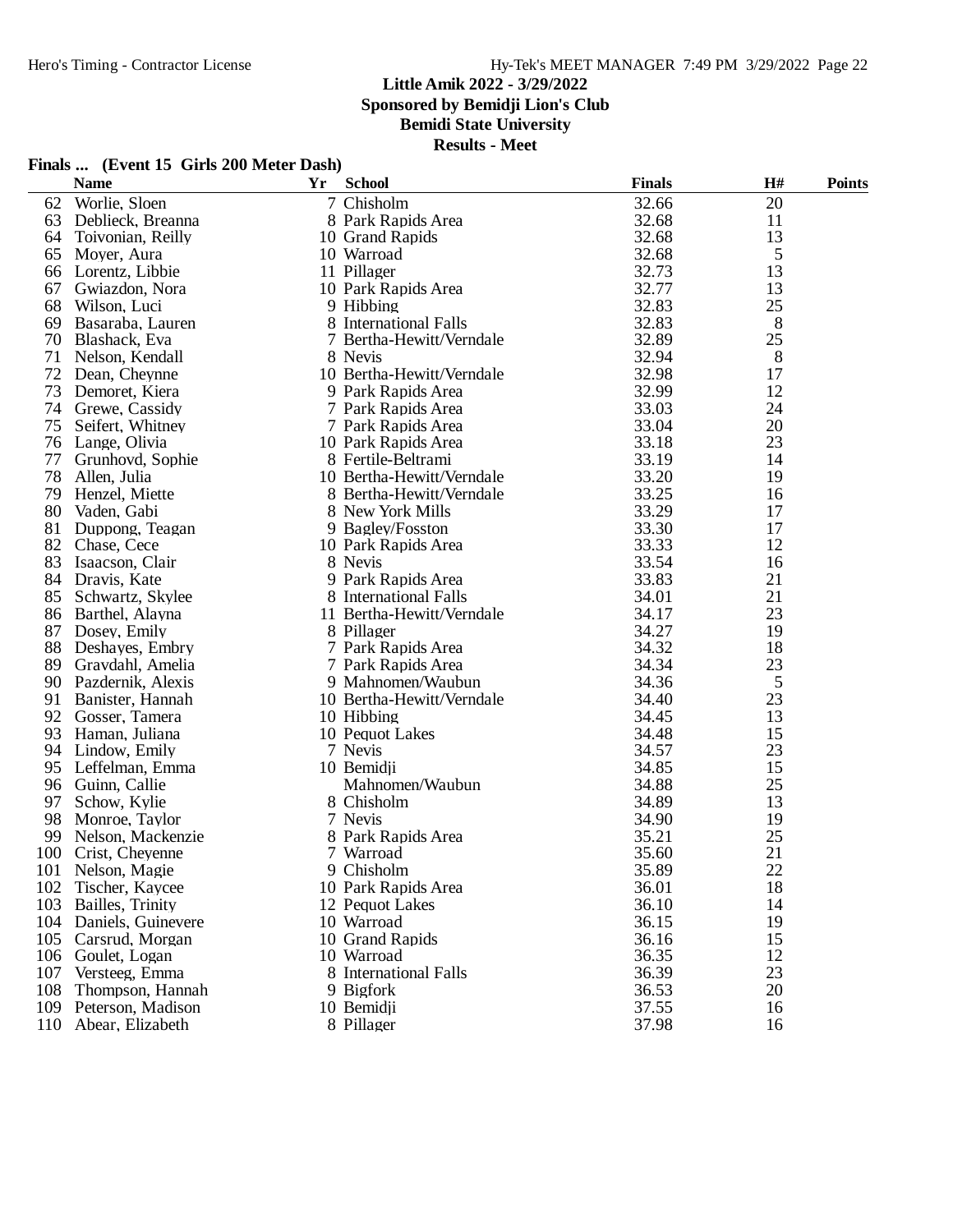**Sponsored by Bemidji Lion's Club**

## **Bemidi State University**

|                | Finals  (Event 15 Girls 200 Meter Dash) |    |                                  |               |                |                |
|----------------|-----------------------------------------|----|----------------------------------|---------------|----------------|----------------|
|                | <b>Name</b>                             | Yr | <b>School</b>                    | <b>Finals</b> | H#             | <b>Points</b>  |
| 111            | Fulmer, Morgan                          |    | 10 Frazee                        | 38.33         | 12             |                |
| 112            | Panichi, Ashley                         |    | 7 Chisholm                       | 38.43         | 22             |                |
| 113            | Gudvangen, Hailey                       |    | 8 Fertile-Beltrami               | 38.43         | 14             |                |
| 114            | Quixan Gutierrez, Aracely               |    | 9 Park Rapids Area               | 38.60         | 14             |                |
| 115            | Sweduik, Emma                           |    | 7 Chisholm                       | 38.81         | 24             |                |
|                | 116 Mainville-Mesarina, Tori            |    | 9 TrekNorth                      | 38.84         | 15             |                |
| 117            | Brandt, Breanna                         |    | 7 Chisholm                       | 39.23         | 20             |                |
| 118            | Black, Joelle                           |    | 8 International Falls            | 39.62         | 22             |                |
| 119            | Keezer, Braylee                         |    | 8 Mahnomen/Waubun                | 39.75         | 12             |                |
| 120            | Zimmer, Kelsie                          |    | 9 Grand Rapids                   | 40.55         | 15             |                |
| 121            | Waerzeggers, Nakita                     |    | 11 Pillager                      | 41.43         | 24             |                |
|                | 122 Peters, Cailtyn                     |    | 11 Bemidji                       | 42.80         | 15             |                |
|                | 123 Pfannenstein, Sophia                |    | 9 Chisholm                       | 43.72         | 20             |                |
|                | Event 16 Boys 200 Meter Dash            |    |                                  |               |                |                |
|                | <b>Name</b>                             | Yr | <b>School</b>                    | <b>Finals</b> | H#             | <b>Points</b>  |
| <b>Finals</b>  |                                         |    |                                  |               |                |                |
|                | Ogundeji, Ayo                           |    | 9 Nevis                          | 24.11         | 1              | 10             |
| $\overline{2}$ | Hanson, Austin                          |    | 12 Grand Rapids                  | 24.29         | 1              | 8              |
| 3              | Laveau, Quintin                         |    | 12 Pillager                      | 24.31         | 1              | 6              |
| 4              | Wright, Isaiah                          |    | 9 Fertile-Beltrami               | 24.67         | 3              | 5              |
| 5              | Manning, Amari                          |    | 12 Hibbing                       | 25.01         | 1              | 4              |
| 6              | Hutchison, Bryce                        |    | 12 Pillager                      | 25.19         | 1              | 3              |
| 7              | Gifford, Sam                            |    | 11 Bemidji                       | 25.25         | 3              | $\overline{c}$ |
| 8              | Borgman, Risto                          |    | 12 Grand Rapids                  | 25.27         | $\overline{c}$ | $\mathbf{1}$   |
| 9              | Haack, Anson                            |    | 12 Lake of the Woods/Rainy River | 25.39         | 1              |                |
| 10             | Hagen, Thomas                           |    | 11 Hibbing                       | 25.60         | 19             |                |
| 11             | Rebrovich, Justice                      |    | 12 Greenway/Nashwauk/Keewatin    | 25.65         | $\overline{2}$ |                |
| 12             | Mudgett, Kade                           |    | 11 Pequot Lakes                  | 25.72         | 19             |                |
| 13             | Olson, Robert                           |    | 11 Bagley/Fosston                | 25.76         | 5              |                |
| 14             | Martin, Malachi                         |    | 11 Park Rapids Area              | 25.88         | 6              |                |
| 15             | Hartung, Luke                           |    | 11 Park Rapids Area              | 25.88         | 4              |                |
|                | 16 Runyan, Cameron                      |    | 11 Park Rapids Area              | 26.00         | $\overline{c}$ |                |
| 17             | Thompson, Koda                          |    | 11 Bagley/Fosston                | 26.03         | 6              |                |
| 18             | Drews, Logan                            |    | 11 Hibbing                       | 26.16         | 2              |                |
| 19             | Reynolds, DJ                            |    | 9 Pillager                       | 26.26         | 6              |                |
| 20             | Berthiume, Ben                          |    | 11 Lake of the Woods/Rainy River | 26.47         | 3              |                |
| 21             | Reish, Sam                              |    | 12 Park Rapids Area              | 26.48         | 4              |                |
|                | 22 Hrdlicka, Gannon                     |    | 9 Park Rapids Area               | 26.54         | 8              |                |
| 23             | Johnson, Dalton                         |    | 9 Bigfork                        | 26.61         | 3              |                |
| 24             | Gray, Etthan                            |    | 10 Bagley/Fosston                | 26.62         | 7              |                |
| 25             | Holmberg, Nicholas                      |    | 10 Pequot Lakes                  | 26.63         | 13             |                |
|                | 26 Termont, Will                        |    | 10 Bemidji                       | 26.65         | 5              |                |
| 27             | Harstad, Jonah                          |    | 9 Fertile-Beltrami               | 26.66         | 4              |                |
| 28             | Bolstad, Tucker                         |    | 11 Fertile-Beltrami              | 26.74         | 5              |                |
| 29             | Tate-Beaulieu, Ontario                  |    | 10 Bemidii                       | 26.74         | 7              |                |
| 30             | Barnes, Levi                            |    | 11 Pequot Lakes                  | 26.86         | 7              |                |
| 31             | VonBrethorst, Trevor                    |    | 11 Hibbing                       | 26.90         | 15             |                |
|                | 32 Rice, Jon                            |    | 11 Nevis                         | 26.92         | 8              |                |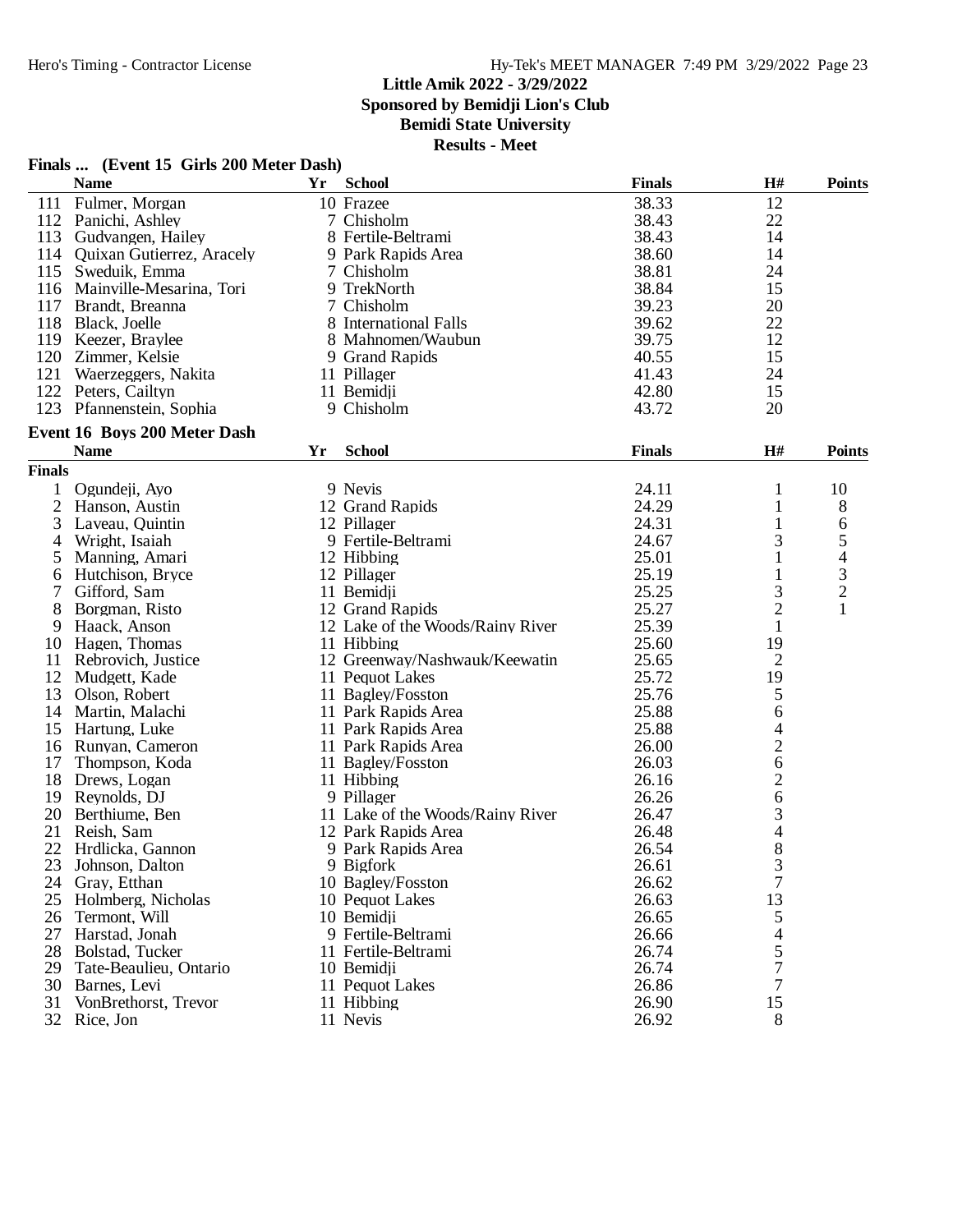**Sponsored by Bemidji Lion's Club**

**Bemidi State University**

**Results - Meet**

|    | <b>Name</b>                 | Yr | <b>School</b>                    | <b>Finals</b> | H#             | <b>Points</b> |
|----|-----------------------------|----|----------------------------------|---------------|----------------|---------------|
| 33 | Lyman, Hunter               |    | 11 Frazee                        | 27.03         | 5              |               |
|    | 34 Duffy, John              |    | 9 Greenway/Nashwauk/Keewatin     | 27.09         | $\tau$         |               |
| 35 | Neumayer, Mathias           |    | 12 Greenway/Nashwauk/Keewatin    | 27.21         | 21             |               |
|    | 36 Hill, Tristan            |    | 12 Park Rapids Area              | 27.25         | 3              |               |
| 37 | Kriegl, Bryson              |    | 12 Pillager                      | 27.31         | $\overline{2}$ |               |
| 38 | Crabtree, Brady             |    | 10 Frazee                        | 27.40         | 11             |               |
| 39 | Austad, Brayden             |    | 9 Greenway/Nashwauk/Keewatin     | 27.67         | 6              |               |
| 40 | Dampha, Kole                |    | 10 Bertha-Hewitt/Verndale        | 27.68         | 14             |               |
| 41 | Mudgett, Dane               |    | 9 Pequot Lakes                   | 27.85         | 17             |               |
| 42 | Galzki, Jarrett             |    | 9 Park Rapids Area               | 27.91         | 9              |               |
| 43 | Rodriguez, Nico             |    | 12 Mahnomen/Waubun               | 27.93         | 20             |               |
| 44 | Woinarowicz, Raydon         |    | 8 West Marshall Fusion           | 27.94         | 9              |               |
| 45 | Spenst, Cole                |    | 12 Warroad                       | 27.94         | 15             |               |
| 46 | Williams, Brett             |    | 11 Greenway/Nashwauk/Keewatin    | 27.97         | 17             |               |
|    | 47 Fredriksen-Holm, Trenten |    | 9 Bemidji                        | 28.03         | 10             |               |
| 48 | Reese, Anthony              |    | 12 Park Rapids Area              | 28.23         | 14             |               |
| 49 | Putnam, Joe                 |    | 9 Pillager                       | 28.27         | 8              |               |
| 50 | Gustafson, Kolden           |    | 11 Warroad                       | 28.28         | 13             |               |
| 51 | Bergstrom, Eli              |    | 8 Nevis                          | 28.33         | 15             |               |
| 52 | Fish, Isaiah                |    | 10 Warroad                       | 28.48         | 20             |               |
| 53 | Efta, Gavin                 |    | 8 West Marshall Fusion           | 28.52         | 11             |               |
| 54 | Troy, Devon                 |    | 11 Mahnomen/Waubun               | 28.52         | 14             |               |
| 55 | Schoepp, Jason              |    | 9 West Marshall Fusion           | 28.52         | 6              |               |
| 56 | Becker, Trenton             |    | 8 Bertha-Hewitt/Verndale         | 28.54         | 20             |               |
| 57 | Johnson, Deandre            |    | 9 Park Rapids Area               | 28.68         | 17             |               |
| 58 | Tischer, Wyatt              |    | 11 Park Rapids Area              | 28.71         | 16             |               |
| 59 | Schiller, Corbin            |    | 8 Park Rapids Area               | 28.72         | 11             |               |
| 60 | Gist, Coy                   |    | 9 Pequot Lakes                   | 28.74         | 9              |               |
| 61 | Pagnac, Caden               |    | 8 West Marshall Fusion           | 28.81         | 10             |               |
| 62 | Engeldinger, Jake           |    | 9 Grand Rapids                   | 28.83         | 11             |               |
| 63 | Hauer, Rowan                |    | 8 Bertha-Hewitt/Verndale         | 28.89         | 12             |               |
|    |                             |    |                                  | 28.93         | 17             |               |
| 65 | 64 Spicer, Marshall         |    | 9 Bemidji<br>10 Hibbing          | 29.29         | 21             |               |
|    | Buroker, Zander             |    | 9 Pequot Lakes                   | 29.36         | 21             |               |
|    | 66 Lawerence, Brody         |    |                                  | 29.63         | 12             |               |
| 67 | Dorrow, Josh                |    | 10 Lake of the Woods/Rainy River |               |                |               |
| 68 | Splinter, Nathan            |    | 9 Chisholm                       | 29.68         | 21             |               |
| 69 | Wichner, Garrett            |    | 11 Pequot Lakes                  | 29.83         | 8              |               |
| 70 | Kiefer, Cullen              |    | 10 Pequot Lakes                  | 29.88         | 9              |               |
| 71 | Thompson, Gavin             |    | 10 Chisholm                      | 29.90         | 10             |               |
|    | 72 McGee, Steven            |    | 8 Greenway/Nashwauk/Keewatin     | 29.95         | 18             |               |
| 73 | Pearson, Charlie            |    | 7 Chisholm                       | 29.95         | 19             |               |
| 74 | Woods, Chris                |    | 11 Hibbing                       | 29.98         | 20             |               |
| 75 | Bucholtz, Ethan             |    | 8 Nevis                          | 30.11         | 11             |               |
| 76 | Bluhm, Cooper               |    | 9 Pequot Lakes                   | 30.12         | 17             |               |
| 77 | Raaen, Briley               |    | 8 Fertile-Beltrami               | 30.27         | 10             |               |
| 78 | Archila-Sierra, Miguel      |    | 12 Greenway/Nashwauk/Keewatin    | 30.27         | 10             |               |
|    | 79 Day, Dylan               |    | 8 Bertha-Hewitt/Verndale         | 30.51         | 13             |               |
| 80 | Brasel, Gage                |    | 8 New York Mills                 | 30.72         | 19             |               |
| 81 | Berg, Bryson                |    | 9 Pequot Lakes                   | 30.85         | 19             |               |

## **Finals ... (Event 16 Boys 200 Meter Dash)**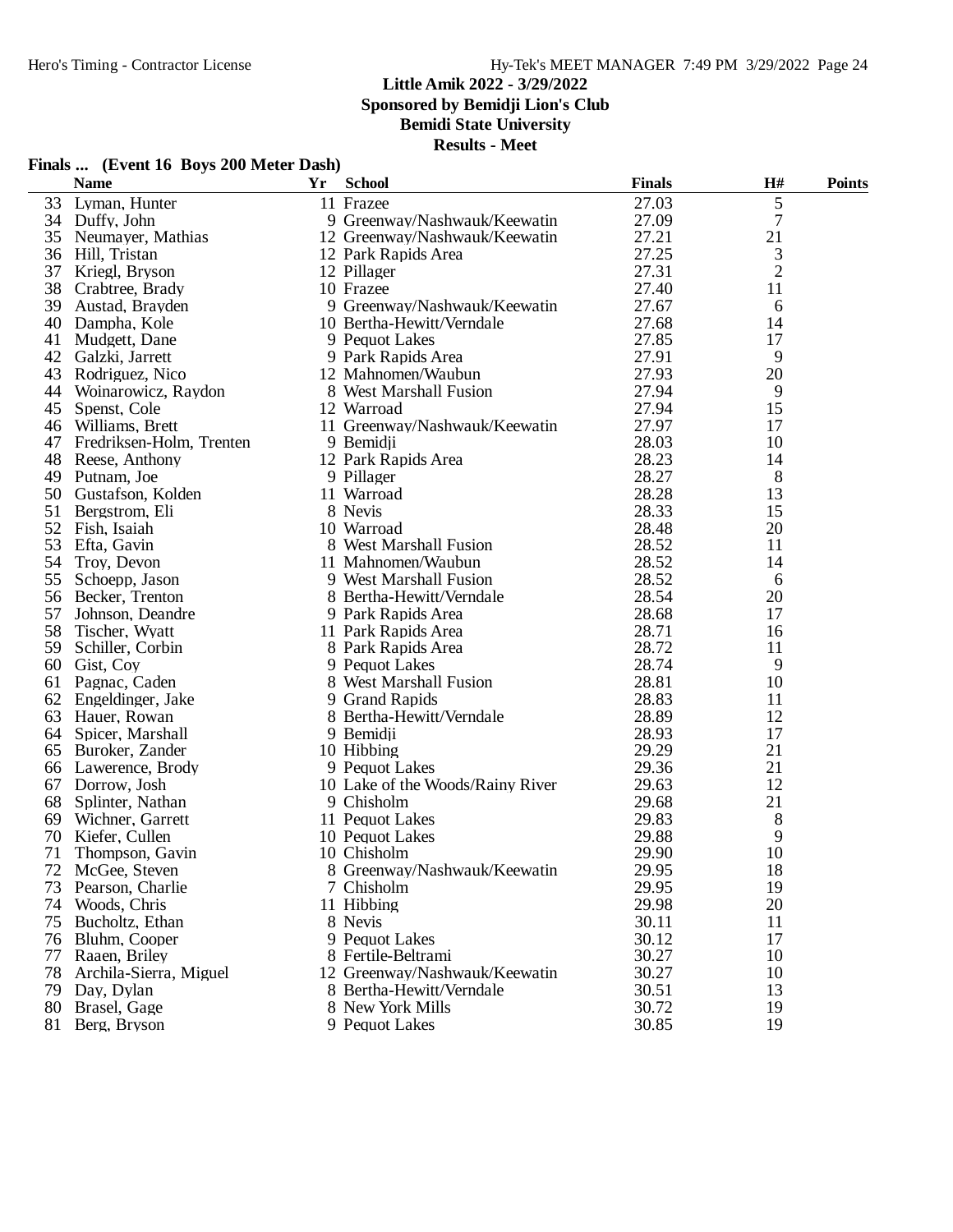**Sponsored by Bemidji Lion's Club**

## **Bemidi State University**

|                | <b>Name</b>                      | Yr | <b>School</b>                 | <b>Finals</b> | H# | <b>Points</b>                         |
|----------------|----------------------------------|----|-------------------------------|---------------|----|---------------------------------------|
|                | 82 Perpich, Daniel               |    | 8 Chisholm                    | 31.13         | 21 |                                       |
| 83             | Kassa, Justin                    |    | 7 New York Mills              | 31.19         | 21 |                                       |
| 84             | McCartney, Conner                |    | 12 Grand Rapids               | 31.21         | 20 |                                       |
| 85             | Putnam, Danny                    |    | 12 Frazee                     | 31.27         | 11 |                                       |
| 86             | Blashack, Nathan                 |    | 9 Bertha-Hewitt/Verndale      | 31.55         | 17 |                                       |
| 87             | Konstad, Darren                  |    | 9 Chisholm                    | 32.43         | 16 |                                       |
| 88             | Johnson, Kyle                    |    | 9 Bertha-Hewitt/Verndale      | 33.42         | 13 |                                       |
| 89             | Adolfs-White, Presten            |    | 9 Hibbing                     | 33.59         | 14 |                                       |
| 90             | Martin, Dashell                  |    | 9 Park Rapids Area            | 34.22         | 18 |                                       |
| 91             | Laternus, Carver                 |    | 8 Park Rapids Area            | 34.47         | 13 |                                       |
| 92             | Walker, Jeffery                  |    | 8 Nevis                       | 34.64         | 14 |                                       |
| 93             | Bush, Bronson                    |    | 10 Greenway/Nashwauk/Keewatin | 34.66         | 9  |                                       |
| 94             | Kovach, Jack                     |    | 7 Park Rapids Area            | 35.60         | 12 |                                       |
| 95             | Joslin, Jayden                   |    | 8 Bertha-Hewitt/Verndale      | 36.94         | 15 |                                       |
|                | 96 Olson, Alex                   |    | 8 Park Rapids Area            | 39.56         | 15 |                                       |
|                |                                  |    |                               |               |    |                                       |
|                | Event 17 Girls 3200 Meter Run    |    |                               |               |    |                                       |
|                | <b>Name</b>                      | Yr | <b>School</b>                 | <b>Finals</b> |    | <b>Points</b>                         |
| <b>Finals</b>  |                                  |    |                               |               |    |                                       |
| 1              | Sylvester, Whitney               |    | 10 Grand Rapids               | 12:58.22      |    | 10                                    |
| $\overline{2}$ | Sladek, Mileena                  |    | 10 Hibbing                    | 13:05.60      |    | 8                                     |
| 3              | Danielson, Mandy                 |    | 11 Frazee                     | 13:47.72      |    |                                       |
| 4              | Reeder, Emma                     |    | 11 Pillager                   | 13:53.45      |    |                                       |
| 5              | Bitzer, Emma                     |    | 9 Pequot Lakes                | 14:40.77      |    | 65432                                 |
| 6              | Larsen, Bailey                   |    | 11 Frazee                     | 15:31.52      |    |                                       |
| 7              | Noble, Brooklynn                 |    | 8 Bigfork                     | 16:21.62      |    |                                       |
| 8              | Moen, Pamela                     |    | 11 TrekNorth                  | 19:40.91      |    | $\mathbf{1}$                          |
|                | Event 18 Boys 3200 Meter Run     |    |                               |               |    |                                       |
|                | <b>Name</b>                      | Yr | <b>School</b>                 | <b>Finals</b> |    | <b>Points</b>                         |
| <b>Finals</b>  |                                  |    |                               |               |    |                                       |
| 1              | Hall, Eli                        |    | 10 Pequot Lakes               | 11:04.08      |    | 10                                    |
| $\overline{2}$ | Etter, Darryl                    |    | 12 Park Rapids Area           | 11:36.64      |    | 8                                     |
| 3              | Crist, Wyatt                     |    | 8 Warroad                     | 11:44.46      |    |                                       |
| 4              | Barton, Sam                      |    | 10 Grand Rapids               | 12:35.75      |    | $\begin{array}{c} 6 \\ 5 \end{array}$ |
| 5              | Hanson-Kaasa, Adrian             |    | 11 Grand Rapids               | 12:46.29      |    | $\overline{\mathcal{L}}$              |
|                | Curnow, Larson                   |    |                               | 12:56.91      |    | $\overline{3}$                        |
| 6              |                                  |    | 9 Grand Rapids                |               |    |                                       |
| 7              | Barton, Seth                     |    | 10 Grand Rapids               | 13:56.97      |    |                                       |
| 8              | Nelson, Drew                     |    | 9 Bagley/Fosston              | 14:02.77      |    | $\overline{c}$                        |
| 9              | Klinghagen, Jacob                |    | 10 Pillager                   | 14:31.16      |    | $\mathbf{1}$                          |
|                | 10 Carlson, Peter                |    | 8 TrekNorth                   | 17:21.28      |    |                                       |
|                | Event 19 Girls 4x400 Meter Relay |    |                               |               |    |                                       |
|                | <b>Team</b>                      |    | <b>Relay</b>                  | <b>Finals</b> | H# | <b>Points</b>                         |
| <b>Finals</b>  |                                  |    |                               |               |    |                                       |
| $\mathbf{1}$   | Frazee                           |    | A                             | 4:23.80       | 1  | 10                                    |
| 2              | Park Rapids Area                 |    | $\mathbf{A}$                  | 4:24.38       |    | 8                                     |
| 3              | Bemidii                          |    | A                             | 4:26.73       | 2  | 6                                     |
| 4              | Bagley/Fosston                   |    | A                             | 4:40.29       |    | 5                                     |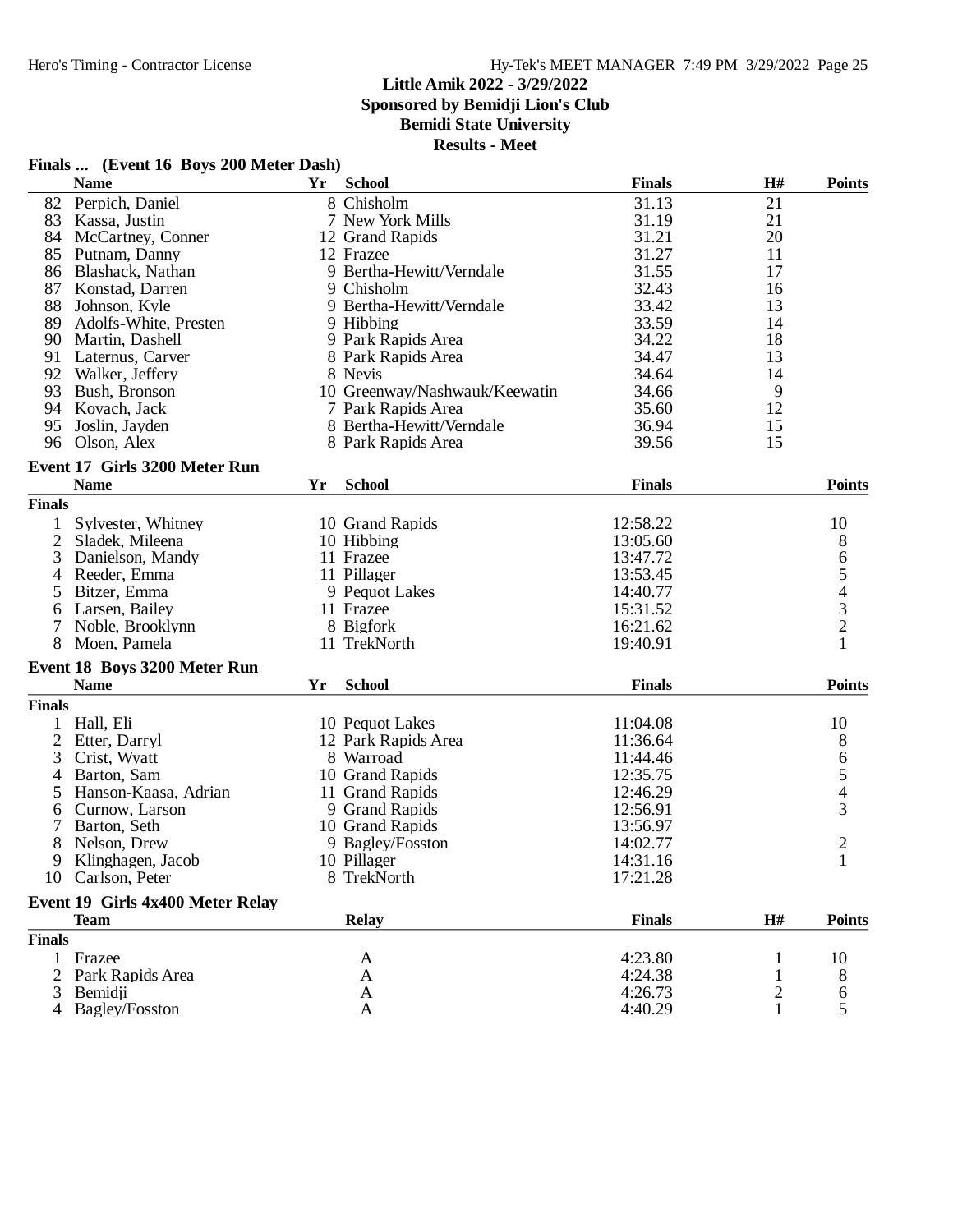## **Little Amik 2022 - 3/29/2022 Sponsored by Bemidji Lion's Club**

**Bemidi State University**

| <b>Finals</b><br>H#<br><b>Points</b><br><b>Team</b><br><b>Relay</b><br>5 <sup>5</sup><br>$\, {\bf B}$<br>4:45.25<br>2<br>Bemidji<br>6 Pillager<br>4:47.23<br>$\mathbf{1}$<br>A<br>$\overline{4}$<br>$\mathfrak{Z}$<br>2<br>7<br><b>Pequot Lakes</b><br>4:50.22<br>A<br>$\overline{c}$<br><b>International Falls</b><br>8<br>A<br>4:51.06<br>1<br>Bertha-Hewitt/Verndale<br>1<br>1<br>9<br>A<br>4:51.63<br>$\mathbf B$<br>4:57.51<br>1<br>10 Grand Rapids<br>$\frac{2}{2}$<br>B<br>11 Pillager<br>5:08.84<br>12 Park Rapids Area<br>B<br>5:15.25<br>13<br><b>Grand Rapids</b><br>5:28.41<br>A<br>Event 20 Boys 4x400 Meter Relay<br>H#<br><b>Team</b><br>Relay<br><b>Finals</b><br><b>Points</b><br><b>Finals</b><br>$\overline{c}$<br>Bemidji<br>3:41.08<br>10<br>$\mathbf{1}$<br>A<br>$\overline{c}$<br>$\overline{2}$<br>Bertha-Hewitt/Verndale<br>A<br>3:49.16<br>8<br>$\overline{c}$<br>3<br>$\mathbf{A}$<br>3:55.24<br><b>Pequot Lakes</b><br>6<br>5<br>1<br>Park Rapids Area<br>A<br>3:55.44<br>4<br>4<br>Pillager<br>3:57.10<br>1<br>5<br>A<br>$\mathcal{C}$<br>1<br>Park Rapids Area<br>3:57.89<br>6<br>B<br>Park Rapids Area<br>3:58.62<br>1<br>7<br>3<br>8<br>3:58.67<br>$\mathbf{1}$<br><b>Bagley/Fosston</b><br>A<br>$\, {\bf B}$<br>$\overline{\mathbf{c}}$<br>Bemidji<br>4:02.98<br>9<br>$\mathbf{1}$<br>$\overline{2}$<br>4:04.58<br>10 Frazee<br>A<br>$\mathcal{C}$<br>$\overline{c}$<br>4:08.00<br>Bemidji<br>11<br>D<br>$\mathbf{1}$<br>12<br>Park Rapids Area<br>4:11.07<br>$\frac{2}{2}$<br>13<br><b>Grand Rapids</b><br>4:15.36<br>1<br>A<br>B<br>14 Bertha-Hewitt/Verndale<br>4:15.52<br>$\overline{c}$<br>$\, {\bf B}$<br>15 Pequot Lakes<br>4:19.89<br>B<br>1<br>16 Pillager<br>4:22.04<br><b>Event 21 Girls High Jump</b><br><b>School</b><br><b>Finals</b><br><b>Name</b><br>Yr<br><b>Points</b><br><b>Finals</b><br>12 Frazee<br>$5 - 00.00$<br>10<br>Moore, Rylee<br>1<br>2 Kelly, Jadyn<br>10 Bemidji<br>8<br>$4 - 10.00$<br>$654$<br>3<br>3<br>Hutchinson, Abbigail<br>10 International Falls<br>$4 - 10.00$<br>8 Frazee<br>Larson, Brynn<br>$4 - 10.00$<br>4<br>9 Bagley/Fosston<br>5<br>Phrakonkham, Ava<br>$4 - 10.00$<br>Lilly, Faith<br>10 Warroad<br>$4 - 10.00$<br>6<br>9 Fertile-Beltrami<br>4-08.00<br>Proulx, Grace<br>$\mathbf{1}$<br>8<br>Fletcher, Neveah<br>10 Roseau/Badger<br>4-06.00<br>10 Bemidji<br>$4 - 03.00$<br>9<br>Voge, Hannah<br>Tendrup, Memphys<br>9 Bigfork<br>4-03.00<br>9<br>LaVine, Allison<br>9 Clearbrook-Gonvick<br>4-03.00<br>9<br>9<br>Sonnenberg, Jayden<br>8 Frazee<br>4-03.00<br>Lange, Olivia<br>10 Park Rapids Area<br>4-03.00<br>13<br>14 Hunter, Quinn<br>4-03.00<br>12 Park Rapids Area<br>Coulombe, Emma<br>9 Bemidji<br>4-03.00<br>15<br>16 Lemke, Sophia<br>11 Bemidji<br>$4 - 00.00$ | Finals  (Event 19 Girls 4x400 Meter Relay) |  |  |  |
|---------------------------------------------------------------------------------------------------------------------------------------------------------------------------------------------------------------------------------------------------------------------------------------------------------------------------------------------------------------------------------------------------------------------------------------------------------------------------------------------------------------------------------------------------------------------------------------------------------------------------------------------------------------------------------------------------------------------------------------------------------------------------------------------------------------------------------------------------------------------------------------------------------------------------------------------------------------------------------------------------------------------------------------------------------------------------------------------------------------------------------------------------------------------------------------------------------------------------------------------------------------------------------------------------------------------------------------------------------------------------------------------------------------------------------------------------------------------------------------------------------------------------------------------------------------------------------------------------------------------------------------------------------------------------------------------------------------------------------------------------------------------------------------------------------------------------------------------------------------------------------------------------------------------------------------------------------------------------------------------------------------------------------------------------------------------------------------------------------------------------------------------------------------------------------------------------------------------------------------------------------------------------------------------------------------------------------------------------------------------------------------------------------------------------------------------------------------------------------------------------------------------------------------------------------------------------------------------------------------------------------------------------------------------------------------------------------------------------------------------------------------------|--------------------------------------------|--|--|--|
|                                                                                                                                                                                                                                                                                                                                                                                                                                                                                                                                                                                                                                                                                                                                                                                                                                                                                                                                                                                                                                                                                                                                                                                                                                                                                                                                                                                                                                                                                                                                                                                                                                                                                                                                                                                                                                                                                                                                                                                                                                                                                                                                                                                                                                                                                                                                                                                                                                                                                                                                                                                                                                                                                                                                                                     |                                            |  |  |  |
|                                                                                                                                                                                                                                                                                                                                                                                                                                                                                                                                                                                                                                                                                                                                                                                                                                                                                                                                                                                                                                                                                                                                                                                                                                                                                                                                                                                                                                                                                                                                                                                                                                                                                                                                                                                                                                                                                                                                                                                                                                                                                                                                                                                                                                                                                                                                                                                                                                                                                                                                                                                                                                                                                                                                                                     |                                            |  |  |  |
|                                                                                                                                                                                                                                                                                                                                                                                                                                                                                                                                                                                                                                                                                                                                                                                                                                                                                                                                                                                                                                                                                                                                                                                                                                                                                                                                                                                                                                                                                                                                                                                                                                                                                                                                                                                                                                                                                                                                                                                                                                                                                                                                                                                                                                                                                                                                                                                                                                                                                                                                                                                                                                                                                                                                                                     |                                            |  |  |  |
|                                                                                                                                                                                                                                                                                                                                                                                                                                                                                                                                                                                                                                                                                                                                                                                                                                                                                                                                                                                                                                                                                                                                                                                                                                                                                                                                                                                                                                                                                                                                                                                                                                                                                                                                                                                                                                                                                                                                                                                                                                                                                                                                                                                                                                                                                                                                                                                                                                                                                                                                                                                                                                                                                                                                                                     |                                            |  |  |  |
|                                                                                                                                                                                                                                                                                                                                                                                                                                                                                                                                                                                                                                                                                                                                                                                                                                                                                                                                                                                                                                                                                                                                                                                                                                                                                                                                                                                                                                                                                                                                                                                                                                                                                                                                                                                                                                                                                                                                                                                                                                                                                                                                                                                                                                                                                                                                                                                                                                                                                                                                                                                                                                                                                                                                                                     |                                            |  |  |  |
|                                                                                                                                                                                                                                                                                                                                                                                                                                                                                                                                                                                                                                                                                                                                                                                                                                                                                                                                                                                                                                                                                                                                                                                                                                                                                                                                                                                                                                                                                                                                                                                                                                                                                                                                                                                                                                                                                                                                                                                                                                                                                                                                                                                                                                                                                                                                                                                                                                                                                                                                                                                                                                                                                                                                                                     |                                            |  |  |  |
|                                                                                                                                                                                                                                                                                                                                                                                                                                                                                                                                                                                                                                                                                                                                                                                                                                                                                                                                                                                                                                                                                                                                                                                                                                                                                                                                                                                                                                                                                                                                                                                                                                                                                                                                                                                                                                                                                                                                                                                                                                                                                                                                                                                                                                                                                                                                                                                                                                                                                                                                                                                                                                                                                                                                                                     |                                            |  |  |  |
|                                                                                                                                                                                                                                                                                                                                                                                                                                                                                                                                                                                                                                                                                                                                                                                                                                                                                                                                                                                                                                                                                                                                                                                                                                                                                                                                                                                                                                                                                                                                                                                                                                                                                                                                                                                                                                                                                                                                                                                                                                                                                                                                                                                                                                                                                                                                                                                                                                                                                                                                                                                                                                                                                                                                                                     |                                            |  |  |  |
|                                                                                                                                                                                                                                                                                                                                                                                                                                                                                                                                                                                                                                                                                                                                                                                                                                                                                                                                                                                                                                                                                                                                                                                                                                                                                                                                                                                                                                                                                                                                                                                                                                                                                                                                                                                                                                                                                                                                                                                                                                                                                                                                                                                                                                                                                                                                                                                                                                                                                                                                                                                                                                                                                                                                                                     |                                            |  |  |  |
|                                                                                                                                                                                                                                                                                                                                                                                                                                                                                                                                                                                                                                                                                                                                                                                                                                                                                                                                                                                                                                                                                                                                                                                                                                                                                                                                                                                                                                                                                                                                                                                                                                                                                                                                                                                                                                                                                                                                                                                                                                                                                                                                                                                                                                                                                                                                                                                                                                                                                                                                                                                                                                                                                                                                                                     |                                            |  |  |  |
|                                                                                                                                                                                                                                                                                                                                                                                                                                                                                                                                                                                                                                                                                                                                                                                                                                                                                                                                                                                                                                                                                                                                                                                                                                                                                                                                                                                                                                                                                                                                                                                                                                                                                                                                                                                                                                                                                                                                                                                                                                                                                                                                                                                                                                                                                                                                                                                                                                                                                                                                                                                                                                                                                                                                                                     |                                            |  |  |  |
|                                                                                                                                                                                                                                                                                                                                                                                                                                                                                                                                                                                                                                                                                                                                                                                                                                                                                                                                                                                                                                                                                                                                                                                                                                                                                                                                                                                                                                                                                                                                                                                                                                                                                                                                                                                                                                                                                                                                                                                                                                                                                                                                                                                                                                                                                                                                                                                                                                                                                                                                                                                                                                                                                                                                                                     |                                            |  |  |  |
|                                                                                                                                                                                                                                                                                                                                                                                                                                                                                                                                                                                                                                                                                                                                                                                                                                                                                                                                                                                                                                                                                                                                                                                                                                                                                                                                                                                                                                                                                                                                                                                                                                                                                                                                                                                                                                                                                                                                                                                                                                                                                                                                                                                                                                                                                                                                                                                                                                                                                                                                                                                                                                                                                                                                                                     |                                            |  |  |  |
|                                                                                                                                                                                                                                                                                                                                                                                                                                                                                                                                                                                                                                                                                                                                                                                                                                                                                                                                                                                                                                                                                                                                                                                                                                                                                                                                                                                                                                                                                                                                                                                                                                                                                                                                                                                                                                                                                                                                                                                                                                                                                                                                                                                                                                                                                                                                                                                                                                                                                                                                                                                                                                                                                                                                                                     |                                            |  |  |  |
|                                                                                                                                                                                                                                                                                                                                                                                                                                                                                                                                                                                                                                                                                                                                                                                                                                                                                                                                                                                                                                                                                                                                                                                                                                                                                                                                                                                                                                                                                                                                                                                                                                                                                                                                                                                                                                                                                                                                                                                                                                                                                                                                                                                                                                                                                                                                                                                                                                                                                                                                                                                                                                                                                                                                                                     |                                            |  |  |  |
|                                                                                                                                                                                                                                                                                                                                                                                                                                                                                                                                                                                                                                                                                                                                                                                                                                                                                                                                                                                                                                                                                                                                                                                                                                                                                                                                                                                                                                                                                                                                                                                                                                                                                                                                                                                                                                                                                                                                                                                                                                                                                                                                                                                                                                                                                                                                                                                                                                                                                                                                                                                                                                                                                                                                                                     |                                            |  |  |  |
|                                                                                                                                                                                                                                                                                                                                                                                                                                                                                                                                                                                                                                                                                                                                                                                                                                                                                                                                                                                                                                                                                                                                                                                                                                                                                                                                                                                                                                                                                                                                                                                                                                                                                                                                                                                                                                                                                                                                                                                                                                                                                                                                                                                                                                                                                                                                                                                                                                                                                                                                                                                                                                                                                                                                                                     |                                            |  |  |  |
|                                                                                                                                                                                                                                                                                                                                                                                                                                                                                                                                                                                                                                                                                                                                                                                                                                                                                                                                                                                                                                                                                                                                                                                                                                                                                                                                                                                                                                                                                                                                                                                                                                                                                                                                                                                                                                                                                                                                                                                                                                                                                                                                                                                                                                                                                                                                                                                                                                                                                                                                                                                                                                                                                                                                                                     |                                            |  |  |  |
|                                                                                                                                                                                                                                                                                                                                                                                                                                                                                                                                                                                                                                                                                                                                                                                                                                                                                                                                                                                                                                                                                                                                                                                                                                                                                                                                                                                                                                                                                                                                                                                                                                                                                                                                                                                                                                                                                                                                                                                                                                                                                                                                                                                                                                                                                                                                                                                                                                                                                                                                                                                                                                                                                                                                                                     |                                            |  |  |  |
|                                                                                                                                                                                                                                                                                                                                                                                                                                                                                                                                                                                                                                                                                                                                                                                                                                                                                                                                                                                                                                                                                                                                                                                                                                                                                                                                                                                                                                                                                                                                                                                                                                                                                                                                                                                                                                                                                                                                                                                                                                                                                                                                                                                                                                                                                                                                                                                                                                                                                                                                                                                                                                                                                                                                                                     |                                            |  |  |  |
|                                                                                                                                                                                                                                                                                                                                                                                                                                                                                                                                                                                                                                                                                                                                                                                                                                                                                                                                                                                                                                                                                                                                                                                                                                                                                                                                                                                                                                                                                                                                                                                                                                                                                                                                                                                                                                                                                                                                                                                                                                                                                                                                                                                                                                                                                                                                                                                                                                                                                                                                                                                                                                                                                                                                                                     |                                            |  |  |  |
|                                                                                                                                                                                                                                                                                                                                                                                                                                                                                                                                                                                                                                                                                                                                                                                                                                                                                                                                                                                                                                                                                                                                                                                                                                                                                                                                                                                                                                                                                                                                                                                                                                                                                                                                                                                                                                                                                                                                                                                                                                                                                                                                                                                                                                                                                                                                                                                                                                                                                                                                                                                                                                                                                                                                                                     |                                            |  |  |  |
|                                                                                                                                                                                                                                                                                                                                                                                                                                                                                                                                                                                                                                                                                                                                                                                                                                                                                                                                                                                                                                                                                                                                                                                                                                                                                                                                                                                                                                                                                                                                                                                                                                                                                                                                                                                                                                                                                                                                                                                                                                                                                                                                                                                                                                                                                                                                                                                                                                                                                                                                                                                                                                                                                                                                                                     |                                            |  |  |  |
|                                                                                                                                                                                                                                                                                                                                                                                                                                                                                                                                                                                                                                                                                                                                                                                                                                                                                                                                                                                                                                                                                                                                                                                                                                                                                                                                                                                                                                                                                                                                                                                                                                                                                                                                                                                                                                                                                                                                                                                                                                                                                                                                                                                                                                                                                                                                                                                                                                                                                                                                                                                                                                                                                                                                                                     |                                            |  |  |  |
|                                                                                                                                                                                                                                                                                                                                                                                                                                                                                                                                                                                                                                                                                                                                                                                                                                                                                                                                                                                                                                                                                                                                                                                                                                                                                                                                                                                                                                                                                                                                                                                                                                                                                                                                                                                                                                                                                                                                                                                                                                                                                                                                                                                                                                                                                                                                                                                                                                                                                                                                                                                                                                                                                                                                                                     |                                            |  |  |  |
|                                                                                                                                                                                                                                                                                                                                                                                                                                                                                                                                                                                                                                                                                                                                                                                                                                                                                                                                                                                                                                                                                                                                                                                                                                                                                                                                                                                                                                                                                                                                                                                                                                                                                                                                                                                                                                                                                                                                                                                                                                                                                                                                                                                                                                                                                                                                                                                                                                                                                                                                                                                                                                                                                                                                                                     |                                            |  |  |  |
|                                                                                                                                                                                                                                                                                                                                                                                                                                                                                                                                                                                                                                                                                                                                                                                                                                                                                                                                                                                                                                                                                                                                                                                                                                                                                                                                                                                                                                                                                                                                                                                                                                                                                                                                                                                                                                                                                                                                                                                                                                                                                                                                                                                                                                                                                                                                                                                                                                                                                                                                                                                                                                                                                                                                                                     |                                            |  |  |  |
|                                                                                                                                                                                                                                                                                                                                                                                                                                                                                                                                                                                                                                                                                                                                                                                                                                                                                                                                                                                                                                                                                                                                                                                                                                                                                                                                                                                                                                                                                                                                                                                                                                                                                                                                                                                                                                                                                                                                                                                                                                                                                                                                                                                                                                                                                                                                                                                                                                                                                                                                                                                                                                                                                                                                                                     |                                            |  |  |  |
|                                                                                                                                                                                                                                                                                                                                                                                                                                                                                                                                                                                                                                                                                                                                                                                                                                                                                                                                                                                                                                                                                                                                                                                                                                                                                                                                                                                                                                                                                                                                                                                                                                                                                                                                                                                                                                                                                                                                                                                                                                                                                                                                                                                                                                                                                                                                                                                                                                                                                                                                                                                                                                                                                                                                                                     |                                            |  |  |  |
|                                                                                                                                                                                                                                                                                                                                                                                                                                                                                                                                                                                                                                                                                                                                                                                                                                                                                                                                                                                                                                                                                                                                                                                                                                                                                                                                                                                                                                                                                                                                                                                                                                                                                                                                                                                                                                                                                                                                                                                                                                                                                                                                                                                                                                                                                                                                                                                                                                                                                                                                                                                                                                                                                                                                                                     |                                            |  |  |  |
|                                                                                                                                                                                                                                                                                                                                                                                                                                                                                                                                                                                                                                                                                                                                                                                                                                                                                                                                                                                                                                                                                                                                                                                                                                                                                                                                                                                                                                                                                                                                                                                                                                                                                                                                                                                                                                                                                                                                                                                                                                                                                                                                                                                                                                                                                                                                                                                                                                                                                                                                                                                                                                                                                                                                                                     |                                            |  |  |  |
|                                                                                                                                                                                                                                                                                                                                                                                                                                                                                                                                                                                                                                                                                                                                                                                                                                                                                                                                                                                                                                                                                                                                                                                                                                                                                                                                                                                                                                                                                                                                                                                                                                                                                                                                                                                                                                                                                                                                                                                                                                                                                                                                                                                                                                                                                                                                                                                                                                                                                                                                                                                                                                                                                                                                                                     |                                            |  |  |  |
|                                                                                                                                                                                                                                                                                                                                                                                                                                                                                                                                                                                                                                                                                                                                                                                                                                                                                                                                                                                                                                                                                                                                                                                                                                                                                                                                                                                                                                                                                                                                                                                                                                                                                                                                                                                                                                                                                                                                                                                                                                                                                                                                                                                                                                                                                                                                                                                                                                                                                                                                                                                                                                                                                                                                                                     |                                            |  |  |  |
|                                                                                                                                                                                                                                                                                                                                                                                                                                                                                                                                                                                                                                                                                                                                                                                                                                                                                                                                                                                                                                                                                                                                                                                                                                                                                                                                                                                                                                                                                                                                                                                                                                                                                                                                                                                                                                                                                                                                                                                                                                                                                                                                                                                                                                                                                                                                                                                                                                                                                                                                                                                                                                                                                                                                                                     |                                            |  |  |  |
|                                                                                                                                                                                                                                                                                                                                                                                                                                                                                                                                                                                                                                                                                                                                                                                                                                                                                                                                                                                                                                                                                                                                                                                                                                                                                                                                                                                                                                                                                                                                                                                                                                                                                                                                                                                                                                                                                                                                                                                                                                                                                                                                                                                                                                                                                                                                                                                                                                                                                                                                                                                                                                                                                                                                                                     |                                            |  |  |  |
|                                                                                                                                                                                                                                                                                                                                                                                                                                                                                                                                                                                                                                                                                                                                                                                                                                                                                                                                                                                                                                                                                                                                                                                                                                                                                                                                                                                                                                                                                                                                                                                                                                                                                                                                                                                                                                                                                                                                                                                                                                                                                                                                                                                                                                                                                                                                                                                                                                                                                                                                                                                                                                                                                                                                                                     |                                            |  |  |  |
|                                                                                                                                                                                                                                                                                                                                                                                                                                                                                                                                                                                                                                                                                                                                                                                                                                                                                                                                                                                                                                                                                                                                                                                                                                                                                                                                                                                                                                                                                                                                                                                                                                                                                                                                                                                                                                                                                                                                                                                                                                                                                                                                                                                                                                                                                                                                                                                                                                                                                                                                                                                                                                                                                                                                                                     |                                            |  |  |  |
|                                                                                                                                                                                                                                                                                                                                                                                                                                                                                                                                                                                                                                                                                                                                                                                                                                                                                                                                                                                                                                                                                                                                                                                                                                                                                                                                                                                                                                                                                                                                                                                                                                                                                                                                                                                                                                                                                                                                                                                                                                                                                                                                                                                                                                                                                                                                                                                                                                                                                                                                                                                                                                                                                                                                                                     |                                            |  |  |  |
|                                                                                                                                                                                                                                                                                                                                                                                                                                                                                                                                                                                                                                                                                                                                                                                                                                                                                                                                                                                                                                                                                                                                                                                                                                                                                                                                                                                                                                                                                                                                                                                                                                                                                                                                                                                                                                                                                                                                                                                                                                                                                                                                                                                                                                                                                                                                                                                                                                                                                                                                                                                                                                                                                                                                                                     |                                            |  |  |  |
|                                                                                                                                                                                                                                                                                                                                                                                                                                                                                                                                                                                                                                                                                                                                                                                                                                                                                                                                                                                                                                                                                                                                                                                                                                                                                                                                                                                                                                                                                                                                                                                                                                                                                                                                                                                                                                                                                                                                                                                                                                                                                                                                                                                                                                                                                                                                                                                                                                                                                                                                                                                                                                                                                                                                                                     |                                            |  |  |  |
|                                                                                                                                                                                                                                                                                                                                                                                                                                                                                                                                                                                                                                                                                                                                                                                                                                                                                                                                                                                                                                                                                                                                                                                                                                                                                                                                                                                                                                                                                                                                                                                                                                                                                                                                                                                                                                                                                                                                                                                                                                                                                                                                                                                                                                                                                                                                                                                                                                                                                                                                                                                                                                                                                                                                                                     |                                            |  |  |  |
|                                                                                                                                                                                                                                                                                                                                                                                                                                                                                                                                                                                                                                                                                                                                                                                                                                                                                                                                                                                                                                                                                                                                                                                                                                                                                                                                                                                                                                                                                                                                                                                                                                                                                                                                                                                                                                                                                                                                                                                                                                                                                                                                                                                                                                                                                                                                                                                                                                                                                                                                                                                                                                                                                                                                                                     |                                            |  |  |  |
|                                                                                                                                                                                                                                                                                                                                                                                                                                                                                                                                                                                                                                                                                                                                                                                                                                                                                                                                                                                                                                                                                                                                                                                                                                                                                                                                                                                                                                                                                                                                                                                                                                                                                                                                                                                                                                                                                                                                                                                                                                                                                                                                                                                                                                                                                                                                                                                                                                                                                                                                                                                                                                                                                                                                                                     |                                            |  |  |  |
|                                                                                                                                                                                                                                                                                                                                                                                                                                                                                                                                                                                                                                                                                                                                                                                                                                                                                                                                                                                                                                                                                                                                                                                                                                                                                                                                                                                                                                                                                                                                                                                                                                                                                                                                                                                                                                                                                                                                                                                                                                                                                                                                                                                                                                                                                                                                                                                                                                                                                                                                                                                                                                                                                                                                                                     |                                            |  |  |  |
|                                                                                                                                                                                                                                                                                                                                                                                                                                                                                                                                                                                                                                                                                                                                                                                                                                                                                                                                                                                                                                                                                                                                                                                                                                                                                                                                                                                                                                                                                                                                                                                                                                                                                                                                                                                                                                                                                                                                                                                                                                                                                                                                                                                                                                                                                                                                                                                                                                                                                                                                                                                                                                                                                                                                                                     |                                            |  |  |  |
|                                                                                                                                                                                                                                                                                                                                                                                                                                                                                                                                                                                                                                                                                                                                                                                                                                                                                                                                                                                                                                                                                                                                                                                                                                                                                                                                                                                                                                                                                                                                                                                                                                                                                                                                                                                                                                                                                                                                                                                                                                                                                                                                                                                                                                                                                                                                                                                                                                                                                                                                                                                                                                                                                                                                                                     |                                            |  |  |  |
|                                                                                                                                                                                                                                                                                                                                                                                                                                                                                                                                                                                                                                                                                                                                                                                                                                                                                                                                                                                                                                                                                                                                                                                                                                                                                                                                                                                                                                                                                                                                                                                                                                                                                                                                                                                                                                                                                                                                                                                                                                                                                                                                                                                                                                                                                                                                                                                                                                                                                                                                                                                                                                                                                                                                                                     |                                            |  |  |  |
|                                                                                                                                                                                                                                                                                                                                                                                                                                                                                                                                                                                                                                                                                                                                                                                                                                                                                                                                                                                                                                                                                                                                                                                                                                                                                                                                                                                                                                                                                                                                                                                                                                                                                                                                                                                                                                                                                                                                                                                                                                                                                                                                                                                                                                                                                                                                                                                                                                                                                                                                                                                                                                                                                                                                                                     |                                            |  |  |  |
|                                                                                                                                                                                                                                                                                                                                                                                                                                                                                                                                                                                                                                                                                                                                                                                                                                                                                                                                                                                                                                                                                                                                                                                                                                                                                                                                                                                                                                                                                                                                                                                                                                                                                                                                                                                                                                                                                                                                                                                                                                                                                                                                                                                                                                                                                                                                                                                                                                                                                                                                                                                                                                                                                                                                                                     |                                            |  |  |  |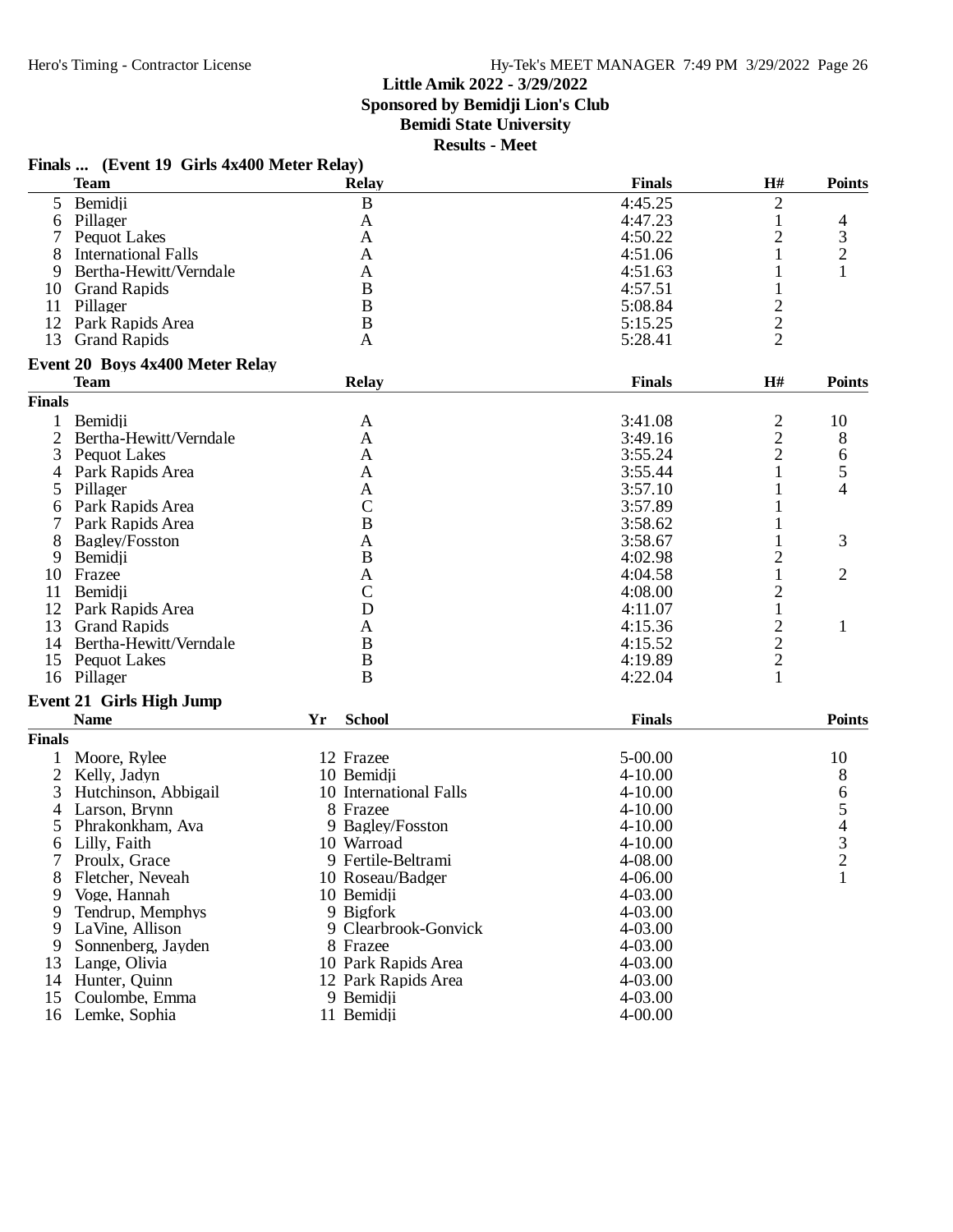### **Little Amik 2022 - 3/29/2022 Sponsored by Bemidji Lion's Club**

## **Bemidi State University**

| Finals  (Event 21 Girls High Jump) |  |
|------------------------------------|--|
|------------------------------------|--|

|                | <b>Name</b>                            | Yr | <b>School</b>                     | <b>Finals</b>      | <b>Points</b> |
|----------------|----------------------------------------|----|-----------------------------------|--------------------|---------------|
| 16             | Njounang, Alvine                       |    | 12 Grand Rapids                   | 4-00.00            |               |
| 16             | Nelson, Ellee                          |    | 9 Grand Rapids                    | $4 - 00.00$        |               |
| 16             | Narlock, Alexis                        |    | 10 West Marshall Fusion           | $4 - 00.00$        |               |
| 16             | Rupp, Mollie                           |    | 9 Bemidji                         | $4 - 00.00$        |               |
| 16             | Lloyd, Taylor                          |    | 10 Bertha-Hewitt/Verndale         | $4 - 00.00$        |               |
| 16             | Clark, Maari                           |    | 9 Park Rapids Area                | $4 - 00.00$        |               |
| 16             | Kangas, Kaylee                         |    | 9 Greenway/Nashwauk/Keewatin      | $4 - 00.00$        |               |
| 16             | Collins, Amber                         |    | 9 Wadena-Deer Creek               | $4 - 00.00$        |               |
| 16             | Palmer, Sonja                          |    | 12 Pequot Lakes                   | $4 - 00.00$        |               |
| 16             | Mursu, Irene                           |    | 12 New York Mills                 | $4 - 00.00$        |               |
| 27             | Hoglo, Tessa                           |    | 10 Bgmr                           | $4 - 00.00$        |               |
| 27             | Allen, Mikayla                         |    | 8 Bertha-Hewitt/Verndale          | $4 - 00.00$        |               |
| 27             | Michalski, Paige                       |    | 11 West Marshall Fusion           | $4 - 00.00$        |               |
| 30             | Morgan, Brandi                         |    | 9 Park Rapids Area                | $4 - 00.00$        |               |
| 30             | Matetich, Molly                        |    | 10 Bemidji                        | $4 - 00.00$        |               |
| $---$          | Bitzer, Emma                           |    | 9 Pequot Lakes                    | <b>NH</b>          |               |
| ---            | Polchow, Becca                         |    | 9 Pequot Lakes                    | <b>NH</b>          |               |
| $---$          | Melbostad, Leila                       |    | 7 Chisholm                        | <b>NH</b>          |               |
|                | Noble, Brooklynn                       |    | 8 Bigfork                         | <b>NH</b>          |               |
|                | Flack, Jezirae                         |    | 7 Chisholm                        | <b>NH</b>          |               |
| ---            | Drown, Layla                           |    | 10 Greenway/Nashwauk/Keewatin     | <b>NH</b>          |               |
| $---$          | Stroot, Rosemonde                      |    | 11 Roseau/Badger                  | <b>NH</b>          |               |
|                | --- Merta, Ava                         |    | 9 Pequot Lakes                    | <b>NH</b>          |               |
|                |                                        |    |                                   |                    |               |
|                |                                        |    |                                   |                    |               |
|                | <b>Event 22 Boys High Jump</b>         |    |                                   |                    |               |
|                | <b>Name</b>                            | Yr | <b>School</b>                     | <b>Finals</b>      | <b>Points</b> |
| <b>Finals</b>  |                                        |    |                                   |                    |               |
|                | Haug, Lyrik                            |    | 10 Wadena-Deer Creek              | $6 - 04.00$        | 10            |
| $\overline{2}$ | Megazzini, Cruz                        |    | 12 Pequot Lakes                   | $6 - 00.00$        | 8             |
| 3              | Lavine, Avery                          |    | 11 Clearbrook-Gonvick             | $5 - 10.00$        |               |
| 4              | Parsons, Jonathon                      |    | 12 Frazee                         | 5-08.00            |               |
| 5              | Christensen, Wyatt                     |    | 11 Grand Rapids                   | 5-08.00            |               |
| 6              | Johannsen, Nathan                      |    | 12 Frazee                         | 5-06.00            |               |
| 7              | Lauzen, Ethan                          |    | 9 Chisholm                        | 5-06.00            | 65432         |
| 8              | Christensen, Herschel                  |    | 9 Grand Rapids                    | 5-06.00            | $\mathbf{1}$  |
| 9              | Eckel, Titus                           |    | 11 Bertha-Hewitt/Verndale         | 5-04.00            |               |
| 10             | Jensrud, Jacob                         |    | 12 Hibbing                        | 5-04.00            |               |
| 11             | Luksik, Braden                         |    | 10 Bemidji                        | 5-04.00            |               |
| 12             | Carlson, Vincent                       |    | 12 Hibbing                        | 5-04.00            |               |
| 13             | Abernathy, July                        |    | 11 Chisholm                       | 5-02.00            |               |
| 13             | Jackson, Logan                         |    | 12 Park Rapids Area               | 5-02.00            |               |
| 13             | VonBrethorst, Trevor                   |    | 11 Hibbing                        | 5-02.00            |               |
| 13             | Duffy, John                            |    | 9 Greenway/Nashwauk/Keewatin      | 5-02.00            |               |
| 13             | Kaiser, Jackson                        |    | 9 Bagley/Fosston                  | 5-02.00            |               |
| 18             | Notch, Ezra                            |    | 11 Pillager                       | 5-02.00            |               |
| 18             | Card, Curtis                           |    | 12 Grand Rapids                   | 5-02.00            |               |
| 20             | Hockstedler, Gavin                     |    | 11 Bgmr                           | 5-02.00            |               |
| 21             | Zancauske, Shane<br>22 Rodriguez, Nico |    | 11 Chisholm<br>12 Mahnomen/Waubun | 5-02.00<br>5-02.00 |               |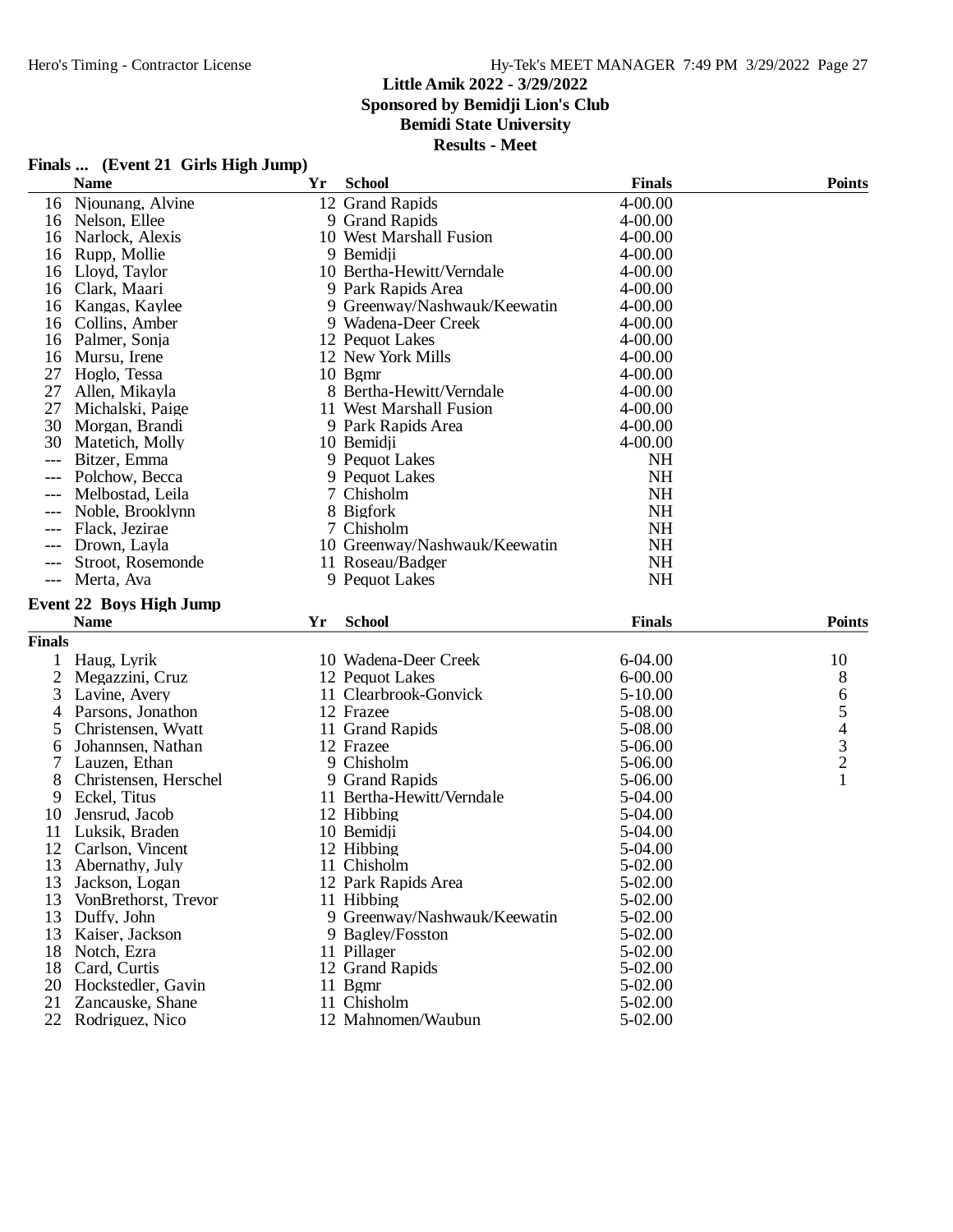### **Little Amik 2022 - 3/29/2022 Sponsored by Bemidji Lion's Club Bemidi State University Results - Meet**

## **Finals ... (Event 22 Boys High Jump)**

|               | $\mathbf{r}$ mans $\mathbf{w}$ (Event $\mathbf{r}$ $\mathbf{r}$ boys the sump)<br><b>Name</b> | Yr | <b>School</b>                    | <b>Finals</b>          | <b>Points</b>                                   |
|---------------|-----------------------------------------------------------------------------------------------|----|----------------------------------|------------------------|-------------------------------------------------|
| 23            | Johnson, Quaid                                                                                |    | 12 Lake of the Woods/Rainy River | 5-00.00                |                                                 |
| 23            | Eggena, Bode                                                                                  |    | 9 Pequot Lakes                   | 5-00.00                |                                                 |
| 23            | Otero, Colton                                                                                 |    | 9 West Marshall Fusion           | 5-00.00                |                                                 |
| 26            | Rach, Brady                                                                                   |    | 8 Bertha-Hewitt/Verndale         | 5-00.00                |                                                 |
| 26            | Hrdlicka, Gannon                                                                              |    | 9 Park Rapids Area               | 5-00.00                |                                                 |
| 26            | Nelson, Alex                                                                                  |    | 10 Bemidji                       | 5-00.00                |                                                 |
|               | 26 McGee, Steven                                                                              |    | 8 Greenway/Nashwauk/Keewatin     | 5-00.00                |                                                 |
| ---           | Splinter, Nathan                                                                              |    | 9 Chisholm                       | <b>NH</b>              |                                                 |
| $---$         | Caron, Lucas                                                                                  |    | 10 Bemidii                       | <b>NH</b>              |                                                 |
|               | Biley, Jaden                                                                                  |    | 11 Pequot Lakes                  | <b>NH</b>              |                                                 |
|               | Loeffler, Andrew                                                                              |    | 9 Pequot Lakes                   | <b>NH</b>              |                                                 |
|               | Loukota, Micah                                                                                |    | 9 Pequot Lakes                   | <b>NH</b>              |                                                 |
| $---$         | Geiser, elijah                                                                                |    | 8 New York Mills                 | <b>NH</b>              |                                                 |
| ---           | Brasel, Gage                                                                                  |    | 8 New York Mills                 | <b>NH</b>              |                                                 |
| $---$         | Wichner, Garrett                                                                              |    | 11 Pequot Lakes                  | <b>NH</b>              |                                                 |
|               | Harmon, Parker                                                                                |    | 12 Park Rapids Area              | <b>NH</b>              |                                                 |
|               | Schiro, Yili                                                                                  |    | 10 Lake of the Woods/Rainy River | <b>NH</b>              |                                                 |
| ---           | Beito, Tucker                                                                                 |    | 12 Lake of the Woods/Rainy River | <b>NH</b>              |                                                 |
|               | Strasburg, Landon                                                                             |    | 9 Park Rapids Area               | <b>NH</b>              |                                                 |
| ---           | Mostad, Reece                                                                                 |    | 10 Bemidji                       | <b>NH</b>              |                                                 |
| $---$         | Wittman, Austin                                                                               |    | 11 West Marshall Fusion          | <b>NH</b>              |                                                 |
| $---$         | Etter, Darryl                                                                                 |    | 12 Park Rapids Area              | <b>NH</b>              |                                                 |
|               | Kingbird-Haugen, Sidney                                                                       |    | 10 Bemidji                       | <b>NH</b>              |                                                 |
| $---$         | Varin, Christian                                                                              |    | 9 Grand Rapids                   | <b>NH</b>              |                                                 |
| ---           | Meyer, Kolton                                                                                 |    | 9 Bemidji                        | <b>NH</b>              |                                                 |
|               |                                                                                               |    |                                  | <b>NH</b>              |                                                 |
|               | Anderson, Justin                                                                              |    | 9 Pillager                       |                        |                                                 |
| $---$         | Klinghagen, Jacob                                                                             |    | 10 Pillager                      | <b>NH</b><br><b>NH</b> |                                                 |
|               | Anderson, Maverick                                                                            |    | 11 Bagley/Fosston                |                        |                                                 |
|               | <b>Event 23 Girls Pole Vault</b>                                                              |    |                                  |                        |                                                 |
|               | <b>Name</b>                                                                                   | Yr | <b>School</b>                    | <b>Finals</b>          | <b>Points</b>                                   |
| <b>Finals</b> |                                                                                               |    |                                  |                        |                                                 |
|               | Gherardi, Julia                                                                               |    | 12 Hibbing                       | 11-06.00               | 10                                              |
| 2             | Koppelman, Morgan                                                                             |    | 11 Park Rapids Area              | $9 - 00.00$            | 8                                               |
| 3             | Berg, Lauren                                                                                  |    | 12 Bemidji                       | 8-06.00                | 6                                               |
| 4             | Lauwagie, Addison                                                                             |    | 9 Park Rapids Area               | 8-00.00                |                                                 |
| 5             | Ford, Ryan                                                                                    |    | 12 International Falls           | 8-00.00                |                                                 |
| 6             | Ford, Quianna                                                                                 |    | 10 International Falls           | 8-00.00                | $\begin{array}{c} 5 \\ 4 \\ 3 \\ 2 \end{array}$ |
|               | Rinio, Joselyn                                                                                |    | 11 Pequot Lakes                  | 7-06.00                |                                                 |
| 8             | Michalski, Paige                                                                              |    | 11 West Marshall Fusion          | 7-06.00                |                                                 |
| 9             | Sekely, Lauren                                                                                |    | 11 Bagley/Fosston                | 7-06.00                |                                                 |
| 10            | Johnson, Holly                                                                                |    | 12 Park Rapids Area              | 7-00.00                |                                                 |
| 10            | Ratz, Elsie                                                                                   |    | 10 Frazee                        | 7-00.00                |                                                 |
| 12            | Hoefler, Aislinn                                                                              |    | 11 Bagley/Fosston                | $6 - 00.00$            |                                                 |
| 12            | LaVoy, Dianne                                                                                 |    | 11 International Falls           | $6 - 00.00$            |                                                 |
| 12            | Petrich, Brooke                                                                               |    | 12 Greenway/Nashwauk/Keewatin    | $6 - 00.00$            |                                                 |
|               | 12 Hofstad, Liv                                                                               |    | 12 Grand Rapids                  | $6 - 00.00$            |                                                 |
| 12            | Oldakowski, Lydia                                                                             |    | 8 Wadena-Deer Creek              | $6 - 00.00$            |                                                 |
|               | 12 Lilly, Elyza                                                                               |    | 12 Warroad                       | $6 - 00.00$            |                                                 |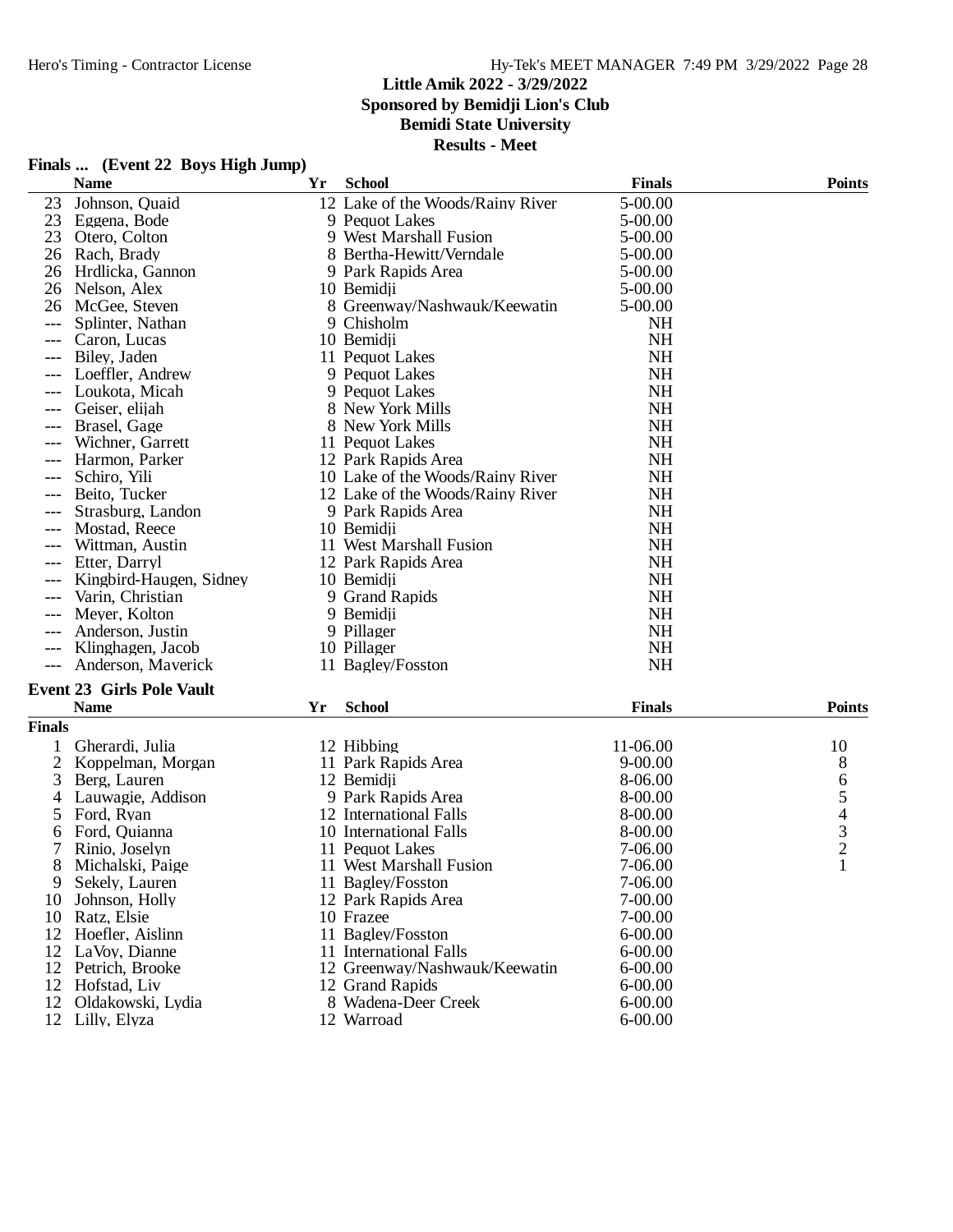### **Little Amik 2022 - 3/29/2022 Sponsored by Bemidji Lion's Club**

**Bemidi State University**

**Results - Meet**

|               | <b>Name</b>                             | Yr | <b>School</b>                 | <b>Finals</b> | <b>Points</b>                                   |
|---------------|-----------------------------------------|----|-------------------------------|---------------|-------------------------------------------------|
|               | 18 Domier, Jenna                        |    | 8 Wadena-Deer Creek           | $6 - 00.00$   |                                                 |
| 18            | Hesseldahl, Keira                       |    | 10 International Falls        | $6 - 00.00$   |                                                 |
| 20            | Sweeney, Britta                         |    | 8 Wadena-Deer Creek           | $6 - 00.00$   |                                                 |
| 21            | Peterson, Ellie                         |    | 12 Greenway/Nashwauk/Keewatin | 5-00.00       |                                                 |
| 21            | Conklin, Gabriella                      |    | 8 Pillager                    | 5-00.00       |                                                 |
| 21            | English, Erika                          |    | 9 Pequot Lakes                | 5-00.00       |                                                 |
|               | 24 Omdahl, Kaia                         |    | 9 Roseau/Badger               | 5-00.00       |                                                 |
| 24            | Denzel, Amiyah                          |    | 11 Greenway/Nashwauk/Keewatin | 5-00.00       |                                                 |
| ---           | Hubbard, Corinne                        |    | 11 Greenway/Nashwauk/Keewatin | <b>NH</b>     |                                                 |
|               | Conklin, Grace                          |    | 12 Pillager                   | <b>NH</b>     |                                                 |
|               | Hanttula, josie                         |    | 11 Grand Rapids               | <b>NH</b>     |                                                 |
| $---$         | Abear, Elizabeth                        |    | 8 Pillager                    | NH            |                                                 |
|               | <b>Event 24 Boys Pole Vault</b>         |    |                               |               |                                                 |
|               | <b>Name</b>                             | Yr | <b>School</b>                 | <b>Finals</b> | <b>Points</b>                                   |
| <b>Finals</b> |                                         |    |                               |               |                                                 |
| 1             | Bushinger, Charlie                      |    | 11 Wadena-Deer Creek          | 12-00.00      | 10                                              |
| 2             | Metzgar, Kaydin                         |    | 11 Grand Rapids               | 11-06.00      | 7                                               |
| 2             | Domier, Brady                           |    | 12 Wadena-Deer Creek          | 11-06.00      | $\overline{7}$                                  |
| 4             | Stromstad, Will                         |    | 11 Fertile-Beltrami           | 10-06.00      |                                                 |
| 5             | Roy, Ethan                              |    | 12 Hibbing                    | 10-06.00      |                                                 |
| 6             | Runyan, Cameron                         |    | 11 Park Rapids Area           | $9 - 06.00$   | $\begin{array}{c} 5 \\ 4 \\ 3 \\ 2 \end{array}$ |
|               | Bungarden, Carter                       |    | 12 Hibbing                    | $9 - 06.00$   |                                                 |
| 8             | Pierce, Austin                          |    | 11 Hibbing                    | 9-06.00       | $\mathbf{1}$                                    |
| 9             | Jenson, Oskar                           |    | 12 Greenway/Nashwauk/Keewatin | $9 - 00.00$   |                                                 |
| 10            | Crabtree, Brady                         |    | 10 Frazee                     | 8-00.00       |                                                 |
| 11            | Ramberg, Wesley                         |    | 11 Fertile-Beltrami           | 7-06.00       |                                                 |
| 12            | Heppner, Isaac                          |    | 9 Wadena-Deer Creek           | 7-00.00       |                                                 |
| 13            | Schaefer, Tyden                         |    | 8 Frazee                      | 7-00.00       |                                                 |
| 14            | Moyer, Micah                            |    | 10 Pillager                   | 7-00.00       |                                                 |
| 15            | Martin, Dashell                         |    | 9 Park Rapids Area            | 6-00.00       |                                                 |
| 15            | Larson, Kalan                           |    | 11 Pequot Lakes               | $6 - 00.00$   |                                                 |
| 17            | Olson, Robert                           |    | 11 Bagley/Fosston             | $6 - 00.00$   |                                                 |
| 17            | Milstead, Hunter                        |    | 9 Greenway/Nashwauk/Keewatin  | $6 - 00.00$   |                                                 |
| 19            | Schiessl, Charlie                       |    |                               | $6 - 00.00$   |                                                 |
|               |                                         |    | 11 Pequot Lakes               |               |                                                 |
|               | Event 25 Girls Long Jump<br><b>Name</b> | Yr | <b>School</b>                 | <b>Finals</b> | <b>Points</b>                                   |
| <b>Finals</b> |                                         |    |                               |               |                                                 |
|               |                                         |    | 11 Frazee                     |               | 10                                              |
|               | Petron, Olivia                          |    |                               | 15-05.25      |                                                 |
| 2             | Gherardi, Julia                         |    | 12 Hibbing                    | 15-04.00      | 8                                               |
| 3             | Donat, Kylie                            |    | 10 Bemidii                    | 15-03.00      |                                                 |
| 4             | Schmidt, Madysen                        |    | 12 Bemidji                    | 15-01.50      |                                                 |
| 5             | Miller, Olivia                          |    | 9 Park Rapids Area            | 14-10.00      | 65432                                           |
| 6             | Rahier, Gabby                           |    | 12 Bigfork                    | 14-10.00      |                                                 |
| 7             | Williams, Mari                          |    | 10 Pillager                   | 14-09.00      |                                                 |
| 8             | Laposky, Reese                          |    | 9 Pequot Lakes                | 14-07.00      | $\mathbf{1}$                                    |
| 9             | Olson, Micayla                          |    | 10 Fertile-Beltrami           | 14-03.25      |                                                 |
| 10            | LaVine, Allison                         |    | 9 Clearbrook-Gonvick          | 14-03.00      |                                                 |

## **Finals ... (Event 23 Girls Pole Vault)**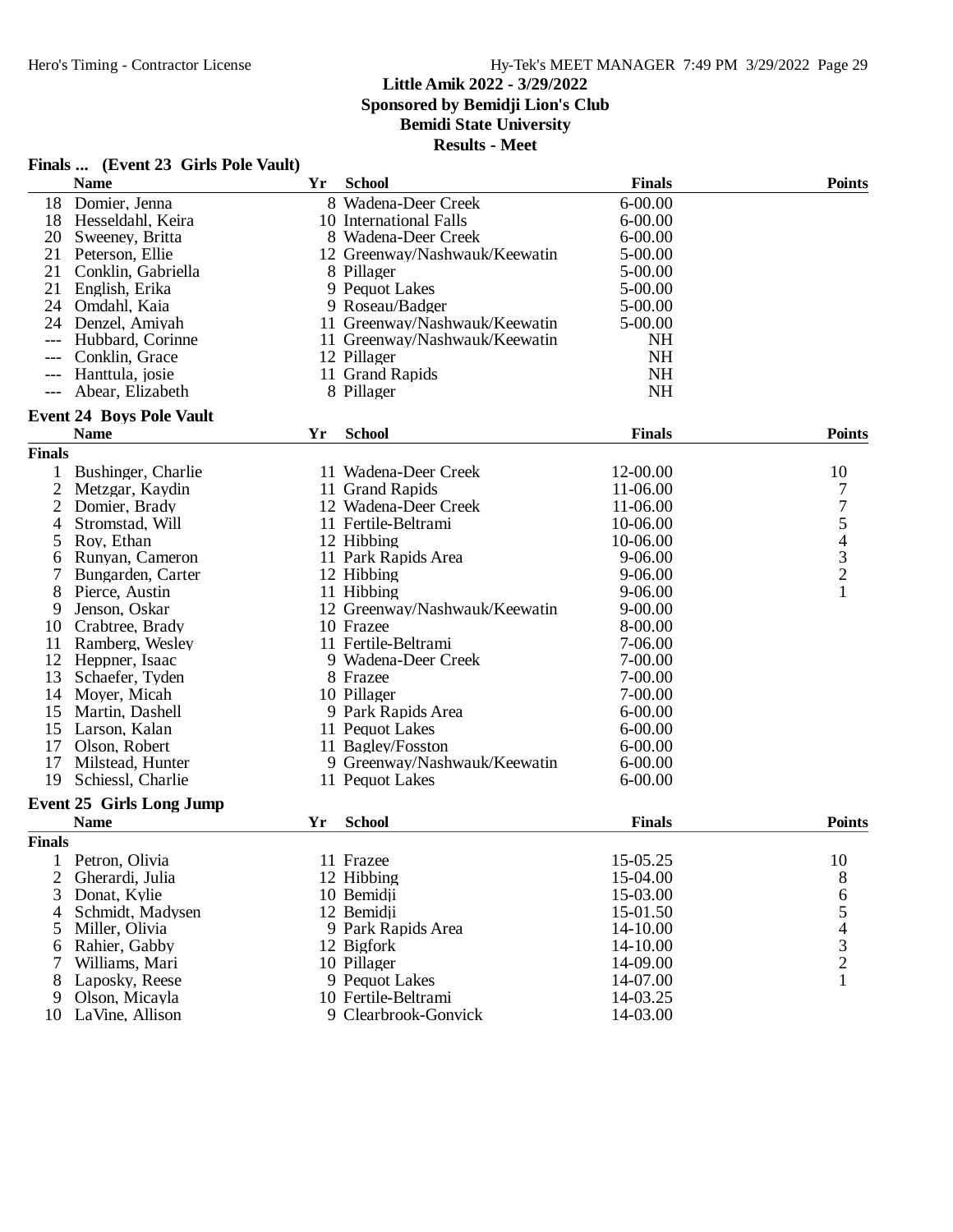**Finals ... (Event 25 Girls Long Jump)**

### **Little Amik 2022 - 3/29/2022 Sponsored by Bemidji Lion's Club**

**Bemidi State University**

|    | <b>Name</b>          | Yr | <b>School</b>                   | <b>Finals</b> | <b>Points</b> |
|----|----------------------|----|---------------------------------|---------------|---------------|
| 10 | Keiffer, Julia       |    | 12 Pequot Lakes                 | 14-03.00      |               |
| 12 | Metz, Violette       |    | 8 Pillager                      | 14-02.00      |               |
| 13 | Langen, Eva          |    | 9 West Marshall Fusion          | 14-01.00      |               |
| 14 | Morgan, Brandi       |    | 9 Park Rapids Area              | 14-00.50      |               |
| 15 | Clusiau, Claire      |    | 10 Greenway/Nashwauk/Keewatin   | 13-10.50      |               |
|    | 16 Polchow, Kelsey   |    | 12 Pequot Lakes                 | 13-09.50      |               |
| 17 | Pike, Riley          |    | 12 Park Rapids Area             | 13-09.00      |               |
| 18 | Sharp, Layla         |    | 7 Wadena-Deer Creek             | 13-04.50      |               |
| 19 | Schermerhorn, Kodian |    | 10 Frazee                       | 13-03.00      |               |
| 20 | Rupp, Mollie         |    | 9 Bemidji                       | 13-02.75      |               |
| 21 | Sigler, Hannah       |    | 9 Pequot Lakes                  | 13-01.50      |               |
| 21 | Lowe, Maddie         |    | 12 International Falls          | 13-01.50      |               |
| 23 | Warner, Ava          |    | 10 Bemidji                      | 13-01.25      |               |
| 24 | Giffen, Kyra         |    | 11 Grand Rapids                 | 13-00.50      |               |
| 25 | Olson, Gabriella     |    | 8 Roseau/Badger                 | 12-11.50      |               |
| 26 | Eggert, Carlie       |    | 9 Pequot Lakes                  | 12-11.00      |               |
| 26 | Broskovetz, Veronica |    | 11 Pequot Lakes                 | 12-11.00      |               |
| 28 | Tobin, Aspen         |    | 11 Bemidji                      | 12-10.50      |               |
| 29 | Jacobson, Lainey     |    | 9 Frazee                        | 12-09.50      |               |
| 29 | Vrieze, Laney        |    | 9 Park Rapids Area              | 12-09.50      |               |
| 31 | Wgeishofski, Sydnie  |    | 12 Pequot Lakes                 | 12-08.50      |               |
| 32 | LaVine, Caitlyn      |    | 10 Bagley/Fosston               | 12-08.00      |               |
| 33 | Kimman, Jessa        |    | 11 Pillager                     | 12-05.50      |               |
| 34 | Rewertz, Claire      |    | 11 Hibbing                      | 12-05.00      |               |
| 35 | Olson, Kaitlyn       |    | 9 Grand Rapids                  | 12-04.50      |               |
| 36 | Duppong, Teagan      |    | 9 Bagley/Fosston                | 12-04.25      |               |
| 37 | Slaybaugh, Ashley    |    | 9 Pequot Lakes                  | 12-02.50      |               |
| 38 | Raukar, Amira        |    | 11 Bemidji                      | 12-02.25      |               |
| 39 | Nelson, Kendall      |    | 8 Nevis                         | 12-02.00      |               |
| 39 | Olson, Madison       |    | 11 Frazee                       | 12-02.00      |               |
| 41 | Fladhammer, Saddie   |    | 11 Fertile-Beltrami             | 12-01.00      |               |
| 42 | Dunham, Dakota       |    | 9 Roseau/Badger                 | 11-11.50      |               |
|    | 42 Kinn, Josephine   |    | 9 Bigfork                       | 11-11.50      |               |
| 44 | Blank, Ana           |    | 11 Pequot Lakes                 | 11-10.00      |               |
| 45 | Leffelman, Emma      |    | 10 Bemidii                      | 11-09.50      |               |
| 46 | Swenby, Allyson      |    | 10 Fertile-Beltrami             | 11-08.00      |               |
| 47 | Coulombe, Emma       |    | 9 Bemidji                       | 11-07.50      |               |
| 47 | Gwiazdon, Nora       |    | 10 Park Rapids Area             | 11-07.50      |               |
| 49 | Lotsu, Esinam        |    | 12 Bemidji                      | 11-06.00      |               |
| 50 | Meier, Jena          |    | 9 Park Rapids Area              | 11-04.50      |               |
| 51 | Schmitz, Destiny     |    | 7 Chisholm                      | 11-04.00      |               |
| 51 | Hoefler, Brenna      |    | 9 Bagley/Fosston                | 11-04.00      |               |
| 53 | Baumgartner, Ella    |    | 11 Bemidji                      | 11-03.50      |               |
| 54 | Allen, Julia         |    | 10 Bertha-Hewitt/Verndale       | 11-02.50      |               |
| 55 | Davis, Amelia        |    | 10 Pequot Lakes                 | 11-01.00      |               |
| 55 | Brula, Hanna         |    | 9 Grand Rapids                  | 11-01.00      |               |
| 55 | Neumiller, Shalee    |    | 8 Lake of the Woods/Rainy River | 11-01.00      |               |
| 58 | Crutcher, Haylie     |    | 9 Pequot Lakes                  | 10-11.00      |               |
|    | 58 Kern, Brielle     |    | 7 Wadena-Deer Creek             | 10-11.00      |               |
|    |                      |    |                                 |               |               |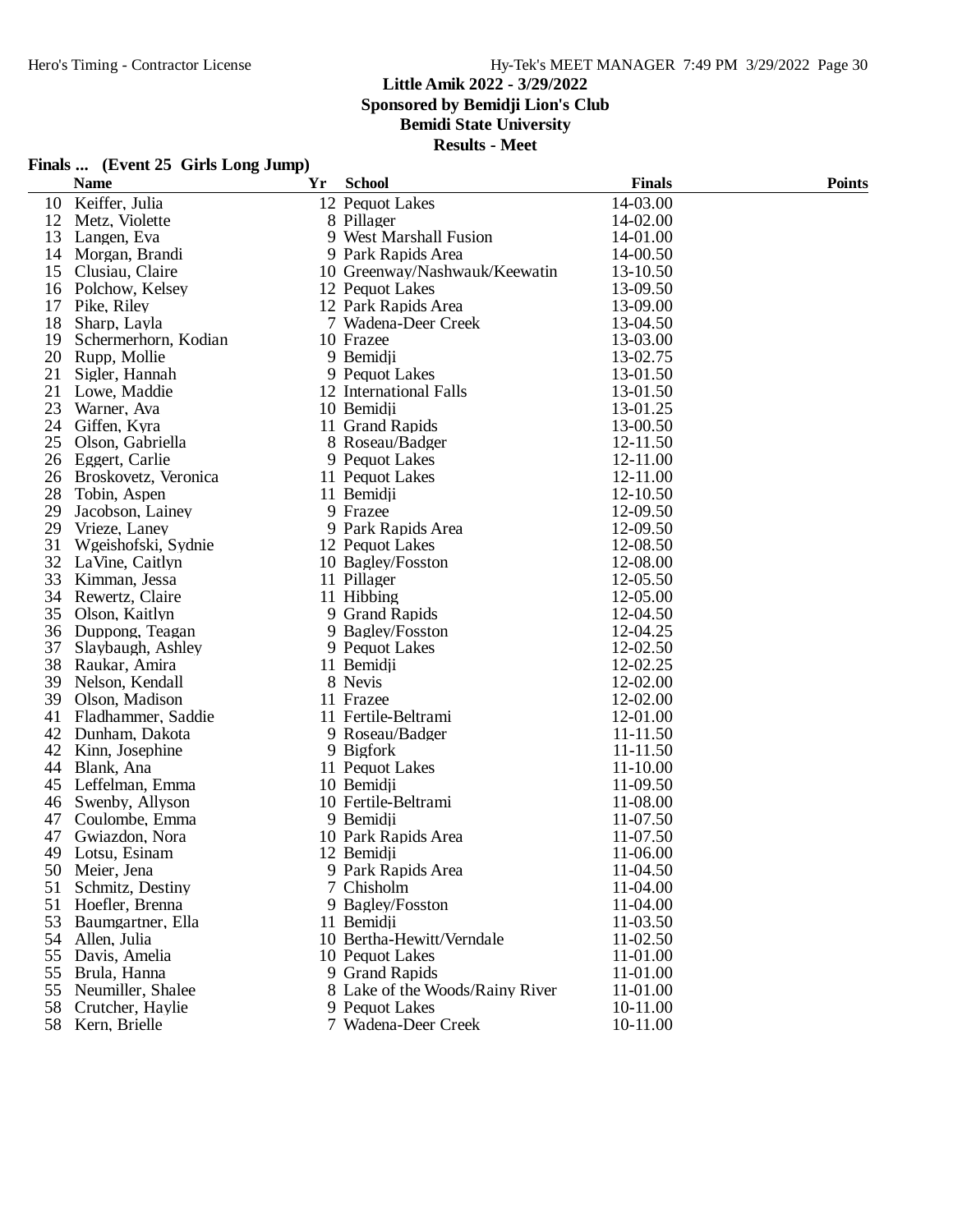## Hero's Timing - Contractor License Hy-Tek's MEET MANAGER 7:49 PM 3/29/2022 Page 31

## **Little Amik 2022 - 3/29/2022**

**Sponsored by Bemidji Lion's Club**

## **Bemidi State University**

| Finals  (Event 25 Girls Long Jump) |  |  |  |  |
|------------------------------------|--|--|--|--|
|------------------------------------|--|--|--|--|

|               | <b>Name</b>                    | Yr | <b>School</b>                   | <b>Finals</b> | <b>Points</b>                  |
|---------------|--------------------------------|----|---------------------------------|---------------|--------------------------------|
| 60            | Branham, Della                 |    | 9 Bemidji                       | 10-09.50      |                                |
| 61            | Barber, Annie                  |    | 9 Bigfork                       | 10-09.00      |                                |
| 62            | Fulmer, Morgan                 |    | 10 Frazee                       | 10-06.75      |                                |
| 63            | Ernhart, Tinley                |    | 10 Bigfork                      | 10-05.25      |                                |
| 64            | Simmons, Kimora                |    | 8 Wadena-Deer Creek             | 10-01.50      |                                |
| 65            | Prato, Eleanor                 |    | 9 Bigfork                       | 10-01.00      |                                |
| 66            | Thompson, Hannah               |    | 9 Bigfork                       | 10-00.50      |                                |
| 67            | Worlie, Sloen                  |    | 7 Chisholm                      | 9-11.50       |                                |
| 68            | Haataja, Ana                   |    | 9 Bigfork                       | 9-09.50       |                                |
| 69            | Zimmer, Kelsie                 |    | 9 Grand Rapids                  | 9-08.50       |                                |
| 70            | Maxwell, Kiyanne               |    | 8 Wadena-Deer Creek             | $9 - 06.00$   |                                |
| 71            | Banister, Ella                 |    | 9 Bertha-Hewitt/Verndale        | 9-05.50       |                                |
| 72            | Daniels, Guinevere             |    | 10 Warroad                      | 9-03.00       |                                |
| 73            | Sweduik, Emma                  |    | 7 Chisholm                      | 9-01.50       |                                |
| 74            | Haman, Juliana                 |    | 10 Pequot Lakes                 | 8-06.00       |                                |
| $---$         | Narlock, Alexis                |    | 10 West Marshall Fusion         | <b>ND</b>     |                                |
|               | Theien, Madilyn                |    | 9 Pequot Lakes                  | <b>ND</b>     |                                |
|               | Williams, Jasmynn              |    | 8 Pillager                      | <b>ND</b>     |                                |
| $---$         | Blowers, Haley                 |    | 8 Pillager                      | ND            |                                |
|               | Curtis, Zoe                    |    | 11 Wadena-Deer Creek            | <b>ND</b>     |                                |
|               | Snyder, Charli                 |    | 8 Wadena-Deer Creek             | <b>ND</b>     |                                |
| $---$         | Lehmann, Kaylee                |    | 7 Wadena-Deer Creek             | <b>ND</b>     |                                |
|               | Domier, Jenna                  |    | 8 Wadena-Deer Creek             | <b>ND</b>     |                                |
|               | Peters, Cailtyn                |    | 11 Bemidji                      | ND            |                                |
|               | Lange, Olivia                  |    | 10 Park Rapids Area             | ND            |                                |
|               | Beck, Amanda                   |    | 10 Frazee                       | <b>ND</b>     |                                |
|               | Bolton, Nora                   |    | 9 Park Rapids Area              | <b>ND</b>     |                                |
| $---$         | Brandt, Breanna                |    | 7 Chisholm                      | <b>ND</b>     |                                |
|               | Holthusen, Ina                 |    | 9 Bgmr                          | <b>ND</b>     |                                |
|               | Panichi, Ashley                |    | 7 Chisholm                      | <b>ND</b>     |                                |
| $---$         | Schow, Kylie                   |    | 8 Chisholm                      | ND            |                                |
|               | Denzel, Amiyah                 |    | 11 Greenway/Nashwauk/Keewatin   | <b>ND</b>     |                                |
|               | Ostrowski, Gia                 |    | 9 Pequot Lakes                  | <b>ND</b>     |                                |
| $---$         | Murray, Majeistic              |    | 8 Mahnomen/Waubun               | <b>ND</b>     |                                |
| $---$         | Obowa, Kaitlyn                 |    | 8 Mahnomen/Waubun               | <b>ND</b>     |                                |
|               | <b>Event 26 Boys Long Jump</b> |    |                                 |               |                                |
|               | <b>Name</b>                    |    |                                 | <b>Finals</b> | <b>Points</b>                  |
|               |                                | Yr | <b>School</b>                   |               |                                |
| <b>Finals</b> |                                |    |                                 |               |                                |
|               | Miller, Preston                |    | 10 Bertha-Hewitt/Verndale       | 19-06.50      | 10                             |
| 2             | Laveau, Quintin                |    | 12 Pillager                     | 19-04.75      | 8                              |
| 3             | Meikle, Dawson                 |    | 9 Lake of the Woods/Rainy River | 18-10.25      | 6                              |
| 4             | Mather, Logan                  |    | 12 Greenway/Nashwauk/Keewatin   | 18-10.00      |                                |
| 5             | Abernathy, July                |    | 11 Chisholm                     | 18-08.00      | $\frac{5}{4}$<br>$\frac{3}{2}$ |
| 6             | Reish, Sam                     |    | 12 Park Rapids Area             | 18-05.00      |                                |
| 7             | Hockstedler, Gavin             |    | $11$ Bgmr                       | 18-04.00      |                                |
| 8             | Carlson, Vincent               |    | 12 Hibbing                      | 17-11.50      | $\mathbf{1}$                   |
| 9             | Troy, Devon                    |    | 11 Mahnomen/Waubun              | 17-11.00      |                                |
| 10            | Reynolds, DJ                   |    | 9 Pillager                      | 17-10.50      |                                |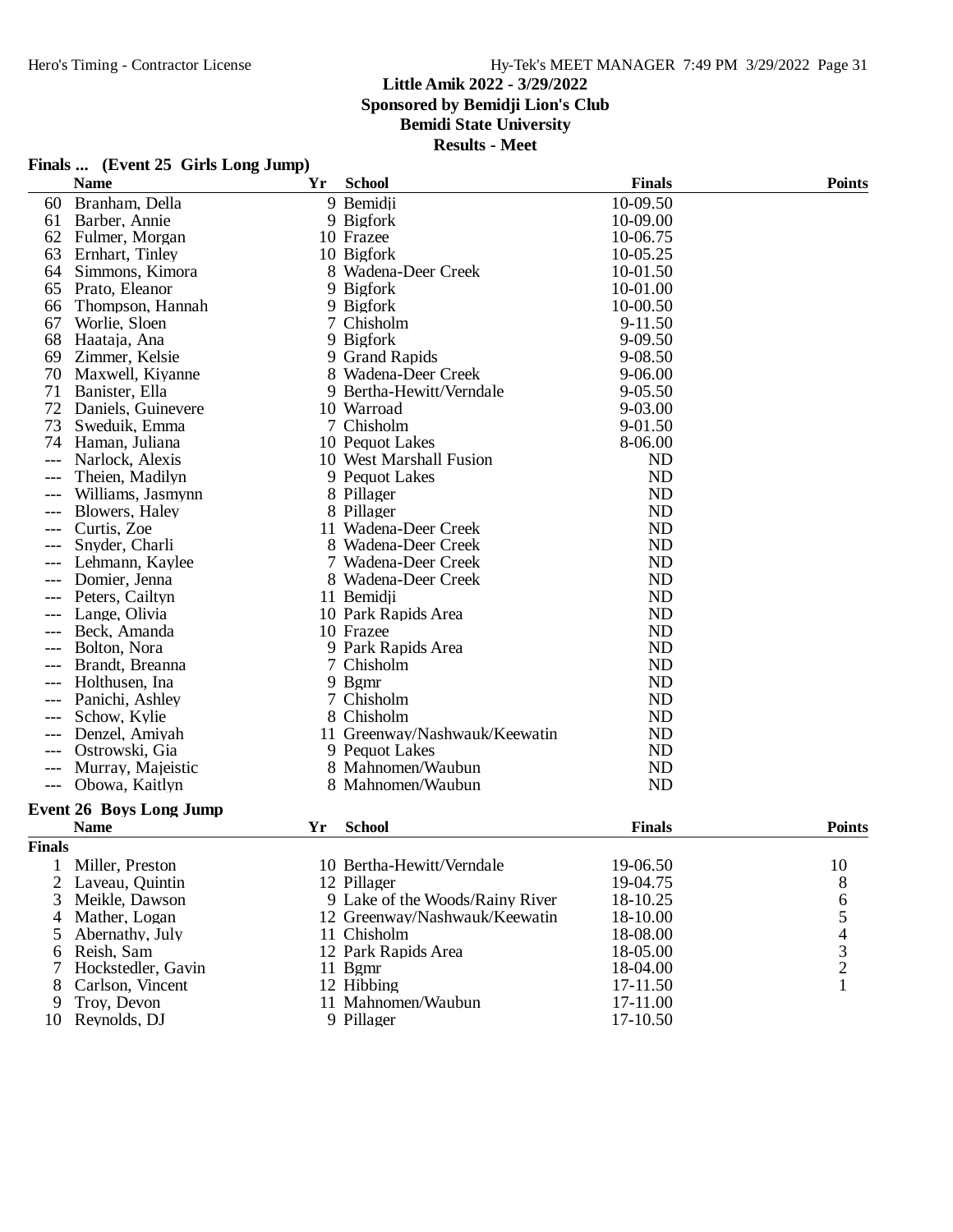### **Little Amik 2022 - 3/29/2022 Sponsored by Bemidji Lion's Club Bemidi State University**

| Finals  (Event 26 Boys Long Jump) |                                       |    |                                  |                      |               |
|-----------------------------------|---------------------------------------|----|----------------------------------|----------------------|---------------|
|                                   | <b>Name</b>                           | Yr | <b>School</b>                    | <b>Finals</b>        | <b>Points</b> |
| 11                                | Raaen, Brody                          |    | 11 Fertile-Beltrami              | 17-10.00             |               |
| 12                                | Card, Curtis                          |    | 12 Grand Rapids                  | 17-09.00             |               |
| 13                                | Hill, Tristan                         |    | 12 Park Rapids Area              | 17-07.50             |               |
|                                   | 14 Haug, Lyrik                        |    | 10 Wadena-Deer Creek             | 17-06.50             |               |
| 15                                | Manning, Amari                        |    | 12 Hibbing                       | 17-06.00             |               |
|                                   | 16 Whalen, Jayden                     |    | 8 Park Rapids Area               | 17-05.50             |               |
| 17                                | Nelson, Noah                          |    | 9 Bagley/Fosston                 | 17-05.00             |               |
| 18                                | Ketola, Reid                          |    | 9 Grand Rapids                   | 17-03.00             |               |
| 19                                | Sposito, Vincenzo                     |    | 12 Pequot Lakes                  | 17-01.50             |               |
|                                   | 20 Kallinen, Caden                    |    | 12 Bigfork                       | 17-01.00             |               |
| 21                                | Lavine, Avery                         |    | 11 Clearbrook-Gonvick            | 17-00.50             |               |
|                                   | 22 Hagen, Thomas                      |    | 11 Hibbing                       | 17-00.00             |               |
| 22                                | Lund, Gunnar                          |    | 10 Roseau/Badger                 | 17-00.00             |               |
| 24                                | Schiller, Corbin                      |    | 8 Park Rapids Area               | 16-11.00             |               |
| 25                                | Schoepp, Jacob                        |    | 10 West Marshall Fusion          | 16-10.00             |               |
|                                   | 25 Perpich, Daniel                    |    | 8 Chisholm                       | 16-10.00             |               |
| 27                                | Werpy, Brayden                        |    | 11 Fertile-Beltrami              | 16-09.00             |               |
| 28                                | Swart, Dallas                         |    | 11 Hibbing                       | 16-08.50             |               |
| 29                                | Kurschner, Alex                       |    | 10 Bemidji                       | 16-08.00             |               |
|                                   | 30 Langlois, Nate                     |    | 12 Grand Rapids                  | 16-07.50             |               |
| 31                                | Van Batavia, Zach                     |    | 12 Park Rapids Area              | 16-06.00             |               |
| 31                                | Yarbro, Waylan                        |    | 12 Bagley/Fosston                | 16-06.00             |               |
| 33                                | Woinarowicz, Raydon                   |    | 8 West Marshall Fusion           | 16-05.00             |               |
|                                   | 34 Crabtree, Brady                    |    | 10 Frazee                        | 16-04.00             |               |
| 35                                | Kriegl, Brayton                       |    | 10 Pillager                      | 16-03.00             |               |
| 36                                | Lehmann, Tayton                       |    | 9 Wadena-Deer Creek              | 16-02.50             |               |
| 37                                | Nelson, Alex                          |    | 10 Bemidji                       | 16-01.00             |               |
| 37                                | Verant, Noah                          |    | 9 Chisholm                       | 16-01.00             |               |
| 39                                | Amberg, Max                           |    | 9 Mahnomen/Waubun                | 15-11.00             |               |
| 40                                | Broskovetz, Ben                       |    | 9 Pequot Lakes                   | 15-10.50             |               |
| 41                                | Austad, Brayden                       |    | 9 Greenway/Nashwauk/Keewatin     | 15-07.00             |               |
| 42                                | Cadreau, Lane                         |    | 12 Clearbrook-Gonvick            | 15-06.00             |               |
|                                   | 43 Young, Coleman                     |    | 11 Bemidji                       | 15-05.50             |               |
|                                   | 44 Weinhandl, Dawson                  |    | 9 Pillager                       | 15-05.00             |               |
| 44                                | Blomer, Thomas                        |    | 11 Pequot Lakes                  | 15-05.00             |               |
|                                   | 46 Putnam, Joe                        |    | 9 Pillager                       | 15-03.50             |               |
| 47                                | Lauzen, Ethan                         |    | 9 Chisholm                       | 15-03.00             |               |
|                                   | 47 Reese, Anthony                     |    | 12 Park Rapids Area              | 15-03.00             |               |
|                                   | 49 Lawerence, Brody                   |    | 9 Pequot Lakes                   | 15-02.00             |               |
|                                   | 50 Pagnac, Caden                      |    | 8 West Marshall Fusion           | 14-10.00             |               |
|                                   | 51 Lehman, Skylure                    |    | 12 Frazee                        | 14-09.00             |               |
| 51                                | Borah, Brady                          |    | 10 Frazee                        | 14-09.00<br>14-09.00 |               |
| 51                                | Borowicz, Jake                        |    | 9 Roseau/Badger                  |                      |               |
| 51                                | Mudgett, Kade                         |    | 11 Pequot Lakes                  | 14-09.00             |               |
|                                   | 55 Bucholtz, Ethan                    |    | 8 Nevis                          | 14-08.50             |               |
|                                   | 56 Deblieck, Pierce                   |    | 11 Park Rapids Area<br>11 Frazee | 14-08.00             |               |
|                                   | 57 Lyman, Hunter<br>58 Larson, Gunner |    | 9 Grand Rapids                   | 14-07.00<br>14-05.00 |               |
|                                   |                                       |    | 12 Pequot Lakes                  |                      |               |
|                                   | 59 Davis, Brady                       |    |                                  | 14-04.50             |               |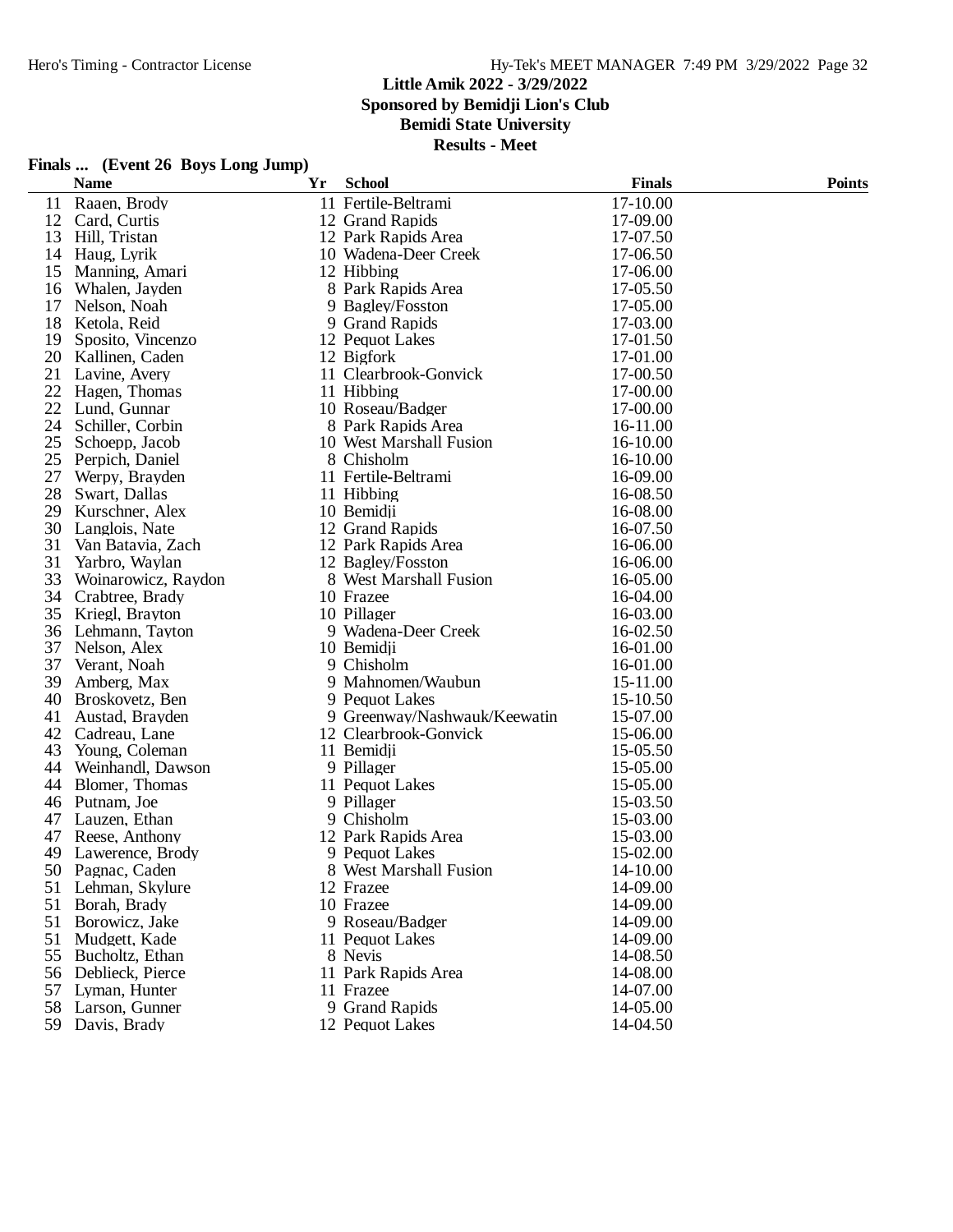### **Little Amik 2022 - 3/29/2022 Sponsored by Bemidji Lion's Club Bemidi State University**

|               | Finals  (Event 26 Boys Long Jump) |    |                                 |               |                |
|---------------|-----------------------------------|----|---------------------------------|---------------|----------------|
|               | <b>Name</b>                       | Yr | <b>School</b>                   | <b>Finals</b> | <b>Points</b>  |
| 60            | McGee, Steven                     |    | 8 Greenway/Nashwauk/Keewatin    | 14-03.50      |                |
| 61            | Donat, Koen                       |    | 9 Bemidji                       | 14-02.00      |                |
| 61            | Rusek, Christopher                |    | 9 Roseau/Badger                 | 14-02.00      |                |
| 63            | Wittman, Austin                   |    | 11 West Marshall Fusion         | 13-10.00      |                |
|               | 64 Puschinsky, Brandon            |    | 11 Bemidji                      | 13-09.50      |                |
| 64            | Torgerson, Trevin                 |    | 8 Wadena-Deer Creek             | 13-09.50      |                |
|               | 66 Fredriksen-Holm, Trenten       |    | 9 Bemidji                       | 13-08.50      |                |
| 66            | Berg, Bryson                      |    | 9 Pequot Lakes                  | 13-08.50      |                |
| 68            | Maanum, Aiden                     |    | 9 Park Rapids Area              | 13-07.00      |                |
|               | 69 Huot, Alex                     |    | 8 Park Rapids Area              | 13-06.00      |                |
| 70            | Rankin, Daniel                    |    | 11 Clearbrook-Gonvick           | 13-03.50      |                |
| 70            | McCartney, Conner                 |    | 12 Grand Rapids                 | 13-03.50      |                |
| 72            | McDonald, Ethan                   |    | 10 Roseau/Badger                | 13-03.00      |                |
| 73            | Meyer, Landen                     |    | 9 Roseau/Badger                 | 12-10.00      |                |
|               | 74 Pearson, Charlie               |    | 7 Chisholm                      | 12-08.00      |                |
| 75            | Beckel, Alex                      |    | 9 Lake of the Woods/Rainy River | 12-07.00      |                |
|               | 76 Meyer, Tony                    |    | 7 Fertile-Beltrami              | 12-06.00      |                |
| 77            | Wielenberg, Matt                  |    | 10 TrekNorth                    | 12-04.25      |                |
| 78            | Huot, tyler                       |    | 7 Park Rapids Area              | 12-03.00      |                |
|               | Chernugal, Emiliano               |    | 10 TrekNorth                    | <b>FOUL</b>   |                |
|               | Mount, Ethan                      |    | 9 Bigfork                       | <b>FOUL</b>   |                |
| $---$         | Varin, Christian                  |    | 9 Grand Rapids                  | <b>FOUL</b>   |                |
|               | Adams, Landon                     |    | 7 Warroad                       | <b>FOUL</b>   |                |
|               | Kovach, Jack                      |    | 7 Park Rapids Area              | <b>FOUL</b>   |                |
| $---$         | Langner, Elias                    |    | 9 Hibbing                       | <b>FOUL</b>   |                |
|               | Hartung, Thomas                   |    | 9 Park Rapids Area              | <b>FOUL</b>   |                |
|               |                                   |    |                                 |               |                |
|               | <b>Event 27 Girls Triple Jump</b> |    |                                 |               |                |
|               | <b>Name</b>                       | Yr | <b>School</b>                   | <b>Finals</b> | <b>Points</b>  |
| <b>Finals</b> |                                   |    |                                 |               |                |
|               | Pederson, Hannah                  |    | 10 West Marshall Fusion         | 33-11.00      | 10             |
| 2             | Moore, Rylee                      |    | 12 Frazee                       | 32-00.00      | 8              |
| 3             | Baune, Alayna                     |    | 9 New York Mills                | 31-01.50      | 6              |
| 4             | Davis, Olivia                     |    | 11 Park Rapids Area             | 30-11.00      | 5              |
| 5             | Mayfield, Kaidence                |    | 11 Frazee                       | 30-10.00      | $rac{4}{3}$    |
| 6             | Selly, Hailey                     |    | 10 Frazee                       | 30-06.50      |                |
|               | Warmbold, Isabella                |    | 10 Bagley/Fosston               | 30-04.00      | $\overline{c}$ |
| 8             | Wgeishofski, Sydnie               |    | 12 Pequot Lakes                 | 30-01.50      |                |
| 9             | Polchow, Kelsey                   |    | 12 Pequot Lakes                 | 29-06.00      |                |
| 10            | Miskovich, Layla                  |    | 10 Greenway/Nashwauk/Keewatin   | 29-04.00      |                |
| 10            | Giffen, Kyra                      |    | 11 Grand Rapids                 | 29-04.00      |                |
| 12            | Michalski, Paige                  |    | 11 West Marshall Fusion         | 29-00.00      |                |
|               | 13 Laposky, Reese                 |    | 9 Pequot Lakes                  | 28-11.50      |                |
|               | 14 Pike, Riley                    |    | 12 Park Rapids Area             | 28-09.00      |                |
| 15            | Barthel, Makayla                  |    | 10 Bertha-Hewitt/Verndale       | 28-05.00      |                |
| 16            | Lloyd, Taylor                     |    | 10 Bertha-Hewitt/Verndale       | 27-10.00      |                |
| 17            | Lange, Olivia                     |    | 10 Park Rapids Area             | 27-09.00      |                |
| 18            | Morgan, Brandi                    |    | 9 Park Rapids Area              | 27-05.50      |                |
|               | 19 Snyder, Charli                 |    | 8 Wadena-Deer Creek             | 27-02.00      |                |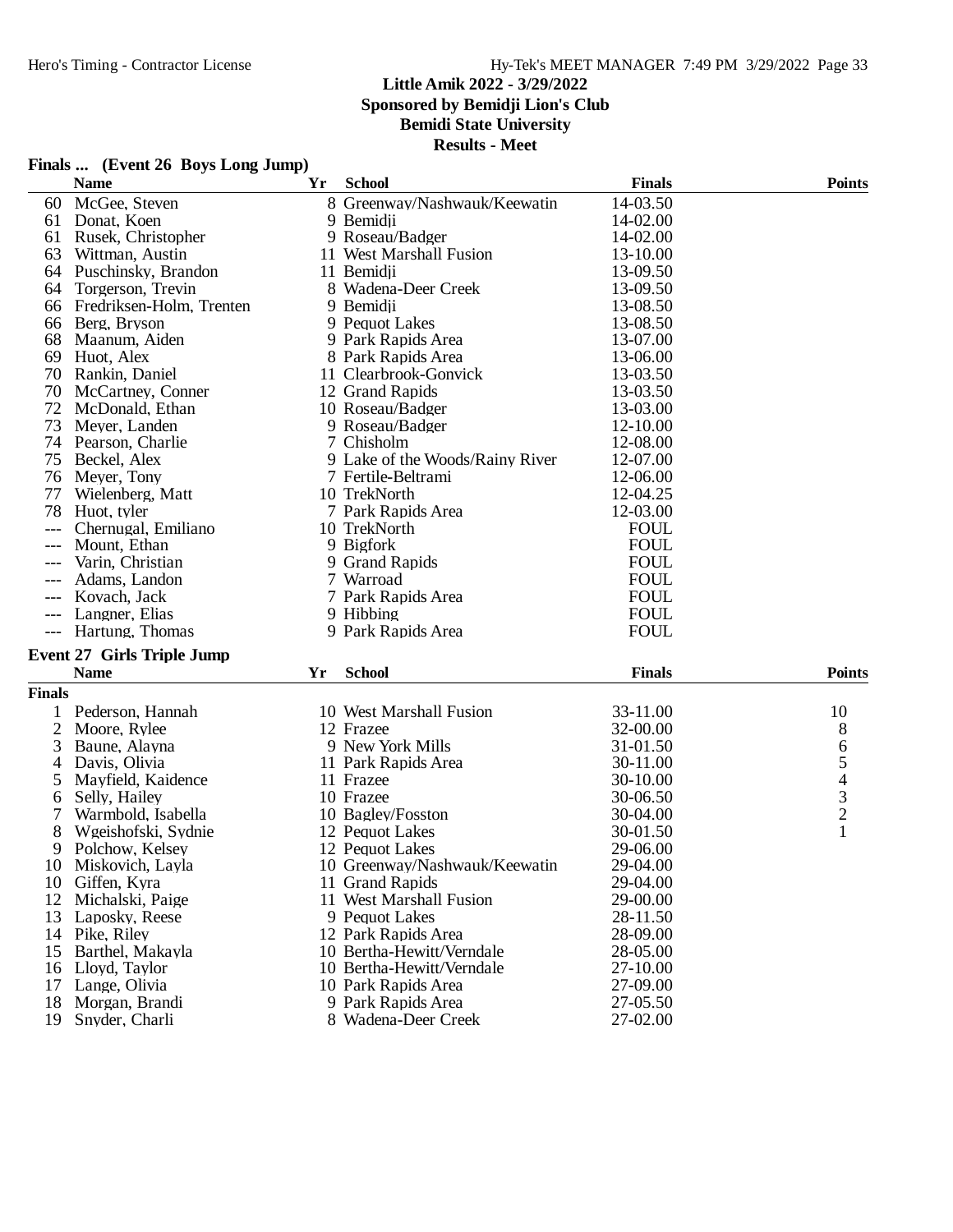## Hero's Timing - Contractor License Hy-Tek's MEET MANAGER 7:49 PM 3/29/2022 Page 34

## **Little Amik 2022 - 3/29/2022**

**Sponsored by Bemidji Lion's Club**

## **Bemidi State University**

|  |  | Finals  (Event 27 Girls Triple Jump) |
|--|--|--------------------------------------|
|--|--|--------------------------------------|

|               | <b>Name</b>                                 | Yr | <b>School</b>                                           | <b>Finals</b>          | <b>Points</b>         |
|---------------|---------------------------------------------|----|---------------------------------------------------------|------------------------|-----------------------|
| 20            | Wolff, Simone                               |    | 12 Park Rapids Area                                     | 26-09.00               |                       |
| 21            | Seely, Marima                               |    | 11 Bemidii                                              | 26-08.00               |                       |
| 22            | Voge, Hannah                                |    | 10 Bemidji                                              | 26-06.00               |                       |
| 23            | Peterson, Ellie                             |    | 12 Greenway/Nashwauk/Keewatin                           | 25-08.00               |                       |
| 24            | Ford, Quianna                               |    | 10 International Falls                                  | 25-02.50               |                       |
| 24            | Warren, Ashley                              |    | 11 Bertha-Hewitt/Verndale                               | 25-02.50               |                       |
| 26            | Hubbard, Elizabeth                          |    | 9 Bertha-Hewitt/Verndale                                | 24-04.00               |                       |
| 27            | Coulombe, Emma                              |    | 9 Bemidii                                               | 23-00.50               |                       |
| 28            | Hesseldahl, Keira                           |    | 10 International Falls                                  | 22-10.00               |                       |
| 29            | Conklin, Gabriella                          |    | 8 Pillager                                              | 22-04.50               |                       |
|               | 30 Schwartz, Skylee                         |    | 8 International Falls                                   | 21-06.50               |                       |
| $---$         | Abear, Elizabeth                            |    | 8 Pillager                                              | ND                     |                       |
| $---$         | Rupp, Mollie                                |    | 9 Bemidji                                               | ND                     |                       |
|               | McNamee, Grace                              |    | 9 Nevis                                                 | <b>ND</b>              |                       |
|               | Babich, Brynn                               |    | 8 Hibbing                                               | <b>ND</b>              |                       |
| $---$         | Scull, Tatum                                |    | 12 Pillager                                             | <b>ND</b>              |                       |
|               | Denzel, Amiyah                              |    | 11 Greenway/Nashwauk/Keewatin                           | <b>ND</b>              |                       |
| $---$         | Matetich, Molly                             |    | 10 Bemidji                                              | <b>ND</b>              |                       |
|               | --- Lee, Greta                              |    | 12 Bgmr                                                 | <b>ND</b>              |                       |
|               | <b>Event 28 Boys Triple Jump</b>            |    |                                                         |                        |                       |
|               | <b>Name</b>                                 | Yr | <b>School</b>                                           | <b>Finals</b>          | <b>Points</b>         |
| <b>Finals</b> |                                             |    |                                                         |                        |                       |
|               |                                             |    |                                                         |                        |                       |
|               |                                             |    |                                                         |                        |                       |
| $\mathbf{1}$  | Jensrud, Jacob                              |    | 12 Hibbing                                              | 40-05.50               | 10                    |
| 2             | Bushinger, Charlie                          |    | 11 Wadena-Deer Creek                                    | 39-03.50               | 8                     |
| 3             | Baumgartner, Zach                           |    | 10 Bertha-Hewitt/Verndale                               | 37-11.00               |                       |
| 4             | Loucks, Zion                                |    | 12 Pillager                                             | 37-11.00               |                       |
| 5             | Collins, Liam                               |    | 10 Bgmr                                                 | 37-09.00               |                       |
| 6             | Roy, Ethan                                  |    | 12 Hibbing                                              | 37-08.50               |                       |
| 7             | Parsons, Jonathon                           |    | 12 Frazee                                               | 37-08.00               | 65432<br>$\mathbf{1}$ |
| 8<br>9        | Jenson, Oskar                               |    | 12 Greenway/Nashwauk/Keewatin                           | 36-05.00               |                       |
|               | Van Den Enide, Ryan                         |    | 11 Fertile-Beltrami<br>12 Frazee                        | 36-04.00               |                       |
|               | 10 Keeping, Jayden                          |    |                                                         | 35-07.00               |                       |
| 11<br>12      | Moyer, Tim                                  |    | 12 Pillager                                             | 34-02.00               |                       |
| 13            | Christensen, Herschel                       |    | 9 Grand Rapids                                          | 34-00.00<br>33-08.00   |                       |
|               | Harstad, Jonah                              |    | 9 Fertile-Beltrami<br>10 Bemidji                        | 33-04.00               |                       |
| 15            | 14 Kingbird-Haugen, Sidney<br>Schultz, Kobe |    | 10 Pillager                                             | 32-10.00               |                       |
| 16            | Loukota, Micah                              |    | 9 Pequot Lakes                                          | 32-04.00               |                       |
| 17            | Jenson, Garrett                             |    | 11 Lake of the Woods/Rainy River                        | 31-10.50               |                       |
| 18            | Schiro, Yili                                |    |                                                         | 31-02.00               |                       |
| 19            | Damlo, Cooper                               |    | 10 Lake of the Woods/Rainy River<br>7 Wadena-Deer Creek | 27-09.00               |                       |
| $---$         | Dufault, Zach                               |    | 11 Fertile-Beltrami                                     | <b>ND</b>              |                       |
|               | Van Batavia, Zach                           |    | 12 Park Rapids Area                                     | <b>ND</b>              |                       |
|               | Chernugal, Emiliano                         |    | 10 TrekNorth                                            | <b>ND</b><br><b>ND</b> |                       |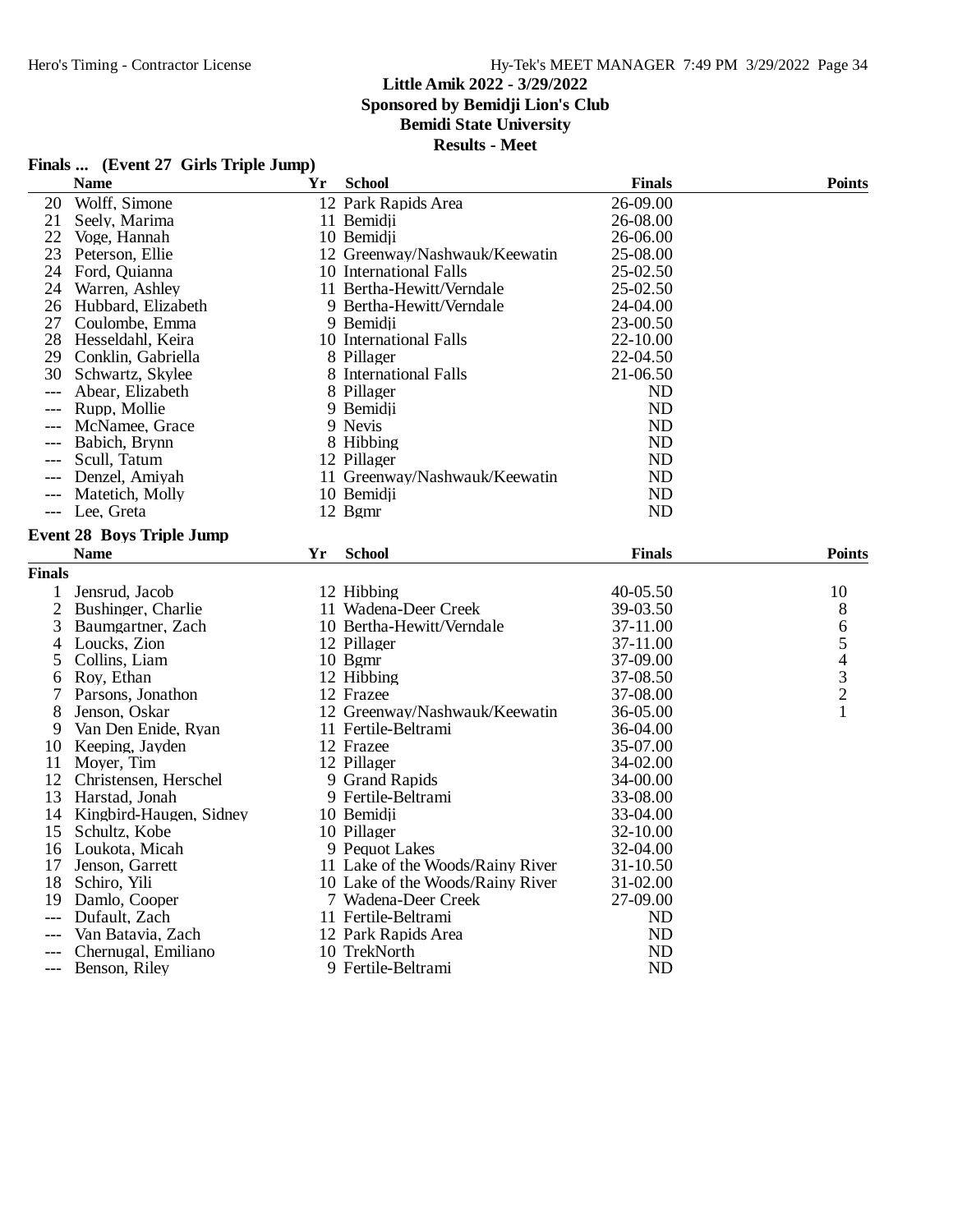## **Little Amik 2022 - 3/29/2022 Sponsored by Bemidji Lion's Club Bemidi State University**

**Results - Meet**

### **Event 29 Girls Shot Put**

|                | <b>Name</b>           | Yr | <b>School</b>                 | <b>Finals</b> | H#                       | <b>Points</b>            |
|----------------|-----------------------|----|-------------------------------|---------------|--------------------------|--------------------------|
| <b>Finals</b>  |                       |    |                               |               |                          |                          |
| 1              | Oviatt, Emmalee       |    | 11 Greenway/Nashwauk/Keewatin | 35-06.00      | 5                        | 10                       |
| $\overline{2}$ | Smith, Kennedy        |    | 12 Bemidji                    | 35-04.00      | 5                        | 8                        |
| 3              | Engen, Ella           |    | 12 Clearbrook-Gonvick         | 33-04.00      | 5                        | 6                        |
| $\overline{4}$ | Isaacson, Ava         |    | 12 Nevis                      | 32-09.50      | 5                        | 5                        |
| 5              | Vestledahl, Katelyn   |    | 11 Bagley/Fosston             | 30-08.00      | 5                        | $\overline{\mathcal{A}}$ |
| 6              | Saltzman, Dreamer     |    | 11 Bertha-Hewitt/Verndale     | 30-01.00      | 5                        | $\mathfrak 3$            |
| 7              | Arm, Gracie           |    | 8 Wadena-Deer Creek           | 29-06.50      | $\mathbf{1}$             | $\overline{c}$           |
| 8              | Ballard, Skylar       |    | 10 Clearbrook-Gonvick         | 29-06.00      | 5                        | $\mathbf{1}$             |
| 9              | Westrum, Kaylee       |    | 12 Clearbrook-Gonvick         | 29-04.00      | 5                        |                          |
| 9              | Carsrud, Justine      |    | 12 Grand Rapids               | 29-04.00      | $\overline{\mathcal{L}}$ |                          |
| 11             | Stroot, Rosemonde     |    | 11 Roseau/Badger              | 29-01.00      | $rac{2}{5}$              |                          |
| 12             | Gravelle, Lauryn      |    | 12 Wadena-Deer Creek          | 28-10.50      |                          |                          |
| 13             | Hale, Ellie           |    | 11 Wadena-Deer Creek          | 28-06.50      | 5                        |                          |
| 14             | Tietz, Jerrett        |    | 9 Pequot Lakes                | 28-01.00      | 1                        |                          |
| 14             | Davis, Amelia         |    | 10 Pequot Lakes               | 28-01.00      | 5                        |                          |
| 16             | Engst, Marissa        |    | 12 Nevis                      | 27-06.50      | $\overline{\mathcal{L}}$ |                          |
| 16             | Fawver, Emma          |    | 8 Clearbrook-Gonvick          | 27-06.50      | 4                        |                          |
| 18             | Wolff, Simone         |    | 12 Park Rapids Area           | 26-07.00      | 4                        |                          |
| 18             | Basaraba, Lauren      |    | 8 International Falls         | 26-07.00      |                          |                          |
| 18             | Krueger -barth, Rowan |    | 12 Grand Rapids               | 26-07.00      | $\frac{2}{5}$            |                          |
| 21             | Harmon, Julia         |    | 11 Park Rapids Area           | 26-05.00      | $\overline{4}$           |                          |
| 22             | Storlie, Rebekah      |    | 11 Bigfork                    | 26-03.50      | 5                        |                          |
| 23             | Joyce, Kayla          |    | 10 Pequot Lakes               | 26-03.00      | 5                        |                          |
| 24             | Kalstad, Kendra       |    | 9 International Falls         | 26-02.00      | $\overline{c}$           |                          |
| 25             | Dean, Cheynne         |    | 10 Bertha-Hewitt/Verndale     | 26-01.00      | 5                        |                          |
| 26             | Bishop, Savannah      |    | 11 West Marshall Fusion       | 25-09.00      | 5                        |                          |
| 26             | Milstead, Careese     |    | 10 Greenway/Nashwauk/Keewatin | 25-09.00      | 4                        |                          |
| 28             | Houle, Sienna         |    | 11 Pillager                   | 25-07.00      | $\overline{\mathcal{L}}$ |                          |
| 29             | Holmstrom, Laura      |    | 12 Roseau/Badger              | 25-06.50      | 4                        |                          |
| 29             | Joyce, Britany        |    | 12 Pequot Lakes               | 25-06.50      | 5                        |                          |
| 31             | Kologi, Chelsea       |    | 12 Mahnomen/Waubun            | 25-04.50      | 3                        |                          |
|                | 32 Mendonsa, Beathany |    | 11 Grand Rapids               | 25-04.00      | 4                        |                          |
| 33             | Lee, Greta            |    | 12 Bgmr                       | 25-03.00      | 3                        |                          |
| 34             | Wojciehowski, Chloe   |    | 11 Hibbing                    | 24-11.00      | 3                        |                          |
| 35             | Thomsen, Emma         |    | 10 Grand Rapids               | 24-10.00      | $\overline{\mathcal{L}}$ |                          |
| 36             | Lemke, Sophia         |    | 11 Bemidji                    | 24-09.00      | 3                        |                          |
| 37             | Bock, Audrey          |    | 11 Pillager                   | 24-03.00      | $\frac{3}{4}$            |                          |
| 37             | Prato, Eleanor        |    | 9 Bigfork                     | 24-03.00      |                          |                          |
|                | 37 Danielson, Jessica |    | 11 Roseau/Badger              | 24-03.00      | $\overline{2}$           |                          |
| 40             | Novacek, Macey        |    | 9 West Marshall Fusion        | 24-01.00      | $\overline{\mathbf{c}}$  |                          |
| 41             | Westrum, Presley      |    | 10 Clearbrook-Gonvick         | 24-00.00      | 3                        |                          |
| 42             | Johnson, Abigail      |    | 10 Bemidji                    | 23-11.00      | 3                        |                          |
| 43             | Portia, Nenookaasi    |    | 7 Mahnomen/Waubun             | 23-10.00      | 3                        |                          |
| 44             | Baumgartner, Ella     |    | 11 Bemidji                    | 23-09.50      |                          |                          |
| 45             | Ledermann, Sylvie     |    | 9 Grand Rapids                | 23-05.00      | 4                        |                          |
| 46             | Youso, Elizabeth      |    | 9 Bemidji                     | 23-04.50      |                          |                          |
| 47             | Pinella, Josephine    |    | 12 Wadena-Deer Creek          | 23-03.50      | 1                        |                          |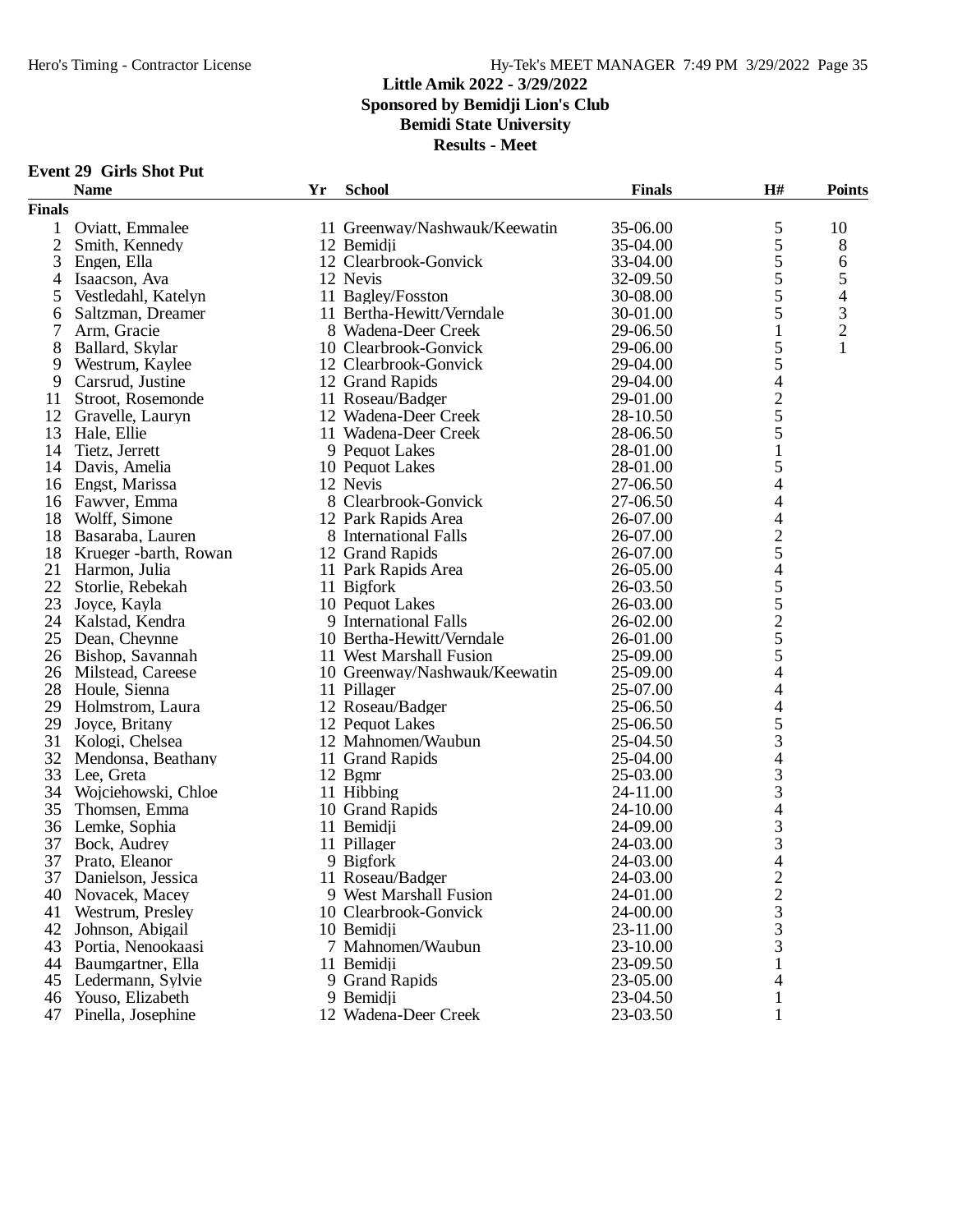### **Little Amik 2022 - 3/29/2022 Sponsored by Bemidji Lion's Club**

**Bemidi State University**

**Results - Meet**

|               | <b>Name</b>                                  | Yr | <b>School</b>                 | <b>Finals</b> | $\mathbf{H}$ #                 | <b>Points</b>  |
|---------------|----------------------------------------------|----|-------------------------------|---------------|--------------------------------|----------------|
| 48            | Danielson, Bridget                           |    | 10 Pillager                   | 23-03.00      | $\mathfrak{Z}$                 |                |
| 49            | Hinrichs-Olson, Jolee                        |    | 8 Clearbrook-Gonvick          | 22-10.00      |                                |                |
| 50            | Johnson, Tavia                               |    | Clearbrook-Gonvick            | 22-05.00      | $\frac{3}{3}$                  |                |
| 51            | Danielson, Mandy                             |    | 11 Frazee                     | 21-10.00      | 4                              |                |
| 52            | Meier, Jena                                  |    | 9 Park Rapids Area            | 21-07.00      | $\mathbf{1}$                   |                |
| 53            | Kilde, Madelyn                               |    | 10 Frazee                     | 21-06.50      | $\overline{c}$                 |                |
| 54            | Perrine, Kimberly                            |    | 9 Bagley/Fosston              | 21-02.00      | $\overline{4}$                 |                |
| 54            | St. Germain, Kylee                           |    | 10 Frazee                     | 21-02.00      |                                |                |
| 56            | Simpson, Kiaja                               |    | 8 Hibbing                     | 20-07.50      | $\frac{2}{3}$                  |                |
| 57            | De Younge, Emily                             |    | 7 New York Mills              | 20-06.00      | 1                              |                |
| 58            | Black, Joelle                                |    | 8 International Falls         | 20-05.00      | $\mathbf{1}$                   |                |
| 59            | Carlson, Ava                                 |    | 7 New York Mills              | 19-11.00      | $\mathbf{1}$                   |                |
| 60            | Dravis, Kate                                 |    | 9 Park Rapids Area            | 19-09.00      | $\overline{c}$                 |                |
| 61            | Flategraff, Olivia                           |    | 9 Pequot Lakes                | 19-05.50      | $\mathbf{1}$                   |                |
| 62            | Varela, Jennifer                             |    | 9 Wadena-Deer Creek           | 18-10.00      | 1                              |                |
| 63            | Banister, Hannah                             |    | 10 Bertha-Hewitt/Verndale     | 18-06.00      | 5                              |                |
| 64            | Laferriere, Madison                          |    | 9 Park Rapids Area            | 18-03.50      | 1                              |                |
| 65            | Canty, Ellah                                 |    | 10 Bemidji                    | 18-01.00      | 1                              |                |
| 66            | Bjorgaard, Hannah                            |    | $10$ Bgmr                     | 17-10.00      | $\mathbf{1}$                   |                |
| 67            | Larsen, Bailey                               |    | 11 Frazee                     | 17-07.50      |                                |                |
| 68            | May, Addison                                 |    | 9 TrekNorth                   | 17-07.00      |                                |                |
| 69            | Grey, Cambri                                 |    | 10 Bagley/Fosston             | 17-05.00      |                                |                |
| 70            | Tischer, Kaycee                              |    | 10 Park Rapids Area           | 16-11.00      |                                |                |
| 70            | Kuchinski, Hailee                            |    | 10 Bertha-Hewitt/Verndale     | 16-11.00      | $\frac{2}{2}$<br>$\frac{2}{5}$ |                |
| 72            | Maxwell, Matia                               |    | 9 TrekNorth                   | 14-10.50      | $\overline{c}$                 |                |
| 73            | Sallia, Olivia                               |    | 9 Hibbing                     | 12-11.00      | 1                              |                |
|               |                                              |    |                               |               |                                |                |
|               | <b>Event 30 Boys Shot Put</b><br><b>Name</b> |    | <b>School</b>                 | <b>Finals</b> | H#                             |                |
|               |                                              | Yr |                               |               |                                | <b>Points</b>  |
| <b>Finals</b> |                                              |    |                               |               |                                |                |
| 1             | Weston, Jackson                              |    | 12 Grand Rapids               | 47-00.00      | 5                              | 10             |
| 2             | Hartung, Luke                                |    | 11 Park Rapids Area           | 45-03.00      | 5                              | 8              |
| 3             | Ganley, Lucas                                |    | 11 Pequot Lakes               | 45-00.00      | 5                              | 6              |
| 4             | Hockstedler, Gage                            |    | 12 Bgmr                       | 43-00.00      | 5                              | 5              |
| 5             | Kallinen, Caden                              |    | 12 Bigfork                    | 42-05.00      |                                | $\overline{4}$ |
| 6             | Nichols, Treston                             |    | $10$ Bgmr                     | 42-03.00      | $\frac{5}{5}$                  | $\frac{3}{2}$  |
| 7             | Marx, Mason                                  |    | 11 Greenway/Nashwauk/Keewatin | 41-05.00      |                                |                |
| 8             | Skeim, Brady                                 |    | 12 Bgmr                       | 40-01.00      | 5                              | $\mathbf{1}$   |
| 9             | Brainard, Connor                             |    | 12 Grand Rapids               | 38-03.00      | 5                              |                |
| 10            | Posner, Abe                                  |    | 12 Pillager                   | 37-00.00      | 4                              |                |
| 10            | Scull, Asher                                 |    | 10 Pillager                   | 37-00.00      | 4                              |                |
| 12            | Kautzman, Austin                             |    | 11 $Bgmr$                     | 36-11.00      | 4                              |                |
| 13            | Reimer, Noah                                 |    | 11 Clearbrook-Gonvick         | 36-09.00      | 4                              |                |
| 14            | Cottrell, Ian                                |    | 12 Frazee                     | 36-08.00      | 5                              |                |
| 14            | Jacobson, Chase                              |    | 10 Bigfork                    | 36-08.00      | 5                              |                |
| 16            | Frazer, Garrett                              |    | 11 Bemidji                    | 36-02.00      | $\mathbf{1}$                   |                |
| 17            | Shepherd, Aiden                              |    | 10 Hibbing                    | 34-11.00      | 5                              |                |
| 18            | Hoffard, Tristian                            |    | 11 Pequot Lakes               | 34-06.00      | 1                              |                |
| 19            | Branson, Riley                               |    | 10 Bemidji                    | 34-02.00      | 1                              |                |

## **Finals ... (Event 29 Girls Shot Put)**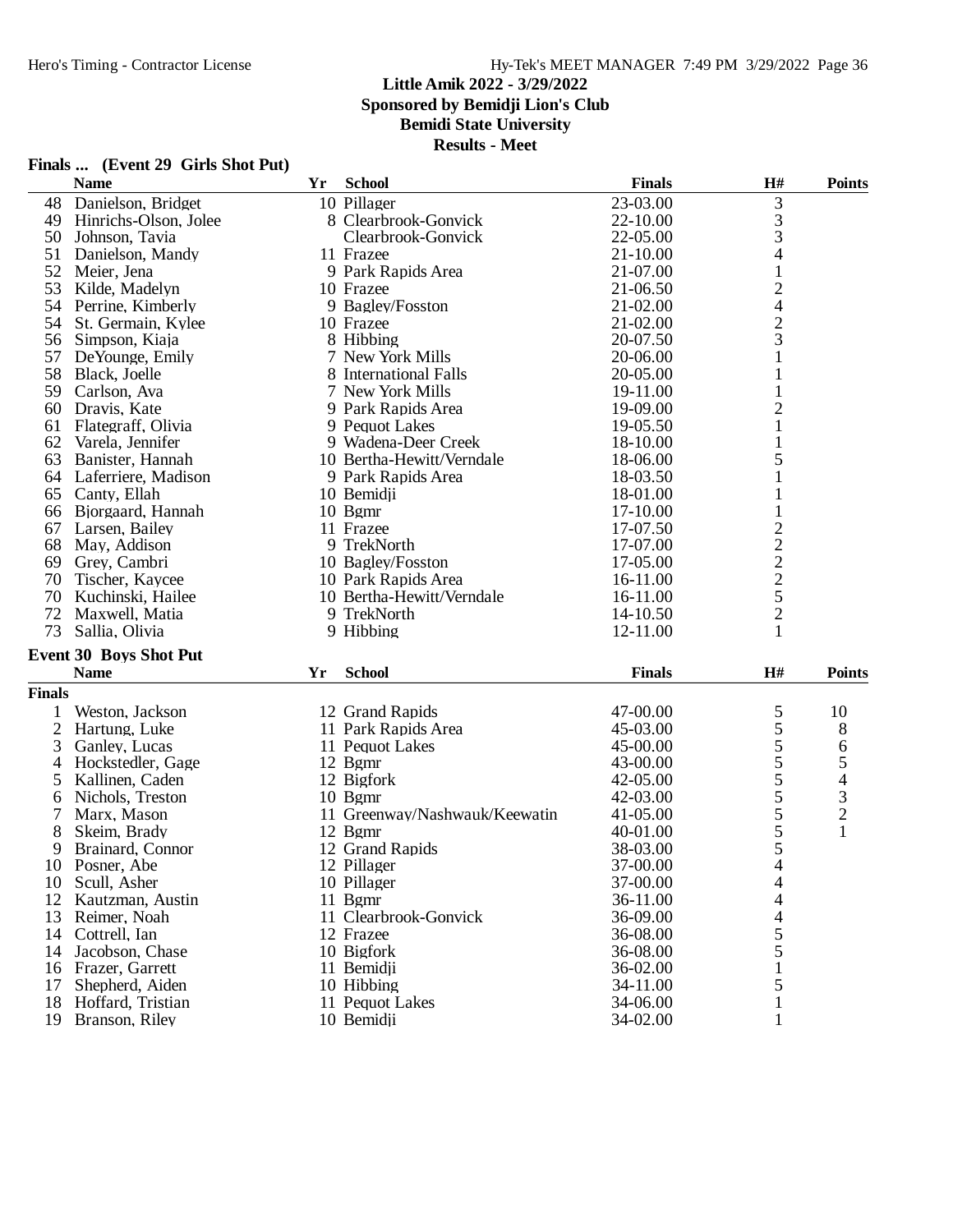**Sponsored by Bemidji Lion's Club**

**Bemidi State University**

**Results - Meet**

|    | <b>Name</b>            | Yr | <b>School</b>                    | <b>Finals</b> | H#                       | <b>Points</b> |
|----|------------------------|----|----------------------------------|---------------|--------------------------|---------------|
| 20 | Marchetti, Vincent     |    | 10 Hibbing                       | 33-10.00      | 4                        |               |
|    | 21 Lyle, Cody          |    | 11 Bemidji                       | 33-05.00      | 3                        |               |
|    | 22 Christensen, Wyatt  |    | 11 Grand Rapids                  | 32-09.00      | 4                        |               |
| 23 | Wilkins, Kiergon       |    | 12 Park Rapids Area              | 32-04.00      | 4                        |               |
| 24 | Harker, Benjamin       |    | 10 Grand Rapids                  | 32-03.00      | $\overline{\mathcal{L}}$ |               |
| 25 | Schulke, Hunter        |    | 12 Bertha-Hewitt/Verndale        | 31-06.00      | $\overline{c}$           |               |
| 26 | Jenson, Garrett        |    | 11 Lake of the Woods/Rainy River | 31-05.00      | 3                        |               |
| 27 | Johnson, Dalton        |    | 9 Bigfork                        | 31-02.00      | $\overline{c}$           |               |
| 27 | Caron, Lucas           |    | 10 Bemidii                       | 31-02.00      | $\overline{c}$           |               |
| 29 | McQuown, Elijah        |    | 9 Clearbrook-Gonvick             | 30-11.00      | $\overline{\mathcal{L}}$ |               |
| 30 | Macheel, Zach          |    | 11 Pillager                      | 30-09.00      | $\overline{\mathcal{L}}$ |               |
| 31 | Marvin-Nichols, Tyler  |    | 8 Roseau/Badger                  | 30-06.00      | $\overline{c}$           |               |
| 32 | Mudgett, Dane          |    | 9 Pequot Lakes                   | 29-06.00      | 4                        |               |
| 33 | Londo, Trenton         |    | 10 Bertha-Hewitt/Verndale        | 29-04.00      | 3                        |               |
| 33 | Martin, Malachi        |    | 11 Park Rapids Area              | 29-04.00      | $\overline{c}$           |               |
| 35 | Buck, Daniel           |    | 9 Mahnomen/Waubun                | 29-03.00      | 4                        |               |
| 36 | Gruber, Jackson        |    | 10 Bemidji                       | 29-01.50      | $\mathbf{1}$             |               |
| 37 | Christopherson, Colton |    | 9 Pequot Lakes                   | 29-00.00      | $\mathbf{1}$             |               |
| 38 | Eide, Hunter           |    | 9 Chisholm                       | 28-11.00      | 5                        |               |
| 39 | Meyer, Kolton          |    | 9 Bemidji                        | 28-10.00      | 3                        |               |
| 40 | Neumayer, Mathias      |    | 12 Greenway/Nashwauk/Keewatin    | 28-09.00      | 4                        |               |
| 41 |                        |    |                                  | 28-07.00      | $\mathbf{2}$             |               |
|    | Umerski, Zach          |    | 10 Lake of the Woods/Rainy River |               |                          |               |
| 42 | Archila-Sierra, Miguel |    | 12 Greenway/Nashwauk/Keewatin    | 28-06.00      | $\mathbf{1}$             |               |
|    | 42 Davies, Ryker       |    | 9 Grand Rapids                   | 28-06.00      | 3                        |               |
|    | 44 Littlewolf, Jacob   |    | 9 Mahnomen/Waubun                | 28-03.00      | $\mathbf{1}$             |               |
| 45 | Marchetti, Joseph      |    | 8 Hibbing                        | 27-10.00      | $\overline{c}$           |               |
| 46 | Miller, Zamereon       |    | 9 Park Rapids Area               | 27-08.00      | $\overline{c}$           |               |
| 47 | Dorrow, Josh           |    | 10 Lake of the Woods/Rainy River | 27-06.00      | 3                        |               |
| 48 | Oothoudt, Shawn        |    | 9 Greenway/Nashwauk/Keewatin     | 27-00.00      | 3                        |               |
| 49 | Nagel, Jack            |    | 9 Pillager                       | 26-10.00      | 3                        |               |
| 50 | Donat, Koen            |    | 9 Bemidji                        | 26-09.50      | $\mathbf{1}$             |               |
| 51 | Rodelo, Erick          |    | 10 Frazee                        | 26-05.00      | 3                        |               |
| 51 | Johnson, Deandre       |    | 9 Park Rapids Area               | 26-05.00      | $\overline{c}$           |               |
| 53 | Guderjahn, Stetson     |    | 11 Bertha-Hewitt/Verndale        | 26-04.00      | $\overline{c}$           |               |
| 54 | Hawkinson, Caleb       |    | 10 Pillager                      | 25-10.00      | $\overline{c}$           |               |
| 55 | Thompson, Nick         |    | 9 Roseau/Badger                  | 25-09.00      | $\mathbf{1}$             |               |
| 56 | Gray, Etthan           |    | 10 Bagley/Fosston                | 25-06.00      | $\mathbf{1}$             |               |
| 57 | Roff, Kasey            |    | 10 Bemidii                       | 25-01.00      | 1                        |               |
| 57 | Baird, Austin          |    | 9 West Marshall Fusion           | 25-01.00      | 3                        |               |
| 59 | Champlin, Louis        |    | 9 Greenway/Nashwauk/Keewatin     | 24-07.00      | 3                        |               |
|    | 60 Bergh, Hunter       |    | 11 West Marshall Fusion          | 24-00.00      | 3                        |               |
| 61 | Pratt, Austin          |    | 10 Chisholm                      | 23-10.00      | 3                        |               |
|    | 62 Barnes, Aaron       |    | 9 Pequot Lakes                   | 23-09.00      | $\overline{\mathbf{c}}$  |               |
|    | 63 Nangle, Jay         |    | 9 Pequot Lakes                   | 23-01.00      |                          |               |
|    | 64 Hartung, Thomas     |    | 9 Park Rapids Area               | 22-04.00      | $\frac{2}{2}$            |               |
| 65 | Laternus, Carver       |    | 8 Park Rapids Area               | 22-00.00      |                          |               |
| 66 | Novak, Joey            |    | 10 Chisholm                      | 20-09.00      | 3                        |               |
| 67 | Wangstad, Brytin       |    | 9 Bagley/Fosston                 | 20-00.50      | 1                        |               |
| 68 | Giza, Will             |    | 8 Pillager                       | 19-07.00      | $\overline{2}$           |               |
|    |                        |    |                                  |               |                          |               |

## **Finals ... (Event 30 Boys Shot Put)**